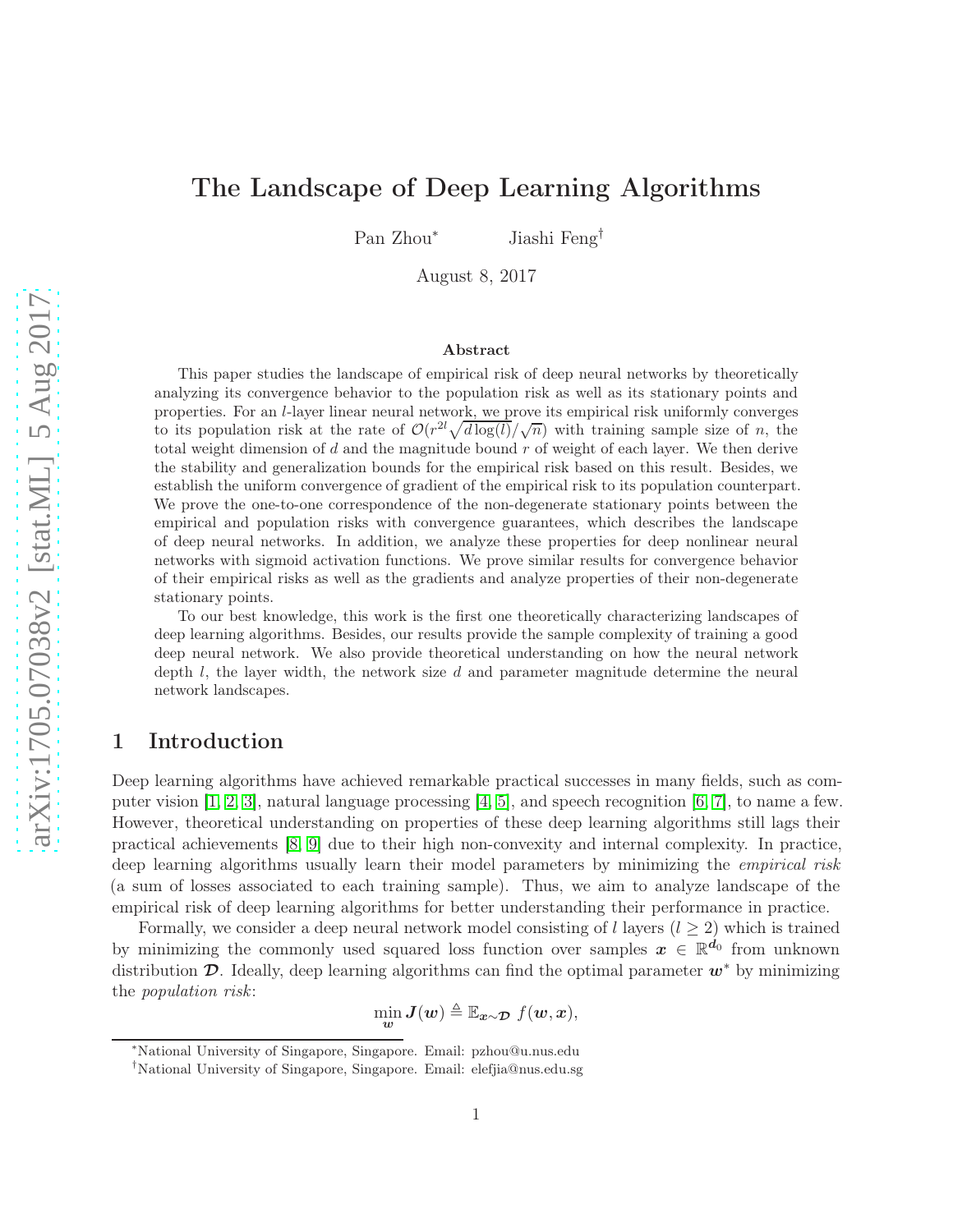where w is the model parameter and  $f(w, x) = \frac{1}{2} ||v^{(l)} - y||_2^2$  is the squared loss associated to the sample  $x \sim \mathcal{D}$ . Here  $v^{(l)}$  is the output of the *l*-th layer and  $y$  is the target output for the sample x. In practice, as the sample distribution  $\mathcal D$  is usually unknown and only finite training samples  $\{\boldsymbol{x}_{(i)}, \boldsymbol{y}_{(i)}\}_{i=1}^n$  *i.i.d.* drawn from  $\boldsymbol{\mathcal{D}}$  are provided, one usually trains the network model by minimizing the empirical risk:

$$
\min_{\boldsymbol{w}} \hat{J}_n(\boldsymbol{w}) \triangleq \frac{1}{n} \sum_{i=1}^n f(\boldsymbol{w}, \boldsymbol{x}_{(i)}).
$$

In this work, we characterize the landscape of empirical risk  $\hat{J}_n(w)$  of deep learning algorithms by analyzing its convergence behavior to the population risk  $J(w)$  as well as its stationary points and properties, for both multi-layer linear and nonlinear neural networks. In particular, we first prove the uniform convergence of the empirical risk  $\hat{J}_n(w)$  to its population risk  $J(w)$  with the convergence rate of  $\mathcal{O}(r^{2l}\sqrt{d\log(l)}/\sqrt{n})$  with training sample size of n, the total weight dimension of  $d$  and the magnitude bound  $r$  of weight of each layer. Such result also bounds the generalization error of deep learning algorithms and implies stability of their empirical risk. Besides, we establish the uniform convergence rate  $\mathcal{O}(r^{2l-1}\sqrt{ld \log(l) \max_j (d_j d_{j-1})}/\sqrt{n})$  of empirical gradients  $\nabla \hat{J}_n(w)$ to its population counterpart  $\nabla J(\boldsymbol{w})$  where  $\boldsymbol{d}_j$  denotes the output dimension of the j-th layer. Accordingly, as long as the training sample size  $n$  is sufficiently large, any stationary point of  $\hat{J}_n(\bm{w})$  is also a stationary point of  $J(w)$  and vise versa. We then further establish the exact correspondence of their non-degenerate stationary points. Indeed, the corresponding non-degenerate stationary points also uniformly converge to each other. Such analysis results also reveal the role of the depth l of a neural network in the convergence behavior. Also, the width factor  $\sqrt{\max_j (d_j d_{j-1})}$  and the total network size d are critical to the convergence performance. In addition, controlling magnitudes of the parameters (weights) in deep neural networks are demonstrated to be important for performance. To our best knowledge, this work is the first one theoretically characterizing landscapes of both deep linear and nonlinear neural networks.

# 2 Related Work

To date, only a few theories are developed for understanding deep learning and they can be roughly divided into three categories. The first category aims to analyze the training error of deep learning. Bartlett [\[10\]](#page-11-9) first analyzed the misclassification probability of deep learning for two-classification problems. On the other hand, Baum [\[11\]](#page-11-10) pointed out that zero training error can be obtained when the last layer of a network has more units than training samples. However, when facing millions of training data, an extreme-wide network suffers from over-fitting problems and is impractical. Later, Soudry *et al.* [\[12\]](#page-11-11) proved that for deep leaky rectified linear units (ReLU) networks with one single output, the training error at its any local minimum is zero if the product of the number of units in the last two layers is larger than the training sample size.

The second kind of works [\[13,](#page-11-12) [14,](#page-11-13) [9,](#page-11-8) [15\]](#page-11-14) focus on analyzing the loss surfaces of highly nonconvex loss functions in deep learning, such as the distribution of stationary points. Those results may be helpful for understanding radically different practical performance of large- and small-size networks [\[16\]](#page-11-15). Among them, Dauphin *et al.* [\[13\]](#page-11-12) experimentally verified the existence of a large number of saddle points in deep neural networks. With strong assumptions, Choromanska *et al.* [\[14\]](#page-11-13) established connection between the loss function of deep ReLU networks and the spherical spin-class model, describing the location of local minima. Later, Kawaguchi [\[9\]](#page-11-8) proved the existence of degen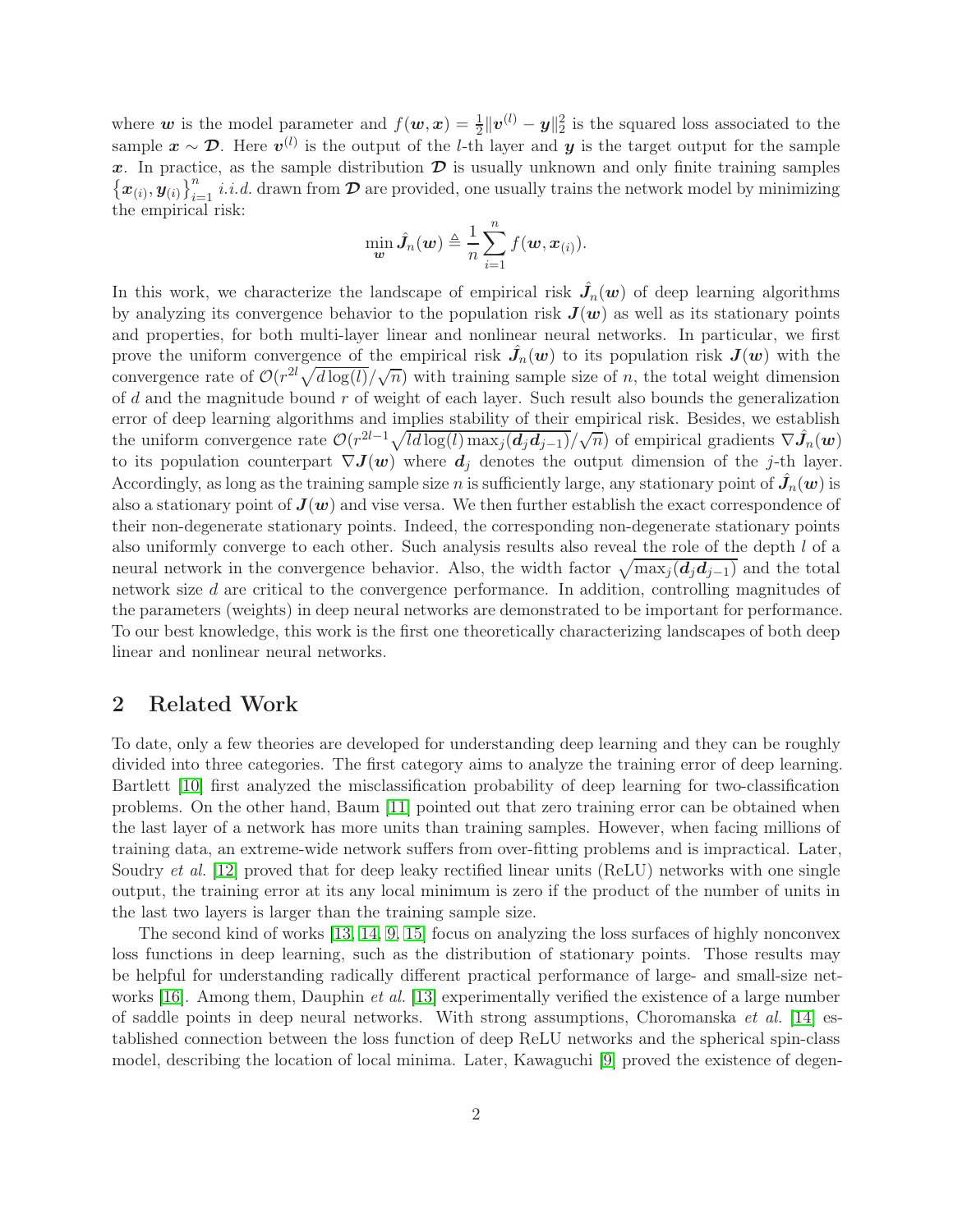erate saddle points for deep linear neural networks with squared loss function and the fact that any local minimum is also a global minimum, with slightly weaker assumptions. By utilizing dynamical system analysis, Tian [\[15\]](#page-11-14) declared that for two-layered bias-free networks with ReLUs, if the inputs follow Gaussian distribution, gradient algorithm with certain symmetric weight initialization can guarantee the global convergence to the true weights. Recently, Nguyen *et al*. [\[17\]](#page-11-16) proved that: for a fully connected network with squared loss and analytic activation functions, almost all the local minima are globally optimal—when one hidden layer has more units than training samples and the network structure from this layer is pyramidal.

Thirdly, some recent works try to alleviate the analysis difficulty by relaxing the problems into easier ones. For instance, by utilizing the kernel strategy, Zhang *et al.* [\[18\]](#page-12-0) transformed  $\ell_1$ regularized multi-layer networks into single-layer convex problems which have almost the same loss as that of the original one with high probability. Later they adopted similar strategy and transformed convolutional neural network into a convex problem [\[19\]](#page-12-1). In this way, saddle points and local minima can be avoided and the learning efficiency is also higher.

However, there are no works that analyze the landscape of the empirical risk of deep learning algorithms. Notice, some previous works analyzed the empirical risk for single-layer optimization problems. For example, Negahban *et al.* [\[20\]](#page-12-2) proved that for a regularized convex program, the minima of empirical risk uniformly converges to the true minima of the population risk under certain conditions. Mei *et al.* [\[21\]](#page-12-3) analyzed the convergence behavior of empirical risk for nonconvex problems. However, they only considered the single-layer nonconvex problems and their analysis demands strong sub-Gaussian and sub-exponential assumptions on the gradient and Hession of empirical risk respectively. In contrast, we get rid of these assumptions. Besides, they did not analyze the convergence rate of the empirical risk, stability and generalization error of deep learning which is presented in our work. Gonen *et al.* [\[22\]](#page-12-4) proved that for nonconvex problems without degenerated saddle points, the difference between empirical risk and population risk can be bounded. Unfortunately, the loss of deep learning is highly nonconvex and has degenerated saddle points [\[23,](#page-12-5) [13,](#page-11-12) [9\]](#page-11-8). Thus, their analysis results are not applicable to deep learning.

# 3 Preliminaries

Throughout the paper, we denote matrices by boldface capital letters, *e.g.* A. Vectors are denoted by boldface lowercase letters, *e.g.* a, and scalars are denoted by lowercase letters, *e.g.* a. We define the r-radius ball as  $B^d(r) \triangleq \{z \in \mathbb{R}^d \mid ||z||_2 \leq r\}$ . For explaining the results, we also need the vectorization operation  $\text{vec}(\cdot)$ . It is defined as  $\text{vec}(A) = (A(:,1); \dots; A(:,t)) \in \mathbb{R}^{st}$  that vectorizes  $A \in \mathbb{R}^{s \times t}$  along its columns. We use  $d = \sum_{j=1}^{l} d_j d_{j-1}$  to denote the total weight parameter dimension, where  $d_i$  denotes the output dimension of the j-th layer (see blow).

Here we briefly describe deep linear and nonlinear neural network models. Suppose both networks consist of l layers. We use  $u^{(j)}$  and  $v^{(j)}$  to respectively denote the input and output of the j-th layer,  $\forall j = 1, \ldots, l$ .

**Deep linear neural networks:** the function of the  $j$ -th layer is formulated as

 $\boldsymbol{u}^{(j)} \triangleq \boldsymbol{W}^{(j)} \boldsymbol{v}^{(j-1)} \in \mathbb{R}^{\boldsymbol{d}_j} \,, \quad \boldsymbol{v}^{(j)} \triangleq \boldsymbol{u}^{(j)} \in \mathbb{R}^{\boldsymbol{d}_j}, \,\, \forall j = 1, \cdots, l,$ 

where  $v^{(0)} = x$  is the input of the network;  $W^{(j)} \in \mathbb{R}^{d_j \times d_{j-1}}$  is the weight matrix of the j-th layer.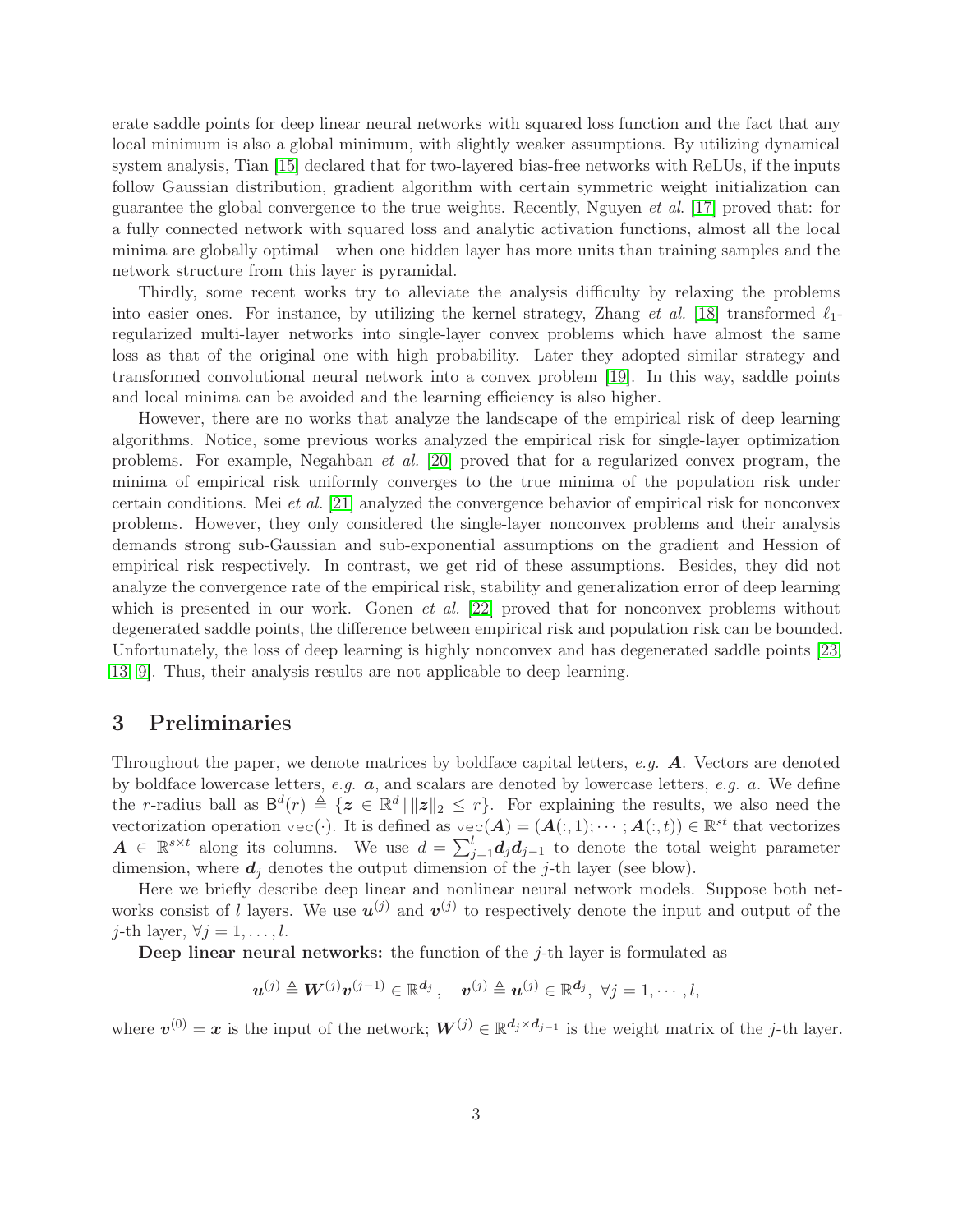Deep nonlinear neural networks: here we use the sigmoid function as the non-linear activation function. Accordingly, the function within the  $j$ -th layer is written as

$$
\boldsymbol{u}^{(j)} \triangleq \boldsymbol{W}^{(j)} \boldsymbol{v}^{(j-1)} \in \mathbb{R}^{\boldsymbol{d}_j}, \quad \boldsymbol{v}^{(j)} \triangleq h_j(\boldsymbol{u}^{(j)}) = (\sigma(\boldsymbol{u}_1^{(j)}); \cdots; \sigma(\boldsymbol{u}_{\boldsymbol{d}_j}^{(j)})) \in \mathbb{R}^{\boldsymbol{d}_j}, \ \forall j = 1, \cdots, l,
$$

where  $u_i^{(j)}$ <sup>(j)</sup> denotes the *i*-th entry of  $u^{(j)}$  and  $\sigma(\cdot)$  is the sigmoid function, *i.e.*,  $\sigma(a) = 1/(1 + e^{-a})$ . Following the common practice in deep learning, both network models adopt the squared loss function. For notational simplicity, we further define  $e \triangleq v^{(l)} - y$  as the output error vector, where  $v^{(l)}$  is output of the network and  $y \in \mathbb{R}^{d_l}$  is the target output. Then the squared loss is defined as  $f(\boldsymbol{w}, \boldsymbol{x}) = \frac{1}{2} ||\boldsymbol{e}||_2^2$ , where  $\boldsymbol{w} = (\boldsymbol{w}_{(1)}; \cdots; \boldsymbol{w}_{(l)}) \in \mathbb{R}^d$  contains all the weights in the network in which  $\bm{w}_{(j)} = \text{vec}\left(\bm{W}^{(j)}\right) \in \mathbb{R}^{d_j d_{j-1}}.$  Then the *empirical risk*  $\hat{\bm{J}}_n(\bm{w})$  is computed as

<span id="page-3-1"></span>
$$
\hat{\boldsymbol{J}}_n(\boldsymbol{w}) = \frac{1}{n} \sum_{i=1}^n f(\boldsymbol{w}, \boldsymbol{x}_{(i)}) = \frac{1}{2n} \sum_{i=1}^n ||\boldsymbol{e}_{(i)}||_2^2, \tag{1}
$$

where  $e_{(i)}$  represents the output error of the *i*-th sample  $x_{(i)}$ .

# 4 Results for Deep Linear Neural Networks

We first prove the uniform convergence of the empirical risk to the population risk for deep linear neural networks. Based on this result, we also give stability and generalization bounds. Subsequently, we present the uniform convergence guarantee of the empirical gradient to its population counterpart, and then analyze properties of non-degenerate stationary points of the empirical risk.

In the analysis, we assume that the input data  $x$  are  $\tau^2$ -sub-Gaussian and meanwhile have bounded magnitude, as stated in Assumption [1.](#page-3-0)

<span id="page-3-0"></span>Assumption 1. *The input datum*  $x \in \mathbb{R}^{d_0}$  *has zero mean and is*  $\tau^2$ -sub-Gaussian. *That is,*  $x$  *obeys* 

$$
\mathbb{E}[\exp\left(\langle \boldsymbol{\lambda}, \boldsymbol{x} \rangle\right)] \le \exp\left(\frac{\tau^2 \|\boldsymbol{\lambda}\|_2^2}{2}\right), \ \forall \boldsymbol{\lambda} \in \mathbb{R}^{d_0}.
$$

*Besides, the magnitude* x are bounded as  $||x||_2 \leq r_x$ , where  $r_x$  is a positive universal constant.

Note that any random vector  $z$  with independent random bounded entries is sub-Gaussian and satisfies Assumption [1](#page-3-0) [\[24\]](#page-12-6). Moreover, for the parameters  $\tau$  and  $r_x$ , we have  $\tau = ||\mathbf{z}||_{\infty} \le ||\mathbf{z}||_2 \le r_x$ . Here the assumption of having bounded magnitude generally holds for real data (*e.g.*, images and speech signal). In addition, we also assume the weight parameters  $w_{(i)}$  of each layer to be bounded. We use  $w \in \Omega$  to denote the constraint  $\{w | w_{(j)} \in \mathsf{B}^{d_j d_{j-1}}(r_j), \forall j = 1, \cdots, l\}$  where  $r_j$  is a constant. For notational simplicity, we let  $r = \max_j r_j$ . This is a common and reasonable assumption. For instance, Xu *et al.* [\[25\]](#page-12-7) use such an assumption for robustness analysis of deep neural networks.

Though we only analyze deep linear neural networks in this section, with making proper assumptions our results can be generalized to deep ReLU neural networks by applying the results from Choromanska *et al.* [\[14\]](#page-11-13) and Kawaguchi [\[9\]](#page-11-8) — they transformed deep ReLU neural networks into deep linear neural networks. We will leave this for future work.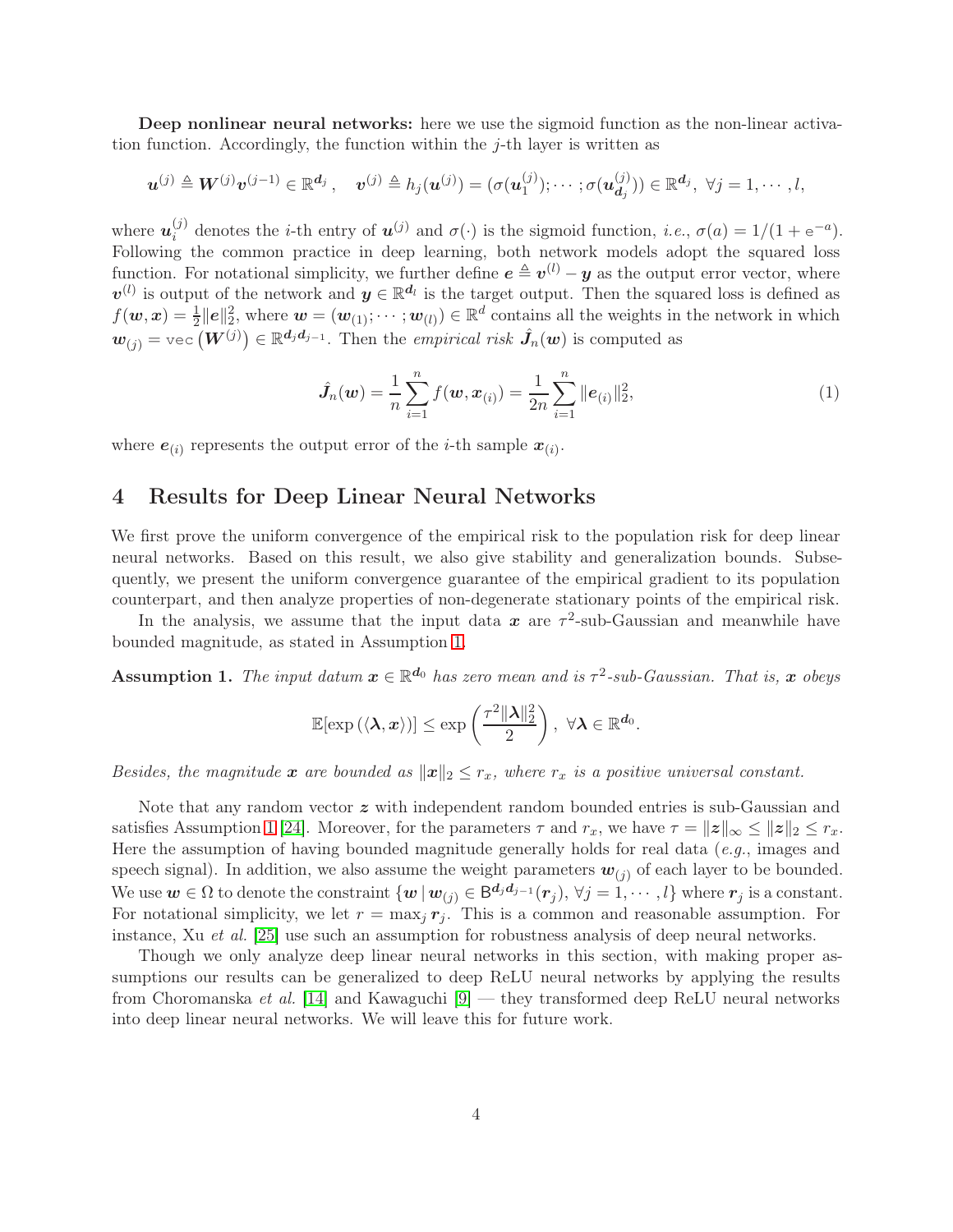#### 4.1 Uniform Convergence, Stability and Generalization of Empirical Risk

Theorem [1](#page-4-0) gives the uniform convergence results of empirical risk for deep linear neural networks.

<span id="page-4-0"></span>Theorem 1. *Suppose Assumption [1](#page-3-0) on the input data* x *holds and the activation functions in deep neural network are linear. Then there exist two universal constants*  $c_{f'}$  and  $c_f$  such that if  $n \geq c_{f'} \max(lr_x^4/(\boldsymbol{d}_l d \varepsilon^2 \tau^4 \log(l)), d \log(l)/\boldsymbol{d}_l), \text{ then}$ 

<span id="page-4-2"></span>
$$
\sup_{\boldsymbol{w}\in\Omega}\left|\hat{J}_n(\boldsymbol{w})-\boldsymbol{J}(\boldsymbol{w})\right|\leq\epsilon_l\triangleq c_f\tau\max\left(\sqrt{d_l}\tau r^{2l},r^l\right)\sqrt{\frac{d\log(nl)+\log(8/\varepsilon)}{n}}\tag{2}
$$

*holds with probability at least*  $1 - \varepsilon$ *. Here* l *is the number of layers in the neural network, n is the* sample size and  $d_l$  is the dimension of the final layer.

From Theorem [1,](#page-4-0) one can observe that with increasingly larger sample size  $n$ , the difference between empirical risk and population risk decreases monotonically. In particular, when  $n \to +\infty$ , we have  $|\hat{J}_n(\boldsymbol{w}) - \boldsymbol{J}(\boldsymbol{w})| \to 0$ . Then according to the definition of uniform convergence [\[26,](#page-12-8) [27\]](#page-12-9), we have under the distribution  $\mathcal{D}$ , the uniform convergence rate of the empirical risk of a deep linear neural network to its population risk is  $\mathcal{O}(1/\sqrt{n})$  (up to a log factor). Theorem [1](#page-4-0) also characterizes the role of the depth  $l$  in a deep network model for obtaining small difference between the empirical risk and population risk. Specifically, a deeper neural network will incur larger difference between empirical and population risk. Thus it needs more training samples for achieving good generalization performance. This result also matches the one in [\[10\]](#page-11-9) for achieving small misclassification probability in deep learning. Also, due to the factor  $d$  in the convergence rate, a network of larger size also require more training samples. Theorem [1](#page-4-0) also suggests one should not choose the weight  $w$  with large magnitude (reflected by the factor  $r$  in the theorem) for the sake of convergence rate. Therefore, adding regularization over the weight  $w$ , such as the commonly used  $\|w\|_2^2$  and  $\|w\|_1$ , indeed help avoid over-fitting.

Based on Theorem [1,](#page-4-0) we proceed to analyze the stability property of the empirical risk and the convergence rate of the generalization error in expectation. Let  $\mathcal{S} = \{x_{(1)}, \dots, x_{(n)}\}$  denote the sample set in which the samples are *i.i.d.* drawn from  $\mathcal{D}$ . When the optimal solution  $w^n$  to problem [\(1\)](#page-3-1) is computed by deterministic algorithms, then the generalization error is defined as  $\epsilon_g = \hat{J}_n(\boldsymbol{w}^n) - \boldsymbol{J}(\boldsymbol{w}^n)$ . But one usually employs randomized algorithms (*e.g.* stochastic gradient descent, SGD) for computing  $w<sup>n</sup>$ . For this case, stability and generalization error in expectation defined in Definition [1](#page-4-1) are used.

<span id="page-4-1"></span>Definition 1. (Stability and generalization in expectation) *[\[26,](#page-12-8) [27,](#page-12-9) [22\]](#page-12-4) Assume randomized*  $algorithm \tA$  *is employed,*  $(\mathbf{x}'_{(1)}, \cdots, \mathbf{x}'_{(n)}) \sim \mathcal{D}$  *and*  $\mathbf{w}^n = \text{argmin}_{\mathbf{w}} \hat{J}_n(\mathbf{w})$  *is the empirical risk minimizer (ERM). For every*  $j \in [n]$ , suppose  $\mathbf{w}_{*}^{j} = \operatorname{argmin}_{\mathbf{w}} \frac{1}{n-1}$  $\frac{1}{n-1}\sum_{i\neq j}f_i(\boldsymbol{w},\boldsymbol{x}_{(i)})$ *.* We say that the ERM is on average stable with stability rate  $\epsilon_s$  under distribution  $\mathcal{D}$  if  $\Big| \mathbb{E}_{\mathcal{S}\sim\mathcal{D},\mathbf{A},(\mathbf{x}'_{(1)},\cdots,\mathbf{x}'_{(n)})\sim\mathcal{D}}$ 1  $\left| \frac{1}{n} \sum_{j=1}^n \left( f_j(\boldsymbol{w}_*^j, \boldsymbol{x}'_{(j)}) - f_j(\boldsymbol{w}^n, \boldsymbol{x}'_{(j)}) \right) \right| \ \le \ \epsilon_s.$  The ERM is said to have generalization error with  $convergence\ rate\ \epsilon_g\ under\ distribution\ \mathcal{D}\ if\ we\ have\ \Big|\mathbb{E}_{\mathcal{S}\sim\mathcal{D},\mathcal{A}}\left(\mathcal{J}(\boldsymbol{w}^n)-\hat{\mathcal{J}}_n(\boldsymbol{w}^n)\right)\Big|\leq \epsilon_g.$ 

Stability is useful for measuring the sensibility of empirical risk to the input and generalization error measures the effectiveness of ERM on new data. Generalization error in expectation is especially useful for deep learning algorithms considering its internal randomness (from SGD optimization). Now we present the results on stability and generalization performance of deep linear neural networks.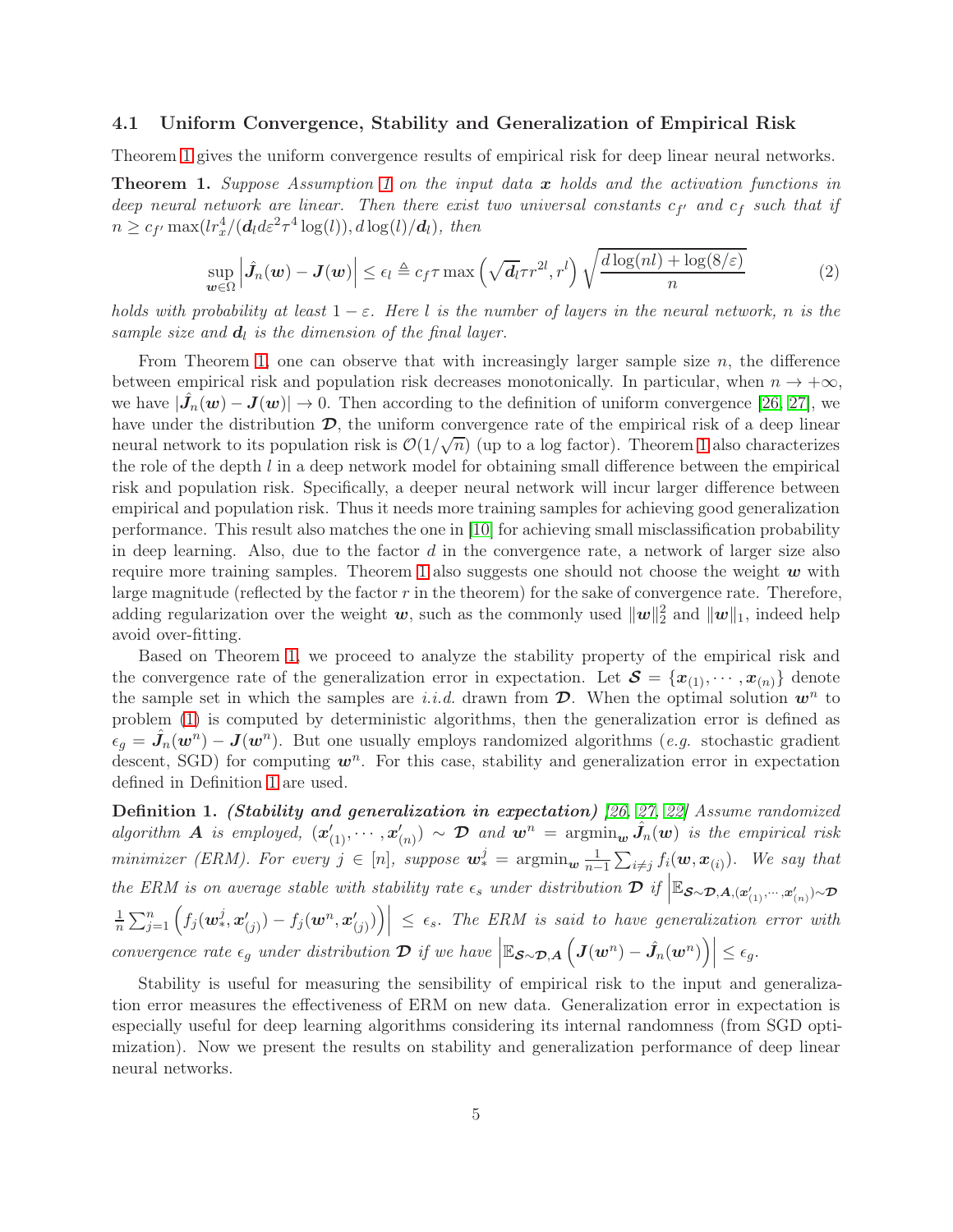<span id="page-5-0"></span>Corollary 1. *Suppose Assumption [1](#page-3-0) on the input data* x *holds and the activation functions in deep neural network are linear. Then with probability at least*  $1 - \varepsilon$ *, both the stability rate and the*  $generalization$  error rate of ERM of deep linear neural network are at least  $\epsilon_l$ :

$$
\left| \mathbb{E}_{\boldsymbol{\mathcal{S}}\sim\boldsymbol{\mathcal{D}}, \boldsymbol{A}, (\boldsymbol{x}^{\prime}_{(1)}, \cdots, \boldsymbol{x}^{\prime}_{(n)}) \sim \boldsymbol{\mathcal{D}} \frac{1}{n} \sum_{j=1}^{n} \Bigl( f_j(\boldsymbol{w}^j_*, \boldsymbol{x}^{\prime}_{(j)}) - f_j(\boldsymbol{w}^n, \boldsymbol{x}^{\prime}_{(j)}) \Bigr) \right| \leq \epsilon_l, \ \left| \mathbb{E}_{\boldsymbol{\mathcal{S}}\sim\boldsymbol{\mathcal{D}}, \boldsymbol{A}} \Bigl( \boldsymbol{J}(\boldsymbol{w}^n) - \hat{\boldsymbol{J}}_n(\boldsymbol{w}^n) \Bigr) \right| \leq \epsilon_l,
$$

*where*  $\epsilon_l$  *is defined in Eqn.* [\(2\)](#page-4-2)*.* 

According to Corollary [1,](#page-5-0) both the stability rate and the convergence rate of generalization error are  $\mathcal{O}(1/\sqrt{n})$ . This result indicates that deep learning empirical risk is stable and its output is robust to slight change over the input training data. When  $n$  is sufficiently large, small generalization error of deep learning algorithms is also guaranteed. Such result is helpful for explaining the practically good generalization performance of deep learning algorithms on new data.

Remark 1 Some existing works, *e.g* [\[28,](#page-12-10) [29\]](#page-12-11), also analyzes the generalization ability of a deep neural network model. However, their results differ from ours in the following sense. In the following discussion, for notational simplicity, we use  $\mathbb{E}_{\boldsymbol{\mathcal{S}}\sim\boldsymbol{\mathcal{D}}}(\hat{J}_n(\boldsymbol{w})-J(\boldsymbol{w}))$  to denote the generalization error  $\mathbb{E}_{\substack{S\sim\mathcal{D},A,(x'_{(1)},\cdots,x'_{(n})\sim\mathcal{D}\frac{1}{n}}}$  $\frac{1}{n} \sum_{j=1}^n \Bigl(f_j({\bm{w}}_*^j, {\bm{x}}'_{(j)}) \!-\! f_j({\bm{w}}^n, {\bm{x}}'_{(j)})\Bigr).$  Based on VC-dimension techniques, Bartlett *et al.* [\[28\]](#page-12-10) proved that with probability at least  $1-\varepsilon$ ,  $|\mathbb{E}_{\mathcal{S}\sim\mathcal{D}}(\hat{J}_n(\boldsymbol{w}) - \boldsymbol{J}(\boldsymbol{w}))|$  $\mathcal{O}(\sqrt{(\gamma \log^2(n) + \log(1/\varepsilon))/n})$ . Here  $\gamma$  is the shattered parameter and can be as large as the VCdimension of the network model, *i.e.* at the order of  $O(l d \log(d) + l^2 d)$ . In contrast, the generalization error bound derived in Corollary [1](#page-5-0) is  $|\mathbb{E}_{\mathcal{S}\sim\mathcal{D}}(\hat{J}_n(\boldsymbol{w}) - \boldsymbol{J}(\boldsymbol{w}))| \leq \mathcal{O}(\sqrt{\left(\frac{d \log(nl) + \log(1/\varepsilon)}{\beta}\right)^2 n})$  which is tighter. Indeed, we obtain a faster convergence rate for  $\sup_{w \in \Omega} |\hat{J}_n(w) - J(w)|$  in Theorem [1](#page-4-0) than the known generalization error rate established in [\[28\]](#page-12-10), although the former is more challenging to bound.

Remark 2 In [\[29\]](#page-12-11), Neyshabur *et al.* proved that: for a fully-connected neural network model with ReLU activation functions and bounded input entries, its Rademacher complexity is  $\mathcal{O}(r^l/\sqrt{n})$ (see Corollary 2 in [\[29\]](#page-12-11)). Then by applying Rademacher complexity based argument [\[30\]](#page-12-12), we have  $|\mathbb{E}_{\mathbfcal{S}\sim\mathbfcal{D}}(\hat{J}_n(\hat{\mathbf{w}})-\mathbf{J}(\hat{\mathbf{w}}))|\leq \mathcal{O}((r^l+\sqrt{\log(1/\varepsilon)})/\sqrt{n})$  with probability at least  $1-\varepsilon$ . But our Theorem [1](#page-4-0) provides the *uniform* convergence guarantee  $\sup_{w \in \Omega} |\hat{J}_n(w) - J(w)| \leq \mathcal{O}(r^l \sqrt{d/n})$ . By comparison, our uniform convergence result holds even for the worst case where the model is not well trained. Indeed, such uniform convergence (with the sign of sup) is much more difficult to bound. Applying  $\epsilon$ -net arguments is possible to obtain uniform convergence bound from the generalization result in [\[29\]](#page-12-11) but the resulted uniform convergence rate will be slower than ours. This is because  $\epsilon$ -net argument considers the whole parameter space  $\mathbb{R}^d$  and will introduce a factor that is at least at the order of  $\mathcal{O}(\sqrt{d})$  into the convergence rate. So our uniform convergence rate is tight.

Remark 3 The generalization bound in Corollary [1](#page-5-0) is directly induced by Theorem [1.](#page-4-0) As the uniform convergence is stronger than generalization, directly applying Theorem [1](#page-4-0) gives a slightly loose generalization bound. But our main contribution is to provide uniform convergence guarantees for the empirical loss of networks as well as uniform convergence of gradient and stationary points to their population counterparts, instead of pursuing tighter generalization bound. Uniform convergence considers the worst learned model that concerns deep learning practitioners more. The uniform convergence of the gradient and stationary points (see blow) has not been ever considered before. Moreover, the generalization result in [\[29\]](#page-12-11) is not applicable to deep neural network models with sigmoid activation functions as analyzed in Sec. [5.1.](#page-8-0)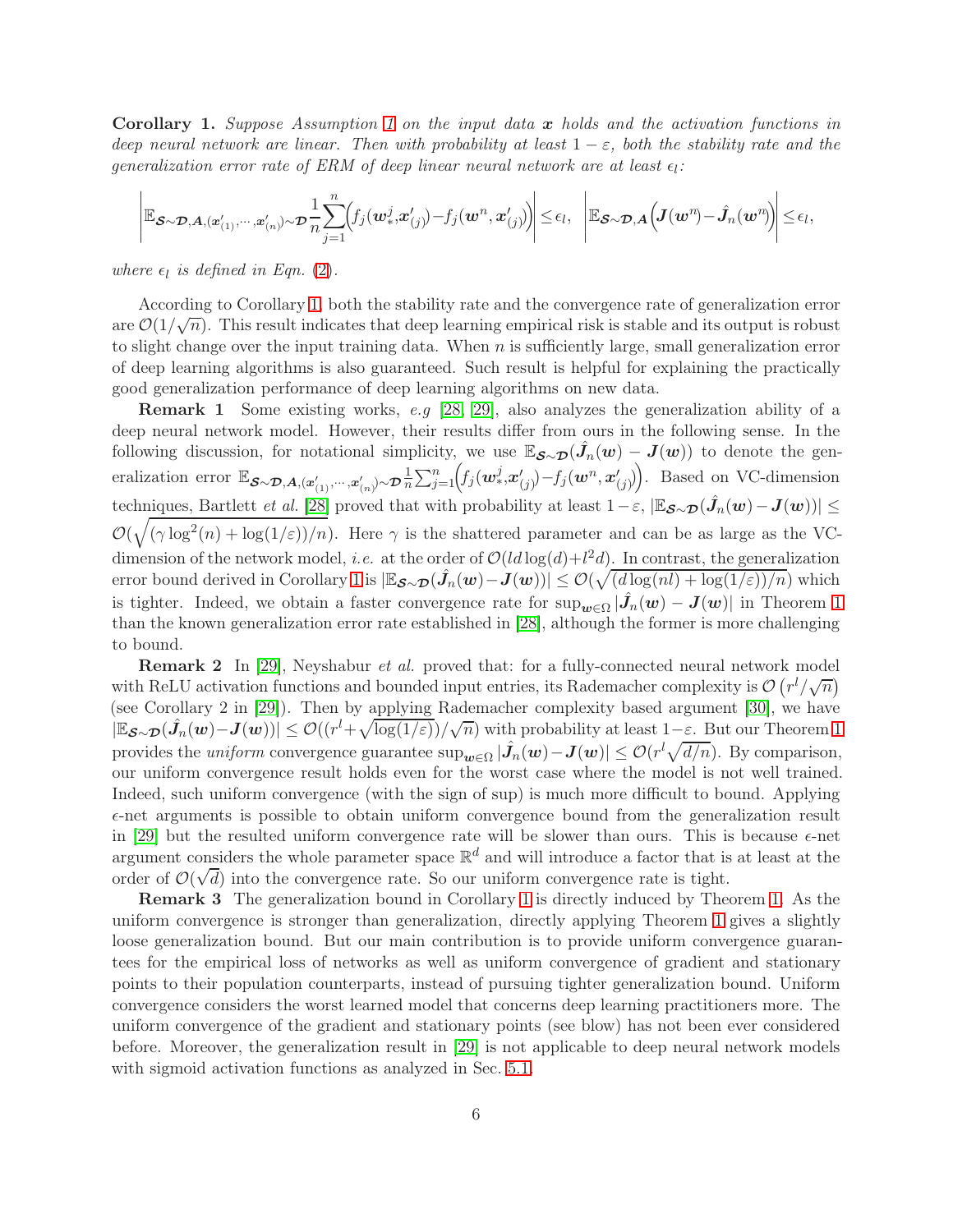### 4.2 Uniform Convergence of Gradient

Here we analyze the convergence of gradients of empirical and population risks for deep linear neural networks. Results on gradient convergence are useful for characterizing their landscapes. Our results are stated blow.

<span id="page-6-0"></span>Theorem 2. *Suppose Assumption [1](#page-3-0) on the input data* x *holds and the activation functions in deep neural network are linear. Then the empirical gradient uniformly converges to the population gradient in Euclidean norm. Specifically, if*  $n \geq c_{g'} \max(l^2 r^2 r_x^4/(\boldsymbol{d}_0 d^2 \varepsilon^2 \tau^4 \log(l)), d \log(l))$  *where*  $c_{g'}$ *is a universal constant, there exist a universal constant* c<sup>g</sup> *such that*

$$
\sup_{\boldsymbol{w}\in\Omega}\left\|\nabla\hat{J}_n(\boldsymbol{w})-\nabla J(\boldsymbol{w})\right\|_2\leq c_g\tau\omega_g\sqrt{l\max_j(d_jd_{j-1})}\sqrt{\frac{d\log(nl)+\log(12/\varepsilon)}{n}}
$$

*holds with probability at least*  $1 - \varepsilon$ , where  $\omega_g = \max(\tau \sqrt{d_0}r^{2l-1}, \sqrt{d_0}r^{2l-1}, r^{l-1})$ .

By Theorem [1,](#page-4-0) we can know that the convergence rate of empirical gradient to population gradient is  $\mathcal{O}(1/\sqrt{n})$  (up to a log factor). Here we can observe a factor  $\sqrt{\max_j (d_j d_{j-1})}$  in the convergence rate, which suggest to avoid deep neural network architecture of unbalanced layer sizes (where some layers are extremely "wide"). This result also matches the trend in deep learning applications for building deep but thin networks [\[3,](#page-11-2) [2\]](#page-11-1).

Theorem [2](#page-6-0) also conveys the similar properties of a point in empirical and population risk optimization when sample number *n* is large. For example, by Theorem [2,](#page-6-0) if a point  $\tilde{w}$  is an  $\epsilon/2$ stationary point of  $J(w)$  and  $n \ge c_{\epsilon} (\tau \omega_g / \epsilon)^2 l \max_j (d_j d_{j-1}) d \log(l)$  where  $c_{\epsilon}$  is a constant,  $\tilde{w}$  is also an  $\epsilon$ -stationary point of  $\hat{J}_n(w)$  with probability  $1-\varepsilon$  and vice versa. Here by  $\epsilon$ -stationary point for a function F, we mean a point w satisfying  $\|\nabla_wF\|_2 \leq \epsilon$ . Understanding such properties is useful, since in practice one usually computes an  $\epsilon$ -stationary point of  $\hat{J}_n(w)$ . These results guarantee the computed point is at most a 2 $\epsilon$ -stationary point of  $J(w)$  and is thus close to the optima.

#### 4.3 Uniform Convergence of Stationary Points

Here we analyze the properties of the stationary points when optimizing empirical risk for deep learning algorithms. For explanation simplicity, we consider the non-degenerate stationary points which are geometrically isolated and thus are unique in local regions.

Definition 2. (Non-degenerate stationary points) *[\[31\]](#page-12-13) If a stationary point* w *is said to be a non-degenerate stationary point of*  $J(\mathbf{w})$ *, then it satisfies* 

$$
\inf_i \left| \lambda_i \left( \nabla^2 \bm{J}(\bm{w}) \right) \right| \geq \zeta,
$$

where  $\lambda_i(\nabla^2 \mathbf{J}(\boldsymbol{w}))$  denotes the *i*-th eigenvalue of the Hessian  $\nabla^2 \mathbf{J}(\boldsymbol{w})$  and  $\zeta$  is a positive constant.

Definition 3. (Index of non-degenerate stationary points) *[\[32\]](#page-12-14) The index of a symmetric non-degenerate matrix is the number of its negative eigenvalues, and the index of a non-degenerate stationary point* w *of a smooth function* F *is simply the index of its Hessian*  $\nabla^2 \mathbf{F}(\mathbf{w})$ *.* 

Non-degenerate stationary points include local minimum/maximum and non-degenerate saddle points, while degenerate stationary points refer to degenerate saddle points. Suppose that  $J(w)$ has m non-degenerate stationary points that are denoted as  $\{w^{(1)}, w^{(2)}, \cdots, w^{(m)}\}$ . Now we are ready to present our results on the behavior of stationary points.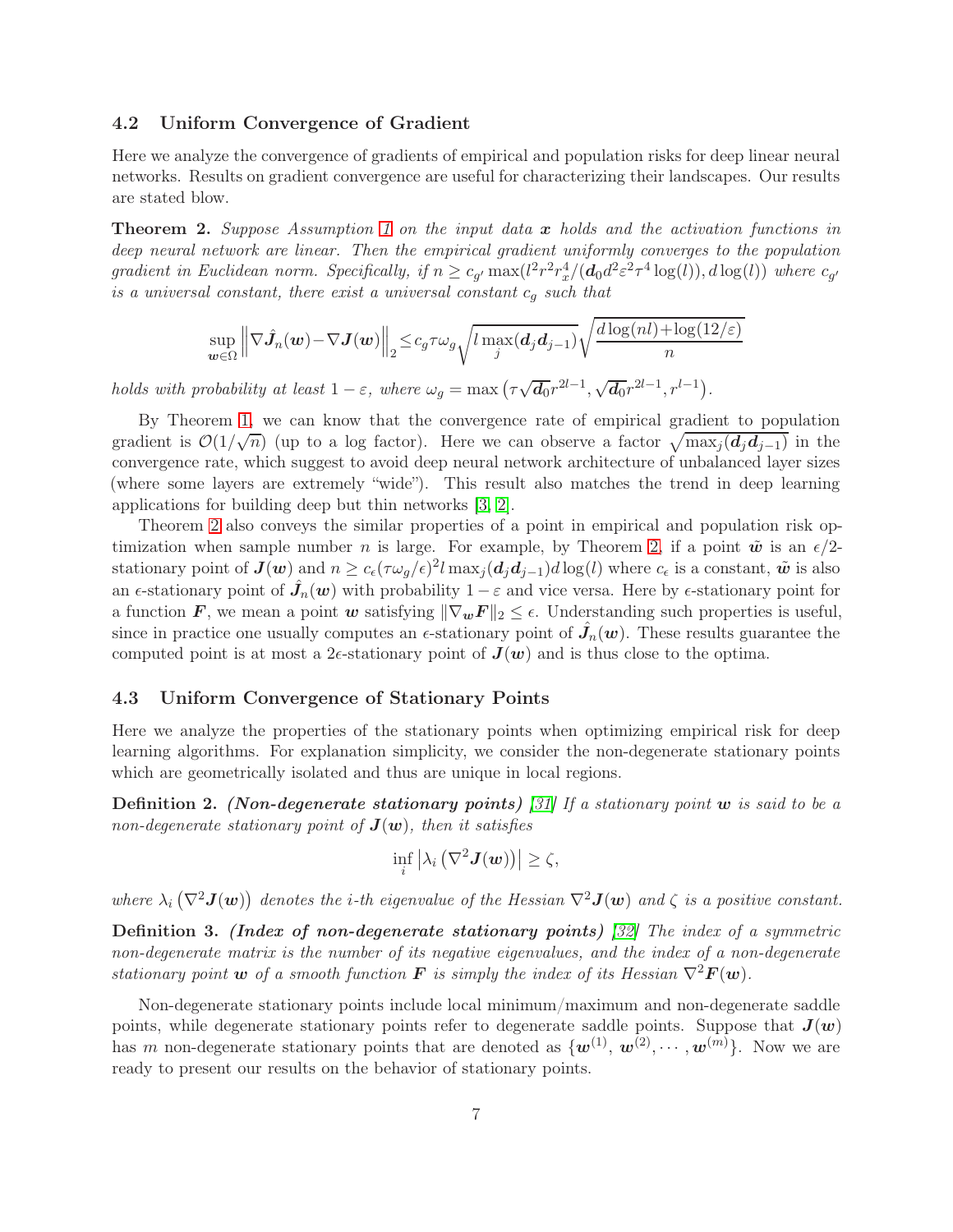<span id="page-7-0"></span>Theorem 3. *Suppose Assumption [1](#page-3-0) on the input data* x *holds and the activation functions in deep neural network are linear. Then if*  $n \geq c_h \max(l^2 r^2 r_x^4/(d_0 d^2 \varepsilon^2 \tau^4 \log(l)), d \log(l)/\zeta^2)$  where  $c_h$  *is a constant, for*  $k \in \{1, \dots, m\}$ , there exists a non-degenerate stationary point  $w_n^{(k)}$  of  $\hat{J}_n(w)$  which *corresponds to the non-degenerate stationary point*  $\mathbf{w}^{(k)}$  *of*  $\mathbf{J}(\mathbf{w})$  *with probability at least*  $1 - \varepsilon$ *. In* addition,  $\mathbf{w}_n^{(k)}$  and  $\mathbf{w}^{(k)}$  have the same non-degenerate index and they satisfy

$$
\left\|\mathbf{w}_n^{(k)} - \mathbf{w}^{(k)}\right\|_2 \le \frac{2c_g \tau \omega_g}{\zeta} \sqrt{l \max_j(\mathbf{d}_j \mathbf{d}_{j-1})} \sqrt{\frac{d \log(nl) + \log(12/\varepsilon)}{n}}, \quad (k = 1, \cdots, m)
$$

*with probability at least*  $1 - \varepsilon$ *. Here the parameter*  $\omega_q$  *and the constant*  $c_q$  *are given in Theorem [2.](#page-6-0)* 

Theorem [3](#page-7-0) guarantees that the non-degenerate stationary points of the empirical risk  $\hat{J}_n(w)$  oneto-one correspond to the non-degenerate stationary points of the popular risk  $J(w)$ . In addition, the corresponding pairs have the same non-degenerate index, which means their corresponding Hessian matrices have the same properties, such as the same number of negative eigenvalues. Thus when n is sufficiently large, the properties of stationary points of  $\hat{J}_n(w)$  are similar to the points of the population risk  $J(w)$  in the sense that they have exactly matching local minima/maxima and saddle points. By comparing Theorems [2](#page-6-0) and [3,](#page-7-0) we find that the uniform convergence rate of non-degenerate stationary points has an extra factor  $1/\zeta$ . This is because bounding stationary points needs to access not only the gradient itself but also the Hessian matrix.

Kawaguchi [\[9\]](#page-11-8) points out the existence of degenerate stationary points in deep linear neural networks. But since degenerate stationary points are not isolated, such as flat regions, it is hard to establish the unique correspondence in these points. Fortunately, by Theorem [2,](#page-6-0) the gradient at these points of  $\hat{J}_n(w)$  and  $J(w)$  are close. This means that if a point is a degenerate stationary point of  $J(w)$ , then its gradient in  $\hat{J}_n(w)$  is also close to 0, *i.e.*, it is also a stationary point for the empirical risk  $\hat{J}_n(w)$ . Notice, Kawaguchi [\[9\]](#page-11-8) analyzed the loss surface of deep linear networks but they explored the existence of saddle points and the relations between global minimum and local minimum, which differs from our uniform convergence analysis work.

# 5 Results for Deep Nonlinear Neural Networks

In the above section, we present analysis on the empirical risk optimization landscape for deep linear neural network models. In this section, we proceed to analyze deep nonlinear neural networks, which adopts the sigmoid activation function and is more popular in practice. Notice, our analysis techniques are also applicable for other third-order differentiable functions, *e.g.*, tanh function with different convergence rate. Here we assume the input data are *i.i.d.* Gaussian variables.

# <span id="page-7-1"></span>**Assumption 2.** The input datum  $x$  is a vector of i.i.d. Gaussian variables from  $\mathcal{N}(0, \tau^2)$ .

Since for any input, the sigmoid function always maps it to the range  $[0, 1]$ . Thus, we do not require the input  $x$  to have bounded magnitude. Such assumptions are common. For instance, Tian [\[15\]](#page-11-14) and Soudry *et al.* [\[33\]](#page-12-15) all assume the entries in the input vector are from Gaussian distribution. We also assume  $w \in \Omega$  which is also used in [\[25\]](#page-12-7) for deep learning robust analysis. Similar to the analysis of deep linear neural networks, here we also analyze the empirical risk and its gradient and stationary points for deep nonlinear neural network.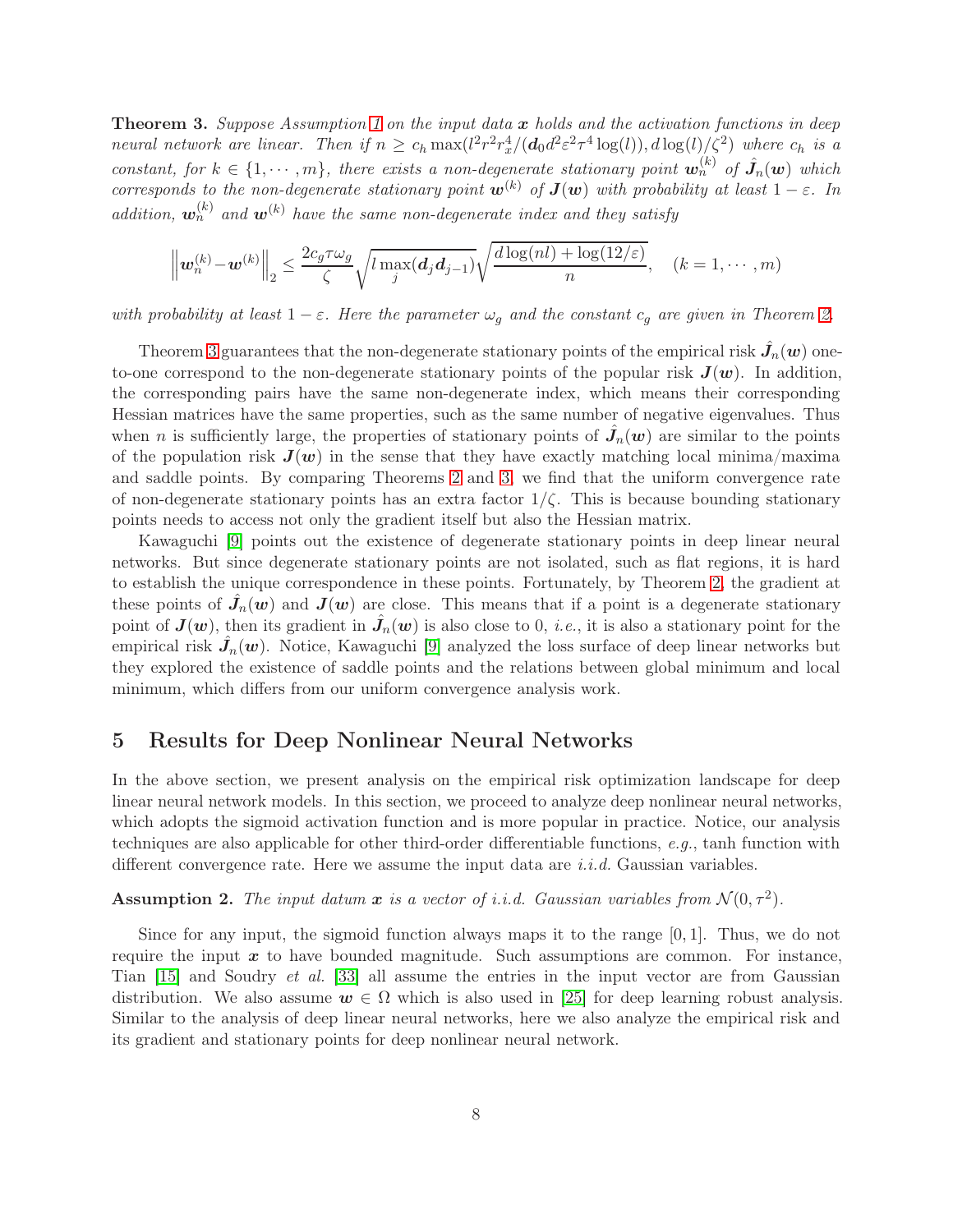### <span id="page-8-0"></span>5.1 Uniform Convergence, Stability and Generalization of Empirical Risk

Here we first give the uniform convergence analysis of empirical risk and then analyze its stability and generalization.

<span id="page-8-1"></span>Theorem 4. *Assume the input sample* x *obeys Assumption [2](#page-7-1) and the activation functions in deep neural network are the sigmoid functions. Then if*  $n \geq 18r^2/(d\tau^2 \varepsilon^2 \log(l))$ , there exists a universal *constant* c<sup>y</sup> *such that*

<span id="page-8-2"></span>
$$
\sup_{\boldsymbol{w}\in\Omega} \left| \hat{J}_n(\boldsymbol{w}) - \boldsymbol{J}(\boldsymbol{w}) \right| \leq \epsilon_n \triangleq \tau \sqrt{\frac{9}{8} c_y c_d \left( 1 + c_r(l-1) \right)} \sqrt{\frac{d \log(nl) + \log(4/\varepsilon)}{n}} \tag{3}
$$

*holds with probability at least*  $1-\varepsilon$ , where  $c_d = \max_j d_j$   $(0 \le j \le l)$ ,  $c_r = \max \left( r^2/16, (r^2/16)^{l-1} \right)$ .

From Theorem [4,](#page-8-1) we obtain that under the distribution  $\mathcal{D}$ , the empirical risk of a deep nonlinear neural network converges at the rate of  $\mathcal{O}(1/\sqrt{n})$  (up to a log factor). Similar to the deep linear neural network, the layer number  $l$ , the network size  $d$  and the magnitude of weights are also important for the convergence rate. Also, since there is a factor  $\max_i d_i$  in the convergence rate, it is better to avoid choices of a layer of extremely large width, since a network with extremely wide layers have high sample complexity. Interestingly, when analyzing the representation ability of deep learning, Eldan *et al.* [\[34\]](#page-12-16) also suggest non-extreme-wide layers, though the conclusions are derived from different perspectives. By comparing Theorems [1](#page-4-0) and [4,](#page-8-1) one can observe that there is a factor  $(1/16)^{l-1}$  in the convergence rate in Theorem [4.](#page-8-1) This is because the convergence rate accesses the Lipschitz constant and when we bound it, sigmoid activation function brings in the factor 1/16 for each layer.

We then establish the stability property and the generalization error of the empirical risk for nonlinear neural networks. By Theorem [4,](#page-8-1) we can obtain the following results.

<span id="page-8-3"></span>Corollary 2. *Assume the input sample* x *obeys Assumption [2](#page-7-1) and the activation functions in deep neural network are sigmoid functions. Then with probability at least*  $1 - \varepsilon$ *, we have :* 

$$
\left| \mathbb{E}_{\boldsymbol{\mathcal{S}}\sim\boldsymbol{\mathcal{D}}, \boldsymbol{A}, (\boldsymbol{x}^{\prime}_{(1)}, \cdots, \boldsymbol{x}^{\prime}_{(n)}) \sim \boldsymbol{\mathcal{D}} \frac{1}{n} \sum_{j=1}^{n} \Bigl( f_j(\boldsymbol{w}^j_*, \boldsymbol{x}^{\prime}_{(j)}) - f_j(\boldsymbol{w}^n, \boldsymbol{x}^{\prime}_{(j)}) \Bigr) \right| \leq \epsilon_n, \quad \left| \mathbb{E}_{\boldsymbol{\mathcal{S}}\sim\boldsymbol{\mathcal{D}}, \boldsymbol{A}} \Bigl( \boldsymbol{J}(\boldsymbol{w}^n) - \hat{\boldsymbol{J}}_n(\boldsymbol{w}^n) \Bigr) \right| \leq \epsilon_n,
$$

where  $\epsilon_n$  is defined in Eqn. [\(3\)](#page-8-2). The notations  $\mathbf{x}'_{(i)}$  and  $f_j(\mathbf{w}_*^j, \mathbf{x}'_{(j)})$  here are the same in Definition [1.](#page-4-1)

By Corollary [2,](#page-8-3) we know that both the stability convergence rate and the convergence rate of generalization error are  $\mathcal{O}(1/\sqrt{n})$ . This result accords with Theorems 8 and 9 in [\[27\]](#page-12-9) which implies  $\mathcal{O}(1/\sqrt{n})$  is the bottleneck of the stability and generalization convergence rate for generic learning algorithms. From this result, we have that if  $n$  is sufficiently large, empirical risk can be expected to be very stable. This also dispels misgivings of the random selection of training samples in practice.

### 5.2 Uniform Convergence of Gradient and Stationary Points

Here we analyze convergence property of gradients of empirical risk for deep nonlinear neural networks.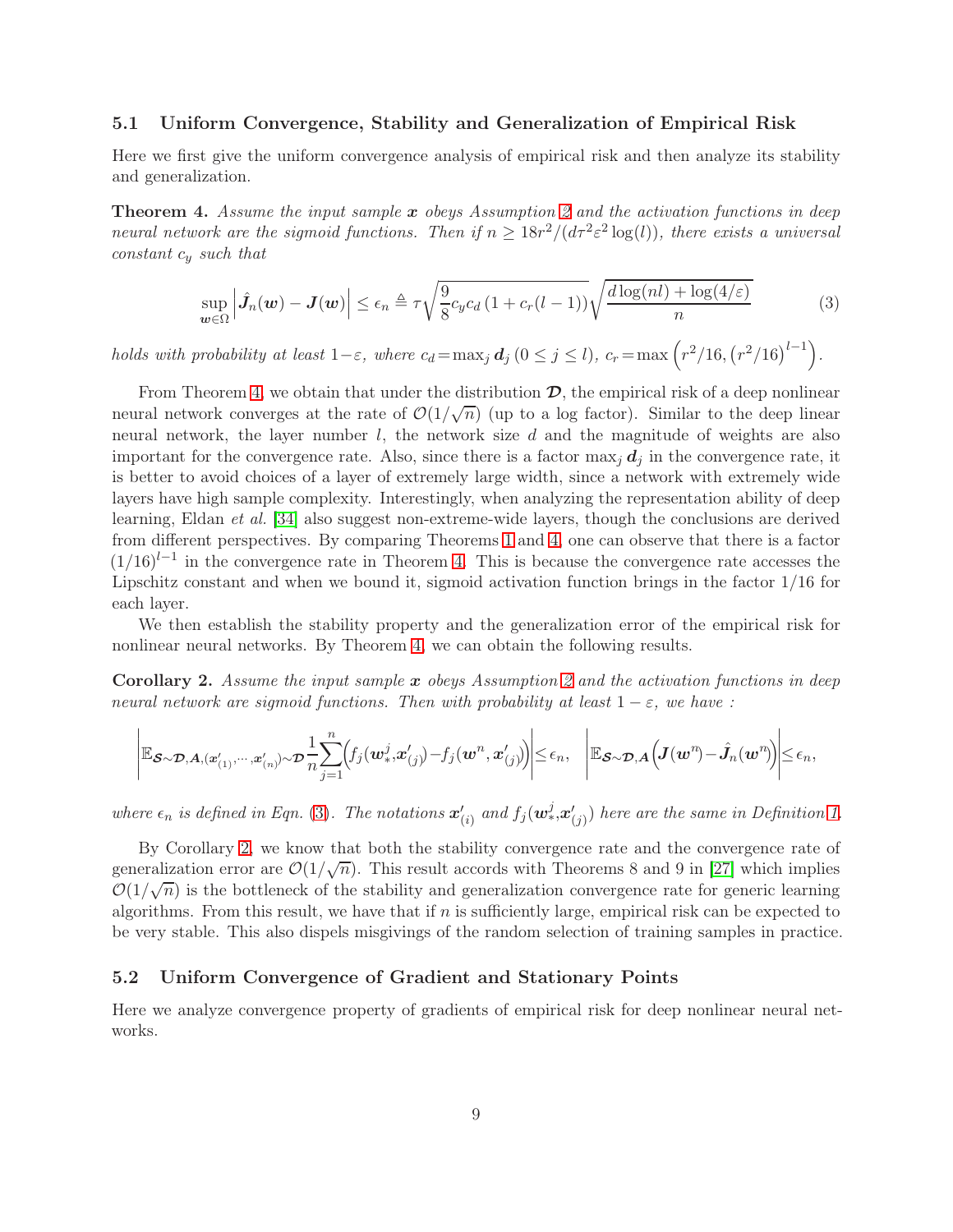<span id="page-9-0"></span>Theorem 5. *Assume the input sample* x *obeys Assumption [2](#page-7-1) and the activation functions in deep neural network are sigmoid functions. Then the sample gradient uniformly converges to the population gradient in Euclidean norm. Specifically, if*  $n \geq c_y c_d l r^2 / (d\tau^2 \varepsilon^2 \log(l))$  *where*  $c_{y'}$  *is a constant,* 

$$
\sup_{\boldsymbol{w}\in\Omega} \left\| \nabla \hat{J}_n(\boldsymbol{w}) - \nabla J(\boldsymbol{w}) \right\|_2 \le \tau \sqrt{\frac{512}{729}} c_y c_r(l+2) \left( dc_r + lc_d + (l-1)lc_d c_r \right) \sqrt{\frac{d \log(nl) + \log(4/\varepsilon)}{n}}
$$

*holds with probability at least*  $1 - \varepsilon$ *, where*  $c_y$ *,*  $c_d$  *and*  $c_r$  *are the same parameters in Theorem [4.](#page-8-1)* 

Theorem [5](#page-9-0) gives similar results as Theorem [4,](#page-8-1) including the  $\mathcal{O}(1/\sqrt{n})$  uniform convergence rate and suggestion on non-extreme-wide layers. But by comparing Theorems [5](#page-9-0) and [4,](#page-8-1) one can observe that the depth l and the magnitude of the weights (reflected by the factor  $c_r$ ) have more significant effect on the convergence rate. This is because for highly nonconvex problems, *e.g.*, the loss function of deep neural network, bounding higher order information is more technically challenging. By comparing Theorems [5](#page-9-0) and [2,](#page-6-0) the convergence rate in Theorem 5 depends on  $l, r$ and d more heavily since nonlinear networks is more complex and its convergence rate is thus more challenging to bound.

Now we analyze the non-degenerate stationary points of the empirical risk for deep nonlinear neural networks. Here we also assume that population risk has  $m$  non-degenerate stationary points denoted by  $\{w^{(1)}, w^{(2)}, \cdots, w^{(m)}\}.$ 

<span id="page-9-1"></span>Theorem 6. *Assume the input sample* x *obeys Assumption [2](#page-7-1) and the activation functions in deep neural network are sigmoid functions. Then if*  $n \geq c_s \max(c_d lr^2/(d\tau^2 \varepsilon^2 \log(l)), d \log(l)/\zeta^2)$  *where*  $c_s$  *is a constant, for*  $k \in \{1, \dots, m\}$ , there exists a non-degenerate stationary point  $w_n^{(k)}$  of  $\hat{J}_n(w)$ which corresponds to the non-degenerate stationary point  $\mathbf{w}^{(k)}$  of  $\mathbf{J}(\mathbf{w})$  with probability at least  $1-\varepsilon$ . Moreover,  $\mathbf{w}_n^{(k)}$  and  $\mathbf{w}^{(k)}$  have the same non-degenerate index and they obey

$$
\left\|\boldsymbol{w}_{n}^{(k)}-\boldsymbol{w}^{(k)}\right\|_{2} \leq \frac{2\tau}{\zeta} \sqrt{\frac{512}{729}c_{y}c_{r}(l+2)\left(dc_{r}+lc_{d}+(l-1)lc_{d}c_{r}\right)}\sqrt{\frac{d\log(nl)+\log(4/\varepsilon)}{n}},\ (k=1,\cdots,m)
$$

*with probability at least*  $1 - \varepsilon$ *, where*  $c_y$ *,*  $c_d$  *and*  $c_r$  *are the same parameters in Theorem [4.](#page-8-1)* 

According to Theorem [6,](#page-9-1) there is one-to-one correspondence relationship between the nondegenerate stationary points of  $\hat{J}_n(w)$  and  $J(w)$ . Also the corresponding pairs have the same non-degenerate index, which implies they have exactly matching local minima/maxima and saddle points. When *n* is sufficiently large, the non-degenerate stationary point  $w_n^{(k)}$  in  $\hat{J}_n(w)$  is very close to its corresponding non-degenerate stationary point  $w^{(k)}$  in  $J(w)$ . As for the degenerate stationary points, Theorem [5](#page-9-0) guarantees the gradient at these points of  $J(w)$  and  $\hat{J}_n(w)$  are very close to each other.

# 6 Proof Roadmap

Here we briefly introduce our proof roadmap. Due to space limitation, all the proofs of Theorems [1](#page-4-0) ∼ [6](#page-9-1) and Corollaries [1](#page-5-0) and [2](#page-8-3) as well as technical lemmas are deferred to the supplementary material.

The proofs of Theorems [1](#page-4-0) and [4](#page-8-1) are similar but essentially differ in some techniques for bounding probability due to their different assumptions. For explanation simplicity, we define four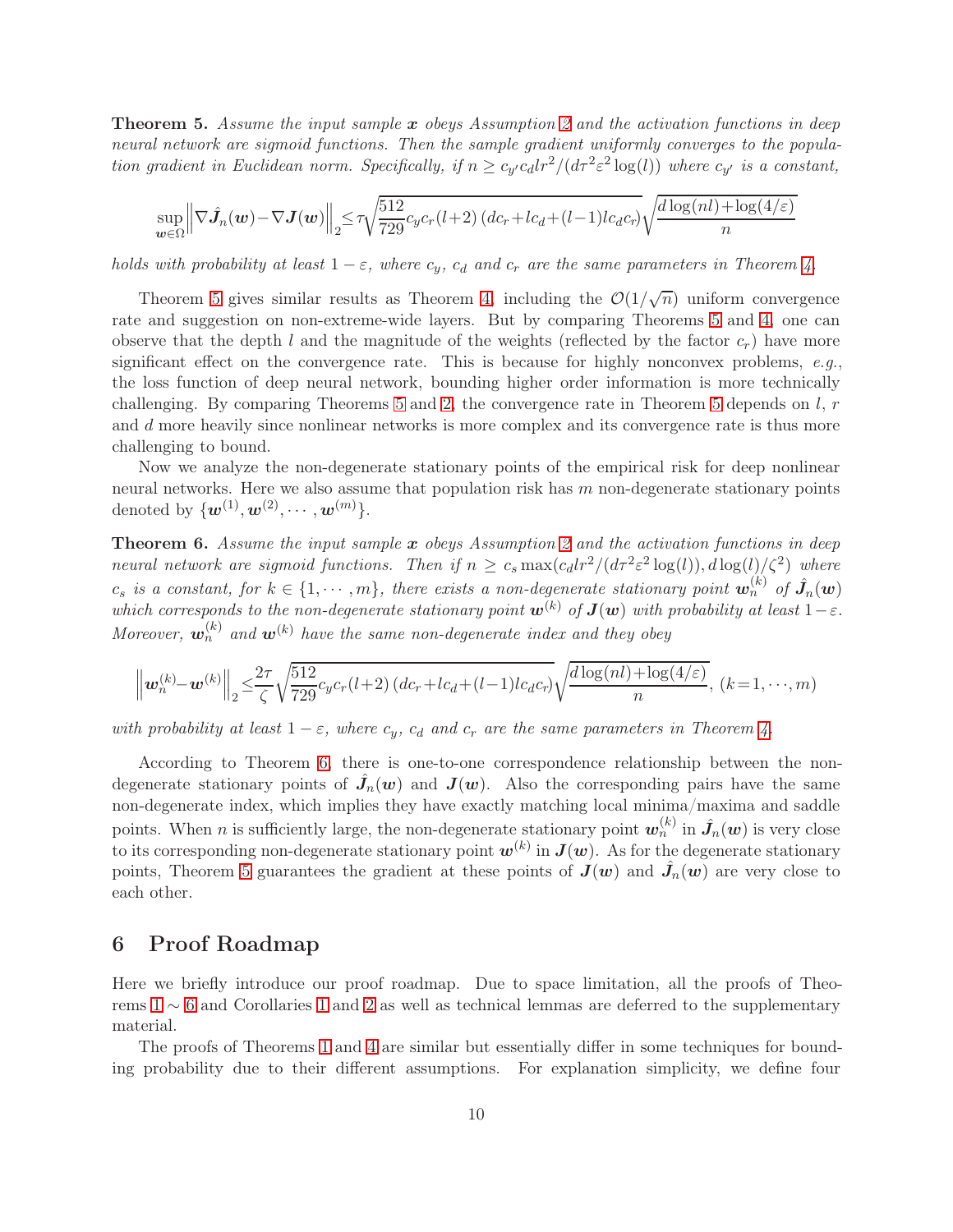events:  $E = {\sup_{\boldsymbol{w} \in \Omega} |\hat{J}_n(\boldsymbol{w}) - J(\boldsymbol{w})| > t}, E_1 = {\sup_{\boldsymbol{w} \in \Omega} |\frac{1}{n}$  $\frac{1}{n} \sum_{i=1}^{n} (f(w, x_{(i)}) - f(w_{kw}, x_{(i)})) > t/3$  $\boldsymbol{E}_2 = \{\sup_{\boldsymbol{w}^i_k \boldsymbol{w} \in \mathcal{N}_j,\, i \in [l]} \big|\frac{1}{n}$  $\frac{1}{n}\sum_{i=1}^{n}f(\boldsymbol{w}_{k_{\boldsymbol{w}}},\boldsymbol{x}_{(i)}) - \mathbb{E} f(\boldsymbol{w}_{k_{\boldsymbol{w}}},\boldsymbol{x})\vert > t/3\},\,$  and  $\boldsymbol{E}_3 = \{\sup_{\boldsymbol{w}\in\Omega}|\mathbb{E} f(\boldsymbol{w}_{k_{\boldsymbol{w}}},\boldsymbol{x})\vert$  $-\mathbb{E}f(w,x)|>t/3\},\$  where  $w_{k_w}=[w_{k_w}^1;w_{k_w}^2;\cdots;w_{k_w}^l]$  is constructed by selecting  $w_{k_w}^i\in\mathbb{R}^{d_id_{i-1}}$ from  $\epsilon/l$ -net  $\mathcal{N}_j$  such that  $\|\boldsymbol{w} - \boldsymbol{w}_{k_{\boldsymbol{w}}}\|_2 \leq \epsilon$ . Notice, in Theorems [1](#page-4-0) and [4,](#page-8-1) t are respectively set to  $\epsilon_l$  and  $\epsilon_n$  (see Eqn. [\(2\)](#page-4-2) and [\(3\)](#page-8-2)). Then we have  $\mathbb{P}(E) \leq \mathbb{P}(E_1) + \mathbb{P}(E_2) + \mathbb{P}(E_3)$ . So we only need to separately bound  $\mathbb{P}(E_1)$ ,  $\mathbb{P}(E_2)$  and  $\mathbb{P}(E_3)$ . For  $\mathbb{P}(E_1)$  and  $\mathbb{P}(E_3)$ , we use the Lipschitz constant of the loss function and the properties of  $\epsilon$ -net to prove  $\mathbb{P}(E_1) \leq \epsilon/2$  and  $\mathbb{P}(E_3) = 0$ , while bounding  $\mathbb{P}(E_2)$  need more efforts. Here based on the assumptions, we prove that  $\mathbb{P}(E_2)$  has sub-exponential tail associated to the sample number n and the networks parameters, and it satisfies  $\mathbb{P}(E_2) \leq \varepsilon/2$ with proper conditions. Finally, combining the bounds of the three terms, we obtain the desired results. Then we utilize the uniform convergence of  $\hat{J}_n(w)$  to prove the stability and generalization bounds of  $\hat{J}_n(w)$  (*i.e.* Corollaries [1](#page-5-0) and [2\)](#page-8-3).

We adopt similar strategy to prove Theorems [2](#page-6-0) and [5.](#page-9-0) Specifically, we divide the event  $\sup_{w \in \Omega} || \nabla \hat{J}_n(w) \nabla J(w)$ <sub>2</sub> > t into  $E_1, E_2$  and  $E_3$  which have the same forms as their counterparts in the proofs of Theorem [1](#page-4-0) with replacing loss function by its gradient. But to prove  $\mathbb{P}(E_1) \leq \varepsilon/2$  and  $\mathbb{P}(E_3) = 0$ , we need to access the Lipschitz constant of the gradient which is more challenging to bound, especially for deep neural networks. The remaining is to prove  $\mathbb{P}(E_2)$ . We also prove that it has sub-exponential tail associated to the sample number  $n$  and the networks parameters and it obeys  $\mathbb{P}(E_2) \leq \varepsilon/2$  with proper conditions.

To prove Theorems [3](#page-7-0) and [6,](#page-9-1) we first prove the uniform convergence of the empirical Hessian to its population Hessian. Then, we define such a set  $D = \{w \in \Omega : ||\nabla J(w)||_2 < \epsilon \}$  and  $\inf_i |\lambda_i(\nabla^2 \mathbf{J}(\boldsymbol{w}))| \ge \zeta$ . In this way, D can be decomposed into countably components, with each component containing either exactly one non-degenerate stationary point, or no non-degenerate stationary point. For each component, uniform convergence of gradient and results in differential topology guarantee that if  $\bm{J}(\bm{w})$  has no stationary points, then  $\hat{\bm{J}_n}(\bm{w})$  also has no stationary points and vise versa. Similarly, for each component, uniform convergence of Hessian and results in differential topology guarantee that if  $\bm{J}(\bm{w})$  has a unique non-degenerate stationary point,  $\hat{\bm{J}_n}(\bm{w})$  has also a unique non-degenerate stationary point with the same index. After establishing exact correspondence between the non-degenerate stationary points of empirical risk and population risk, we use the uniform convergence of gradient and Hessian to bound the distance between the corresponding pairs.

# 7 Conclusion

In this work, we provided theoretical analysis on the landscape of empirical risk optimization for deep linear/nonlinear neural networks, including the uniform convergence, stability, and generalization of the empirical risk itself as well as the properties of its gradient and stationary points. We proved their convergence rate to their population counterparts of  $\mathcal{O}(1/\sqrt{n})$ . These results also reveal that the depth  $l$ , the network size  $d$  and the width of a network are critical for the convergence rates. We also proved that the weight parameter magnitude also plays an important role in the convergence rate. Indeed, small magnitude of the weights are suggested. All the results match the widely used network architectures in practice.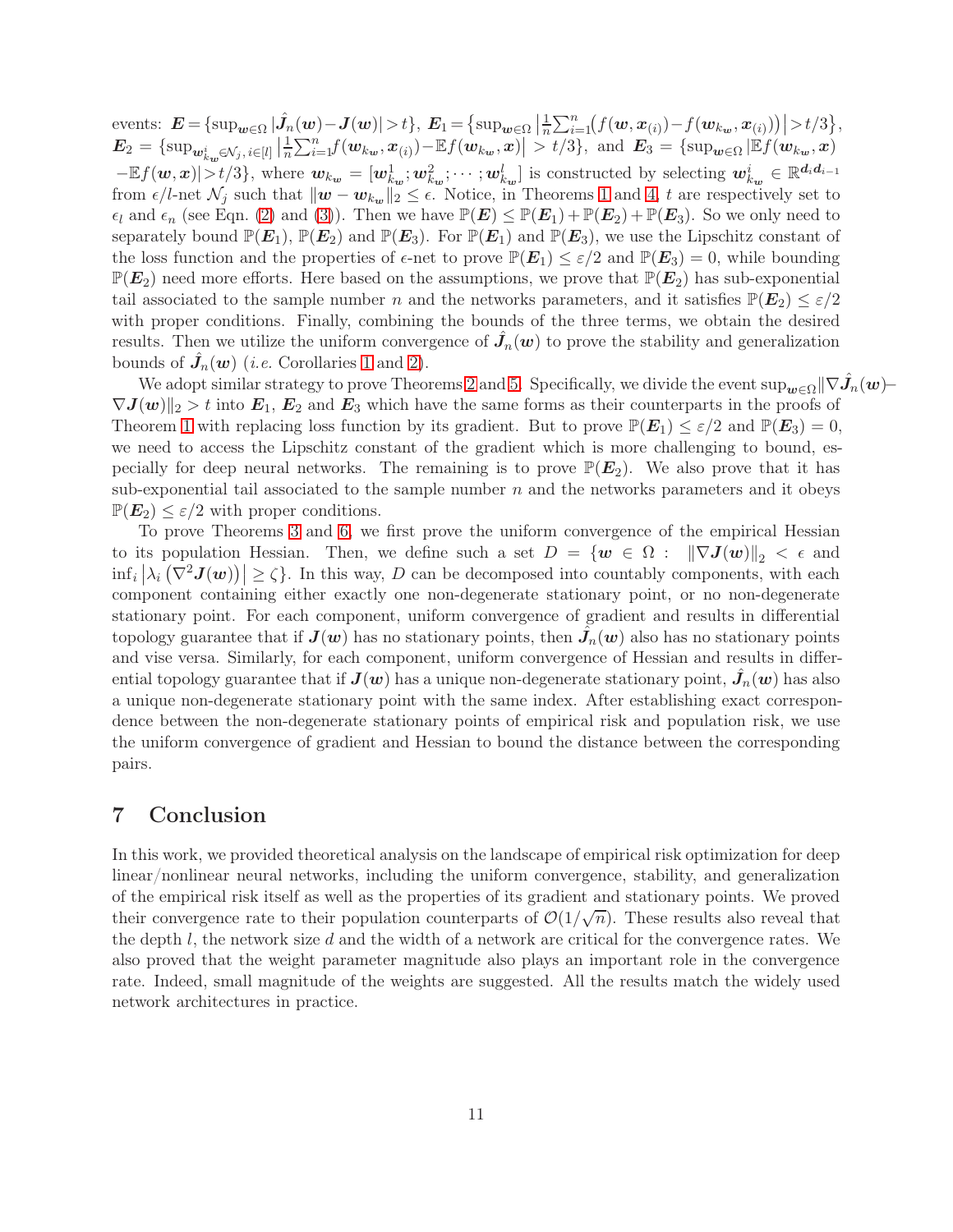# <span id="page-11-0"></span>References

- <span id="page-11-1"></span>[1] G. Hinton, S. Osindero, and Y. Teh. A fast learning algorithm for deep belief nets. *Neural Computation*, 18(7):1527–1554, 2006.
- <span id="page-11-2"></span>[2] C. Szegedy, W. Liu, Y. Jia, P. Sermanet, S. Reed, D. Anguelov, D. Erhan, V. Vanhoucke, and A. Rabinovich. Going deeper with convolutions. In *CVPR*, pages 1–9, 2015.
- <span id="page-11-3"></span>[3] K. He, X. Zhang, S. Ren, and J. Sun. Deep residual learning for image recognition. In *CVPR*, pages 770–778, 2016.
- <span id="page-11-4"></span>[4] R. Collobert and J. Weston. A unified architecture for natural language processing: Deep neural networks with multitask learning. In *ICML*, pages 160–167, 2008.
- <span id="page-11-5"></span>[5] B. Bakshi and G. Stephanopoulos. Wave-net: A multiresolution, hierarchical neural network with localized learning. *AIChE Journal*, 39(1):57–81, 1993.
- [6] G. Hinton, L. Deng, D. Yu, G. Dahl, A. Mohamed, N. Jaitly, A. Senior, V. Vanhoucke, P. Nguyen, T. Sainath, et al. Deep neural networks for acoustic modeling in speech recognition: The shared views of four research groups. *IEEE Signal Processing Magazine*, 29(6):82–97, 2012.
- <span id="page-11-7"></span><span id="page-11-6"></span>[7] A. Graves, A. Mohamed, and G. Hinton. Speech recognition with deep recurrent neural networks. In *ICASSP*, pages 6645–6649, 2013.
- <span id="page-11-8"></span>[8] S. Shalev-Shwartz, O. Shamir, and S. Shammah. Failures of deep learning. *arXiv preprint arXiv:1703.07950*, 2017.
- <span id="page-11-9"></span>[9] K. Kawaguchi. Deep learning without poor local minima. In *NIPS*, pages 1097–1105, 2016.
- <span id="page-11-10"></span>[10] P. Bartlett. For valid generalization, the size of the weights is more important than the size of the network. *NIPS*, pages 134–140, 1997.
- <span id="page-11-11"></span>[11] E. Baum. On the capabilities of multilayer perceptrons. *Journal of complexity*, 4(3):193–215, 1988.
- <span id="page-11-12"></span>[12] D. Soudry and Y. Carmon. No bad local minima: Data independent training error guarantees for multilayer neural networks. *arXiv preprint arXiv:1605.08361*, 2016.
- [13] Y. Dauphin, R. Pascanu, C. Gulcehre, K. Cho, S. Ganguli, and Y. Bengio. Identifying and attacking the saddle point problem in high-dimensional non-convex optimization. In *NIPS*, pages 2933–2941, 2014.
- <span id="page-11-13"></span>[14] A. Choromanska, M. Henaff, M. Mathieu, G. Arous, and Y. LeCun. The loss surfaces of multilayer networks. In *AISTATS*, 2015.
- <span id="page-11-15"></span><span id="page-11-14"></span>[15] Y. Tian. Symmetry-breaking convergence analysis of certain two-layered neural networks with ReLU nonlinearity. *ICLR*, 2017.
- [16] A. Choromanska, Y. LeCun, and G. Arous. Open problem: The landscape of the loss surfaces of multilayer networks. In *COLT*, pages 1756–1760, 2015.
- <span id="page-11-16"></span>[17] Q. Nguyen and M. Hein. The loss surface of deep and wide neural networks. In *ICML*, 2017.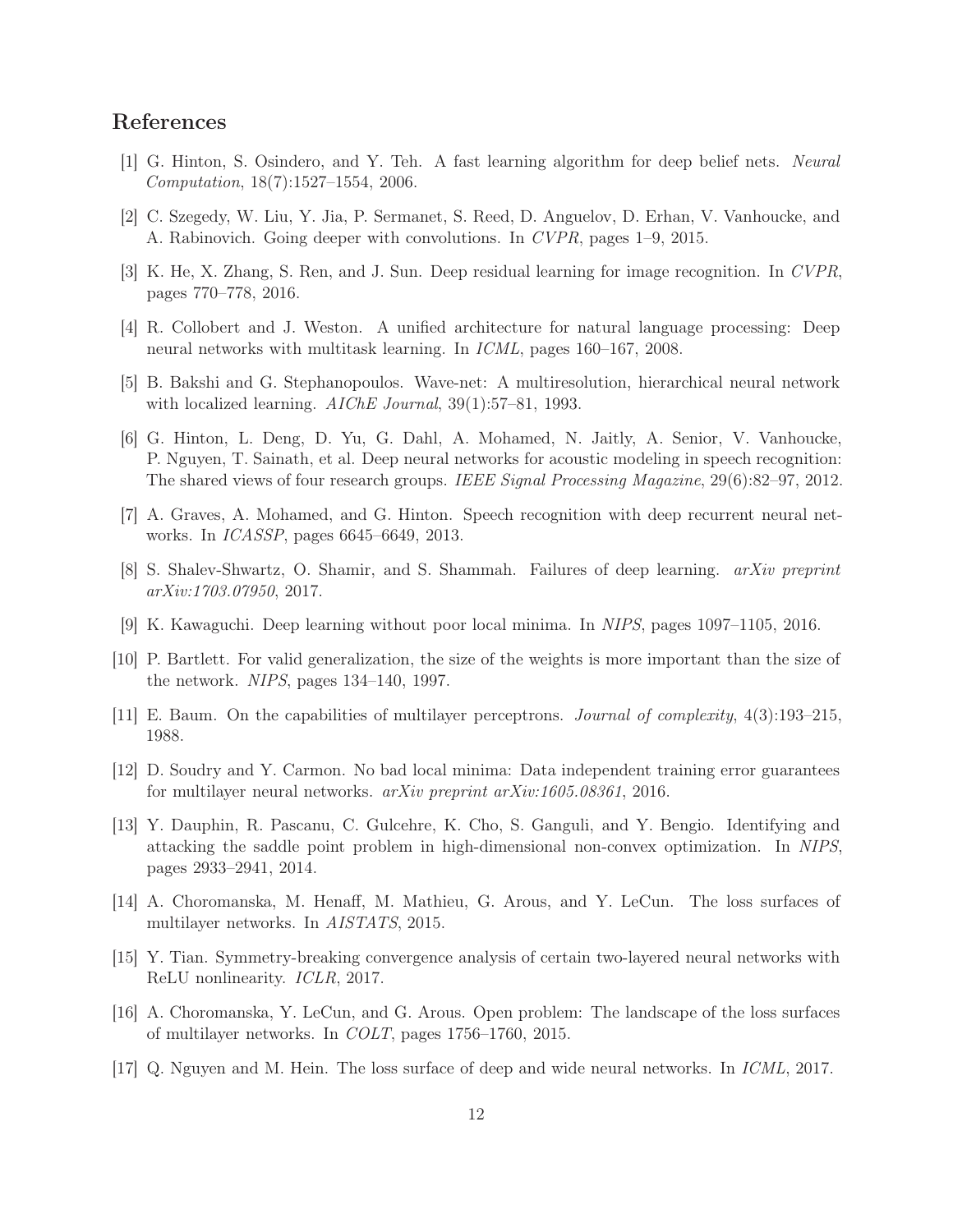- <span id="page-12-1"></span><span id="page-12-0"></span>[18] Y. Zhang, J. Lee, and M. Jordan.  $\ell_1$ -regularized neural networks are improperly learnable in polynomial time. In *ICML*, pages 993–1001, 2016.
- <span id="page-12-2"></span>[19] Y. Zhang, P. Liang, and M. Wainwright. Convexified convolutional neural networks. *arXiv preprint arXiv:1609.01000*, 2016.
- [20] S. Negahban, B. Yu, M. Wainwright, and P. Ravikumar. A unified framework for highdimensional analysis of M-estimators with decomposable regularizers. In *NIPS*, pages 1348– 1356, 2009.
- <span id="page-12-4"></span><span id="page-12-3"></span>[21] S. Mei, Y. Bai, and A. Montanari. The landscape of empirical risk for non-convex losses. *arXiv preprint arXiv:1607.06534*, 2016.
- <span id="page-12-5"></span>[22] A. Gonen and S. Shalev-Shwartz. Fast rates for empirical risk minimization of strict saddle problems. *arXiv preprint arXiv:1701.04271*, 2017.
- <span id="page-12-6"></span>[23] Y. Fyodorov and I. Williams. Replica symmetry breaking condition exposed by random matrix calculation of landscape complexity. *Journal of Statistical Physics*, 129(5-6):1081–1116, 2007.
- <span id="page-12-7"></span>[24] R. Vershynin. Introduction to the non-asymptotic analysis of random matrices, compressed sensing. *Cambridge Univ. Press, Cambridge*, pages 210–268, 2012.
- <span id="page-12-8"></span>[25] H. Xu and S. Mannor. Robustness and generalization. *Machine Learning*, 86(3):391–423, 2012.
- <span id="page-12-9"></span>[26] V. N. Vapnik and V. Vapnik. *Statistical learning theory*, volume 1. Wiley New York, 1998.
- <span id="page-12-10"></span>[27] S. Shalev-Shwartz, O. Shamir, N. Srebro, and K. Sridharan. Learnability, stability and uniform convergence. *JMLR*, 11:2635–2670, 2010.
- <span id="page-12-11"></span>[28] P. Bartlett and W. Maass. Vapnik-chervonenkis dimension of neural nets. *The handbook of brain theory and neural networks*, pages 1188–1192, 2003.
- <span id="page-12-12"></span>[29] B. Neyshabur, R. Tomioka, and N. Srebro. Norm-based capacity control in neural networks. In *COLT*, pages 1376–1401, 2015.
- <span id="page-12-13"></span>[30] S. Shalev-Shwartz and S. Ben-David. Understanding machine learning: From theory to algorithms. *Cambridge Univ. Press, Cambridge*, pages 375–382, 2014.
- [31] D. Gromoll and W. Meyer. On differentiable functions with isolated critical points. *Topology*, 8(4):361–369, 1969.
- <span id="page-12-14"></span>[32] B. Dubrovin, A. Fomenko, and S. Novikov. *Modern geometry—methods and applications: Part II: The geometry and topology of manifolds*, volume 104. Springer Science & Business Media, 2012.
- <span id="page-12-15"></span>[33] D. Soudry and E. Hoffer. Exponentially vanishing sub-optimal local minima in multilayer neural networks. *arXiv preprint arXiv:1702.05777*, 2017.
- <span id="page-12-16"></span>[34] R. Eldan and O. Shamir. The power of depth for feedforward neural networks. In *COLT*, pages 907–940, 2016.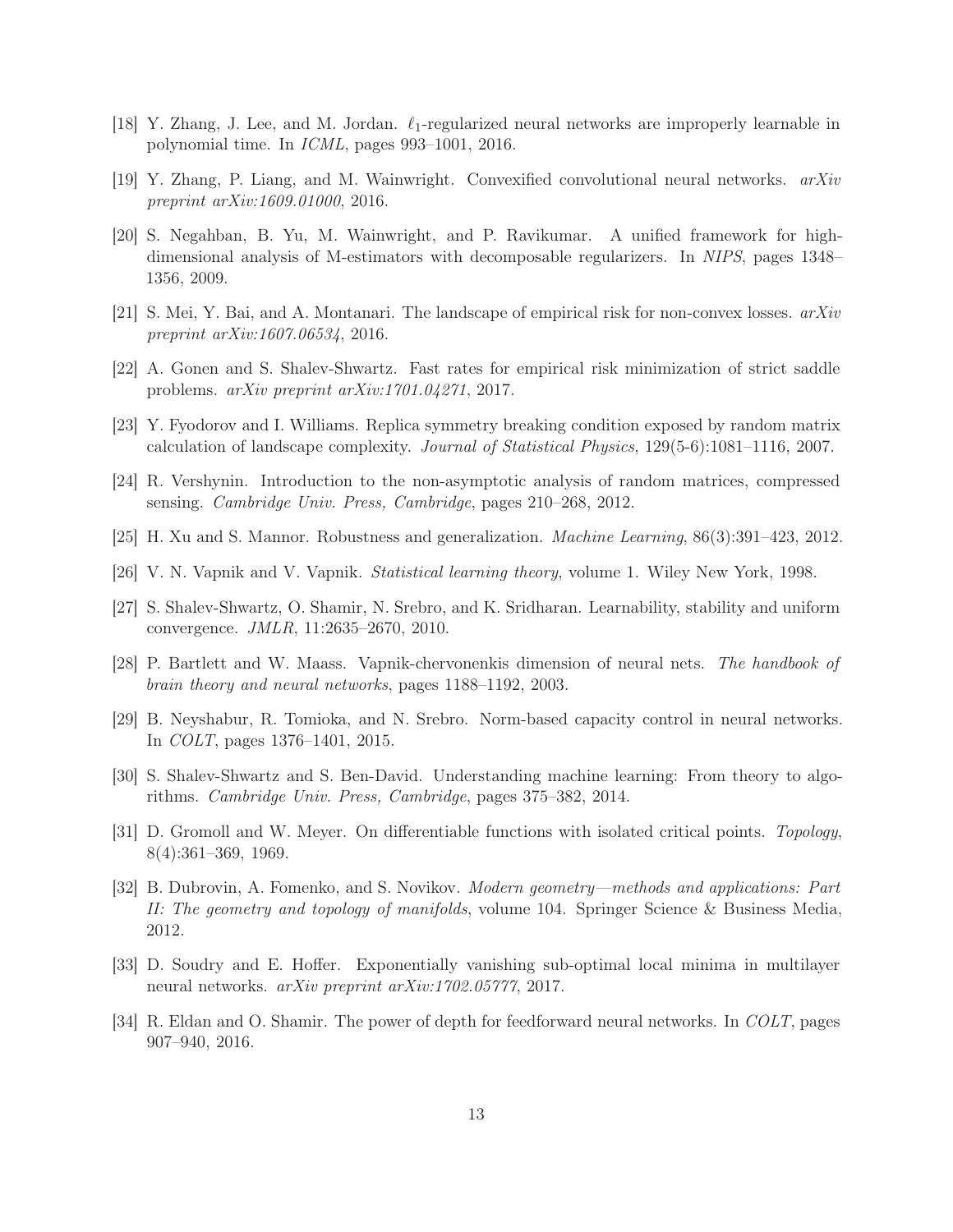- <span id="page-13-1"></span><span id="page-13-0"></span>[35] S. Shalev-Shwartz and S. Ben-David. *Understanding machine learning: From theory to algorithms*. Cambridge university press, 2014.
- <span id="page-13-2"></span>[36] M. Rudelson and R. Vershynin. Hanson-wright inequality and sub-gaussian concentration. *Electronic Communications in Probability*, 18(82):1–9, 2013.
- <span id="page-13-3"></span>[37] P. Rigollet. Statistic s997 lecture notes, MIT mathematics. *MIT OpenCourseWare*, pages 23–24, 2015.
- [38] R. Alessandro. Lecture notes of advanced statistical theory I, CMU. *[http: // www. stat. cmu. edu/ ~arinaldo/ 36755/ F16/ Scribed\\_ Lectures/ LEC0914. pdf](http://www.stat.cmu.edu/~arinaldo/36755/F16/Scribed_Lectures/LEC0914.pdf)* , 2016.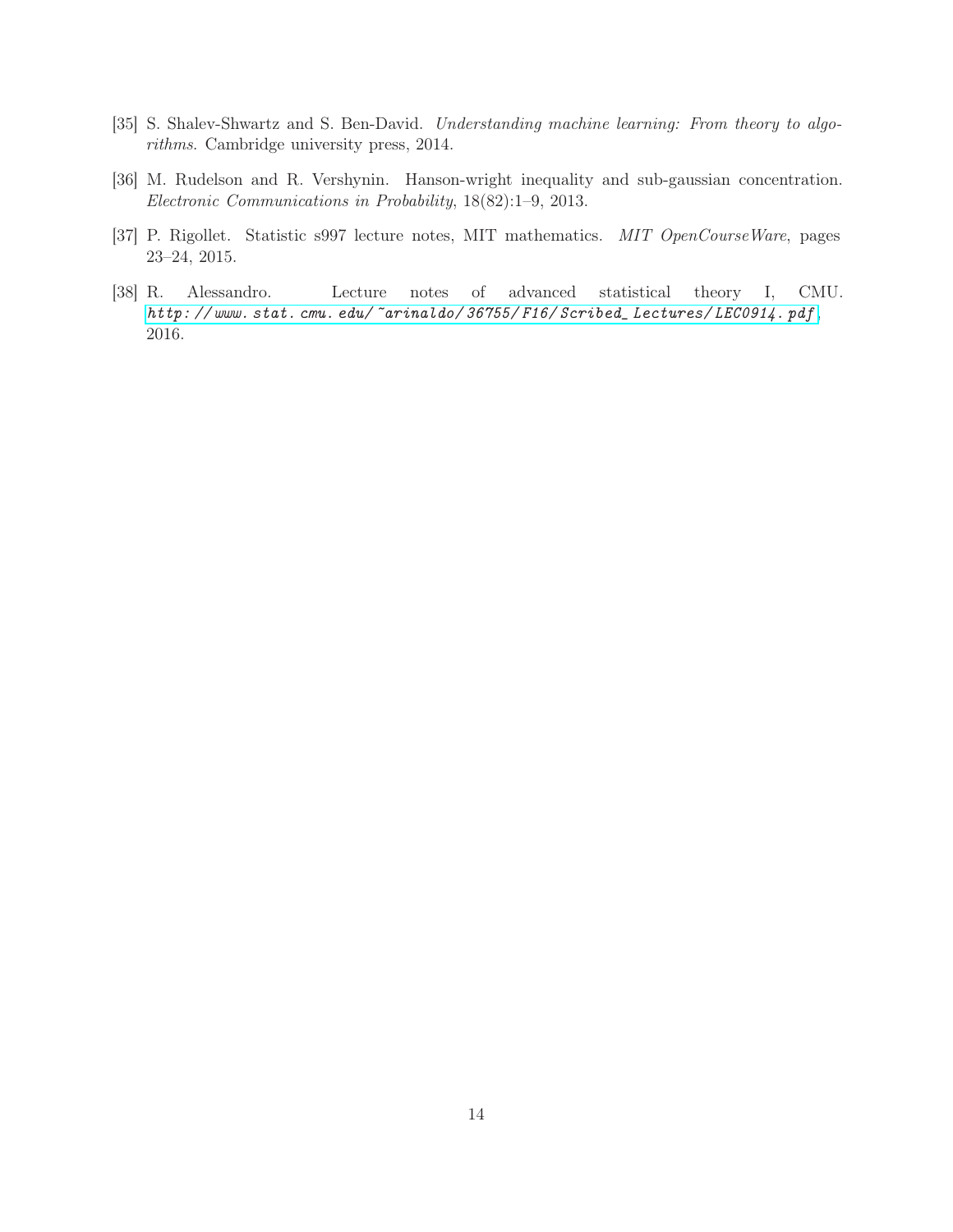# A Structure of This Document

This document gives some other necessary notations and preliminaries for our analysis in Sec. [B.](#page-14-0) Then we prove Theorems  $1 \sim 3$  $1 \sim 3$  and Corollary [1](#page-5-0) for deep linear neural networks in Sec. [C.](#page-15-0) Then we present the proofs of Theorems [4](#page-8-1) ∼ [6](#page-9-1) and Corollary [2](#page-8-3) for deep nonlinear neural networks in Sec. [D.](#page-42-0)

In both Sec. [C](#page-15-0) and [D,](#page-42-0) we first present the technical lemmas for proving our final results and subsequently present the proofs of these lemmas. Then we utilize these technical lemmas to prove our desired results. Finally, we give the proofs of other auxiliary lemmas.

# <span id="page-14-0"></span>B Notations and Preliminary Tools

Beyond the notations introduced in the manuscript, we need some other notations used in this document. Then we introduce several lemmas that will be used later.

#### B.1 Notations

Throughout this document, we use  $\langle \cdot, \cdot \rangle$  to denote the inner product.  $A \otimes C$  denotes the Kronecker product between A and C. Note that A and C in  $A \otimes C$  can be matrices or vectors. For a matrix  $A \in \mathbb{R}^{n_1 \times n_2}$ , we use  $||A||_F = \sqrt{\sum_{i,j} A_{ij}^2}$  to denote its Frobenius norm, where  $A_{ij}$  is the  $(i, j)$ -th entry of A. We use  $||A||_{op} = \max_i |\lambda_i(A)|$  to denote the operation norm of a matrix  $A \in \mathbb{R}^{n_1 \times n_1}$ , where  $\lambda_i(A)$  denotes the *i*-th eigenvalue of the matrix A. For a 3-way tensor  $A \in \mathbb{R}^{n_1 \times n_2 \times n_3}$ , its operation norm is computed as

$$
\|\mathcal{A}\|_{\text{op}} = \sup_{\|\boldsymbol{\lambda}\|_2 \leq 1} \left\langle \boldsymbol{\lambda}^{\otimes 3}, \mathcal{A} \right\rangle = \sum_{i,j,k} \mathcal{A}_{ijk} \boldsymbol{\lambda}_i \boldsymbol{\lambda}_j \boldsymbol{\lambda}_k,
$$

where  $\mathcal{A}_{ijk}$  denotes the  $(i, j, k)$ -th entry of  $\mathcal{A}$ . Also we denote the vectorization of  $W^{(j)}$  (the weight matrix of the  $j$ -th layer) as

$$
\boldsymbol{w}_{(j)} = \text{vec}\left(\boldsymbol{W}^{(j)}\right) \in \mathbb{R}^{d_j d_{j-1}}.
$$

We denote  $I_k$  as the identity matrix of size  $k \times k$ .

#### B.2 Technical Lemmas

We first introduce Lemmas [1](#page-14-1) and [2](#page-15-1) which are respectively used for bounding the  $\ell_2$ -norm of a vector and the operation norm of a matrix. Then we introduce Lemmas [3](#page-15-2) and [4](#page-15-3) which discuss the topology of functions. In Lemma [5,](#page-15-4) we give the relationship between the stability and generalization of empirical risk.

<span id="page-14-1"></span>**Lemma 1.** [\[24\]](#page-12-6) For any vector  $\mathbf{x} \in \mathbb{R}^d$ , its  $\ell_2$ -norm can be bounded as

$$
\|\boldsymbol{x}\|_2 \leq \frac{1}{1-\epsilon} \sup_{\boldsymbol{\lambda} \in \boldsymbol{\lambda}_{\epsilon}} \langle \boldsymbol{\lambda}, \boldsymbol{x} \rangle.
$$

where  $\lambda_{\epsilon} = {\lambda_1, ..., \lambda_{k_w}}$  *be an*  $\epsilon$ *-covering net of*  $B^d(1)$ *.*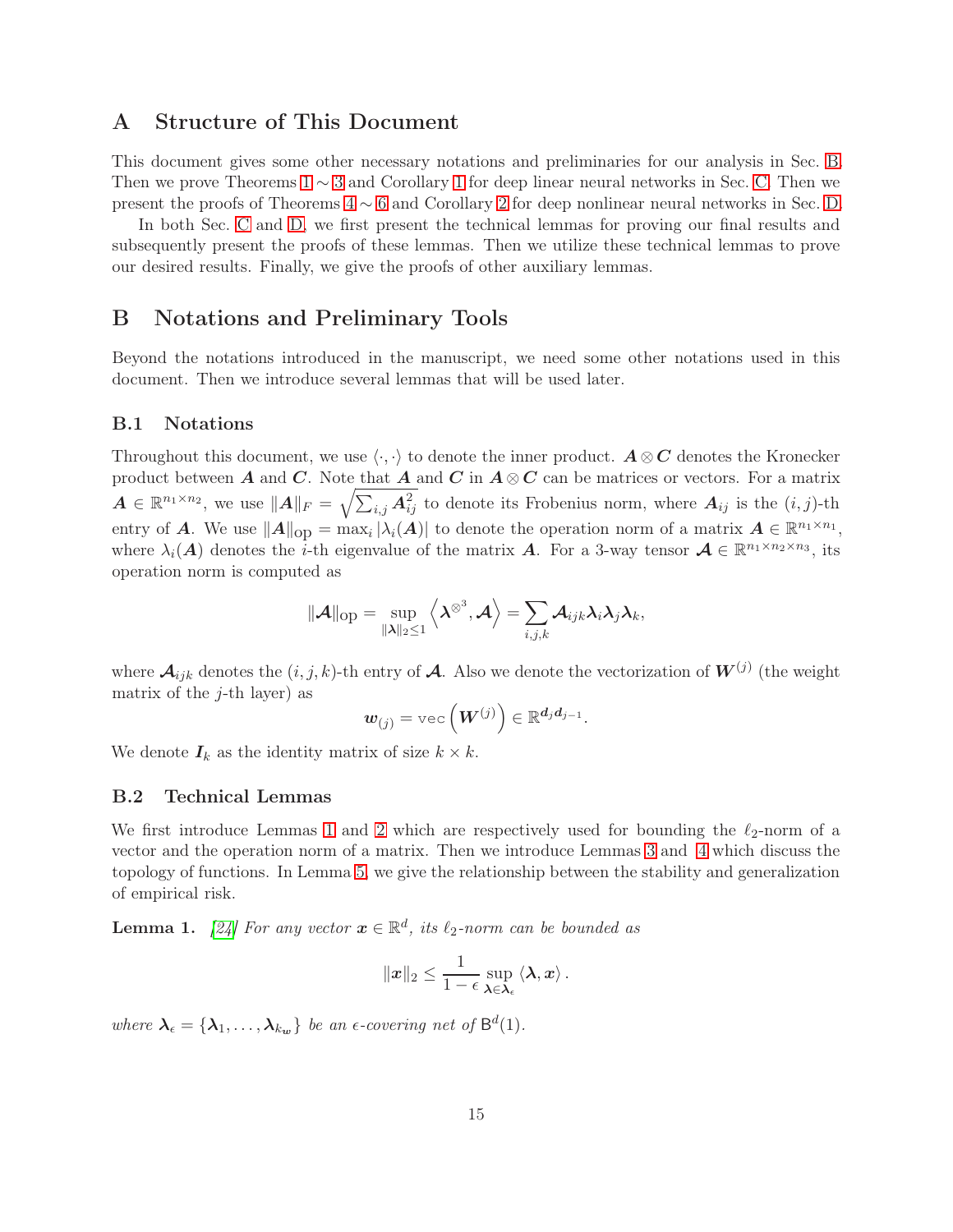<span id="page-15-1"></span>**Lemma 2.** [\[24\]](#page-12-6) For any symmetric matrix  $X \in \mathbb{R}^{d \times d}$ , its operator norm can be bounded as

$$
||X||_{op} \leq \frac{1}{1-2\epsilon} \sup_{\lambda \in \lambda_{\epsilon}} |\langle \lambda, X\lambda \rangle|.
$$

where  $\lambda_{\epsilon} = {\lambda_1, ..., \lambda_{k_w}}$  *be an*  $\epsilon$ *-covering net of*  $B^d(1)$ *.* 

<span id="page-15-2"></span>**Lemma 3.** [\[21\]](#page-12-3) Let  $D \subseteq \mathbb{R}^d$  be a compact set with a  $C^2$  boundary  $\partial D$ , and  $f, g: A \to \mathbb{R}$  be  $C^2$ *functions defined on an open set* A*, with*  $D \subseteq A$ *. Assume that for all*  $w \in \partial D$  *and all*  $t \in [0,1]$ *,*  $t\nabla f(\boldsymbol{w}) + (1-t)\nabla g(\boldsymbol{w}) \neq 0$ . Finally, assume that the Hessian  $\nabla^2 f(\boldsymbol{w})$  is non-degenerate and has *index equal to* r *for all*  $w \in D$ . Then the following properties hold:

*(1) If* g *has no critical point in* D*, then* f *has no critical point in* D*.*

*(2) If* g *has a unique critical point* w *in* D *that is non-degenerate with an index of* r*, then* f *also has a unique critical point* w′ *in* D *with the index equal to* r*.*

<span id="page-15-3"></span>**Lemma 4.** [\[21\]](#page-12-3) Suppose that  $F(w)$ :  $\Theta \to \mathbb{R}$  is a  $C^2$  function where  $w \in \Theta$ . Assume that  $\{w^{(1)},\ldots,w^{(m)}\}$  *is its non-degenerate critical points and let*  $D=\{\bm{w}\in\Theta:\ \|\nabla F(\bm{w})\|_2<\epsilon\}$  *and*  $\inf_i |\lambda_i(\nabla^2 F(\boldsymbol{w}))| \geq \zeta$ . Then D can be decomposed into (at most) countably components, with *each component containing either exactly one critical point, or no critical point. Concretely, there exist disjoint open sets*  $\{D_k\}_{k\in\mathbb{N}}$ *, with*  $D_k$  *possibly empty for*  $k \geq m+1$ *, such that* 

$$
D=\cup_{k=1}^{\infty}D_k.
$$

*Furthermore,*  $\mathbf{w}^{(k)} \in D_k$  *for*  $1 \leq k \leq m$  *and each*  $D_i$ ,  $k \geq m+1$  *contains no stationary points.* 

<span id="page-15-4"></span>**Lemma 5.** [\[35,](#page-13-0) [22\]](#page-12-4) Assume that  $\mathcal{D}$  is a sample distribution and randomized algorithm  $\mathbf{A}$  is *employed for optimization. Suppose that*  $(x'_{(1)}, \cdots, x'_{(n)}) \sim \mathcal{D}$  *and*  $\mathbf{w}^n = \operatorname{argmin}_{\mathbf{w}} \hat{J}_n(\mathbf{w})$ *. For every*  $j \in \{1, \cdots, n\}$ , suppose  $\mathbf{w}_{*}^{j} = \operatorname{argmin}_{\mathbf{w}} \frac{1}{n-1}$  $\frac{1}{n-1}\sum_{i\neq j}f_i(\boldsymbol{w},\boldsymbol{x}_{(i)})$ *. For arbitrary distribution*  $\boldsymbol{\mathcal{D}},$  we have

$$
\left| \mathbb{E}_{\boldsymbol{\mathcal{S}}\sim\boldsymbol{\mathcal{D}},\boldsymbol{A}\left(\boldsymbol{x}^{\prime}_{(1)},\cdots,\boldsymbol{x}^{\prime}_{(n)}\right)\sim\boldsymbol{\mathcal{D}}}\frac{1}{n}\!\sum_{j=1}^{n}\!\!\left(\!f_j(\boldsymbol{w}^j_*,\boldsymbol{x}^{\prime}_{(j)})\!-\!f_j(\boldsymbol{w}^n,\boldsymbol{x}^{\prime}_{(j)})\right)\right|=\left| \mathbb{E}_{\boldsymbol{\mathcal{S}}\sim\boldsymbol{\mathcal{D}},\boldsymbol{A}}\left(\boldsymbol{J}(\boldsymbol{w}^n)\!-\!\hat{\boldsymbol{J}}_n(\boldsymbol{w}^n)\right)\right|.
$$

# <span id="page-15-0"></span>C Proofs for Deep Linear Neural Networks

In this section, we first present the technical lemmas in Sec. [C.1](#page-15-5) and then we give the proofs of these lemmas in Sec. [C.2.](#page-17-0) Next, we utilize these lemmas to prove the results in Theorems  $1 \sim 3$  $1 \sim 3$ and Corollary [1](#page-5-0) in Sec. [C.3.](#page-33-0) Finally, we give the proofs of other lemmas in Sec. [C.4.](#page-42-1)

### <span id="page-15-5"></span>C.1 Technical Lemmas

Here we present the technical lemmas for proving our desired results. For brevity, we also define  $B_{j:s}$  as follows:

<span id="page-15-6"></span>
$$
\boldsymbol{B}_{s:t} \triangleq \boldsymbol{W}^{(s)} \boldsymbol{W}^{(s-1)} \cdots \boldsymbol{W}^{(t)} \in \mathbb{R}^{\boldsymbol{d}_s \times \boldsymbol{d}_{t-1}}, \ (s \ge t); \quad \boldsymbol{B}_{s:t} \triangleq \boldsymbol{I}, \ (s < t). \tag{4}
$$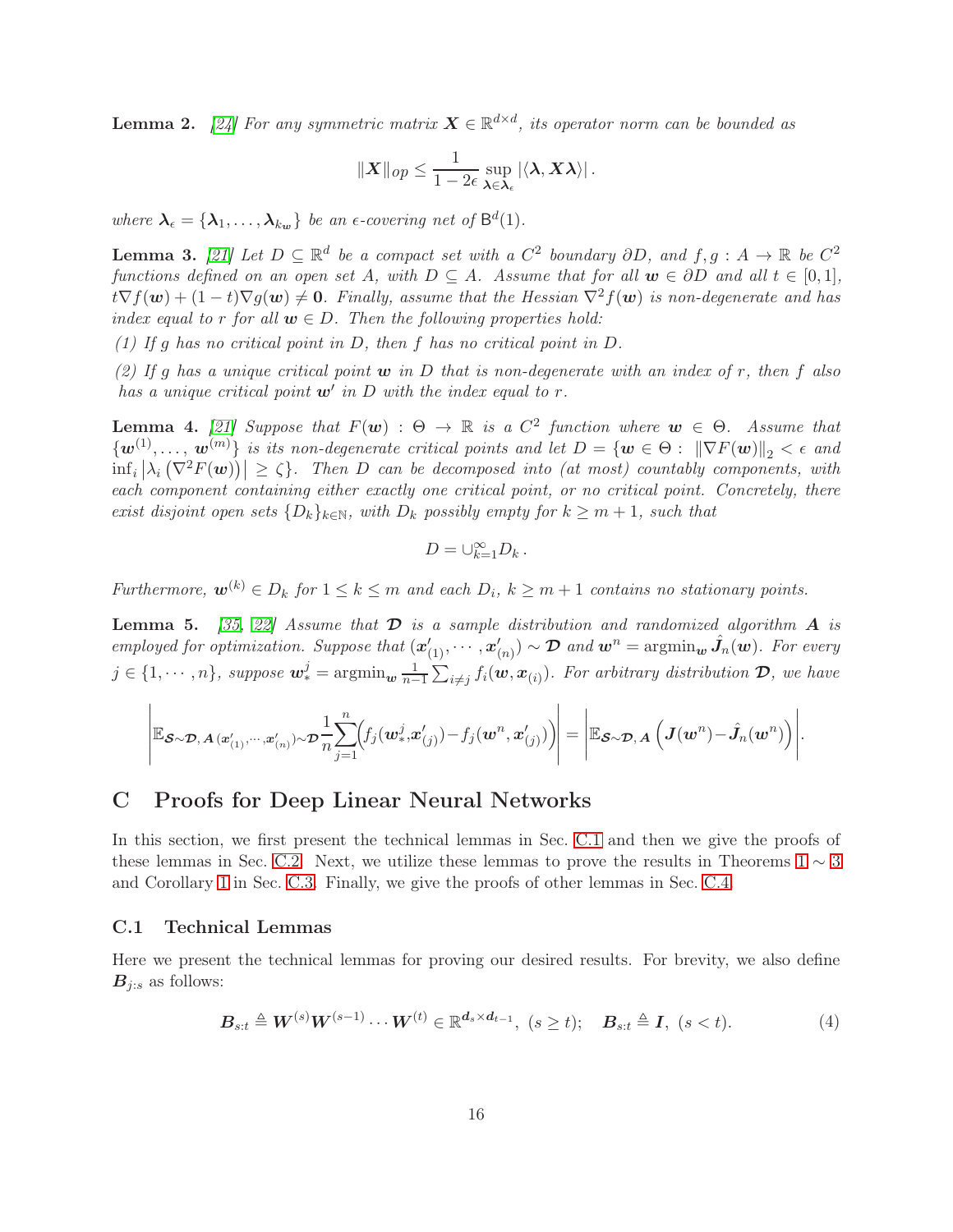<span id="page-16-0"></span>**Lemma 6.** Assume that the activation functions in the deep neural network  $f(\mathbf{w},\mathbf{x})$  are linear *functions. Then the gradient of*  $f(\mathbf{w}, \mathbf{x})$  *with respect to*  $\mathbf{w}_{(j)}$  *can be written as* 

$$
\nabla_{\bm{w}_{(j)}} f(\bm{w}, \bm{x}) = ((\bm{B}_{j-1:1} \bm{x}) \otimes \bm{B}_{l:j+1}^T) \bm{e}, \ (j = 1, \cdots, l),
$$

*where*  $\otimes$  *denotes the Kronecke product. Then we can compute the Hessian matrix as follows:* 

$$
\nabla^2 f(\boldsymbol{w}, \boldsymbol{x}) = \begin{bmatrix}\n\nabla_{\boldsymbol{w}_{(1)}} \left( \nabla_{\boldsymbol{w}_{(1)}} f(\boldsymbol{w}, \boldsymbol{x}) \right) & \cdots & \nabla_{\boldsymbol{w}_{(1)}} \left( \nabla_{\boldsymbol{w}_{(l)}} f(\boldsymbol{w}, \boldsymbol{x}) \right) \\
\nabla_{\boldsymbol{w}_{(2)}} \left( \nabla_{\boldsymbol{w}_{(1)}} f(\boldsymbol{w}, \boldsymbol{x}) \right) & \cdots & \nabla_{\boldsymbol{w}_{(2)}} \left( \nabla_{\boldsymbol{w}_{(l)}} f(\boldsymbol{w}, \boldsymbol{x}) \right) \\
\vdots & \ddots & \vdots \\
\nabla_{\boldsymbol{w}_{(l)}} \left( \nabla_{\boldsymbol{w}_{(1)}} f(\boldsymbol{w}, \boldsymbol{x}) \right) & \cdots & \nabla_{\boldsymbol{w}_{(l)}} \left( \nabla_{\boldsymbol{w}_{(l)}} f(\boldsymbol{w}, \boldsymbol{x}) \right)\n\end{bmatrix},
$$

where  $\boldsymbol{Q}_{st} \triangleq \nabla_{\boldsymbol{w}_{(s)}} \left( \nabla_{\boldsymbol{w}_{(t)}} f(\boldsymbol{w}, \boldsymbol{x}) \right)$  is defined as

$$
Q_{st} = \begin{cases} (B_{t-1:s+1}^T) \otimes (B_{s-1:1} x e^T B_{t:t+1}^T) + (B_{s-1:1} x x^T B_{t-1:1}^T) \otimes (B_{t:s+1}^T B_{t:t+1}), & \text{if } s < t, \\ (B_{s-1:1} x x^T B_{s-1:1}) \otimes (B_{t:s+1}^T B_{t:s+1}), & \text{if } s = t, \\ (B_{t:s+1}^T e x^T B_{t-1:1}^T) \otimes B_{s-1:t+1} + (B_{s-1:1} x x^T B_{t-1:1}^T) \otimes (B_{t:s+1}^T B_{t:t+1}), & \text{if } s > t. \end{cases}
$$

<span id="page-16-1"></span>Lemma 7. *Suppose Assumption [1](#page-3-0) on the input data* x *holds and the activation functions in deep neural network are linear functions. Then for any*  $t > 0$ , the objective  $f(\mathbf{w}, \mathbf{x})$  obeys

$$
\mathbb{P}\left(\frac{1}{n}\sum_{i=1}^n\big(f(\boldsymbol{w}, \boldsymbol{x}_{(i)}) - \mathbb{E}(f(\boldsymbol{w}, \boldsymbol{x}_{(i)}))\big) > t\right) \leq 2\exp\left(-c_f n\min\left(\frac{t^2}{\omega_f^2\max\left(d_l\omega_f^2\tau^4, \tau^2\right)}, \frac{t}{\omega_f^2\tau^2}\right)\right),
$$

*where*  $c_{f'}$  *is a positive constant and*  $\omega_f = r^l$ *.* 

<span id="page-16-2"></span>Lemma 8. *Suppose Assumption [1](#page-3-0) on the input data* x *holds and the activation functions in deep neural network are linear functions. Then for any*  $t > 0$  *and arbitrary unit vector*  $\lambda \in \mathbb{S}^{d-1}$ , the *gradient*  $\nabla f(\boldsymbol{w}, \boldsymbol{x})$  *obeys* 

$$
\mathbb{P}\left(\frac{1}{n}\sum_{i=1}^{n}\left(\left\langle \mathbf{\lambda}, \nabla_{\mathbf{w}}f(\mathbf{w}, \mathbf{x}_{(i)}) - \mathbb{E}\nabla_{\mathbf{w}}f(\mathbf{w}, \mathbf{x}_{(i)}) \right\rangle\right) > t\right)
$$
\n
$$
\leq 3 \exp\left(-c_{g'} n \min\left(\frac{t^2}{l \max\left(\omega_{g}\tau^2, \omega_{g}\tau^4, \omega_{g'}\tau^2\right)}, \frac{t}{\sqrt{l\omega_{g}} \max\left(\tau, \tau^2\right)}\right)\right),
$$

*where*  $c_{g'}$  *is a constant;*  $\omega_g = d_0 r^{2(2l-1)} \max_j (d_j d_{j-1})$  *and*  $\omega_{g'} = r^{2(l-1)} \max_j (d_j d_{j-1})$ *.* 

<span id="page-16-3"></span>Lemma 9. *Suppose Assumption [1](#page-3-0) on the input data* x *holds and the activation functions in deep neural network are linear functions. Then for any*  $t > 0$  *and arbitrary unit vector*  $\lambda \in \mathbb{S}^{d-1}$ , the *Hessian*  $\nabla^2 f(\boldsymbol{w}, \boldsymbol{x})$  *obeys* 

$$
\mathbb{P}\left(\frac{1}{n}\sum_{i=1}^{n}\left(\left\langle \lambda, \left(\nabla_{\boldsymbol{w}}^{2}f(\boldsymbol{w}, \boldsymbol{x}_{(i)}) - \mathbb{E}\nabla_{\boldsymbol{w}}^{2}f(\boldsymbol{w}, \boldsymbol{x}_{(i)})\right)\lambda\right\rangle\right) > t\right)
$$
\n
$$
\leq 5 \exp\left(-c_{h'}n \min\left(\frac{t^{2}}{\tau^{2}l^{2}\max\left(\omega_{g}, \omega_{g}\tau^{2}, \omega_{h}\right)}, \frac{t}{\sqrt{\omega_{g}}l\max\left(\tau, \tau^{2}\right)}\right)\right),
$$
\nwhere\n
$$
k^{2} \left(\frac{1}{n}\sum_{i=1}^{n} \left(\sum_{i=1}^{n} \mathbb{E}\left[\lambda, \frac{1}{n}\right]\lambda_{i}\right) \leq \frac{1}{n^{2}l^{2}\max\left(\omega_{g}, \frac{1}{n}\right)}.
$$

*where*  $\omega_g = (\max_j (\boldsymbol{d}_j \boldsymbol{d}_{j-1}))^2 r^{4(l-1)}$  *and*  $\omega_h = (\max_j (\boldsymbol{d}_j \boldsymbol{d}_{j-1}))^2 r^{2(l-2)}$ *.*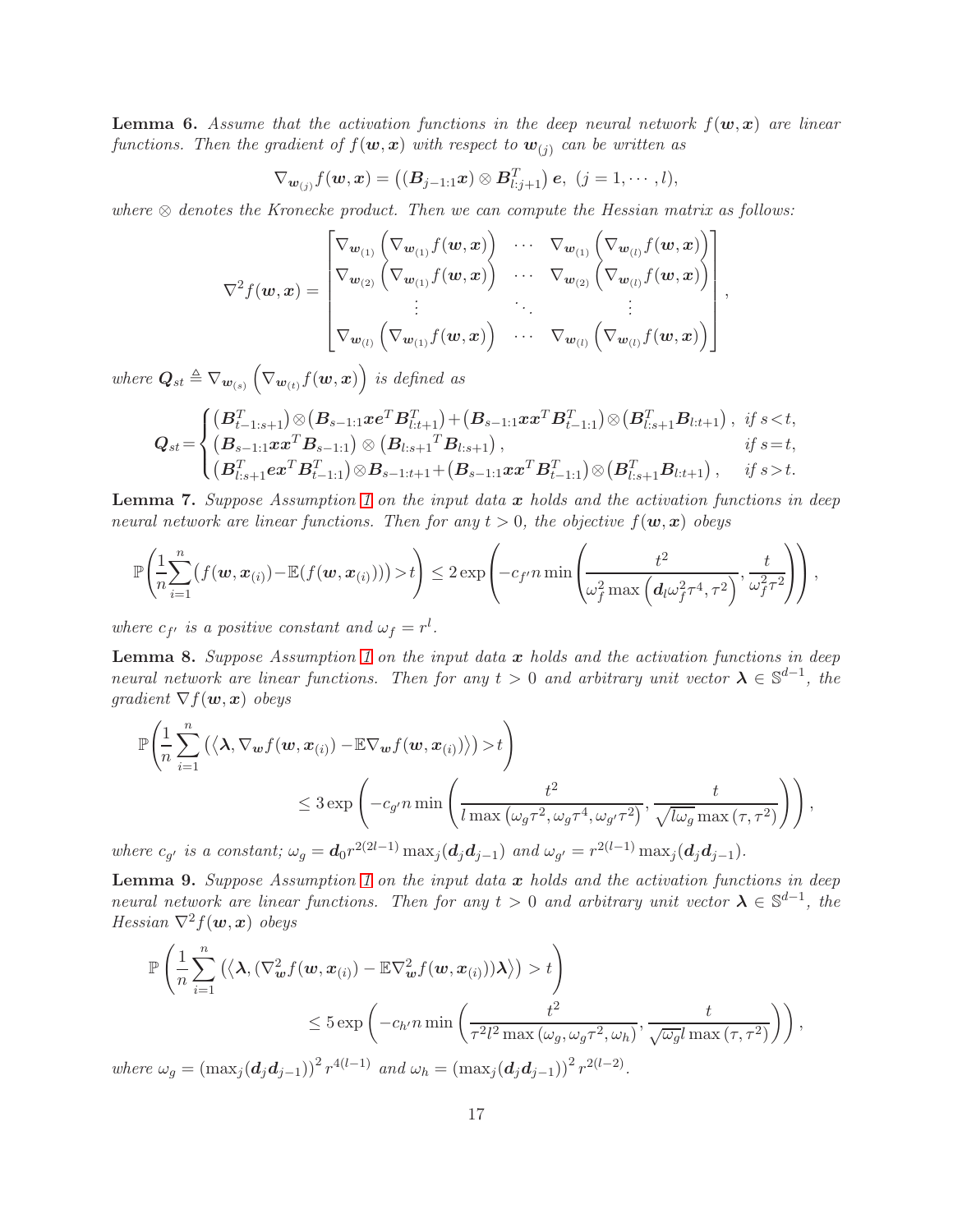<span id="page-17-4"></span>Lemma 10. *Suppose the activation functions in deep neural network are linear functions. Then*  $for any w \in B^d(r)$  and  $\boldsymbol{x} \in B^{d_0}(r_x)$ , we have

$$
\|\nabla_{\boldsymbol{w}}f(\boldsymbol{w},\boldsymbol{x})\|_2 \leq \sqrt{\alpha_g}, \quad \text{where} \quad \alpha_g = c_t lr_x^4 r^{4l-2}.
$$

*in which*  $c_t$  *is a constant. Further, for any*  $\mathbf{w} \in \mathsf{B}^d(r)$  *and*  $\mathbf{x} \in \mathsf{B}^d(r_x)$ *, we also have* 

$$
\left\|\nabla^2 f(\boldsymbol{w}, \boldsymbol{x})\right\|_{op} \le \left\|\nabla^2 f(\boldsymbol{w}, \boldsymbol{x})\right\|_F \le l\sqrt{\alpha_l}, \quad \text{where} \quad \alpha_l \triangleq c_{t'} r_x^4 r^{4l-2}.
$$

*in which*  $c_t$  *is a constant. With the same condition, we can bound the operation norm of*  $\nabla^3 f(\boldsymbol{w}, \boldsymbol{x})$ *. That is, there exists a universal constant*  $\alpha_p$  *such that*  $\|\nabla^3 f(\boldsymbol{w}, \boldsymbol{x})\|_{op} \leq \alpha_p$ .

<span id="page-17-5"></span>Lemma 11. *Suppose Assumption [1](#page-3-0) on the input data* x *holds and the activation functions in deep neural network are linear functions. Then there exist two universal constant*  $c_q$  and  $c_h$  *such that the sample Hessian converges uniformly to the population Hessian in operator norm. Specifically, there exit two universal constants*  $c_{h''}$  *and*  $c_h$  *such that* if  $n \geq c_{h''} \max(\frac{\alpha_p^2 r^2}{\tau^2 l^2 \omega_h^2 \varepsilon^2 (\max_i(d_i/\sigma_i))^2})$  $\frac{a_p}{\tau^2 l^2 \omega_h^2 \varepsilon^2 (\max_j(\boldsymbol{d}_j \boldsymbol{d}_{j-1}))^2 d \log(l)}, d \log(l)),$ *then*

$$
\sup_{\boldsymbol{w}\in\Omega}\left\|\nabla^2\hat{\boldsymbol{J}}_n(\boldsymbol{w})-\nabla^2\boldsymbol{J}(\boldsymbol{w})\right\|_{op}\leq c_h\tau l\omega_h\max_j(\boldsymbol{d}_j\boldsymbol{d}_{j-1})\sqrt{\frac{d\log(nl)+\log(20/\varepsilon)}{n}}
$$

*holds with probability at least*  $1 - \varepsilon$ , where  $\omega_h = \max(\tau r^{2(l-1)}, r^{2(l-1)}, r^{l-2})$ .

# <span id="page-17-0"></span>C.2 Proofs of Technical Lemmas

To prove the above lemmas, we first introduce some useful results.

<span id="page-17-3"></span>**Lemma 12.** [\[36\]](#page-13-1) Assume that  $\mathbf{x} = (\mathbf{x}_1; \mathbf{x}_2; \dots; \mathbf{x}_k) \in \mathbb{R}^k$  is a random vector with independent components  $x_i$  which have zero mean and are independent  $\tau_i^2$ -sub-Gaussian variables. Here  $\max_i \tau_i^2 \leq \tau^2$ . Let  $A$  be an  $k \times k$  *matrix. Then we have* 

$$
\mathbb{E} \exp \left( \lambda \left( \sum_{i,j:i \neq j} A_{ij} x_i x_j - \mathbb{E} (\sum_{i,j:i \neq j} A_{ij} x_i x_j) \right) \right) \leq \exp \left( 2 \tau^2 \lambda^2 \|A\|_F^2 \right), \ |\lambda| \leq 1/(2\tau \|A\|_2).
$$

<span id="page-17-1"></span>**Lemma 13.** *Assume that*  $\boldsymbol{x} = (\boldsymbol{x}_1; \boldsymbol{x}_2; \cdots; \boldsymbol{x}_k) \in \mathbb{R}^k$  *is a random vector with independent compo*nents  $x_i$  which have zero mean and are independent  $\tau_i^2$ -sub-Gaussian variables. Here  $\max_i \tau_i^2 \leq \tau^2$ . *Let* a *be an* n*-dimensional vector. Then we have*

$$
\mathbb{E}\exp\left(\lambda\left(\sum_{i=1}^k a_i x_i^2 - \mathbb{E}\left(\sum_{i=1}^k a_i x_i^2\right)\right)\right) \leq \mathbb{E}\exp\left(128\lambda^2 \tau^4 \left(\sum_{i=1}^k a_i^2\right)\right), \quad |\lambda| \leq \frac{1}{\tau^2 \max_i a_i}.
$$

<span id="page-17-2"></span>**Lemma 14.** For  $B_{j:t}$  defined in Eqn. [\(4\)](#page-15-6), we have the following properties:

 $||B_{s:t}||_{op} \le ||B_{s:t}||_F \le \omega_r$  *and*  $||B_{l:1}||_{op} \le ||B_{l:1}||_F \le \omega_f$ ,

where  $\omega_r = r^{s-t+1} \leq \max(r, r^l)$  and  $\omega_f = r^l$ .

Lemma [13](#page-17-1) is useful for bounding probability. The two inequalities in Lemma [14](#page-17-2) can be obtained by using  $\|\mathbf{w}_{(i)}\|_2 \le r (\forall j = 1, \cdots, l)$ . We defer the proofs of Lemmas [13](#page-17-1) and [14](#page-17-2) to Sec. [C.4.2.](#page-42-2)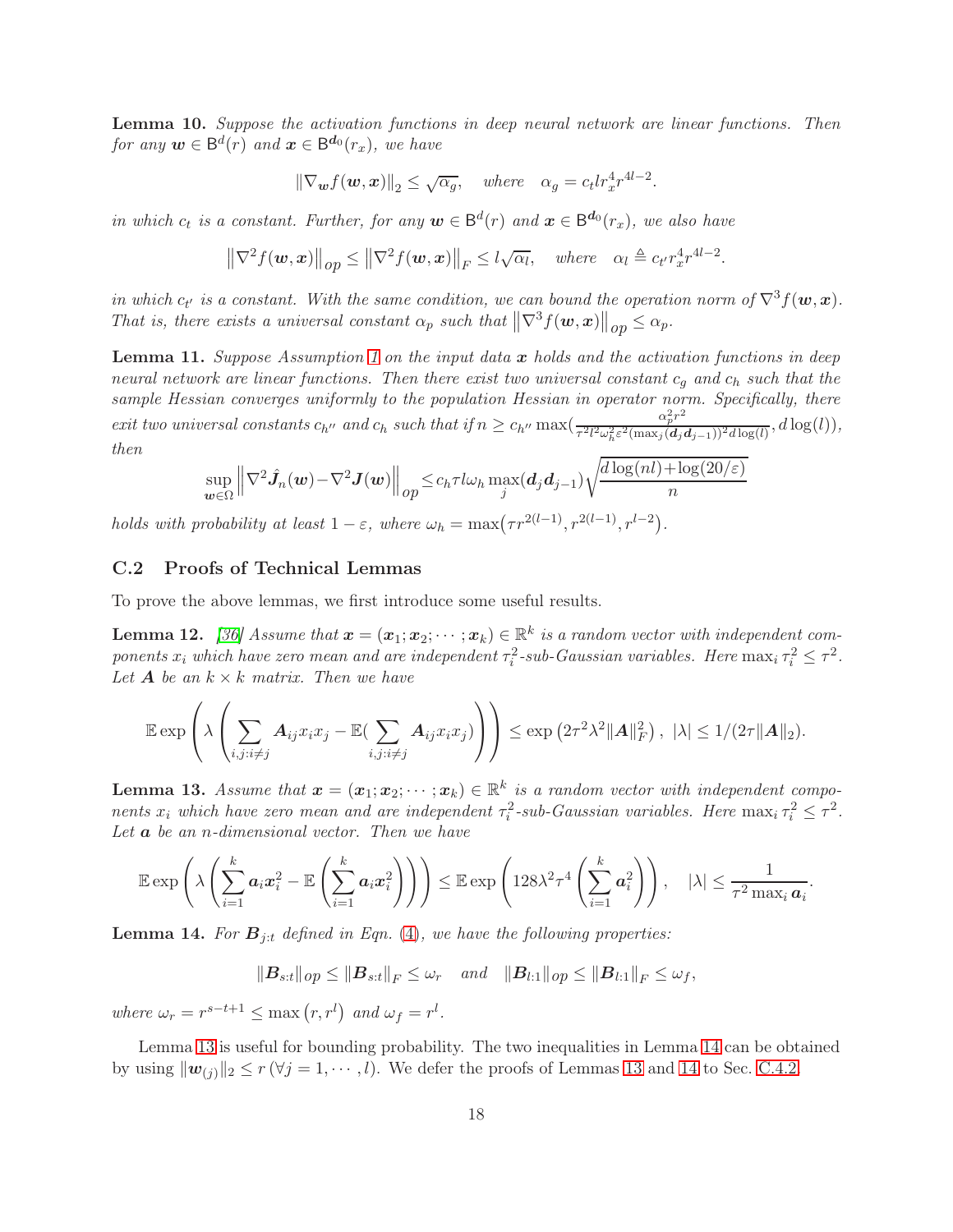### C.2.1 Proof of Lemma [6](#page-16-0)

*Proof.* When the activation functions are linear functions, we can easily compute the gradient of  $f(\boldsymbol{w}, \boldsymbol{x})$  with respect to  $\boldsymbol{w}_{(j)}$ :

$$
\nabla_{\boldsymbol{w}_{(j)}} f(\boldsymbol{w}, \boldsymbol{x}) = ((\boldsymbol{B}_{j-1:1} \boldsymbol{x}) \otimes \boldsymbol{B}_{l:j+1}^T) \boldsymbol{e}, (j = 1, \cdots, l),
$$

where ⊗ denotes the Kronecker product. Now we consider the computation of the Hessian matrix. For brevity, let  $Q_s = ((B_{s-1:1}x) \otimes B_{l:s+1}^T)$ . Then we can compute  $\nabla_{w_{(s)}}^2 f(w, x)$  as follows:

$$
\nabla_{\boldsymbol{w}_{(s)}}^2 f(\boldsymbol{w}, \boldsymbol{x}) = \frac{\partial^2 f(\boldsymbol{w}, \boldsymbol{x})}{\partial \boldsymbol{w}_{(s)}^T \partial \boldsymbol{w}_{(s)}} = \frac{\partial^2 f(\boldsymbol{w}, \boldsymbol{x})}{\partial \boldsymbol{w}_{(s)}^T} = \frac{\partial (\boldsymbol{Q}_s \boldsymbol{e})}{\partial \boldsymbol{w}_{(s)}^T} = \frac{\partial \text{vec} (\boldsymbol{Q}_s \boldsymbol{e})}{\partial \boldsymbol{w}_{(s)}^T} \n= \frac{\partial \text{vec} (\boldsymbol{Q}_s \boldsymbol{B}_{l:s+1} \boldsymbol{W}^{(t)} \boldsymbol{B}_{s-1:1} \boldsymbol{x})}{\partial \boldsymbol{w}_{(s)}^T} \n= \frac{\partial ((\boldsymbol{B}_{s-1:1} \boldsymbol{x})^T \otimes (\boldsymbol{Q}_s \boldsymbol{B}_{l:s+1})) \text{vec} (\boldsymbol{W}^{(s)})}{\partial \boldsymbol{w}_{(s)}^T} \n= (\boldsymbol{B}_{s-1:1} \boldsymbol{x})^T \otimes (((\boldsymbol{B}_{s-1:1} \boldsymbol{x}) \otimes \boldsymbol{B}_{l:s+1}^T) \boldsymbol{B}_{l:s+1}) \n= (\boldsymbol{B}_{s-1:1} \boldsymbol{x})^T \otimes ((\boldsymbol{B}_{s-1:1} \boldsymbol{x}) \otimes (\boldsymbol{B}_{l:s+1}^T \boldsymbol{B}_{l:s+1})) \n= ((\boldsymbol{B}_{s-1:1} \boldsymbol{x})^T \otimes (\boldsymbol{B}_{s-1:1} \boldsymbol{x})) \otimes (\boldsymbol{B}_{l:s+1}^T \boldsymbol{B}_{l:s+1}) \n= ((\boldsymbol{B}_{s-1:1} \boldsymbol{x}) (\boldsymbol{B}_{s-1:1} \boldsymbol{x})^T) \otimes (\boldsymbol{B}_{l:s+1}^T \boldsymbol{B}_{l:s+1}),
$$

where ① holds since  $B_{j-1:1}x$  is a vector and for any vector x, we have  $(x \otimes A)B = x \otimes (AB)$ . ② holds because for any four matrices  $Z_1 \sim Z_3$  of proper sizes, we have  $(Z_1 \otimes Z_2) \otimes Z_3 = Z_1 \otimes (Z_2 \otimes Z_3)$ . **3** holds because for any two matrices  $z_1, z_2$  of proper sizes, we have  $z_1 z_2^T = z_1 \otimes z_2^T = z_2^T \otimes z_1$ .

Then, we consider the case  $s > t$ :

$$
\nabla_{\boldsymbol{w}_{(t)}} \left( \nabla_{\boldsymbol{w}_{(s)}} f(\boldsymbol{w}, \boldsymbol{x}) \right) = \frac{\partial^2 f(\boldsymbol{w}, \boldsymbol{x})}{\partial \boldsymbol{w}_{(t)}^T \partial \boldsymbol{w}_{(s)}} = \frac{\partial^2 f(\boldsymbol{w}, \boldsymbol{x})}{\partial \boldsymbol{w}_{(t)}^T \partial \boldsymbol{w}_{(s)}} = \frac{\partial (\boldsymbol{Q}_s \boldsymbol{e})}{\partial \boldsymbol{w}_{(t)}^T} = \frac{\partial \text{vec} (\boldsymbol{Q}_s \boldsymbol{e})}{\partial \boldsymbol{w}_{(t)}^T} \\ = \frac{\partial \text{vec} (\boldsymbol{Q}_s \boldsymbol{B}_{l:t+1} \boldsymbol{W}^{(t)} \boldsymbol{B}_{t-1:1} \boldsymbol{x})}{\partial \boldsymbol{w}_{(t)}^T} + \frac{\partial \text{vec} ((\boldsymbol{B}_{s-1:1} \boldsymbol{x}) \otimes \boldsymbol{B}_{l:s+1}^T) \boldsymbol{e})}{\partial \boldsymbol{w}_{(t)}^T}.
$$

Notice, here we just think that  $Q_s$  in the  $\frac{\partial \text{vec}(Q_sB_{l:t+1}W^{(t)}B_{t-1:1}x)}{\partial w_{(t)}^T}$  is a constant matrix and is not related to  $W^{(t)}$ . Similarly, we also take  $e$  in  $\frac{\partial \text{vec}((B_{s-1:1} \cdot x) \otimes B_{l:s+1}^T)e)}{\partial x \cdot T}$  $\frac{\partial w(t)}{\partial w(t)}$  as a constant vector. Since we have

$$
\frac{\partial\text{vec}\left(\bm{Q}_{s}\bm{B}_{l:t+1}\bm{W}^{(t)}\bm{B}_{t-1:1}\bm{x}\right)}{\partial\bm{w}_{(t)}^{T}}=\left(\bm{B}_{s-1:1}\bm{x}\bm{x}^{T}\bm{B}_{t-1:1}^{T}\right)\otimes\left(\bm{B}_{l:s+1}^{T}\bm{B}_{l:t+1}\right),
$$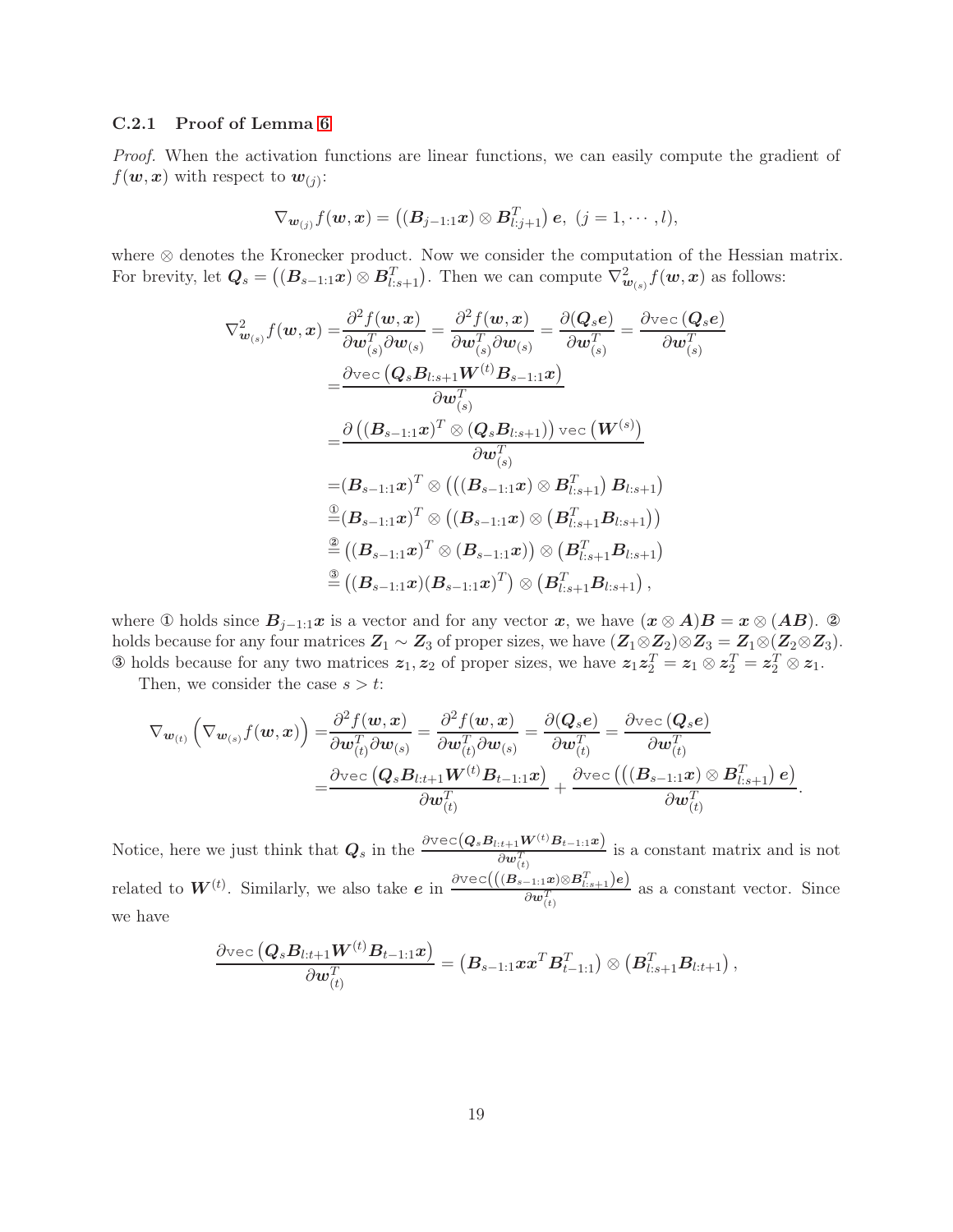we only need to consider

$$
\begin{aligned} \frac{\partial \text{vec}\left(\left((\boldsymbol{B}_{s-1:1} \boldsymbol{x}) \otimes \boldsymbol{B}_{l:s+1}^T\right)\boldsymbol{e}\right)}{\partial \boldsymbol{w}_{(t)}^T}=&\frac{\partial \text{vec}\left((\boldsymbol{B}_{s-1:1} \boldsymbol{x}) \otimes \left(\boldsymbol{B}_{l:s+1}^T \boldsymbol{e}\right)\right)}{\partial \boldsymbol{w}_{(t)}^T} \\=&\frac{\partial \text{vec}\left((\boldsymbol{B}_{s-1:1} \boldsymbol{x}) \left(\boldsymbol{B}_{l:s+1}^T \boldsymbol{e}\right)^T\right)}{\partial \boldsymbol{w}_{(t)}^T} \\=&\frac{\partial \text{vec}\left(\boldsymbol{B}_{s-1:t+1} \boldsymbol{W}^{(t)} \left(\boldsymbol{B}_{t-1:1} \boldsymbol{x}\boldsymbol{e}^T \boldsymbol{B}_{l:s+1}\right)\right)}{\partial \boldsymbol{w}_{t}^T} \\=&\frac{\partial \left(\boldsymbol{B}_{t-1:1} \boldsymbol{x}\boldsymbol{e}^T \boldsymbol{B}_{l:s+1}\right)^T \otimes \boldsymbol{B}_{s-1:t+1} \text{vec}\left(\boldsymbol{W}^{(t)}\right)}{\partial \boldsymbol{w}_{t}^T} \\=&\left(\boldsymbol{B}_{t-1:1} \boldsymbol{x}\boldsymbol{e}^T \boldsymbol{B}_{l:s+1}\right)^T \otimes \boldsymbol{B}_{s-1:t+1}. \end{aligned}
$$

Therefore, for  $s > t$ , by combining the above two terms, we can obtain

$$
\nabla_{\bm{w}_{(t)}}\left(\nabla_{\bm{w}_{(s)}} f(\bm{w}, \bm{x})\right)=\left(\bm{B}_{l:s+1}^T\bm{e}\bm{x}^T\bm{B}_{t-1:1}^T\right)\otimes \bm{B}_{s-1:t+1}+\left(\bm{B}_{s-1:1}\bm{x}\bm{x}^T\bm{B}_{t-1:1}^T\right)\otimes\left(\bm{B}_{l:s+1}^T\bm{B}_{l:t+1}\right).
$$

Then, by similar method, we can compute the Hessian for the case  $s < t$  as follows:

$$
\nabla_{\boldsymbol{w}_{(t)}} \left( \nabla_{\boldsymbol{w}_{(s)}} f(\boldsymbol{w}, \boldsymbol{x}) \right) = (\boldsymbol{B}_{t-1:s+1}^T) \otimes (\boldsymbol{B}_{s-1:1} \boldsymbol{x} \boldsymbol{e}^T \boldsymbol{B}_{l:t+1}^T) + (\boldsymbol{B}_{s-1:1} \boldsymbol{x} \boldsymbol{x}^T \boldsymbol{B}_{t-1:1}^T) \otimes (\boldsymbol{B}_{l:s+1}^T \boldsymbol{B}_{l:t+1}).
$$
  
are proof is completed.

The proof is completed.

# C.2.2 Proof of Lemma [7](#page-16-1)

*Proof.* We first prove that  $v^{(l)}$ , which is defined in Eqn. [\(5\)](#page-19-0), is sub-Gaussian.

<span id="page-19-1"></span><span id="page-19-0"></span>
$$
v^{(l)} = W^{(l)} \cdots W^{(1)} x = B_{l:1} x.
$$
\n(5)

Then by the convexity in  $\lambda$  of  $\exp(\lambda t)$  and Lemma [14,](#page-17-2) we can obtain

$$
\mathbb{E}\left(\exp\left(\left\langle \mathbf{\lambda}, \mathbf{v}^{(l)} - \mathbb{E}(\mathbf{v}^{(l)}) \right\rangle\right)\right) = \mathbb{E}\left(\exp\left(\left\langle \mathbf{\lambda}, \mathbf{B}_{l:1} \mathbf{x} - \mathbb{E} \mathbf{B}_{l:1} \mathbf{x}\right\rangle\right)\right) \n\leq \mathbb{E}\left(\exp\left(\left\langle \mathbf{B}_{l:1}^T \mathbf{\lambda}, \mathbf{x}\right\rangle\right)\right) \n\leq \exp\left(\frac{\|\mathbf{B}_{l:1}^T \mathbf{\lambda}\|_2^2 \tau^2}{2}\right) \n\leq \exp\left(\frac{\omega_f^2 \tau^2 \|\mathbf{\lambda}\|_2^2}{2}\right),
$$
\n(6)

where  $\Phi$  uses the conclusion that  $||\mathbf{B}_{l:1}||_{\text{op}} \le ||\mathbf{B}_{l:1}||_F \le \omega_f$  in Lemma [14.](#page-17-2) This means that  $v^{(l)}$  is centered and is  $\omega_f^2 \tau^2$ -sub-Gaussian. Accordingly, we can obtain that the k-th entry of  $v^{(l)}$  is also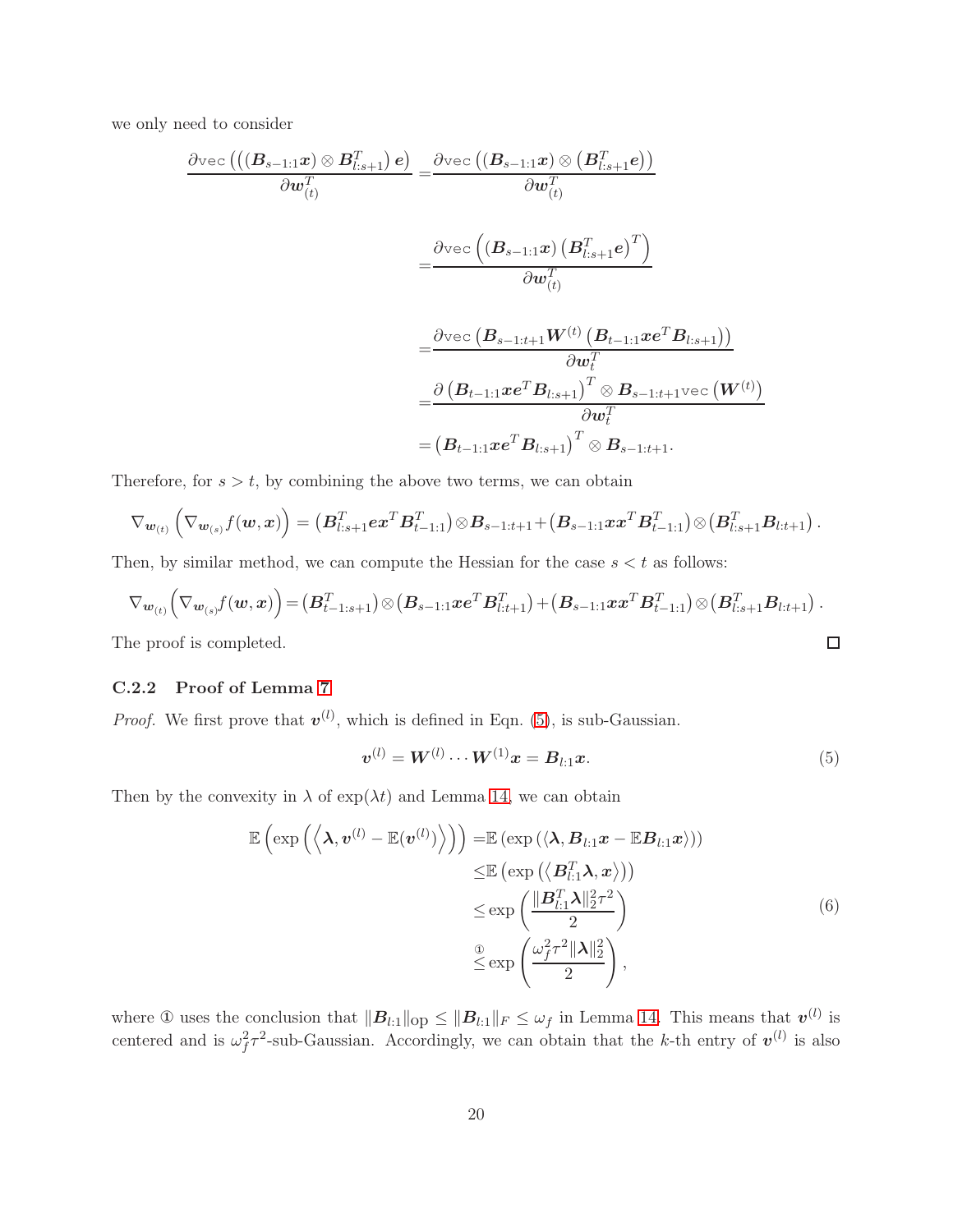$z_k \tau^2$ -sub-Gaussian, where  $z_k$  is a universal positive constant. Note that  $\max_k z_k \leq \omega_f^2$ . Let  $\mathbf{v}_i^{(l)}$  $z_k$ , sub-Gaussian, where  $z_k$  is a dimensal positive constant. Note that  $\max_k z_k \leq \omega_f$ . Let  $v_i$  denotes the output of the *i*-th sample  $x_{(i)}$ . By Lemma [13,](#page-17-1) we have that for  $s > 0$ ,

$$
\mathbb{P}\left(\frac{1}{n}\sum_{i=1}^{n}\left(\|\mathbf{v}_{i}^{(l)}\|_{2}^{2}-\mathbb{E}\|\mathbf{v}_{i}^{(l)}\|_{2}^{2}\right)>\frac{t}{2}\right) = \mathbb{P}\left(s\sum_{i=1}^{n}\left(\|\mathbf{v}_{i}^{(l)}\|_{2}^{2}-\mathbb{E}\|\mathbf{v}_{i}^{(l)}\|_{2}^{2}\right)>\frac{nst}{2}\right)
$$

$$
\stackrel{\circledcirc}{\leq}\exp\left(-\frac{snt}{2}\right)\mathbb{E}\left(s\sum_{i=1}^{n}\left(\|\mathbf{v}^{(l)}\|_{2}^{2}-\mathbb{E}\|\mathbf{v}^{(l)}\|_{2}^{2}\right)\right)
$$

$$
\stackrel{\circledcirc}{\leq}\exp\left(-\frac{snt}{2}\right)\prod_{i=1}^{n}\mathbb{E}\left(s\left(\|\mathbf{v}^{(l)}\|_{2}^{2}-\mathbb{E}\|\mathbf{v}^{(l)}\|_{2}^{2}\right)\right)
$$

$$
\stackrel{\circledcirc}{\leq}\exp\left(-\frac{snt}{2}\right)\prod_{i=1}^{n}\exp\left(128d_{l}s^{2}\omega_{f}^{4}t^{4}\right) \quad |s|\leq\frac{1}{\omega_{f}^{2}\tau^{2}}
$$

$$
\stackrel{\circledcirc}{\leq}\exp\left(-c'n\min\left(\frac{t^{2}}{d_{l}\omega_{f}^{4}\tau^{4}},\frac{t}{\omega_{f}^{2}\tau^{2}}\right)\right).
$$

Note that  $\Phi$  holds because of Chebyshev's inequality.  $\Phi$  holds since  $x_{(i)}$  are independent.  $\Phi$  is established by applying Lemma [13.](#page-17-1) We have  $\circledast$  by optimizing s. Since  $v^{(l)}$  is sub-Gaussian, we have

$$
\mathbb{P}\left(\frac{1}{n}\sum_{i=1}^{n}\left(\boldsymbol{y}^{T}\boldsymbol{v}_{i}^{(l)}-\mathbb{E}\boldsymbol{y}^{T}\boldsymbol{v}_{i}^{(l)}\right) > \frac{t}{2}\right) \leq \mathbb{P}\left(s\sum_{i=1}^{n}\left(\boldsymbol{y}^{T}\boldsymbol{v}_{i}^{(l)}-\mathbb{E}\boldsymbol{y}^{T}\boldsymbol{v}_{i}^{(l)}\right) > \frac{nst}{2}\right) \n\leq \exp\left(-\frac{nst}{2}\right) \mathbb{E}\exp\left(s\sum_{i=1}^{n}\left(\boldsymbol{y}^{T}\boldsymbol{v}_{i}^{(l)}-\mathbb{E}\boldsymbol{y}^{T}\boldsymbol{v}_{i}^{(l)}\right)\right) \n\leq \exp\left(-\frac{nst}{2}\right) \prod_{i=1}^{n} \mathbb{E}\exp\left(s\left(\boldsymbol{y}^{T}\boldsymbol{v}_{i}^{(l)}-\mathbb{E}\boldsymbol{y}^{T}\boldsymbol{v}_{i}^{(l)}\right)\right) \n\leq \exp\left(-\frac{nst}{2}\right) \prod_{i=1}^{n} \exp\left(\frac{\omega_{f}^{2}\tau^{2}s^{2} \|\boldsymbol{y}\|_{2}^{2}}{2}\right) \n\leq \exp\left(-\frac{nt^{2}}{8\omega_{f}^{2}\tau^{2}\|\boldsymbol{y}\|_{2}^{2}}\right),
$$

where  $\Phi$  holds because of Eqn. [\(6\)](#page-19-1) and we have  $\Phi$  since we optimize s.

Since the loss function  $f(\boldsymbol{w}, \boldsymbol{x})$  is defined as  $f(\boldsymbol{w}, \boldsymbol{x}) = ||\boldsymbol{v}^{(l)} - \boldsymbol{y}||_2^2$ , we have

$$
f(\boldsymbol{w}, \boldsymbol{x}) - \mathbb{E}(f(\boldsymbol{w}, \boldsymbol{x})) = ||\boldsymbol{v}^{(l)} - \boldsymbol{y}||_2^2 - \mathbb{E}(||\boldsymbol{v}^{(l)} - \boldsymbol{y}||_2^2) = (||\boldsymbol{v}^{(l)}||_2^2 - \mathbb{E}||\boldsymbol{v}^{(l)}||_2^2) + (\boldsymbol{y}^T \boldsymbol{v}^{(l)} - \mathbb{E} \boldsymbol{y}^T \boldsymbol{v}^{(l)}) .
$$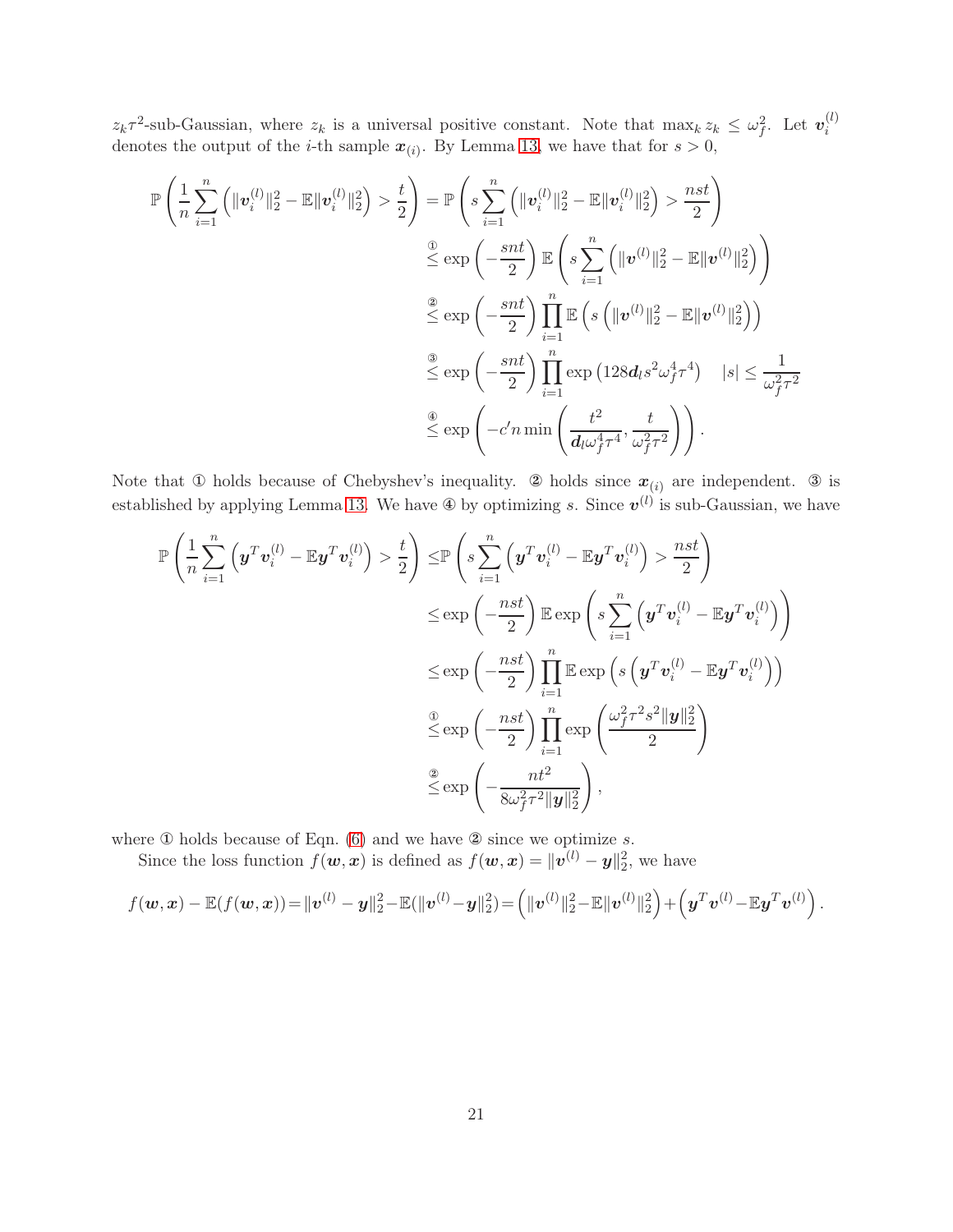Therefore, we have

$$
\mathbb{P}\left(\frac{1}{n}\sum_{i=1}^n\left(f(\boldsymbol{w}, \boldsymbol{x}_{(i)}) - \mathbb{E}(f(\boldsymbol{w}, \boldsymbol{x}_{(i)}))\right) > t\right) \n\leq \mathbb{P}\left(\frac{1}{n}\sum_{i=1}^n\left(\|\boldsymbol{v}_i^{(l)}\|_2^2 - \mathbb{E}\|\boldsymbol{v}_i^{(l)}\|_2^2\right) > \frac{t}{2}\right) + \mathbb{P}\left(\frac{1}{n}\sum_{i=1}^n\left(\boldsymbol{y}^T\boldsymbol{v}_i^{(l)} - \mathbb{E}\boldsymbol{y}^T\boldsymbol{v}_i^{(l)}\right) > \frac{t}{2}\right) \n\leq 2 \exp\left(-c_{f'}n \min\left(\frac{t^2}{d_l\omega_f^4\tau^4}, \frac{t^2}{\omega_f^2\tau^2}, \frac{t}{\omega_f^2\tau^2}\right)\right).
$$

where  $c_{f'}$  is a constant. Note that  $\|\mathbf{y}\|_2^2$  is the label of  $\mathbf{x}$ , then it can also be bounded. The proof is completed.  $\Box$ 

### C.2.3 Proof of Lemma [8](#page-16-2)

*Proof.* For brevity, let  $Q_j$  denote  $\nabla_{w_{(j)}} f(w, x)$ . Then, by Lemma [6](#page-16-0) we have

<span id="page-21-0"></span>
$$
\nabla_{\boldsymbol{w}_{(j)}} f(\boldsymbol{w}) = \left( (\boldsymbol{B}_{j-1:1} \boldsymbol{x}) \otimes \boldsymbol{B}_{l:j+1}^T \right) \boldsymbol{e} \stackrel{\circled{\text{\tiny 1}}}{=} (\boldsymbol{B}_{j-1:1} \boldsymbol{x}) \otimes (\boldsymbol{B}_{l:j+1}^T \boldsymbol{e}) \stackrel{\circled{\text{\tiny 2}}}{=} (\boldsymbol{B}_{j-1:1} \otimes \boldsymbol{B}_{l:j+1}^T) (\boldsymbol{x} \otimes \boldsymbol{e}), \quad (7)
$$

where ① holds since  $B_{j-1:1}x$  is a vector, and ② holds because for any four matrices  $Z_1 \sim Z_4$  of proper sizes, we have  $(\mathbf{Z}_1 \mathbf{Z}_3) \otimes (\mathbf{Z}_2 \mathbf{Z}_4) = (\mathbf{Z}_1 \otimes \mathbf{Z}_2)(\mathbf{Z}_3 \otimes \mathbf{Z}_4)$ . Note that  $\mathbf{e} = \mathbf{v}^{(l)} - \mathbf{y} = \mathbf{B}_{l,1} \mathbf{x} - \mathbf{y}$ . Then we know that the *i*-th entry  $Q_j^i$  has the form  $Q_j^i = \sum_{p,q} z_{pq}^{ij} x_p x_q + \sum_p y_p^{ij} x_p + r^{ij}$  (Step 1) blow will give the detailed analysis) where  $x_p$  denotes the p-th entry in x. Note that  $z_{pq}^{ij}, y_p^{ij}$  and  $r^{ij}$  are constants and independent on  $\boldsymbol{x}$ .

We divide  $\boldsymbol{\lambda} \in \mathbb{R}^{\sum_{j=1}^{l} d_j d_{j-1}}$  into  $\boldsymbol{\lambda} = (\boldsymbol{\lambda}_1; \cdots; \boldsymbol{\lambda}_l)$  where  $\boldsymbol{\lambda}_j \in \mathbb{R}^{d_j d_{j-1}}$ . Let  $\boldsymbol{\lambda}_j^i$  denote the *i*-th entry in  $\lambda_j$ . Accordingly, we have

$$
\boldsymbol{E} \triangleq \langle \boldsymbol{\lambda}, \nabla_{\boldsymbol{w}} f(\boldsymbol{w}, \boldsymbol{x}) - \mathbb{E} \nabla_{\boldsymbol{w}} f(\boldsymbol{w}, \boldsymbol{x}) \rangle = \sum_{j=1}^l \langle \boldsymbol{\lambda}_j, \boldsymbol{Q}_j - \mathbb{E} \boldsymbol{Q}_j \rangle = \boldsymbol{E}_1 + \boldsymbol{E}_2 + \boldsymbol{E}_3,
$$

where  $E_1, E_2$ , and  $E_3$  are defined as

$$
E_{1} = \sum_{p,q:p\neq q} \left( \sum_{j=1}^{l} \sum_{i=1}^{d_{j}d_{j-1}} \lambda_{j}^{i} z_{pq}^{ij} \right) (x_{p}x_{q} - \mathbb{E}x_{p}x_{q}), \ E_{2} = \sum_{p} \left( \sum_{j=1}^{l} \sum_{i=1}^{d_{j}d_{j-1}} \lambda_{j}^{i} z_{pp}^{ij} \right) (x_{p}^{2} - \mathbb{E}x_{p}^{2}),
$$
  

$$
E_{3} = \sum_{p} \left( \sum_{j=1}^{l} \sum_{i=1}^{d_{j}d_{j-1}} \lambda_{j}^{i} y_{p}^{ij} \right) (x_{p} - \mathbb{E}x_{p}).
$$
 (8)

Thus, we can further separate the event as:

<span id="page-21-1"></span>
$$
\mathbb{P}\left(\boldsymbol{E} > t\right) \le \mathbb{P}\left(\frac{1}{n}\sum_{k=1}^n \boldsymbol{E}_1^k > \frac{t}{3}\right) + \mathbb{P}\left(\frac{1}{n}\sum_{k=1}^n \boldsymbol{E}_2^k > \frac{t}{3}\right) + \mathbb{P}\left(\frac{1}{n}\sum_{k=1}^n \boldsymbol{E}_3^k > \frac{t}{3}\right).
$$

Thus, to prove our conclusion, we can respectively establish the upper bounds of the three events. To the end, for each input sample  $x_{(i)}$ , we divide its corresponding  $Q_j - \mathbb{E}Q_j$  into  $E_1, E_2$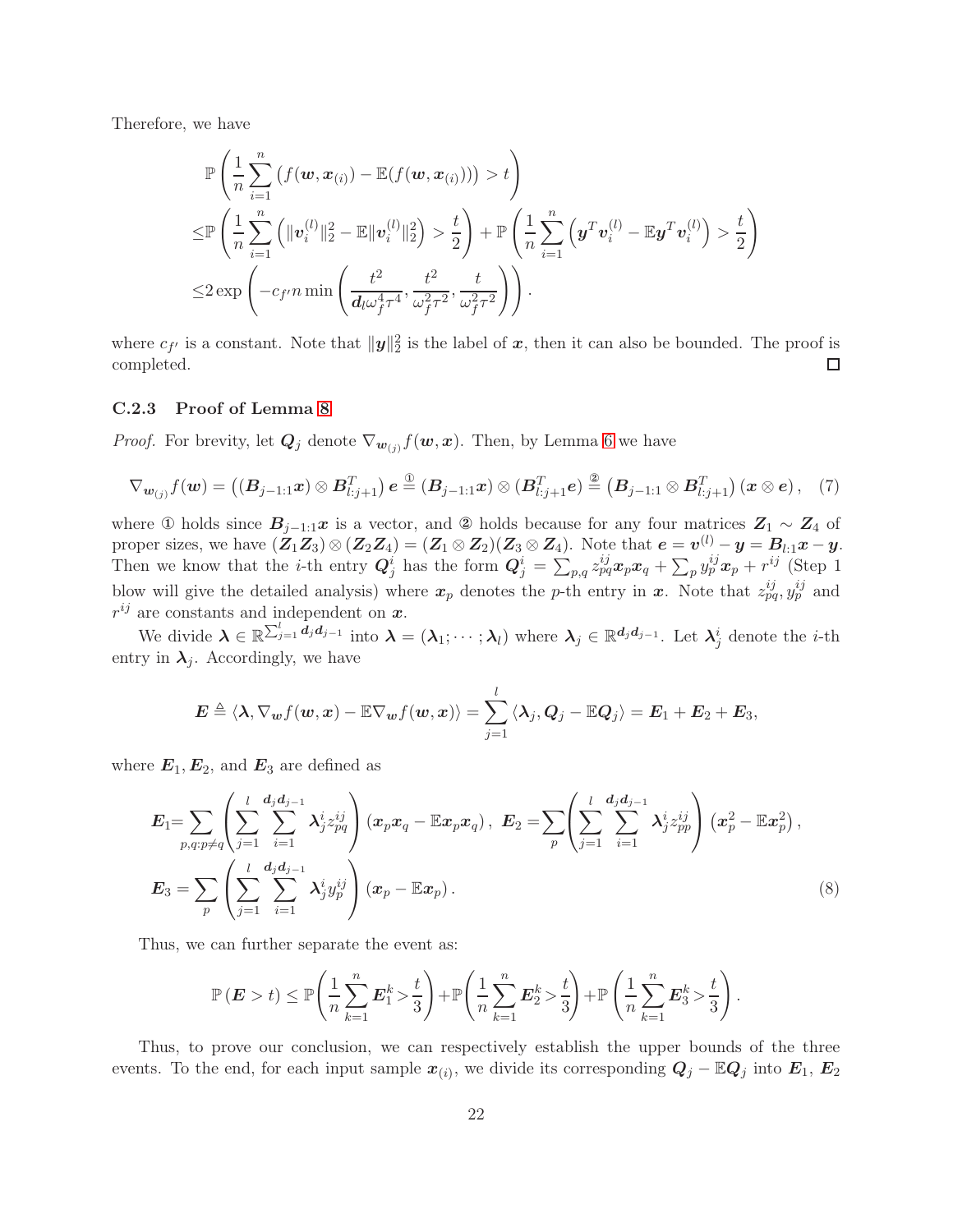and  $E_3$ . Then we bound the three events separately. Before that, we first give several equalities. Since  $B_{j:s} = W^{(j)}W^{(j-1)} \cdots W^{(s)}$   $(j \ge s)$ , by Lemma [14](#page-17-2) we have

<span id="page-22-2"></span><span id="page-22-0"></span>
$$
\|\mathbf{B}_{j:s}\|_{F}^{2} \leq r^{2(j-s+1)} \quad \text{and} \quad \|\mathbf{B}_{l:t+1}\|_{F}^{2} \|\mathbf{B}_{t-1:s+1}\|_{F}^{2} \|\mathbf{B}_{s-1:1}\|_{F}^{2} \leq r^{2(l-2)},
$$
\n
$$
(9)
$$

These two inequalities can be obtained by using  $\|\mathbf{W}^{(i)}\|_F^2 = \|\mathbf{w}_{(i)}\|_2^2 \leq r^2$ .

Step 1. Divide  $Q_j - \mathbb{E}Q_j$ : Note that  $e = v^{(l)} - y = B_{l:1}x - y$ . Let  $H_j = B_{j-1:1} \otimes B_{l:j+1}^T$ . Then we can further write Eqn. [\(7\)](#page-21-0) as

$$
Q_j = \nabla_{\boldsymbol{w}_{(j)}} f(\boldsymbol{w}) = \boldsymbol{H}_j \left( \boldsymbol{x} \otimes (\boldsymbol{B}_{l:1} \boldsymbol{x}) - \boldsymbol{x} \otimes \boldsymbol{y} \right) = \boldsymbol{H}_j \left( \left( \boldsymbol{I}_{d_0} \otimes \boldsymbol{B}_{l:1} \right) \left( \boldsymbol{x} \otimes \boldsymbol{x} \right) - \boldsymbol{x} \otimes \boldsymbol{y} \right), \tag{10}
$$

where  $I_{d_0} \in \mathbb{R}^{d_0 \times d_0}$  is the identity matrix. According to Eqn. [\(10\)](#page-22-0), we can write the *i*-th entry of  $Q_j$  as the form  $Q_j^i = \sum_{p,q} z_{pq}^{ij} x_p x_q + \sum_p y_p^{ij} x_p + r^{ij}$  where  $x_p$  denotes the p-th entry in x. Let  $Z_j = H_j (I_{d_0} \otimes B_{l,1}) \in \mathbb{R}^{d_j d_{j-1} \times d_0^2}$ . Then, we know that the *i*-th entry  $Q_j^i = Z(i,:)x'$ , where  $x' = x \otimes x = [x_1x; x_2x; \cdots, x_{d_0}x] \in \mathbb{R}^{d_0^2}$ . In this way, we have  $z_{pq}^{ij} = Z_j(i, (p-1)d_0 + q)$  which further implies

<span id="page-22-1"></span>
$$
\sum_{p,q} (z_{pq}^{ij})^2 = \|Z_j(i,:)\|_2^2 \le \|Z_j\|_F^2 \le \|B_{j-1:1}\|_F^2 \|B_{l:j+1}\|_F^2 \|I_{d_0}\|_F^2 \|B_{l:1}\|_F^2 \le z_y,
$$
\n(11)

where  $z_y$  is defined as

$$
z_y \triangleq d_0 r^{2(l-1)} r^{2l} = d_0 r^{2(2l-1)}.
$$

Note that Eqn. [\(11\)](#page-22-1) uses the conclusion in Eqn. [\(9\)](#page-22-2). We divide the *i*-th row  $H_j(i,:)$  into  $H_j(i,:)$  $[H_{ji}^1, H_{ji}^2, \cdots, H_{ji}^{d_0}]$  where  $H_{ji}^p \in \mathbb{R}^{1 \times d_l}$ . Then we have  $y_p^{ij} = \mathbf{y}^T H_{ji}^p$ . This yields

$$
\sum_{p} (y_p^{ij})^2 = \sum_{p} (y^T H_{ji}^p)^2 \le \sum_{p} \|y\|_2^2 \|H_{ji}^p\|_2^2 = \|y\|_2^2 \|H_j(i,:)\|_2^2 \le \|y\|_2^2 \|H_j\|_F^2 \le h_y,
$$
(12)

where  $h_y$  is defined as

<span id="page-22-4"></span>
$$
h_y \triangleq ||\mathbf{y}||_2^2 r^{2(l-1)}.
$$

Let  $\lambda_j^i$  denote the *i*-th entry of  $\lambda_j$ . Then, by Eqn. [\(8\)](#page-21-1), we can obtain

$$
\sum_j \left\langle \boldsymbol{\lambda}_j, \left( \boldsymbol{Q}_j - \mathbb{E}(\boldsymbol{Q}_j) \right) \right\rangle = \sum_{p,q: p \neq q} a_{pq} \left( \boldsymbol{x}_p \boldsymbol{x}_q - \mathbb{E} \boldsymbol{x}_p \boldsymbol{x}_q \right) + \sum_p a_{pp} \left( \boldsymbol{x}_p^2 - \mathbb{E} \boldsymbol{x}_p^2 \right) + \sum_p b_p \left( \boldsymbol{x}_p - \mathbb{E} \boldsymbol{x}_p \right) \\ = \boldsymbol{E}_1 + \boldsymbol{E}_2 + \boldsymbol{E}_3,
$$

where  $a_{pq}$  and  $b_p$  are defined as

<span id="page-22-3"></span>
$$
a_{pq} = \sum_{j=1}^{l} \sum_{i=1}^{d_j d_{j-1}} \lambda_j^{i} z_{pq}^{ij} \text{ and } b_p = \sum_{j=1}^{l} \sum_{i=1}^{d_j d_{j-1}} \lambda_j^{i} y_p^{ij}.
$$

Before we bound  $a_{pq}$  and  $b_{pq}$ , we first give

$$
\sum_{i=1}^{d_j d_{j-1}} (z_{pq}^{ij})^2 \le \sum_{i=1}^{d_j d_{j-1}} \sum_{p,q} (z_{pq}^{ij})^2 \stackrel{\textcircled{d}}{\le} \sum_{i=1}^{d_j d_{j-1}} z_y \le z_y \max_j (d_j d_{j-1}) \stackrel{\textcircled{d}}{=} \omega.
$$
 (13)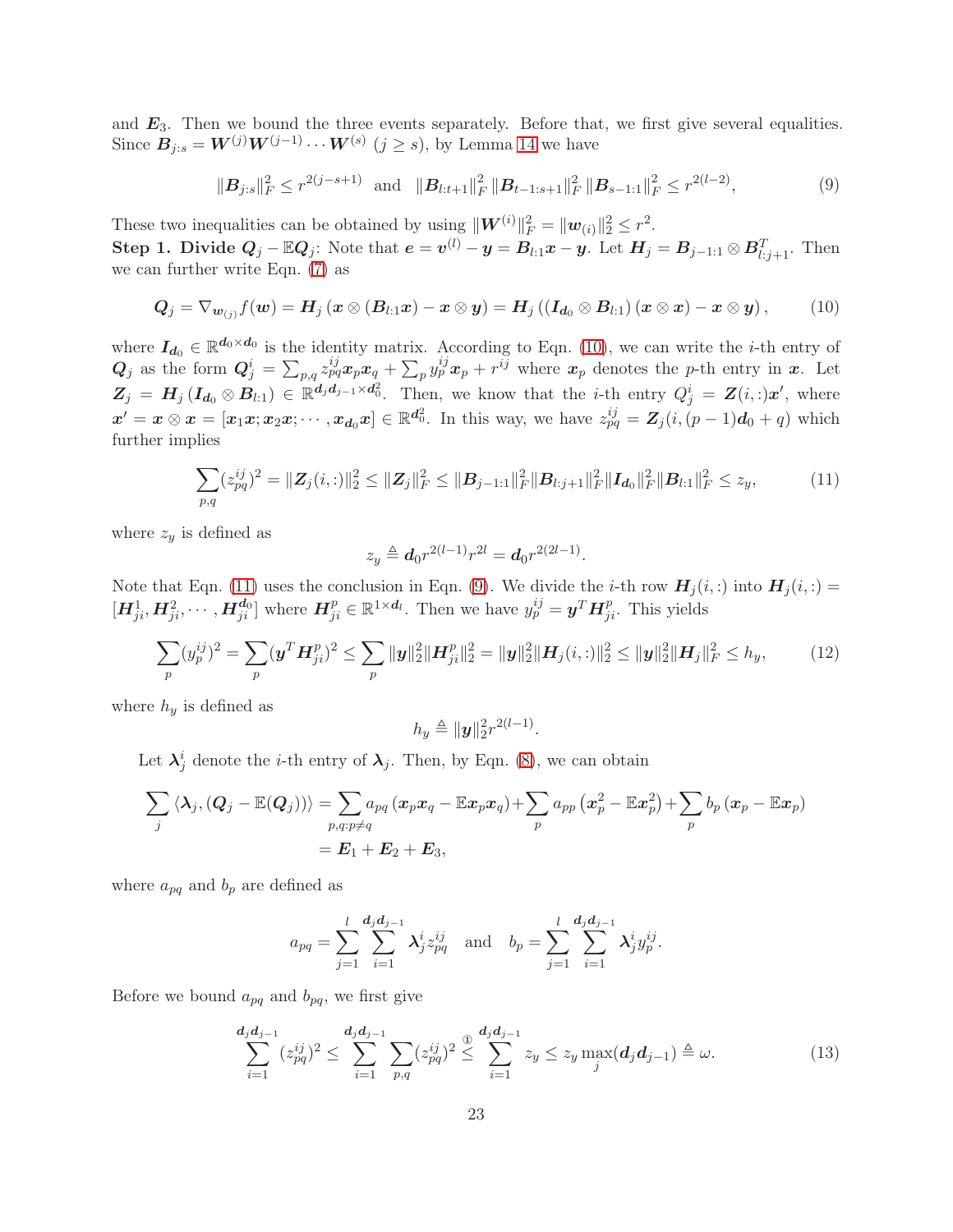Notice ① uses Eqn. [\(11\)](#page-22-1). Then we can utilize Eqn. [\(13\)](#page-22-3) and  $\sum_{j=1}^{l} \left( \sum_{i=1}^{d_j d_{j-1}} (\lambda_j^i)^2 \right) = 1$  to bound  $a_{pq}$  as follows:

$$
a_{pq}^2 \le l \left( \sum_{j=1}^l \left( \sum_{i=1}^{d_j d_{j-1}} \lambda_j^i z_{pq}^{ij} \right)^2 \right) \le l \sum_{j=1}^l \left( \sum_{i=1}^{d_j d_{j-1}} (\lambda_j^i)^2 \right) \left( \sum_{i=1}^{d_j d_{j-1}} (z_{pq}^{ij})^2 \right) \le l \omega.
$$

which further gives

$$
\sum_{p,q} a_{pq}^2 \le l \sum_{j=1}^l \left( \sum_{i=1}^{d_j d_{j-1}} (\lambda_j^i)^2 \right) \left( \sum_{i=1}^{d_j d_{j-1}} \sum_{p,q} (z_{pq}^{ij})^2 \right) \stackrel{\textcircled{\tiny 1}}{\leq} l \omega.
$$

where  $\mathbbm{O}$  uses Eqn. [\(13\)](#page-22-3). Similarly, we can bound  $b_p$  as

$$
b_p^2 \le l \sum_{j=1}^l \left( \sum_{i=1}^{d_j d_{j-1}} \lambda_j^i y_p^{ij} \right)^2 \le l \sum_{j=1}^l \left( \sum_{i=1}^{d_j d_{j-1}} (\lambda_j^i)^2 \right) \left( \sum_{i=1}^{d_j d_{j-1}} (y_p^{ij})^2 \right) \le l \omega',
$$

where  $\omega' = h_y \max_j (\mathbf{d}_j \mathbf{d}_{j-1})$ . Accordingly, we can have

$$
\sum_{p} b_p^2 \le l \sum_{j=1}^l \left( \sum_{i=1}^{d_j d_{j-1}} (\lambda_j^i)^2 \right) \left( \sum_{i=1}^{d_j d_{j-1}} \sum_{p} (y_p^{ij})^2 \right) \stackrel{\textcircled{\tiny 1}}{\leq} l \omega',
$$

where  $\Phi$  uses  $(12)$ .

Step 2. Bound  $\mathbb{P}(E_1 > t/3)$ ,  $\mathbb{P}(E_2 > t/3)$  and  $\mathbb{P}(E_3 > t/3)$ : Let  $E_{h1}^k$  denotes the  $E_{h1}$  which corresponds to the k-th sample  $x_{(k)}$ . Therefore, we can bound

$$
\mathbb{P}\left(\frac{1}{n}\sum_{k=1}^{n}\mathbf{E}_{1}^{k} > \frac{t}{3}\right) = \mathbb{P}\left(s\sum_{k=1}^{n}\left(\sum_{p,q:p\neq q} a_{pq}^{k}\left(\mathbf{x}_{p}^{k}\mathbf{x}_{q}^{k} - \mathbb{E}\mathbf{x}_{p}^{k}\mathbf{x}_{q}^{k}\right)\right) > \frac{snt}{3}\right)
$$
\n
$$
\stackrel{\circledcirc}{\leq} \exp\left(-\frac{nst}{3}\right) \mathbb{E}\exp\left(s\sum_{k=1}^{n}\left(\sum_{p,q:p\neq q} a_{pq}^{k}\left(\mathbf{x}_{p}^{k}\mathbf{x}_{q}^{k} - \mathbb{E}\mathbf{x}_{p}^{k}\mathbf{x}_{q}^{k}\right)\right)\right)
$$
\n
$$
\stackrel{\circledcirc}{\leq} \exp\left(-\frac{nst}{3}\right) \prod_{k=1}^{n} \mathbb{E}\exp\left(s\left(\sum_{p,q:p\neq q} a_{pq}^{k}\left(\mathbf{x}_{p}^{k}\mathbf{x}_{q}^{k} - \mathbb{E}\mathbf{x}_{p}^{k}\mathbf{x}_{q}^{k}\right)\right)\right)
$$
\n
$$
\stackrel{\circledcirc}{\leq} \exp\left(-\frac{nst}{3}\right) \prod_{k=1}^{n} \exp\left(2\tau^{2}s^{2}\sum_{p,q:p\neq q} (a_{pq}^{k})^{2}\right) \quad |s| \leq \frac{1}{2\tau\sqrt{l\omega}}
$$
\n
$$
\stackrel{\circledcirc}{\leq} \exp\left(-\frac{nst}{3}\right) \prod_{j=1}^{n} \exp\left(2\tau^{2}s^{2}l\omega\right)
$$
\n
$$
\stackrel{\circledcirc}{\leq} \exp\left(-c'n\min\left(\frac{t^{2}}{\omega l\tau^{2}},\frac{t}{\sqrt{l\omega}\tau}\right)\right),
$$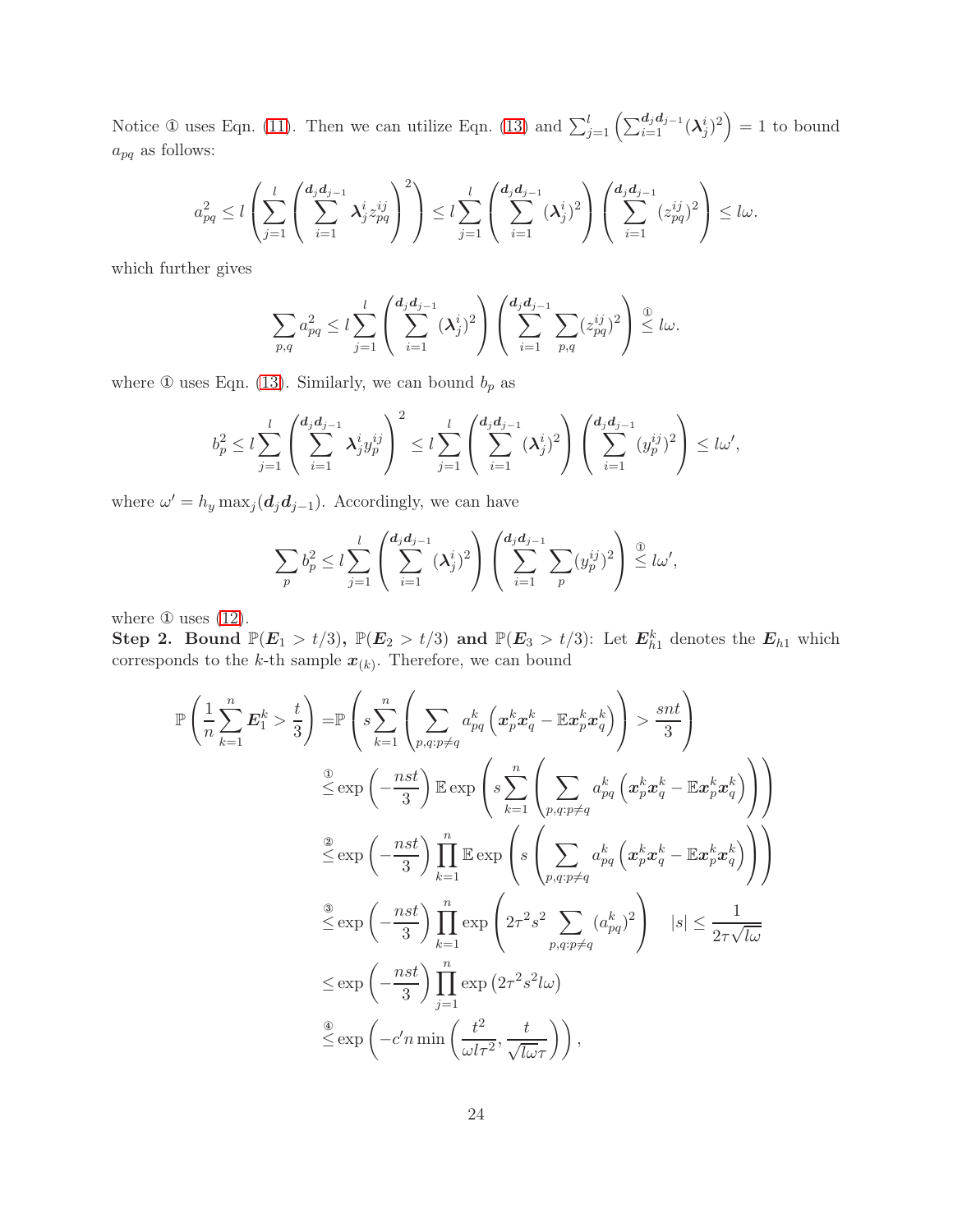where  $\Phi$  holds because of Chebyshev's inequality.  $\Phi$  holds since  $x_{(i)}$  are independent.  $\Phi$  is established by applying Lemma [12.](#page-17-3) We have ④ by optimizing s. Similarly, by Lemma [13](#page-17-1) we can bound  $\mathbb{P}\left(\frac{1}{n}\right)$  $\frac{1}{n}\sum_{k=1}^n{\bm E}_2^k > \frac{t}{3}$  $(\frac{t}{3})$  as follows:

$$
\mathbb{P}\left(\frac{1}{n}\sum_{k=1}^{n}\mathbf{E}_{2}^{k} > \frac{t}{3}\right) \leq \exp\left(-\frac{nst}{3}\right) \prod_{k=1}^{n} \mathbb{E} \exp\left(s\left(\sum_{p} a_{pp}^{k}\left((\mathbf{x}_{p}^{k})^{2} - \mathbb{E}(\mathbf{x}_{p}^{k})^{2}\right)\right)\right)
$$

$$
\leq \exp\left(-\frac{nst}{3}\right) \prod_{k=1}^{n} \exp\left(128\tau^{4}s^{2}l\omega\right) \quad |s| \leq \frac{1}{\tau^{2}\sqrt{l\omega}}
$$

$$
\leq \exp\left(-c''n\min\left(\frac{t^{2}}{\omega l\tau^{4}}, \frac{t}{\sqrt{l\omega}\tau^{2}}\right)\right).
$$

Finally, since  $x_{(i)}$  are independent sub-Gaussian, we can use Hoeffding inequality and obtain

$$
\mathbb{P}\left(\frac{1}{n}\sum_{k=1}^n \boldsymbol{E}_3^k > \frac{t}{3}\right) \leq \mathbb{P}\left(\frac{1}{n}\sum_{k=1}^n \left(\sum_p b_p^k \left(\boldsymbol{x}_p^k - \mathbb{E}\boldsymbol{x}_p^k\right)\right) > \frac{t}{3}\right) \exp\left(-\frac{c^m n t^2}{\omega' l \tau^2}\right).
$$

**Step 3. Bound**  $\mathbb{P}(E > t)$ : By comparing the values of  $\omega$  and  $\omega'$ , we can obtain

$$
\mathbb{P}\left(\mathbf{E} > t\right) \leq \mathbb{P}\left(\frac{1}{n}\sum_{k=1}^{n}\mathbf{E}_{1}^{j} > \frac{t}{3}\right) + \mathbb{P}\left(\frac{1}{n}\sum_{k=1}^{n}\mathbf{E}_{2}^{j} > \frac{t}{3}\right) + \mathbb{P}\left(\frac{1}{n}\sum_{k=1}^{n}\mathbf{E}_{3}^{j} > \frac{t}{3}\right)
$$
  

$$
\leq 3 \exp\left(-c_{g'}n \min\left(\frac{t^{2}}{\ln 2\left(\omega_{g}\tau^{2}, \omega_{g}\tau^{4}, \omega_{g'}\tau^{2}\right)}, \frac{t}{\sqrt{\ln g}}\right)\right),
$$

where  $\omega_g = d_0 r^{2(2l-1)} \max_j (d_j d_{j-1})$  and  $\omega_{g'} = r^{2(l-1)} \max_j (d_j d_{j-1})$ . The proof is completed.  $\Box$ 

### C.2.4 Proofs of Lemma [9](#page-16-3)

*Proof.* For brevity, let  $Q_{ts}$  denote  $\nabla_{\bm{w}_{(t)}} (\nabla_{\bm{w}_{(s)}} f(\bm{w}, \bm{x}))$ . Then, by Lemma [6](#page-16-0) we have

$$
Q_{ts} = \begin{cases} (B_{l:s+1}^T \mathbf{e} x^T B_{t-1:1}^T) \otimes B_{s-1:t+1} + (B_{s-1:1} x x^T B_{t-1:1}^T) \otimes (B_{l:s+1}^T B_{l:t+1}), & \text{if } s > t, \\ (B_{s-1:1} x x^T B_{s-1:1}) \otimes (B_{l:s+1}^T B_{l:s+1}), & \text{if } s = t, \\ (B_{t-1:s+1}^T) \otimes (B_{s-1:1} x \mathbf{e}^T B_{l:t+1}^T) + (B_{s-1:1} x x^T B_{t-1:1}^T) \otimes (B_{l:s+1}^T B_{l:t+1}), & \text{if } s < t. \end{cases}
$$

Then we know that the  $(i, k)$ -th entry  $Q_{ts}^{ik}$  has the form  $Q_{ts}^{ik} = \sum_{p,q} z_{pq}^{ik} x_p x_q + \sum_p y_p^{ik} x_p + r^{ik}$ (explained in the following Step 1. I) where  $x_p$  denotes the p-th entry in x. Note that  $z_{pq}^{ik}, y_p^{ik}$ and  $r^{ik}$  are constant and independent on x. For convenience, we let  $Q_{ts} = H_{ts} + G_{ts}$ , where  $G_{ts} = (B_{s-1:1}xx^TB_{t-1:1}^T) \otimes (B_{l:s+1}^TB_{l:t+1})$  and  $H_{ts}$  is defined as

$$
\boldsymbol{H}_{ts} = \begin{cases} (\boldsymbol{B}_{l:s+1}^T \boldsymbol{e} \boldsymbol{x}^T \boldsymbol{B}_{t-1:1}^T) \otimes \boldsymbol{B}_{s-1:t+1}, & \text{if } s > t, \\ \boldsymbol{0}, & \text{if } s = t, \\ (\boldsymbol{B}_{t-1:s+1}^T) \otimes (\boldsymbol{B}_{s-1:1} \boldsymbol{x} \boldsymbol{e}^T \boldsymbol{B}_{l:t+1}^T), & \text{if } s < t. \end{cases}
$$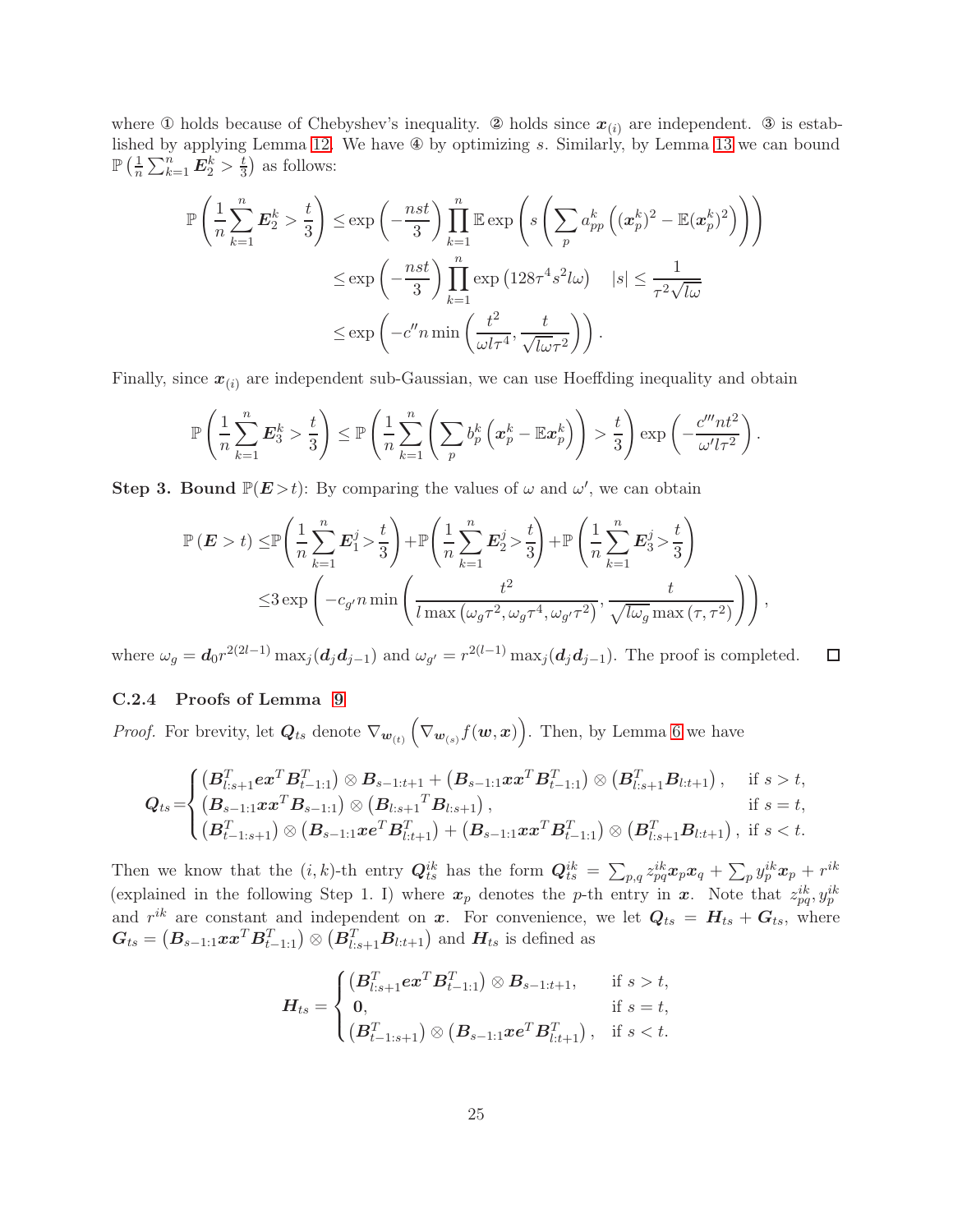Let

$$
\mathbf{E} = \frac{1}{n} \sum_{j=1}^{n} \left\langle \mathbf{\lambda}, \left( \nabla_{\boldsymbol{w}}^{2} f(\boldsymbol{w}, \boldsymbol{x}) - \mathbb{E} \nabla_{\boldsymbol{w}}^{2} f(\boldsymbol{w}, \boldsymbol{x}) \right) \boldsymbol{\lambda} \right\rangle, \ \ \mathbf{E}_{h} = \frac{1}{n} \sum_{j=1}^{n} \sum_{t,s} \left\langle \mathbf{\lambda}_{t}, (\boldsymbol{H}_{ts} - \mathbb{E}(\boldsymbol{H}_{ts})) \mathbf{\lambda}_{s} \right\rangle,
$$

$$
\mathbf{E}_{g} = \frac{1}{n} \sum_{j=1}^{n} \sum_{t,s} \left\langle \mathbf{\lambda}_{t}, (\boldsymbol{G}_{ts} - \mathbb{E}(\boldsymbol{G}_{ts})) \mathbf{\lambda}_{s} \right\rangle.
$$

Then we divide the event as two events:

<span id="page-25-1"></span>
$$
\mathbb{P}\left(\boldsymbol{E} > t\right) = \mathbb{P}\left(\boldsymbol{E}_h + \boldsymbol{E}_g > t\right) \leq \mathbb{P}\left(\boldsymbol{E}_h > t/2\right) + \mathbb{P}\left(\boldsymbol{E}_g > t/2\right).
$$

Now we look each event separately. Similar to  $Q_{ts}$ , the  $(i, k)$ -th entry  $H_{ts}^{ik}$  has the form  $H_{ts}^{ik}$  $\sum$  $\frac{ik}{ts} =$  $p_{p,q} z_{pq}^{ik} x_p x_q + \sum_p y_p^{ik} x_p + r^{ik}$ . We divide the unit vector  $\boldsymbol{\lambda} \in \mathbb{R}^d$  as  $\boldsymbol{\lambda} = (\lambda_1; \cdots; \lambda_l)$  where  $\lambda_j \in \mathbb{R}^{d_j d_{j-1}}$ . For input vector  $x$ , let  $\sum_{t,s} \langle \lambda_t, (H_{ts} - \mathbb{E}(H_{ts})) \lambda_s \rangle = E_{h1} + E_{h2} + E_{h3}$ , where

$$
E_{h1} = \sum_{p,q:p\neq q} \left( \sum_{t,s} \sum_{i,k} (\lambda_t^i \lambda_s^k) z_{pq}^{ik} \right) (x_p x_q - \mathbb{E} x_p x_q), \quad E_{h2} = \sum_p \left( \sum_{t,s} \sum_{i,k} (\lambda_t^i \lambda_s^k) z_{pq}^{ik} \right) (x_p^2 - \mathbb{E} x_p^2),
$$

$$
E_{h3} = \sum_p \left( \sum_{t,s} \sum_{i,k} (\lambda_t^i \lambda_s^k) y_p^{ik} \right) (x_p - \mathbb{E} x_p), \tag{14}
$$

where  $x_p$  denotes the p-th entry in  $x$  and  $\lambda_j^i$  denotes the *i*-th entry of  $\lambda_j$ . Let  $E_h^j$  $_{h_1}^j,\, \boldsymbol{E}_h^j$  $\frac{j}{h_2}$ , and  $\boldsymbol{E}_h^j$  $_{h_3}$ denote the  $E_{h_1}$ ,  $E_{h_2}$ , and  $E_h^j$  $h_3$  of the j-th sample. Thus, considering *n* samples, we can further separately divide the two events above as:

$$
\mathbb{P}\left(E_h > \frac{t}{2}\right) \le \mathbb{P}\left(\frac{1}{n}\sum_{j=1}^n E_{h1}^j > \frac{t}{6}\right) + \mathbb{P}\left(\frac{1}{n}\sum_{j=1}^n E_{h2}^j > \frac{t}{6}\right) + \mathbb{P}\left(\frac{1}{n}\sum_{j=1}^n E_{h3}^j > \frac{t}{6}\right).
$$

Similarly, we can define  $E_{g1}, E_{g2}$  and  $E_{g3}$ .

$$
\mathbb{P}\left(E_g > \frac{t}{2}\right) \le \mathbb{P}\left(\frac{1}{n}\sum_{j=1}^n E_{g1}^j > \frac{t}{6}\right) + \mathbb{P}\left(\frac{1}{n}\sum_{j=1}^n E_{g2}^j > \frac{t}{6}\right) + \mathbb{P}\left(\frac{1}{n}\sum_{j=1}^n E_{g3}^j > \frac{t}{6}\right).
$$

Thus, to prove our conclusion, we can respectively establish the upper bounds of  $\mathbb{P}(E_h > \frac{t}{2})$  $(\frac{t}{2})$  and  $\mathbb{P}\big(\!\boldsymbol{E}_g\!>\!\frac{t}{2}$  $\frac{t}{2}$ .

Step 1: Bound  $\mathbb{P}(E_h > \frac{t}{2})$  $rac{t}{2}$ 

To achieve our goal, for each input sample  $x_{(i)}$ , we divide its corresponding  $\sum_{t,s}(H_{ts} - \mathbb{E}H_{ts})$ as  $E_{h1}$ ,  $E_{h2}$  and  $E_{h3}$ . Then we bound the three events separately. Before that, we first give two equalities. Since  $B_{j:s} = W^{(j)}W^{(j-1)} \cdots W^{(s)}$   $(j \ge s)$ , by Lemma [14](#page-17-2) we have

<span id="page-25-0"></span>
$$
\|\mathbf{B}_{j:s}\|_{F}^{2} \leq r^{2(j-s+1)} \quad \text{and} \quad \|\mathbf{B}_{l:t+1}\|_{F}^{2} \|\mathbf{B}_{t-1:s+1}\|_{F}^{2} \|\mathbf{B}_{s-1:1}\|_{F}^{2} \leq r^{2(l-2)},
$$
\n(15)

These two inequalities can be obtained by using  $\|\mathbf{W}^{(i)}\|_F^2 = \|\mathbf{w}_{(i)}\|_2^2 \leq r^2$ .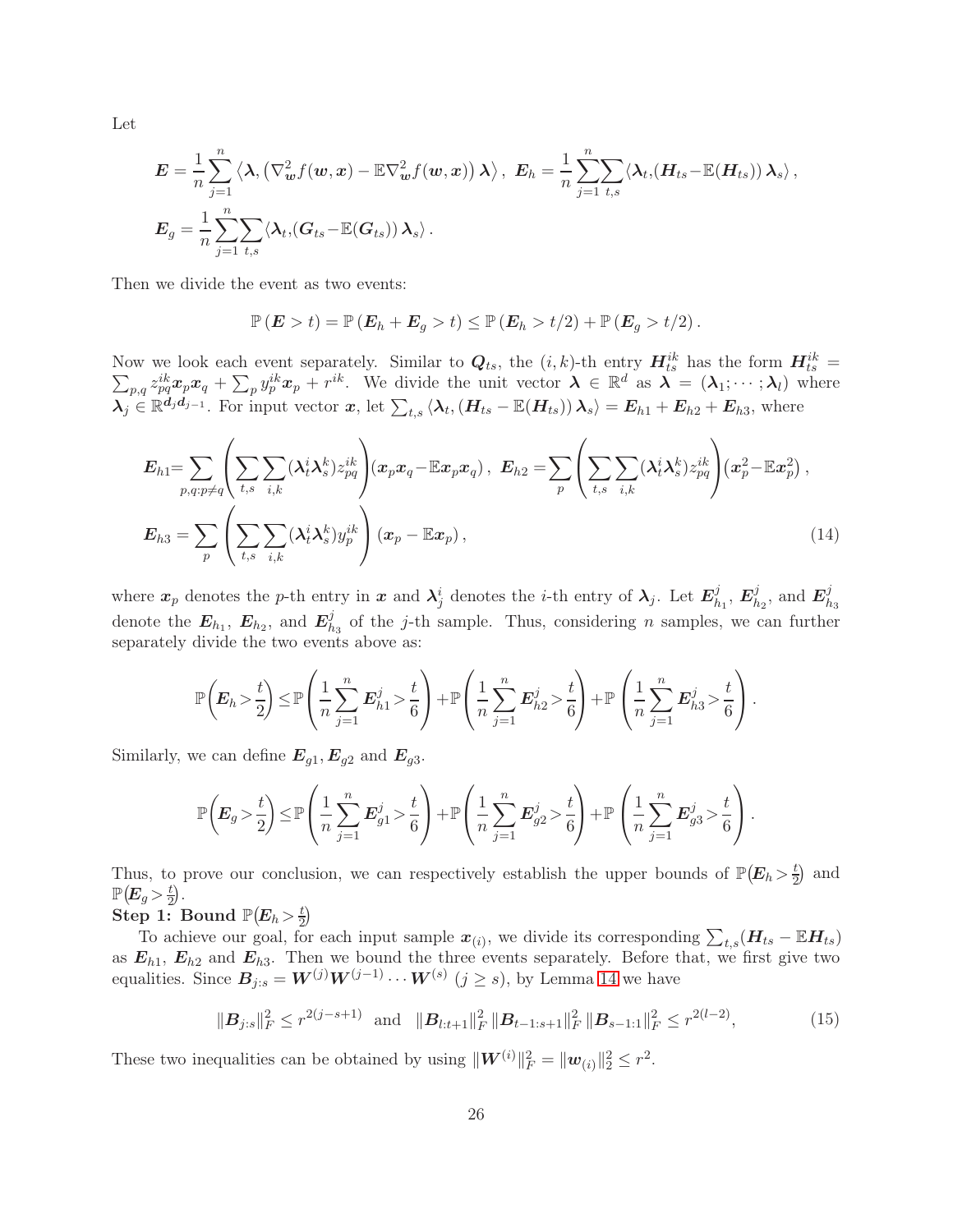**I.** Divide  $H_{ts} - \mathbb{E}H_{ts}$ : For  $t \neq s$ , we can write the  $(i, k)$ -th entry  $H_{ts}^{ik}$  as the form  $H_{ts}^{ik}$  $\sum$  $\frac{ik}{ts} =$  $p_{pq} z_{pq}^{ik} x_p x_q + \sum_p y_p^{ik} x_p + r^{ik}$ . Now we try to bound  $z_{pq}^{ik}$  and  $y_p^{ik}$ . We first consider the case  $s < t$ . Note that  $e = v^{(l)} - y = B_{l:1}x - y$ . Specifically, we have

<span id="page-26-0"></span>
$$
H_{ts} = (B_{t-1:s+1}^T) \otimes (B_{s-1:1}xx^T B_{l:1}^T B_{l:t+1}^T - B_{s-1:1}xy^T B_{l:t+1}^T). \qquad (16)
$$

 $S$ o the  $(i', k')$ -th entry in the matrix  $B_{s-1:1}xx^T B_{l:1}^T B_{l:t+1}^T$  is  $[B_{s-1:1}xx^T B_{l:1}^T B_{l:t+1}^T]_{i'k'} = (B_{s-1:1})(i';$  $(x) = \sum_{l=1}^{n} (B_{l+1}) (k',t) x = x^T ((B_{s-1:1}) (i',t))^T (B_{l+1} B_{l:t+1}) (k',t) x$ , where  $A(i',t)$  denotes the *i*'-th row of **A**. Let  $i'_i = \text{mod}(i, d_s)$ ,  $k'_k = \text{mod}(k, d_{t-1})$ ,  $i''_i = \lfloor i/d_s \rfloor$  and  $k''_k = \lfloor k/d_{t-1} \rfloor$ . In this case, the  $(i, k)$ - $\text{that}\ \text{that}\ \textbf{H}_{ts}^{ik}=[\textbf{B}_{t-1:s+1}]_{k''_ki''_i}x^T((\textbf{B}_{s-1:1})(i'_i,:))^T(\textbf{B}_{l:1}\textbf{B}_{l:t+1})(k'_k,:)\textbf{x}+[\textbf{B}_{t-1:s+1}]_{k''_ki''_i}y^T(\textbf{B}_{l:t+1})(k'_k,:)\textbf{B}_{l:t+1}$  $(T(\mathbf{B}_{s-1:1})(i'_{i,:})x)$ . Therefore, we have

$$
\sum_{p,q} (z_{pq}^{ik})^2 = [\mathbf{B}_{t-1:s+1}]_{k''_k i''_i}^{2} ||((\mathbf{B}_{s-1:1})(i'_i,:))^T (\mathbf{B}_{l:1} \mathbf{B}_{l:t+1})(k'_k,:)||_F^2 \leq r^{4(l-1)} \triangleq z_y,
$$
\n(17)

where  $\mathbb D$  uses Eqn. [\(15\)](#page-25-0) and these three inequalities:  $[\mathbf B_{t-1:s+1}]_{k''_k i''_i}^2 \leq {\|\mathbf B_{t-1:s+1}\|_F^2}, {\|(\mathbf B_{s-1:1})(i'_i,:)\|_F^2} \leq {\|\mathbf B_{t-1:s+1}\|_F^2},$  $\|\boldsymbol{B}_{s-1:1}\|_F^2$  $\|_{F}^{2},\,\|( \boldsymbol{B}_{l:1}\boldsymbol{B}_{l:t+1})(k_{k}',:) \|_{F}^{2} \leq \| \boldsymbol{B}_{l:1}\boldsymbol{B}_{l:t+1} \|_{F}^{2}$  $_F^2$ .

Similarly, we can bound

<span id="page-26-1"></span>
$$
\sum_{p} (y_p^{ik})^2 = [\mathbf{B}_{t-1:s+1}]_{k_k'' i_l''}^2 \left\| \mathbf{y}^T (\mathbf{B}_{l:t+1}) (k_k', \cdot)^T (\mathbf{B}_{s-1:1}) (i_i', \cdot) \right\|_F^2 \leq \| \mathbf{y} \|_2^2 r^{2(l-2)} \triangleq h_y,
$$
 (18)

where ① uses Eqn. [\(15\)](#page-25-0) and  $[B_{t-1:s+1}]_{k''_k i''_i}^2 \leq \|B_{t-1:s+1}\|_F^2$ .

Note that for the case  $s \ge t$ , Eqn. [\(17\)](#page-26-0) and [\(18\)](#page-26-1) also holds. Let  $\lambda_j^i$  denote the *i*-th entry of  $\lambda_j$ . Then, by Eqn. [\(14\)](#page-25-1), we can obtain

$$
\sum_{t,s} (\langle \lambda_t, (\boldsymbol{H}_{ts} - \mathbb{E}(\boldsymbol{H}_{ts})) \lambda_s \rangle) = \sum_{p,q: p \neq q} a_{pq} (x_p x_q - \mathbb{E} x_p x_q) + \sum_p a_{pp} (x_p^2 - \mathbb{E} x_p^2) + \sum_p b_p (x_p - \mathbb{E} x_p)
$$
  
=  $\boldsymbol{E}_{h1} + \boldsymbol{E}_{h2} + \boldsymbol{E}_{h3}$ ,

where  $a_{pq}$  and  $b_p$  are defined as

$$
a_{pq} = \sum_{t,s} \sum_{i,k} (\lambda_t^i \lambda_s^k) z_{pq}^{ik} \text{ and } b_p = \sum_{t,s} \sum_{i,k} (\lambda_t^i \lambda_s^k) y_p^{ik}.
$$

Before we bound  $a_{pq}$  and  $b_{pq}$ , we first give

$$
\sum_{i,k} (z_{pq}^{ik})^2 \le \sum_{i,k} \sum_{p,q} (z_{pq}^{ik})^2 \stackrel{\textcircled{d}}{\le} \sum_{i,k} z_y \le z_y \left( \max_j (d_j d_{j-1}) \right)^2 \stackrel{\textcircled{d}}{\le} \omega. \tag{19}
$$

Note that ① uses Eqn. [\(17\)](#page-26-0) and  $i \in \{1, \dots, d_i d_{i-1}\}, j \in \{1, \dots, d_j d_{j-1}\}.$  Besides, we have  $\sum_{t,s} \left( \sum_{i,k} (\lambda_t^i \lambda_s^k)^2 \right) = 1$ . Therefore we can bound  $a_{pq}$  as follows:

$$
a_{pq}^2 \leq l^2 \sum_{t,s} \left( \sum_{i,k} (\lambda_t^i \lambda_s^k) z_{pq}^{ik} \right)^2 \leq l^2 \sum_{t,s} \left( \sum_{i,k} (\lambda_t^i \lambda_s^k)^2 \right) \left( \sum_{i,k} (z_{pq}^{ik})^2 \right) \leq \omega l^2 \sum_{t,s} \left( \sum_{i,k} (\lambda_t^i \lambda_s^k)^2 \right) \leq \omega l^2.
$$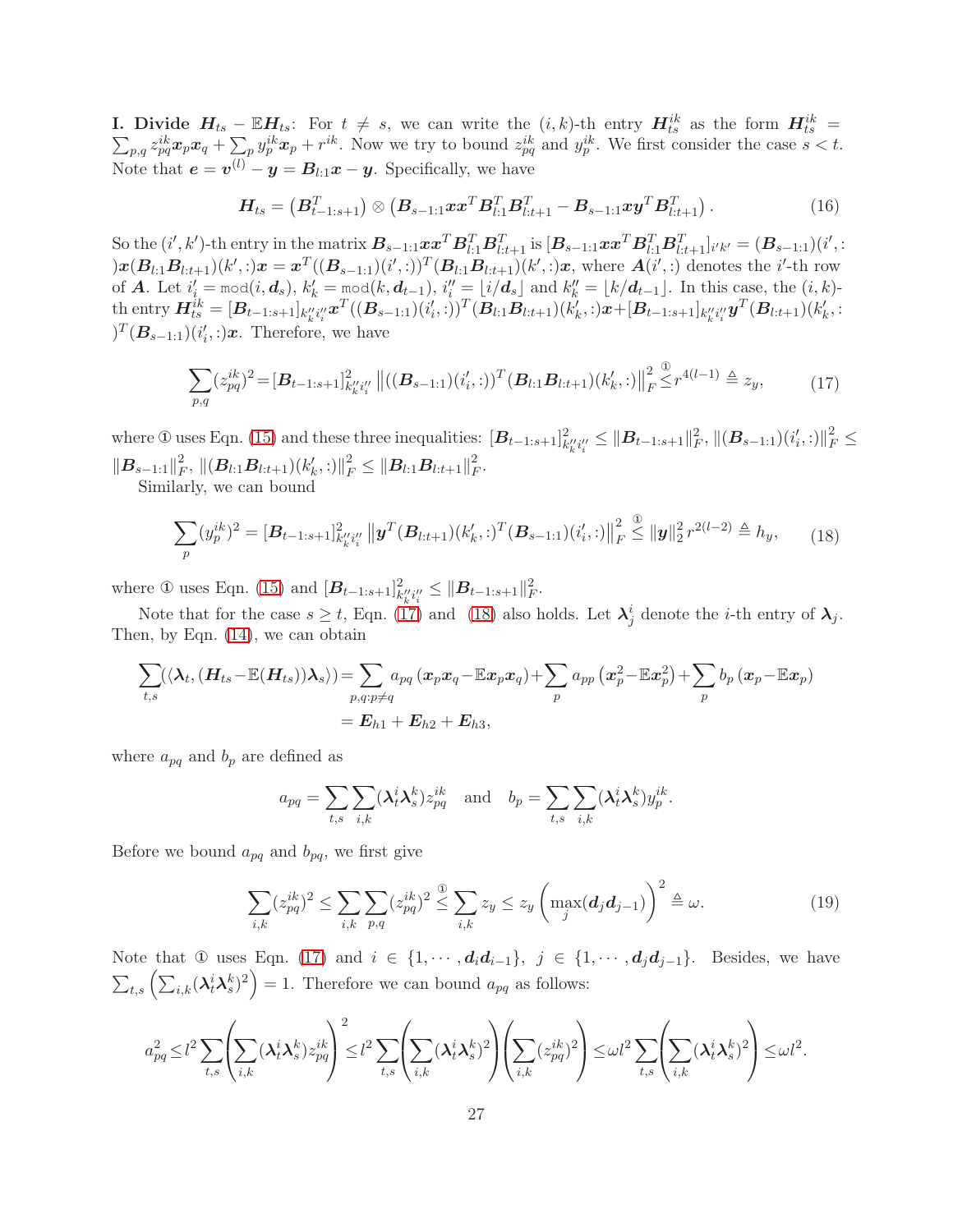which further yields

$$
\sum_{p,q} a_{pq}^2 \le l^2 \sum_{t,s} \left( \sum_{i,k} (\lambda_t^i \lambda_s^k)^2 \right) \left( \sum_{i,k} \sum_{p,q} (z_{pq}^{ik})^2 \right) \le \omega l^2 \sum_{t,s} \left( \sum_{i,k} (\lambda_t^i \lambda_s^k)^2 \right) \le \omega l^2.
$$

Similarly, we have

$$
b_p^2 \le l^2 \sum_{t,s} \left( \sum_{i,k} (\lambda_t^i \lambda_s^k) y_p^{ik} \right)^2 \le l^2 \sum_{t,s} \left( \sum_{i,k} (\lambda_t^i \lambda_s^k)^2 \right) \left( \sum_{i,k} (y_p^{ik})^2 \right) \stackrel{\textcircled{\tiny $\mathfrak{D}$}}{\leq} \omega' l^2,
$$

where  $\omega' = h_y \left( \max_j (\boldsymbol{d}_j \boldsymbol{d}_{j-1}) \right)^2$ . Note that  $\Phi$  uses [\(18\)](#page-26-1). Accordingly, we can have

$$
\sum_{p} b_p^2 \le l^2 \sum_{t,s} \left( \sum_{i,k} (\lambda_t^i \lambda_s^k)^2 \right) \left( \sum_{i,k} \sum_{p} (y_p^{ik})^2 \right) \le \omega' l^2.
$$

II. Bound  $\mathbb{P}(E_{h1} > t/6), \; \mathbb{P}(E_{h2} > t/6) \; \text{and} \; \mathbb{P}(E_{h3} > t/6)$ : Let  $E_h^j$  $\mathbf{E}_{h1}^j$  denotes the  $\mathbf{E}_{h1}^j$  which corresponds to the *j*-th sample  $x_{(i)}$ . Therefore, we can bound

$$
\mathbb{P}\left(\frac{1}{n}\sum_{j=1}^{n}E_{h1}^{j} > \frac{t}{6}\right) \leq \mathbb{P}\left(s\sum_{j=1}^{n}\left(\sum_{p,q:p\neq q}a_{pq}^{j}\left(x_{p}^{j}x_{q}^{j}-\mathbb{E}x_{p}^{j}x_{q}^{j}\right)\right) > \frac{snt}{6}\right)
$$
\n
$$
\stackrel{\textcircled{\tiny 2}}{\leq}\n\exp\left(-\frac{nst}{6}\right)\mathbb{E}\exp\left(s\sum_{j=1}^{n}\left(\sum_{p,q:p\neq q}a_{pq}^{j}\left(x_{p}^{j}x_{q}^{j}-\mathbb{E}x_{p}^{j}x_{q}^{j}\right)\right)\right)
$$
\n
$$
\stackrel{\textcircled{\tiny 2}}{\leq}\n\exp\left(-\frac{nst}{6}\right)\prod_{j=1}^{n}\mathbb{E}\exp\left(s\left(\sum_{p,q:p\neq q}a_{pq}^{j}\left(x_{p}^{j}x_{q}^{j}-\mathbb{E}x_{p}^{j}x_{q}^{j}\right)\right)\right)
$$
\n
$$
\stackrel{\textcircled{\tiny 3}}{\leq}\n\exp\left(-\frac{nst}{6}\right)\prod_{j=1}^{n}\exp\left(2\tau^{2}s^{2}\sum_{p,q:p\neq q}(a_{pq}^{j})^{2}\right) \quad |s|\leq\frac{1}{2\tau l\sqrt{\omega}}
$$
\n
$$
\leq\exp\left(-\frac{nst}{6}\right)\prod_{j=1}^{n}\exp\left(2\tau^{2}s^{2}l^{2}\omega\right)
$$
\n
$$
\stackrel{\textcircled{\tiny 4}}{\leq}\n\exp\left(-c'n\min\left(\frac{t^{2}}{\omega l^{2}\tau^{2}},\frac{t}{\sqrt{\omega}l\tau}\right)\right),
$$

where  $\Phi$  holds because of Chebyshev's inequality.  $\Phi$  holds since  $x_{(i)}$  are independent.  $\Phi$  is estab-lished because of Lemma [12.](#page-17-3) We have  $\Phi$  by optimizing s. Similarly, we can bound  $\mathbb{P}\left(\frac{1}{n}\right)$  $\frac{1}{n}\sum_{j=1}^n \boldsymbol{E}_{h2}^j > \frac{t}{6}$  $\left(\frac{t}{6}\right)$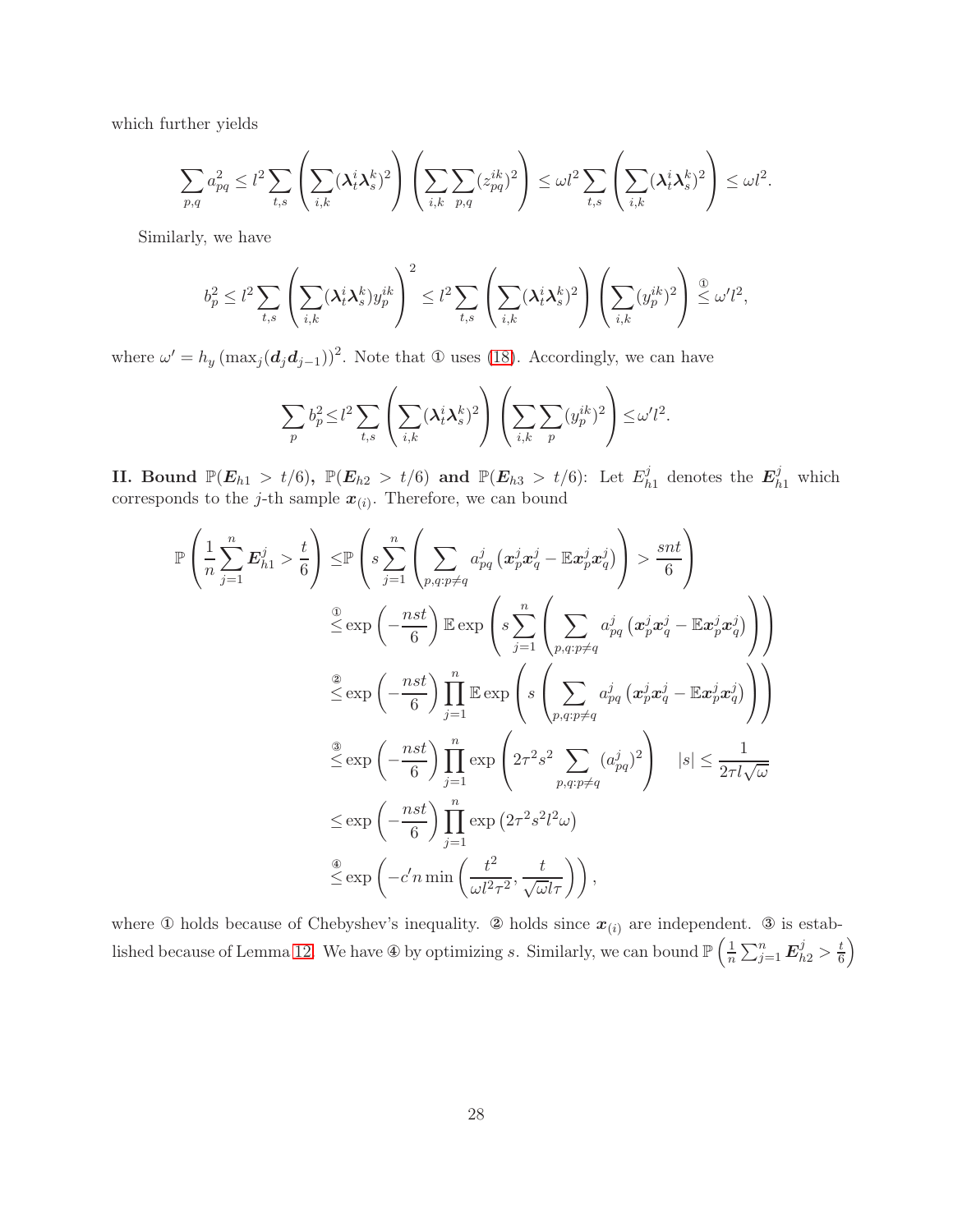as follows:

$$
\mathbb{P}\left(\frac{1}{n}\sum_{j=1}^{n}\mathbf{E}_{h2}^{j} > \frac{t}{6}\right) \leq \exp\left(-\frac{nst}{6}\right) \prod_{j=1}^{n} \mathbb{E} \exp\left(s\left(\sum_{p} a_{pp}^{j} \left((\mathbf{x}_{p}^{j})^{2} - \mathbb{E}(\mathbf{x}_{p}^{j})^{2}\right)\right)\right)
$$

$$
\leq \exp\left(-\frac{nst}{6}\right) \prod_{j=1}^{n} \exp\left(128\tau^{4} s^{2} l^{2} \omega\right) \quad |s| \leq \frac{1}{\tau^{2} l \sqrt{\omega}}
$$

$$
\leq \exp\left(-c'' n \min\left(\frac{t^{2}}{\omega l^{2} \tau^{4}}, \frac{t}{\sqrt{\omega} l \tau^{2}}\right)\right).
$$

Finally, since  $x_{(i)}$  are independent sub-Gaussian, we can use Hoeffding inequality and obtain

$$
\mathbb{P}\left(\frac{1}{n}\sum_{j=1}^{n}\boldsymbol{E}_{h3}^{j} > \frac{t}{6}\right) = \mathbb{P}\left(\frac{1}{n}\sum_{j=1}^{n}\left(\sum_{p} b_{p}^{j}\left(\boldsymbol{x}_{p}^{j}-\mathbb{E}\boldsymbol{x}_{p}^{j}\right)\right) > \frac{t}{6}\right) \leq \exp\left(-\frac{c'''nt^{2}}{\omega'l^{2}\tau^{2}}\right).
$$
\n
$$
\mathbb{E}[S_{h} = t, \mathbb{P}\left(\frac{1}{n}\sum_{p} \mathbf{E}_{h3}^{j} > t\right) = \mathbb{P}\left(\frac{1}{n}\sum_{p} \mathbf{E}_{h3}^{j} > t\right) = \mathbb{P}\left(\frac{1}{n}\sum_{p} \mathbf{E}_{h3}^{j} > t\right) = 0.
$$

Since for  $s = t$ ,  $\mathbb{P}\left(\frac{1}{n}\right)$  $\frac{1}{n}\sum_{j=1}^n E_{h1}^j > \frac{t}{6}$  $\left(\frac{t}{6}\right)$  =  $\mathbb{P}\left(\frac{1}{n}\right)$  $\frac{1}{n}\sum_{j=1}^n E_{h2}^j > \frac{t}{6}$  $\left(\frac{t}{6}\right)$  =  $\mathbb{P}\left(\frac{1}{n}\right)$  $\frac{1}{n}\sum_{j=1}^n E_{h3}^j > \frac{t}{6}$  $\left(\frac{t}{6}\right) = 0$ , the above upper bounds also hold.

III: Bound  $\mathbb{P}\big(E_h\!>\!\frac{t}{2}$  $\frac{t}{2}$  By comparing the values of  $\omega$  and  $\omega'$ , we can obtain

$$
\mathbb{P}\left(E_h > \frac{t}{2}\right) \leq \mathbb{P}\left(\frac{1}{n}\sum_{j=1}^n E_{h1}^j > \frac{t}{6}\right) + \mathbb{P}\left(\frac{1}{n}\sum_{j=1}^n E_{h2}^j > \frac{t}{6}\right) + \mathbb{P}\left(\frac{1}{n}\sum_{j=1}^n E_{h3}^j > \frac{t}{6}\right)
$$
  

$$
\leq 3 \exp\left(-c_2' n \min\left(\frac{t^2}{l^2 \max\left(\omega \tau^2, \omega \tau^4, \omega_q \tau^2\right)}, \frac{t}{\sqrt{\omega}l \max\left(\tau, \tau^2\right)}\right)\right),
$$

where  $\omega_q = r^{2(l-2)} (\max_j (\mathbf{d}_j \mathbf{d}_{j-1}))^2$ .

**Step 2:** Bound  $\mathbb{P}(E_g > \frac{t}{2})$  To achieve our goal, for each input sample  $x_{(i)}$ , we also divide its corresponding  $\sum_{t,s}(\hat{G}_{ts} - \mathbb{E}G_{ts})$  as  $E_{h1}$ ,  $E_{h2}$  and  $E_{h3}$ . Then we bound the three events separately. Before that, we first give several equalities.

**I. Divide**  $G_{ts} - \mathbb{E}G_{ts}$ **:** Dividing  $G_{ts} - \mathbb{E}G_{ts}$  is more easy than dividing  $H_{ts} - \mathbb{E}H_{ts}$  since the later has more complex form. Since  $G_{ts} = (B_{s-1,1}xx^T B_{t-1,1}^T) \otimes (B_{t,s+1}^T B_{t:t+1})$ , we also can write the  $(i,k)$ -th entry  $G_{ts}^{ik}$  as the form  $G_{ts}^{ik} = \sum_{p,q} z_{pq}^{ik} x_p x_q + \sum_p y_p^{ik} x_p + r^{ik}$ . But here  $y_p^{ik} = 0$ . Then similar to the step in dividing  $\mathbf{H}_{ts} - \mathbb{E} \mathbf{H}_{ts}$ , we can bound

$$
a_{pq}^2 \leq \omega_g l^2
$$
 and  $\sum_{p,q} a_{pq}^2 \leq \omega_g l^2$  where  $\omega_g = r^{4(l-1)} \left( \max_j (\boldsymbol{d}_j \boldsymbol{d}_{j-1}) \right)^2$ .

**II.** Bound  $\mathbb{P}(E_{g1} > t/6)$ ,  $\mathbb{P}(E_{g2} > t/6)$  and  $\mathbb{P}(E_{g3} > t/6)$ : Since  $y_p^{ik} = 0$ ,  $\mathbb{P}(E_{h3} > t/6) = 0$ . Similar to the above methods, we can bound

$$
\mathbb{P}\left(\frac{1}{n}\sum_{j=1}^n \mathbf{E}_{g1}^j > \frac{t}{6}\right) \le \exp\left(-c_1'n\left(\frac{t^2}{\omega_g l^2 \tau^2}, \frac{t}{\sqrt{\omega_g l \tau}}\right)\right),
$$

and

$$
\mathbb{P}\left(\frac{1}{n}\sum_{j=1}^n \mathbf{E}_{g2}^j > \frac{t}{6}\right) \le \exp\left(-c_1'' n\left(\frac{t^2}{\omega_g l^2 \tau^4}, \frac{t}{\sqrt{\omega_g l \tau^2}}\right)\right).
$$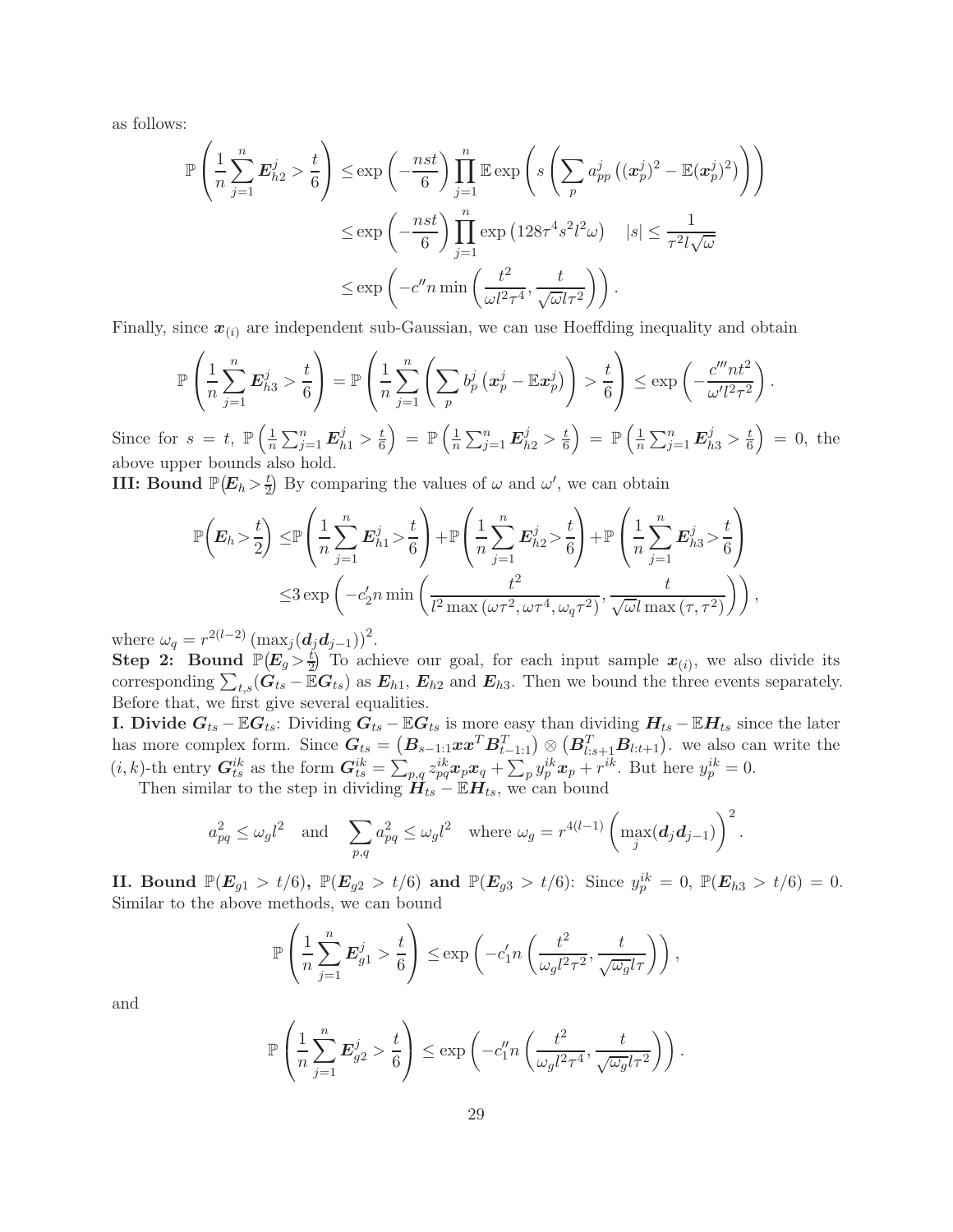**III:** Bound  $\mathbb{P}(E_h > \frac{t}{2})$  We can obtain  $\mathbb{P}(E_g > \frac{t}{2})$  as follows:

$$
\mathbb{P}\left(E_g > \frac{t}{2}\right) \leq \mathbb{P}\left(\frac{1}{n}\sum_{j=1}^n E_{g1}^j > \frac{t}{6}\right) + \mathbb{P}\left(\frac{1}{n}\sum_{j=1}^n E_{g2}^j > \frac{t}{6}\right) + \mathbb{P}\left(\frac{1}{n}\sum_{j=1}^n E_{g3}^j > \frac{t}{6}\right) \leq 2 \exp\left(-c_2' n \min\left(\frac{t^2}{\omega_g l^2 \max\left(\tau^2, \tau^4\right)}, \frac{t}{\sqrt{\omega_g} l \max\left(\tau, \tau^2\right)}\right)\right).
$$

**Step 3: Bound**  $\mathbb{P}(E > t)$  Finally, we combine the above results and obtain

$$
\mathbb{P}\left(E > t\right) \leq \mathbb{P}\left(E_h > \frac{t}{2}\right) + \mathbb{P}\left(E_g > \frac{t}{2}\right)
$$
  

$$
\leq 5 \exp\left(-c_{h'} n \min\left(\frac{t^2}{\tau^2 l^2 \max\left(\omega_g, \omega_g \tau^2, \omega_h\right)}, \frac{t}{\sqrt{\omega_g} l \max\left(\tau, \tau^2\right)}\right)\right),
$$

 $\Box$ 

where  $\omega_g = (\max_j (\boldsymbol{d}_j \boldsymbol{d}_{j-1}))^2 r^{4(l-1)}$  and  $\omega_h = (\max_j (\boldsymbol{d}_j \boldsymbol{d}_{j-1}))^2 r^{2(l-2)}$ .

# C.2.5 Proof of Lemma [10](#page-17-4)

*Proof.* Before proving our conclusion, we first give an inequality:

$$
\|\boldsymbol{e}\|_2^2 = \|\boldsymbol{B}_{l:1}\boldsymbol{x}-\boldsymbol{y}\|_2^2 \leq \|\boldsymbol{B}_{l:1}\boldsymbol{x}\|_2^2 + 2\left|\boldsymbol{y}^T\boldsymbol{B}_{l:1}\boldsymbol{x}\right| + \|\boldsymbol{y}\|_2^2 \overset{\textcircled{\tiny 2}}{\leq} r_x^2\omega_f^2 + 2r_x\omega_f \|\boldsymbol{y}\|_2 + \|\boldsymbol{y}\|_2^2,
$$

where  $\omega_f = r^l$ . Notice,  $\Phi$  holds since by Lemma [14,](#page-17-2) we have  $||\mathbf{B}_{l:1}||_F^2 \leq r^{2l}$ .

Then we consider  $\nabla_{\bm{w}} f(\bm{w}, \bm{x})$ . Firstly, by Lemma [6](#page-16-0) we can bound  $\|\nabla_{\bm{w}_{(j)}} f(\bm{w}, \bm{x})\|_2^2$  as follows:

$$
\|\nabla_{\boldsymbol{w}_{(j)}} f(\boldsymbol{w}, \boldsymbol{x})\|_2^2 = \left\| \left( (\boldsymbol{B}_{j-1:1} \boldsymbol{x}) \otimes \boldsymbol{B}_{l:j+1}^T \right) \boldsymbol{e} \right\|_2^2 \leq \|\boldsymbol{B}_{j-1:1}\|_2^2 \|\boldsymbol{x}\|_2^2 \|\boldsymbol{B}_{l:j+1}\|_2^2 \|\boldsymbol{e}\|_2^2
$$
  

$$
\overset{\textcircled{\textstyle $ \leq$}}{\leq} r_{x}^2 \omega_{f_1}^2 \left( r_{x}^2 \omega_{f}^2 + 2r_{x} \omega_{f} \|\boldsymbol{y}\|_2 + \|\boldsymbol{y}\|_2^2 \right),
$$

where  $\omega_{f_1} = r^{(l-1)}$ . ① holds since we have  $||\mathbf{B}_{l:j+1}||_F^2$  $\frac{2}{F} \|\mathbf{B}_{j-1:1}\|_F^2 \leq r^{2(l-1)}$  by using  $\|\mathbf{W}^{(i)}\|_F^2 =$  $\|\mathbf{w}_{(i)}\|_2^2 \leq r^2$ . Therefore, we can further obtain

$$
\|\nabla_{\boldsymbol{w}}f(\boldsymbol{w},\boldsymbol{x})\|_2^2 = \sum_{i=1}^l \|\nabla_{\boldsymbol{w}_{(i)}}f(\boldsymbol{w},\boldsymbol{x})\|_2^2 \leq lr_x^2\omega_{f_1}^2 \left(r_x^2\omega_f^2 + 2r_x\omega_f \|\boldsymbol{y}\|_2 + \|\boldsymbol{y}\|_2^2\right).
$$

Notice,  $y$  is the label of sample and the weight magnitude  $r$  is usually lager than 1. Then we have  $\|\mathbf{y}\|_2 \leq r^l$ . Also, the values in input data are usually smaller than  $r^l$ . Thus, we have

$$
\|\nabla_{\boldsymbol{w}}f(\boldsymbol{w},\boldsymbol{x})\|_2^2 \leq c_t lr_x^4 r^{4l-2} \triangleq \alpha_g,
$$

where  $c_t$  is a constant. Then we use the inequality  $\|\nabla^2 f(\boldsymbol{w}, \boldsymbol{x})\|_{\text{op}} \leq \|\nabla^2 f(\boldsymbol{w}, \boldsymbol{x})\|_F$  to bound  $\|\nabla^2 f(\boldsymbol{w}, \boldsymbol{x})\|_{\text{op}}$ . Next we only need to give the upper bound of  $\|\nabla^2 f(\boldsymbol{w}, \boldsymbol{x})\|_F$ . Let  $\omega_{f_2} = r^{l-2}$ . We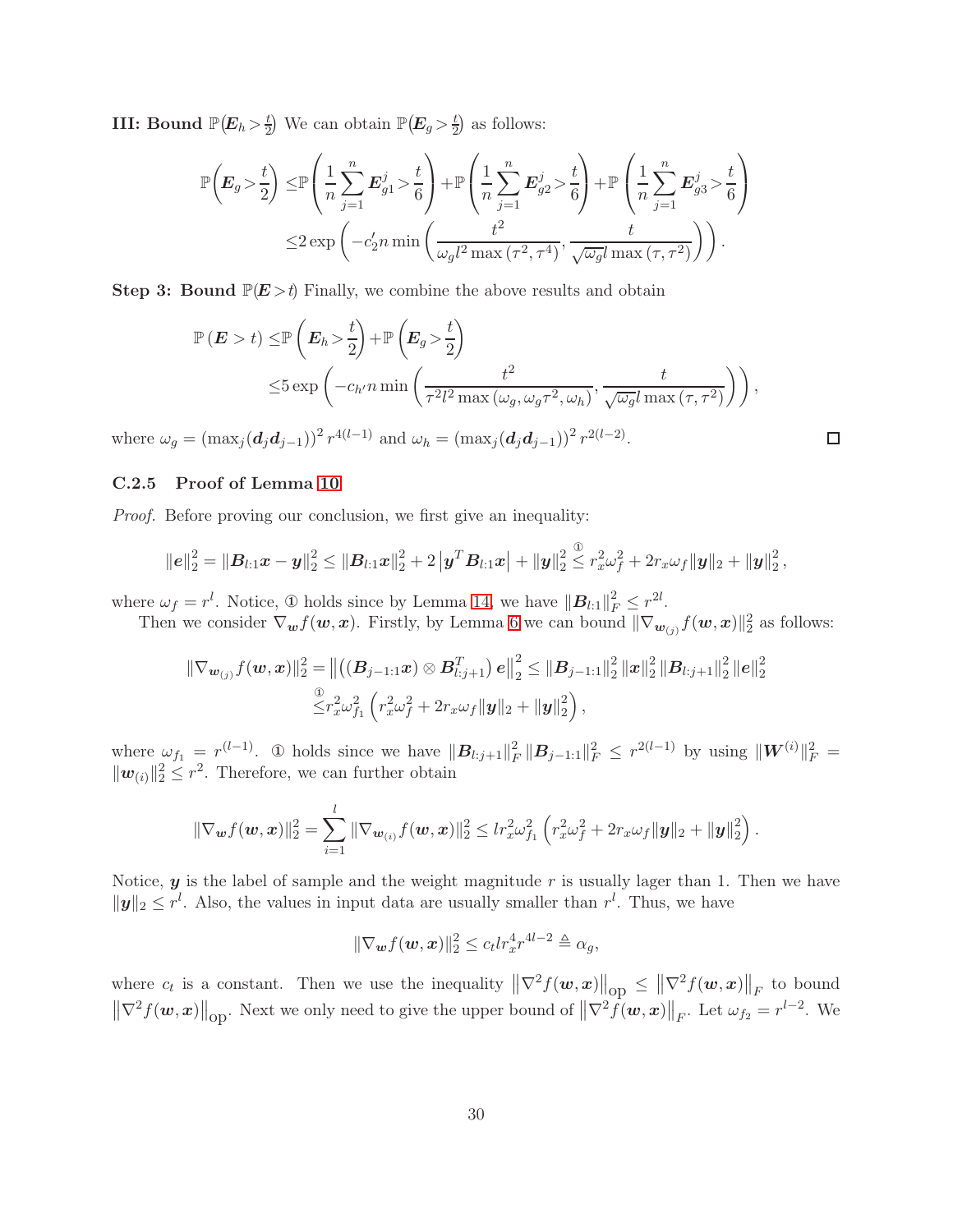first consider  $\mathbf{Q}_{st} \triangleq \nabla_{\mathbf{w}_{(s)}} (\nabla_{\mathbf{w}_{(t)}} f(\mathbf{w}, \mathbf{x}))$ . By Lemma [6,](#page-16-0) if  $s < t$ , we have

$$
\begin{aligned}\n\|Q_{st}\|_F^2 &= \left\|(B_{t-1:s+1}^T)\otimes (B_{s-1:1} x e^T B_{l:t+1}^T) + (B_{s-1:1} x x^T B_{t-1:1}^T)\otimes (B_{l:s+1}^T B_{l:t+1})\right\|_F^2 \\
&\leq & 2\left(\left\|(B_{t-1:s+1}^T)\otimes (B_{s-1:1} x e^T B_{l:t+1}^T)\right\|_F^2 + \left\|(B_{s-1:1} x x^T B_{t-1:1}^T)\otimes (B_{l:s+1}^T B_{l:t+1})\right\|_F^2\right) \\
&\leq & 2\left\|B_{t-1:s+1}\right\|_F^2 \left\|B_{s-1:1}\right\|_F^2 \left\|x\right\|_2^2 \left\|e\right\|_2^2 \left\|B_{l:t+1}\right\|_F^2 \\
&\quad + 2\left\|B_{s-1:1}\right\|_F^2 \left\|x\right\|_2^2 \left\|B_{t-1:1}\right\|_F^2 \left\|B_{l:s+1}\right\|_F^2 \left\|B_{l:t+1}\right\|_F^2 \\
&\leq & 2\omega_{f_2}^2 r_x^2 \left(r_x^2 \omega_f^2 + r_x \omega_f \|y\|_2 + \|y\|_2^2\right) + 2\omega_{f_1}^4 r_x^4,\n\end{aligned}
$$

where  $\Phi$  holds since we use  $||B_{l:t+1}||_F^2$  $\frac{2}{F}\left\Vert \boldsymbol{B}_{t-1:s+1}\right\Vert _{F}^{2}$  $\frac{2}{F} \left\| \boldsymbol{B}_{s-1:1} \right\|_F^2 \leq \omega_{f_2}^2 \text{ and } \left\| \boldsymbol{B}_{s-1:1} \right\|_F^2$  $\frac{2}{F}\left\|\boldsymbol{B}_{l:s+1}\right\|_{F}^{2}$ F  $\leq \omega_{f_1}^2$ . Note that when  $s \geq t$ , the above inequality also holds. Similarly, consider the values in input data and the values in label, we have

$$
\|\mathbf{Q}_{st}\|_F^2 \le c_{t'} r_x^4 r^{4l-2} \triangleq \alpha_l,
$$

where  $c_{t'}$  is a constant. Therefore, we can bound

$$
\left\|\nabla^2 f(\mathbf{w}, \mathbf{x})\right\|_{\text{op}} \le \left\|\nabla^2 f(\mathbf{w}, \mathbf{x})\right\|_{F} \le \sqrt{\sum_{s=1}^l \sum_{t=1}^l \|Q_{st}\|_{F}^2} \le l\sqrt{\alpha_l}.
$$

On the other hand, if the activation functions are linear functions,  $f(w, x)$  is fourth order differentiable when  $l \geq 2$ . This means that  $\nabla_x \nabla_w^3 f(w, x)$  exists. Also since for any input  $x \in$  $B^{d_0}(r_x)$  and  $w \in \Omega$ , we can always find a universal constant  $\alpha_p$  such that

$$
\|\nabla_{\boldsymbol{w}}^3 f(\boldsymbol{w},\boldsymbol{x})\|_{\text{op}} = \sup_{\|\boldsymbol{\lambda}\|_2 \le 1} \left\langle \boldsymbol{\lambda}^{\otimes 3}, \nabla_{\boldsymbol{w}}^3 f(\boldsymbol{w},\boldsymbol{x}) \right\rangle = \sum_{i,j,k} [\nabla_{\boldsymbol{w}}^3 f(\boldsymbol{w},\boldsymbol{x})]_{ijk} \boldsymbol{\lambda}_i \boldsymbol{\lambda}_j \boldsymbol{\lambda}_k \le \alpha_p < +\infty.
$$

 $\Box$ 

We complete the proofs.

#### C.2.6 Proof of Lemma [11](#page-17-5)

*Proof.* Recall that the weight of each layer has magnitude bound separately, *i.e.*  $||\mathbf{w}_{(i)}||_2 \leq r$ . So here we separately assume  $\mathbf{w}_{\epsilon}^{j} = \{ \mathbf{w}_{1}^{j} \}$  $_{1}^{j},\cdots ,w_{n}^{j}$  $\{j}{n_{\epsilon}j}\}$  is the  $\epsilon/l$ -covering net of the ball  $\mathsf{B}^{\mathbf{d}_j\mathbf{d}_{j-1}}(r)$ which corresponds to the weight  $w_{(j)}$  of the j-th layer. Let  $n_{\epsilon}^{j}$  be the  $\epsilon/l$ -covering number. By  $\epsilon$ -covering theory in [\[24\]](#page-12-6), we can have  $n_{\epsilon}^{j} \leq (3rl/\epsilon)^{d_j d_{j-1}}$ . Let  $w \in \Omega$  be an arbitrary vector. Since  $\mathbf{w} = [\mathbf{w}_{(1)}, \cdots, \mathbf{w}_{(l)}]$  where  $\mathbf{w}_{(j)}$  is the weight of the j-th layer, we can always find a vector  $\mathbf{w}_k^j$  $\frac{\jmath}{k_j}$  in  $\boldsymbol{w}_{\epsilon}^j$  such that  $\|\boldsymbol{w}_{(j)} - \boldsymbol{w}_k^j\|$  $\|k_j\|_2 \leq \epsilon/l$ . For brevity, let  $j_w \in [n_{\epsilon}^j]$  denote the index of  $w_k^j$  $\frac{j}{k_j}$  in  $\epsilon$ -net  $\bm{w}_{\epsilon}^j$ . Then let  $w_{k_{w}} = [w_{k}^{j}]$  $_{k_{1}}^{j};\cdots ;$   $\boldsymbol{w}_{k}^{j}$  $_{k_{j}}^{j};\cdots ;w_{k}^{j}$  $\mathcal{L}_{k_l}^j$ . This means that we can always find a vector  $w_{k_w}$  such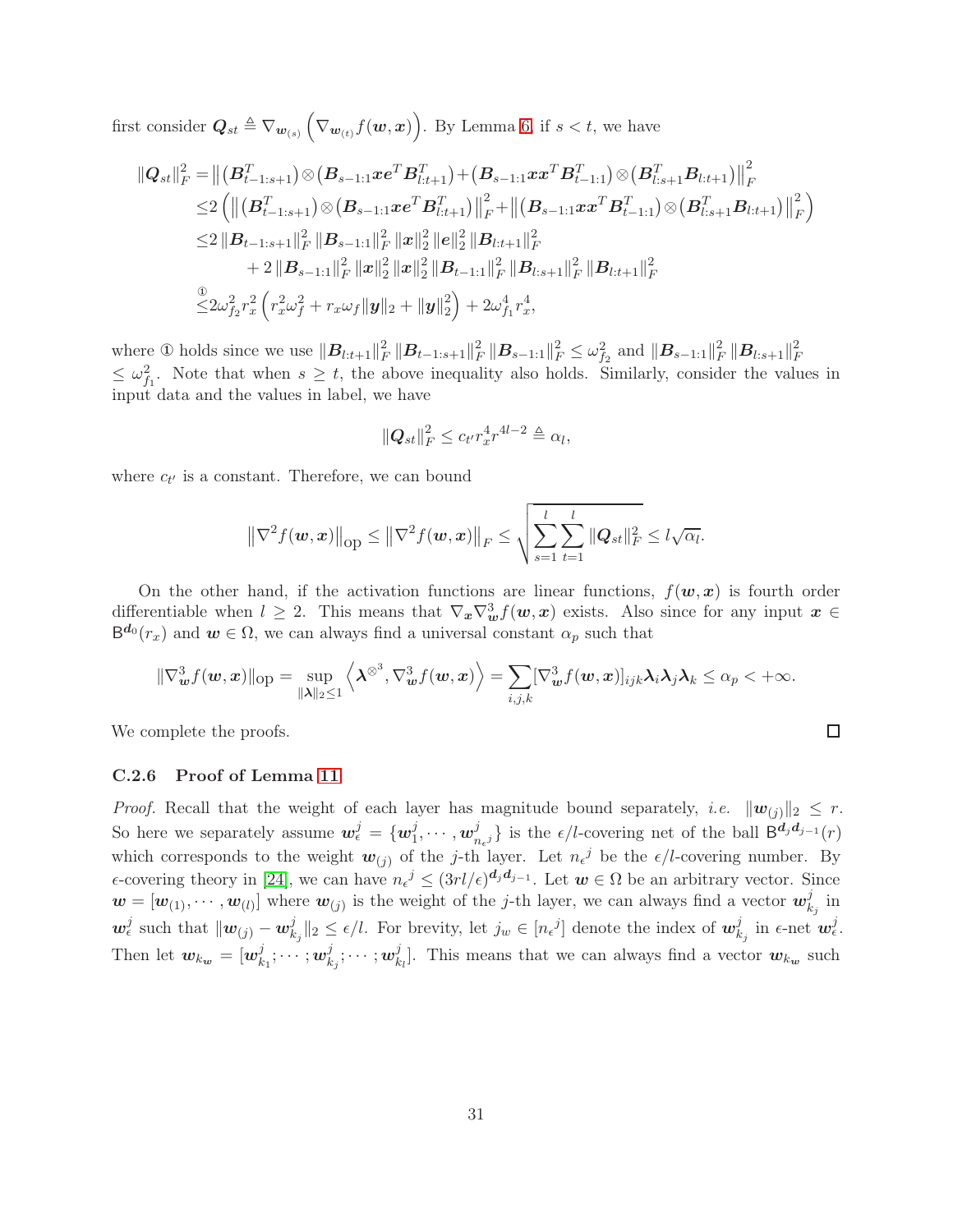that  $\|\boldsymbol{w}-\boldsymbol{w}_{k_{\boldsymbol{w}}}\|_2 \leq \epsilon$ . Now we use the decomposition strategy to bound our goal:

$$
\begin{split}\n&= \left\| \frac{1}{n} \sum_{i=1}^{n} \nabla^{2} f(w, x_{(i)}) - \mathbb{E}(\nabla^{2} f(w, x)) \right\|_{\text{op}} \\
&= \left\| \frac{1}{n} \sum_{i=1}^{n} \nabla^{2} f(w, x_{(i)}) - \mathbb{E}(\nabla^{2} f(w, x)) \right\|_{\text{op}} \\
&= \left\| \frac{1}{n} \sum_{i=1}^{n} \left( \nabla^{2} f(w, x_{(i)}) - \nabla f(w_{k_{w}}, x_{(i)}) \right) + \frac{1}{n} \sum_{i=1}^{n} \nabla^{2} f(w_{k_{w}}, x_{(i)}) - \mathbb{E}(\nabla^{2} f(w_{k_{w}}, x)) \\
&+ \mathbb{E}(\nabla^{2} f(w_{k_{w}}, x)) - \mathbb{E}(\nabla^{2} f(w, x)) \right\|_{\text{op}} \\
&\leq \left\| \frac{1}{n} \sum_{i=1}^{n} \left( \nabla^{2} f(w, x_{(i)}) - \nabla^{2} f(w_{k_{w}}, x_{(i)}) \right) \right\|_{\text{op}} + \left\| \frac{1}{n} \sum_{i=1}^{n} \nabla^{2} f(w_{k_{w}}, x_{(i)}) - \mathbb{E}(\nabla^{2} f(w_{k_{w}}, x)) \right\|_{\text{op}} \\
&+ \left\| \mathbb{E}(\nabla^{2} f(w_{k_{w}}, x)) - \mathbb{E}(\nabla^{2} f(w, x)) \right\|_{\text{op}}.\n\end{split}
$$

Here we also define four events  $\boldsymbol{E}_0, \, \boldsymbol{E}_1, \, \boldsymbol{E}_2$  and  $\boldsymbol{E}_3$  as

$$
\mathbf{E}_0 = \left\{ \sup_{\mathbf{w} \in \Omega} \left\| \nabla^2 \hat{J}_n(\mathbf{w}) - \nabla^2 \mathbf{J}(\mathbf{w}) \right\|_{\text{op}} \ge t \right\},
$$
\n
$$
\mathbf{E}_1 = \left\{ \sup_{\mathbf{w} \in \Omega} \left\| \frac{1}{n} \sum_{i=1}^n \left( \nabla^2 f(\mathbf{w}, \mathbf{x}_{(i)}) - \nabla^2 f(\mathbf{w}_{k_\mathbf{w}}, \mathbf{x}_{(i)}) \right) \right\|_{\text{op}} \ge \frac{t}{3} \right\},
$$
\n
$$
\mathbf{E}_2 = \left\{ \sup_{j_w \in [n_{\epsilon}^j], j = [l]} \left\| \frac{1}{n} \sum_{i=1}^n \nabla^2 f(\mathbf{w}_{k_w}, \mathbf{x}_{(i)}) - \mathbb{E}(\nabla^2 f(\mathbf{w}_{k_w}, \mathbf{x})) \right\|_{\text{op}} \ge \frac{t}{3} \right\},
$$
\n
$$
\mathbf{E}_3 = \left\{ \sup_{\mathbf{w} \in \Omega} \left\| \mathbb{E}(\nabla^2 f(\mathbf{w}_{k_w}, \mathbf{x})) - \mathbb{E}(\nabla^2 f(\mathbf{w}, \mathbf{x})) \right\|_{\text{op}} \ge \frac{t}{3} \right\}.
$$

Accordingly, we have

$$
\mathbb{P}\left(\boldsymbol{E}_0\right)\leq \mathbb{P}\left(\boldsymbol{E}_1\right)+\mathbb{P}\left(\boldsymbol{E}_2\right)+\mathbb{P}\left(\boldsymbol{E}_3\right).
$$

So we can respectively bound  $\mathbb{P} (E_1)$ ,  $\mathbb{P} (E_2)$  and  $\mathbb{P} (E_3)$  to bound  $\mathbb{P} (E_0)$ .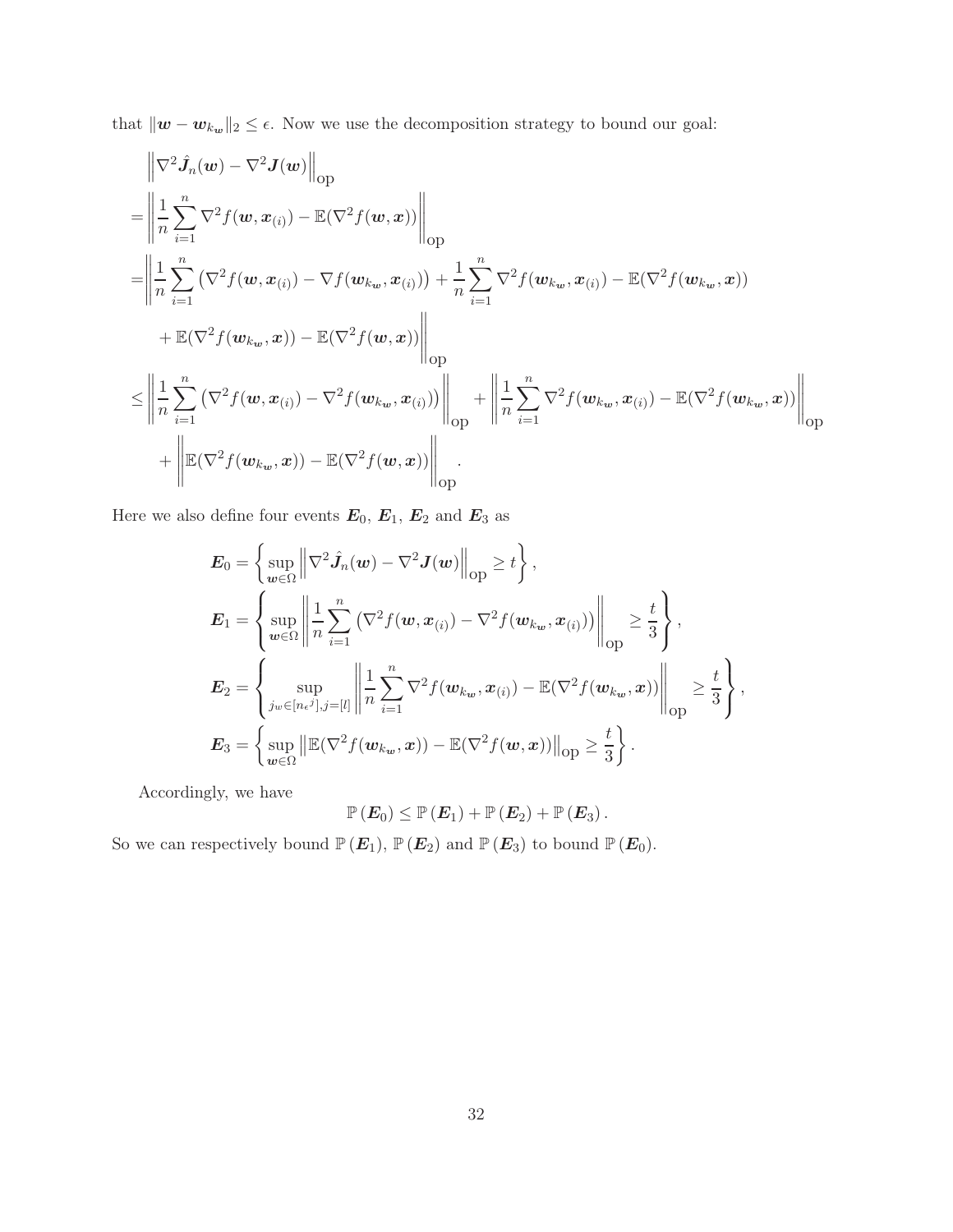**Step 1. Bound**  $\mathbb{P}(E_1)$ : We first bound  $\mathbb{P}(E_1)$  as follows:

$$
\mathbb{P}\left(\mathbf{E}_{1}\right) = \mathbb{P}\left(\sup_{\mathbf{w}\in\Omega}\left\|\frac{1}{n}\sum_{i=1}^{n}\left(\nabla^{2}f(\mathbf{w},\mathbf{x}_{(i)})-\nabla^{2}f(\mathbf{w}_{k_{\mathbf{w}}},\mathbf{x}_{(i)})\right)\right\|_{2} \geq \frac{t}{3}\right)
$$
\n
$$
\leq \frac{3}{t}\mathbb{E}\left(\sup_{\mathbf{w}\in\Omega}\left\|\frac{1}{n}\sum_{i=1}^{n}\left(\nabla^{2}f(\mathbf{w},\mathbf{x}_{(i)})-\nabla^{2}f(\mathbf{w}_{k_{\mathbf{w}}},\mathbf{x}_{(i)})\right)\right\|_{2}\right)
$$
\n
$$
\leq \frac{3}{t}\mathbb{E}\left(\sup_{\mathbf{w}\in\Omega}\left\|\nabla^{2}f(\mathbf{w},\mathbf{x})-\nabla^{2}f(\mathbf{w}_{k_{\mathbf{w}}},\mathbf{x})\right\|_{2}\right)
$$
\n
$$
\leq \frac{3}{t}\mathbb{E}\left(\sup_{\mathbf{w}\in\Omega}\frac{\left|\frac{1}{n}\sum_{i=1}^{n}\left(\nabla^{2}f(\mathbf{w},\mathbf{x}_{(i)})-\nabla^{2}f(\mathbf{w}_{k_{\mathbf{w}}},\mathbf{x}_{(i)})\right)\right|}{\|\mathbf{w}-\mathbf{w}_{k_{\mathbf{w}}}\|_{2}}\right)\sup_{\mathbf{w}\in\Omega}\|\mathbf{w}-\mathbf{w}_{k_{\mathbf{w}}}\|_{2}\right)
$$
\n
$$
\leq \frac{3\alpha_{p}\epsilon}{t},
$$

where ① holds since by Markov inequality and ② holds because of Lemma [10.](#page-17-4)

Therefore, we can set

$$
t \ge \frac{6\alpha_p \epsilon}{\varepsilon}.
$$

Then we can bound  $\mathbb{P}(E_1)$ :

$$
\mathbb{P}(\boldsymbol{E}_1) \leq \frac{\varepsilon}{2}.
$$

**Step 2. Bound**  $\mathbb{P}(E_2)$ : By Lemma [2,](#page-15-1) we know that for any matrix  $X \in \mathbb{R}^{d \times d}$ , its operator norm can be computed as

$$
\|\boldsymbol{X}\|_{\text{op}} \leq \frac{1}{1-2\epsilon} \sup_{\boldsymbol{\lambda} \in \boldsymbol{\lambda}_{\epsilon}} |\langle \boldsymbol{\lambda}, \boldsymbol{X} \boldsymbol{\lambda} \rangle|.
$$

where  $\lambda_{\epsilon} = {\lambda_1, \ldots, \lambda_{k_w}}$  be an  $\epsilon$ -covering net of  $\mathsf{B}^d(1)$ .

Let  $\lambda_{1/4}$  be the  $\frac{1}{4}$ -covering net of  $\mathsf{B}^d(1)$ . Recall that we use  $j_w$  to denote the index of  $\mathbf{w}_k^j$  $\frac{j}{k_j}$  in  $\epsilon$ -net  $\mathbf{w}_{\epsilon}^{j}$  and we have  $j_{w} \in [n_{\epsilon}j], (n_{\epsilon}j \leq (3rl/\epsilon)^{d_j d_{j-1}})$ . Then we can bound  $\mathbb{P}(\mathbf{E}_2)$  as follows:

$$
\mathbb{P}\left(\mathbf{E}_{2}\right) = \mathbb{P}\left(\sup_{j_{w}\in[n_{\epsilon}^{j}]}\left\|\frac{1}{n}\sum_{i=1}^{n}\nabla^{2}f(\mathbf{w}_{k_{w}},\mathbf{x}_{(i)}) - \mathbb{E}(\nabla^{2}f(\mathbf{w}_{k_{w}},\mathbf{x}))\right\|_{2} \geq \frac{t}{3}\right) \n\leq \mathbb{P}\left(\sup_{j_{w}\in[n_{\epsilon}^{j}]}\sup_{j\in[l],\lambda\in\lambda_{1/4}}2\left|\left\langle\lambda,\left(\frac{1}{n}\sum_{i=1}^{n}\nabla^{2}f(\mathbf{w}_{k_{w}},\mathbf{x}_{(i)}) - \mathbb{E}\left(\nabla^{2}f(\mathbf{w}_{k_{w}},\mathbf{x})\right)\right)\lambda\right\rangle\right| \geq \frac{t}{3}\right) \n\leq 12^{d}\left(\frac{3lr}{\epsilon}\right)^{\sum_{j}d_{j}d_{j-1}}\sup_{j_{w}\in[n_{\epsilon}^{j}]}\mathbb{P}\left(\left|\frac{1}{n}\sum_{i=1}^{n}\left\langle\lambda,\left(\nabla^{2}f(\mathbf{w}_{k_{w}},\mathbf{x}_{(i)}) - \mathbb{E}\left(\nabla^{2}f(\mathbf{w}_{k_{w}},\mathbf{x})\right)\right)\lambda\right\rangle\right| \geq \frac{t}{6}\right) \n\leq 12^{d}\left(\frac{3lr}{\epsilon}\right)^{d}10\exp\left(-c_{h'}n\min\left(\frac{t^{2}}{36\tau^{2}l^{2}\max(\omega_{g},\omega_{g}\tau^{2},\omega_{h})},\frac{t}{6\sqrt{\omega_{g}}l\max(\tau,\tau^{2})}\right)\right),
$$

where ① holds since by Lemma [9,](#page-16-3) we have

$$
\mathbb{P}\left(\left|\frac{1}{n}\sum_{i=1}^{n}\left(\left\langle\mathbf{\lambda},\left(\nabla_{\boldsymbol{w}}^{2}f(\boldsymbol{w},\boldsymbol{x})-\mathbb{E}\nabla_{\boldsymbol{w}}^{2}f(\boldsymbol{w},\boldsymbol{x})\right)\lambda\right\rangle\right|\right>t\right) \leq 10 \exp\left(-c_{h'}n\min\left(\frac{t^{2}}{\tau^{2}l^{2}\max\left(\omega_{g},\omega_{g}\tau^{2},\omega_{h}\right)},\frac{t}{\sqrt{\omega_{g}l}\max\left(\tau,\tau^{2}\right)}\right)\right),
$$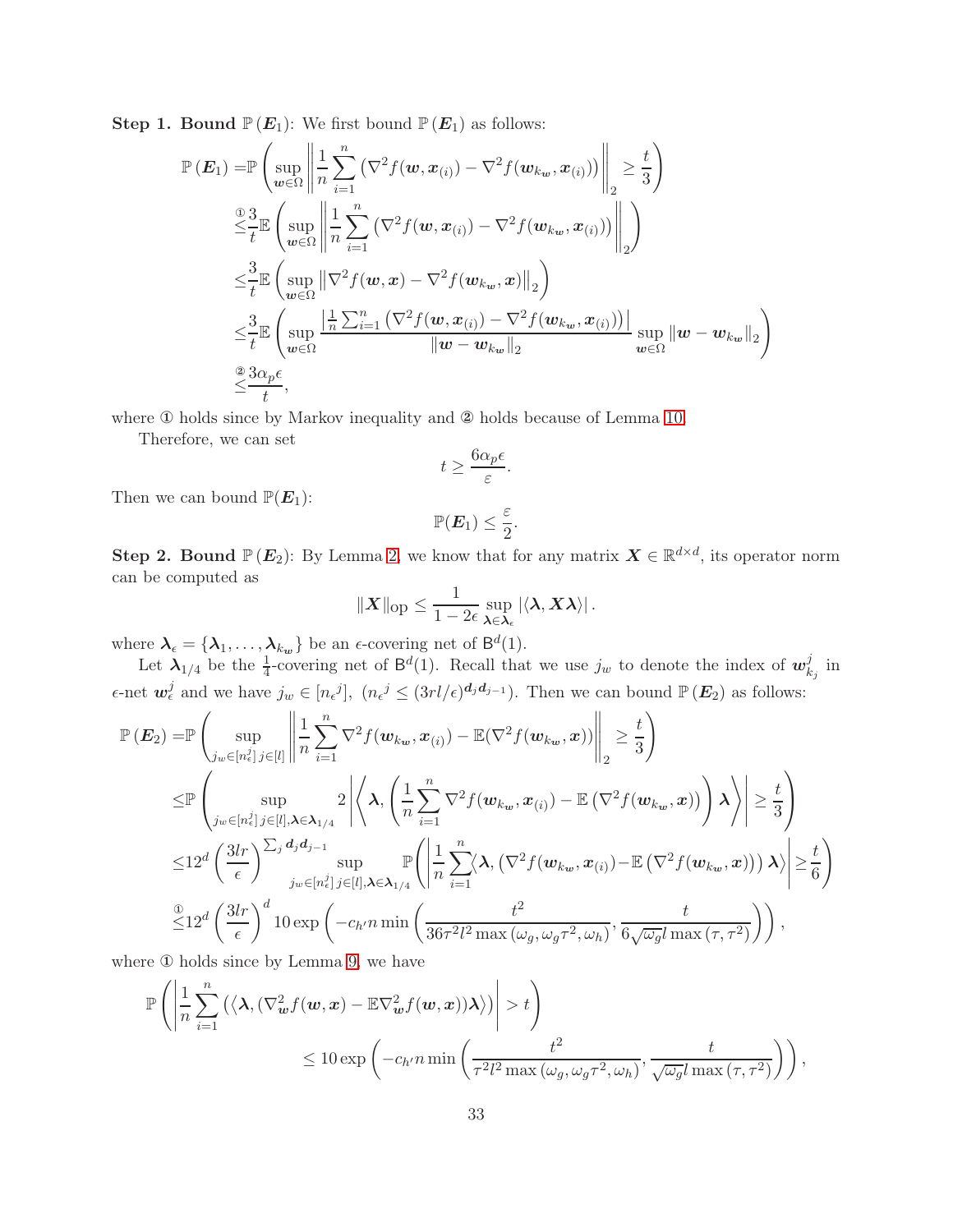where  $\omega_g = (\max_j (\mathbf{d}_j \mathbf{d}_{j-1}))^2 r^{4(l-1)}$  and  $\omega_h = (\max_j (\mathbf{d}_j \mathbf{d}_{j-1}))^2 r^{2(l-2)}$ . Let  $d_{\epsilon} = d \log(36lr/\epsilon) + \log(20/\epsilon)$ . Thus, if we set

$$
t \geq \max \left( \sqrt{\frac{36\tau^2 l^2 \max (\omega_g, \omega_g \tau^2, \omega_h) d_{\epsilon}}{c_{h'} n}}, \frac{6\sqrt{\omega_g}l \max (\tau, \tau^2) d_{\epsilon}}{c_{h'} n} \right),
$$

then we have

$$
\mathbb{P}\left(\boldsymbol{E}_2\right) \leq \frac{\varepsilon}{2}.
$$

**Step 3. Bound**  $\mathbb{P}(E_3)$ : We first bound  $\mathbb{P}(E_3)$  as follows:

$$
\mathbb{P}\left(\mathbf{E}_{3}\right) = \mathbb{P}\left(\sup_{\mathbf{w}\in\Omega} \left\|\mathbb{E}(\nabla^{2}f(\mathbf{w}_{k_{\mathbf{w}}}, \mathbf{x})) - \mathbb{E}(\nabla^{2}f(\mathbf{w}, \mathbf{x}))\right\|_{2} \geq \frac{t}{3}\right) \n\leq \mathbb{P}\left(\mathbb{E}\sup_{\mathbf{w}\in\Omega} \left\|\left(\nabla^{2}f(\mathbf{w}_{k_{\mathbf{w}}}, \mathbf{x}) - \nabla^{2}f(\mathbf{w}, \mathbf{x})\right\|_{2} \geq \frac{t}{3}\right) \n\leq \mathbb{P}\left(\sup_{\mathbf{w}\in\Omega} \frac{\left|\frac{1}{n}\sum_{i=1}^{n}\left(\nabla^{2}f(\mathbf{w}, \mathbf{x}_{(i)}) - \nabla^{2}f(\mathbf{w}_{k_{\mathbf{w}}}, \mathbf{x}_{(i)})\right)\right|}{\|\mathbf{w} - \mathbf{w}_{k_{\mathbf{w}}}\|_{2}}\sup_{\mathbf{w}\in\Omega} \|\mathbf{w} - \mathbf{w}_{k_{\mathbf{w}}}\|_{2} \geq \frac{t}{3}\right) \n\leq \mathbb{P}\left(\alpha_{p}\epsilon \geq \frac{t}{3}\right),
$$

where ① holds because of Lemma [10.](#page-17-4) We set  $\epsilon$  enough small such that  $\alpha_p \epsilon < t/3$  always holds. Then it yields  $\mathbb{P}(E_3) = 0$ .

Step 4. Final result: For brevity, let  $\omega_2 = 36\tau^2 l^2 \max(\omega_g, \omega_g \tau^2, \omega_h)$  and  $\omega_3 = 6\sqrt{\omega_g}l \max(\tau, \tau^2)$ . To ensure  $\mathbb{P}(E_0) \leq \varepsilon$ , we just set  $\epsilon = 36r/n$  and

$$
t \geq \max\left(\frac{6\alpha_p\epsilon}{\varepsilon}, 3\alpha_p\epsilon, \sqrt{\frac{\omega_2(d\log(36lr/\epsilon) + \log(20/\varepsilon))}{c_{h'}n}}, \frac{\omega_3(d\log(36lr/\epsilon) + \log(20/\varepsilon))}{c_{h'}n}\right)
$$

$$
= \max\left(\frac{216\alpha_pr}{n\varepsilon}, \sqrt{\frac{\omega_2(d\log(nl) + \log(20/\varepsilon))}{c_{h'}n}}, \frac{\omega_3(d\log(nl) + \log(20/\varepsilon))}{c_{h'}n}\right).
$$

Thus, if  $n \geq c_{h''} \max\left(\frac{\alpha_p^2 r^2}{\tau^2 l^2 \omega_k^2 \varepsilon^2 (\max_i(d_i))}\right)$  $\frac{\alpha_p}{\tau^2 l^2 \omega_h^2 \varepsilon^2 (\max_j(d_j d_{j-1}))^2 d \log(l)}, d \log(l))$  where  $c_{h''}$  is a constant, there exists a universal constant  $c_h$  such that

$$
\sup_{\boldsymbol{w}\in\Omega}\left\|\nabla^2\hat{\boldsymbol{J}}_n(\boldsymbol{w})-\nabla^2\boldsymbol{J}(\boldsymbol{w})\right\|_{\text{op}}\leq c_h\tau l\omega_h\max_j(\boldsymbol{d}_j\boldsymbol{d}_{j-1})\sqrt{\frac{d\log(nl)+\log(20/\varepsilon)}{n}}
$$

holds with probability at least  $1-\varepsilon$ , where  $\omega_h = \max(\tau r^{2(l-1)}, r^{2(l-2)}, r^{l-2})$ . The proof is completed.  $\Box$ 

# <span id="page-33-0"></span>C.3 Proofs of Main Theorems

### C.3.1 Proof of Theorem [1](#page-4-0)

*Proof.* Recall that the weight of each layer has magnitude bound separately, *i.e.*  $||w_{(j)}||_2 \leq r$ . So here we separately assume  $\mathbf{w}_{\epsilon}^{j} = \{ \mathbf{w}_{1}^{j} \}$  $_{1}^{j},\cdots ,w_{n}^{j}$  $\{g_{n_{\epsilon}j}\}\$ is the  $\epsilon/l$ -covering net of the ball  $B^{d_jd_{j-1}}(r)$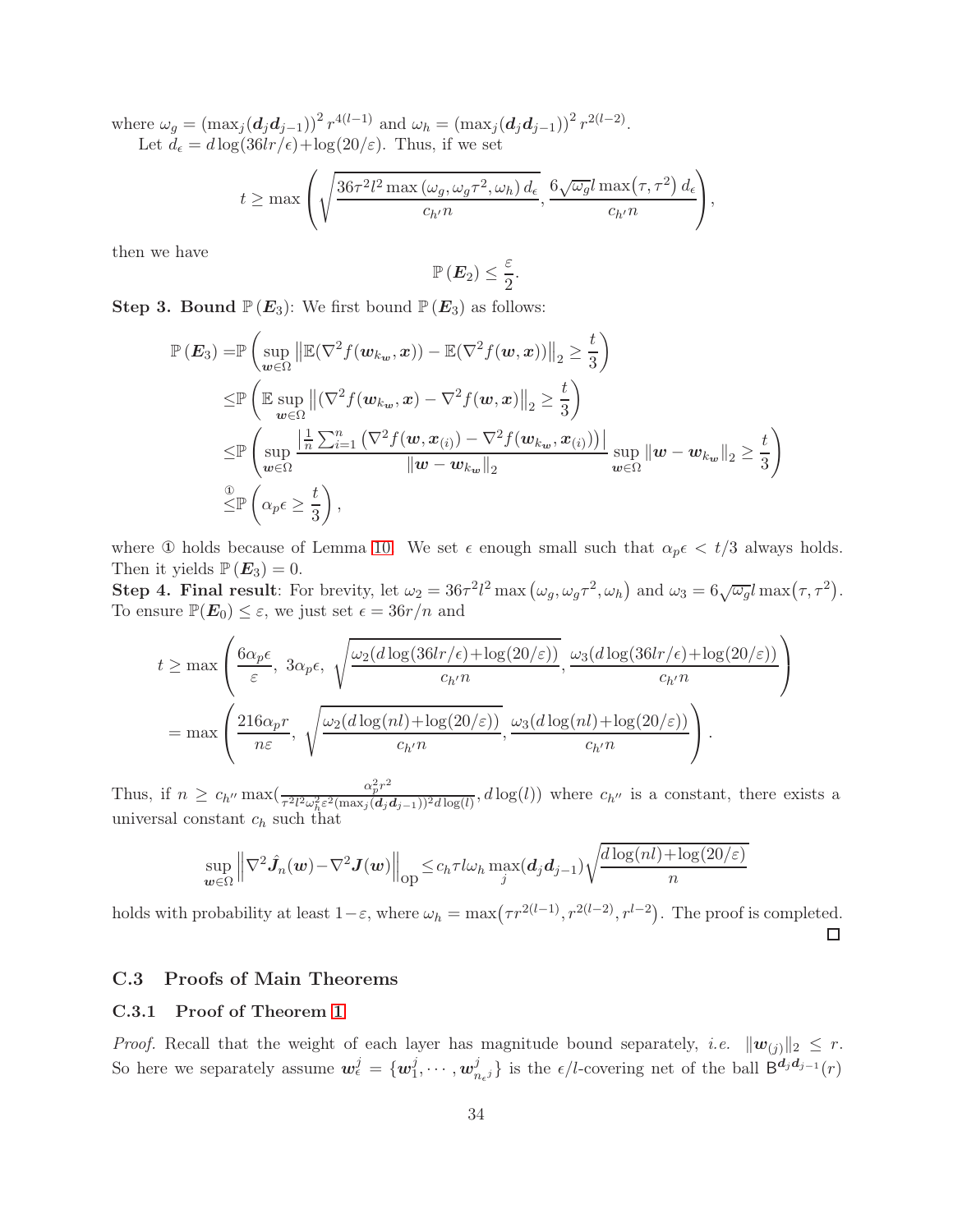which corresponds to the weight  $w_{(j)}$  of the j-th layer. Let  $n_{\epsilon}^{j}$  be the  $\epsilon/l$ -covering number. By  $\epsilon$ -covering theory in [\[24\]](#page-12-6), we can have  $n_{\epsilon}^{j} \leq (3rl/\epsilon)^{d_j d_{j-1}}$ . Let  $w \in \Omega$  be an arbitrary vector. Since  $\mathbf{w} = [\mathbf{w}_{(1)}, \cdots, \mathbf{w}_{(l)}]$  where  $\mathbf{w}_{(j)}$  is the weight of the j-th layer, we can always find a vector  $\mathbf{w}_k^j$  $\frac{j}{k_j}$  in  $\boldsymbol{w}_{\epsilon}^j$  such that  $\|\boldsymbol{w}_{(j)} - \boldsymbol{w}_k^j\|$  $\|k_j\|_2 \leq \epsilon/l$ . For brevity, let  $j_w \in [n_{\epsilon}^{\ j}]$  denote the index of  $\boldsymbol{w}_k^j$  $\frac{j}{k_j}$  in  $\epsilon$ -net  $\boldsymbol{w}_{\epsilon}^j$ . Then let  $w_{k_{w}} = [w_{k}^{j}]$  $_{k_{1}}^{j};\cdots ;$   $\boldsymbol{w}_{k}^{j}$  $_{k_{j}}^{j};\cdots ;w_{k}^{j}$  $\mathcal{L}_{k_l}^j$ . This means that we can always find a vector  $\mathbf{w}_{k_{\mathbf{w}}}$  such that  $\|\boldsymbol{w} - \boldsymbol{w}_{k_{\boldsymbol{w}}}\|_2 \leq \epsilon$ . Now we use the decomposition strategy to bound our goal:

$$
\begin{split}\n&\left|\hat{J}_n(\boldsymbol{w}) - \boldsymbol{J}(\boldsymbol{w})\right| = \left|\frac{1}{n}\sum_{i=1}^n f(\boldsymbol{w}, \boldsymbol{x}_{(i)}) - \mathbb{E}(f(\boldsymbol{w}, \boldsymbol{x}))\right| \\
&= \left|\frac{1}{n}\sum_{i=1}^n (f(\boldsymbol{w}, \boldsymbol{x}_{(i)}) - f(\boldsymbol{w}_{k_{\boldsymbol{w}}}, \boldsymbol{x}_{(i)})) + \frac{1}{n}\sum_{i=1}^n f(\boldsymbol{w}_{k_{\boldsymbol{w}}}, \boldsymbol{x}_{(i)}) - \mathbb{E}f(\boldsymbol{w}_{k_{\boldsymbol{w}}}, \boldsymbol{x}) + \mathbb{E}f(\boldsymbol{w}_{k_{\boldsymbol{w}}}, \boldsymbol{x}) - \mathbb{E}f(\boldsymbol{w}, \boldsymbol{x})\right| \\
&\leq \left|\frac{1}{n}\sum_{i=1}^n (f(\boldsymbol{w}, \boldsymbol{x}_{(i)}) - f(\boldsymbol{w}_{k_{\boldsymbol{w}}}, \boldsymbol{x}_{(i)}))\right| + \left|\frac{1}{n}\sum_{i=1}^n f(\boldsymbol{w}_{k_{\boldsymbol{w}}}, \boldsymbol{x}_{(i)}) - \mathbb{E}f(\boldsymbol{w}_{k_{\boldsymbol{w}}}, \boldsymbol{x})\right| + \left|\mathbb{E}f(\boldsymbol{w}_{k_{\boldsymbol{w}}}, \boldsymbol{x}) - \mathbb{E}f(\boldsymbol{w}, \boldsymbol{x})\right|.\n\end{split}
$$

Then, we define four events  $E_0, E_1, E_2$  and  $E_3$  as

$$
E_0 = \left\{ \sup_{w \in \Omega} \left| \hat{J}_n(w) - J(w) \right| \ge t \right\},
$$
  
\n
$$
E_1 = \left\{ \sup_{w \in \Omega} \left| \frac{1}{n} \sum_{i=1}^n \left( f(w, x_{(i)}) - f(w_{k_w}, x_{(i)}) \right) \right| \ge \frac{t}{3} \right\},
$$
  
\n
$$
E_2 = \left\{ \sup_{j_w \in [n_e, j], j = [l]} \left| \frac{1}{n} \sum_{i=1}^n f(w_{k_w}, x_{(i)}) - \mathbb{E}(f(w_{k_w}, x)) \right| \ge \frac{t}{3} \right\},
$$
  
\n
$$
E_3 = \left\{ \sup_{w \in \Omega} \left| \mathbb{E}(f(w_{k_w}, x)) - \mathbb{E}(f(w, x)) \right| \ge \frac{t}{3} \right\}.
$$

Accordingly, we have

$$
\mathbb{P}\left(\boldsymbol{E}_0\right) \leq \mathbb{P}\left(\boldsymbol{E}_1\right) + \mathbb{P}\left(\boldsymbol{E}_2\right) + \mathbb{P}\left(\boldsymbol{E}_3\right).
$$

So we can respectively bound  $\mathbb{P}(E_1), \mathbb{P}(E_2)$  and  $\mathbb{P}(E_3)$  to bound  $\mathbb{P}(E_0)$ . **Step 1. Bound**  $\mathbb{P}(E_1)$ : We first bound  $\mathbb{P}(E_1)$  as follows:

$$
\mathbb{P}\left(\mathbf{E}_{1}\right) = \mathbb{P}\left(\sup_{\mathbf{w}\in\Omega}\left|\frac{1}{n}\sum_{i=1}^{n}\left(f(\mathbf{w},\mathbf{x}_{(i)})-f(\mathbf{w}_{k_{\mathbf{w}}},\mathbf{x}_{(i)})\right)\right| \geq \frac{t}{3}\right)
$$
\n
$$
\stackrel{\text{②}}{\leq} \frac{3}{t}\mathbb{E}\left(\sup_{\mathbf{w}\in\Omega}\left|\frac{1}{n}\sum_{i=1}^{n}\left(f(\mathbf{w},\mathbf{x}_{(i)})-f(\mathbf{w}_{k_{\mathbf{w}}},\mathbf{x}_{(i)})\right)\right|\right)
$$
\n
$$
\leq \frac{3}{t}\mathbb{E}\left(\sup_{\mathbf{w}\in\Omega}\left|\frac{1}{n}\sum_{i=1}^{n}\left(f(\mathbf{w},\mathbf{x}_{(i)})-f(\mathbf{w}_{k_{\mathbf{w}}},\mathbf{x}_{(i)})\right)\right|\right)
$$
\n
$$
\leq \frac{3}{t}\mathbb{E}\left(\sup_{\mathbf{w}\in\Omega}\left\|\nabla\hat{J}_{n}(\mathbf{w},\mathbf{x})\right\|_{2}\right),
$$
\n
$$
\leq \frac{3\epsilon}{t}\mathbb{E}\left(\sup_{\mathbf{w}\in\Omega}\left\|\nabla\hat{J}_{n}(\mathbf{w},\mathbf{x})\right\|_{2}\right),
$$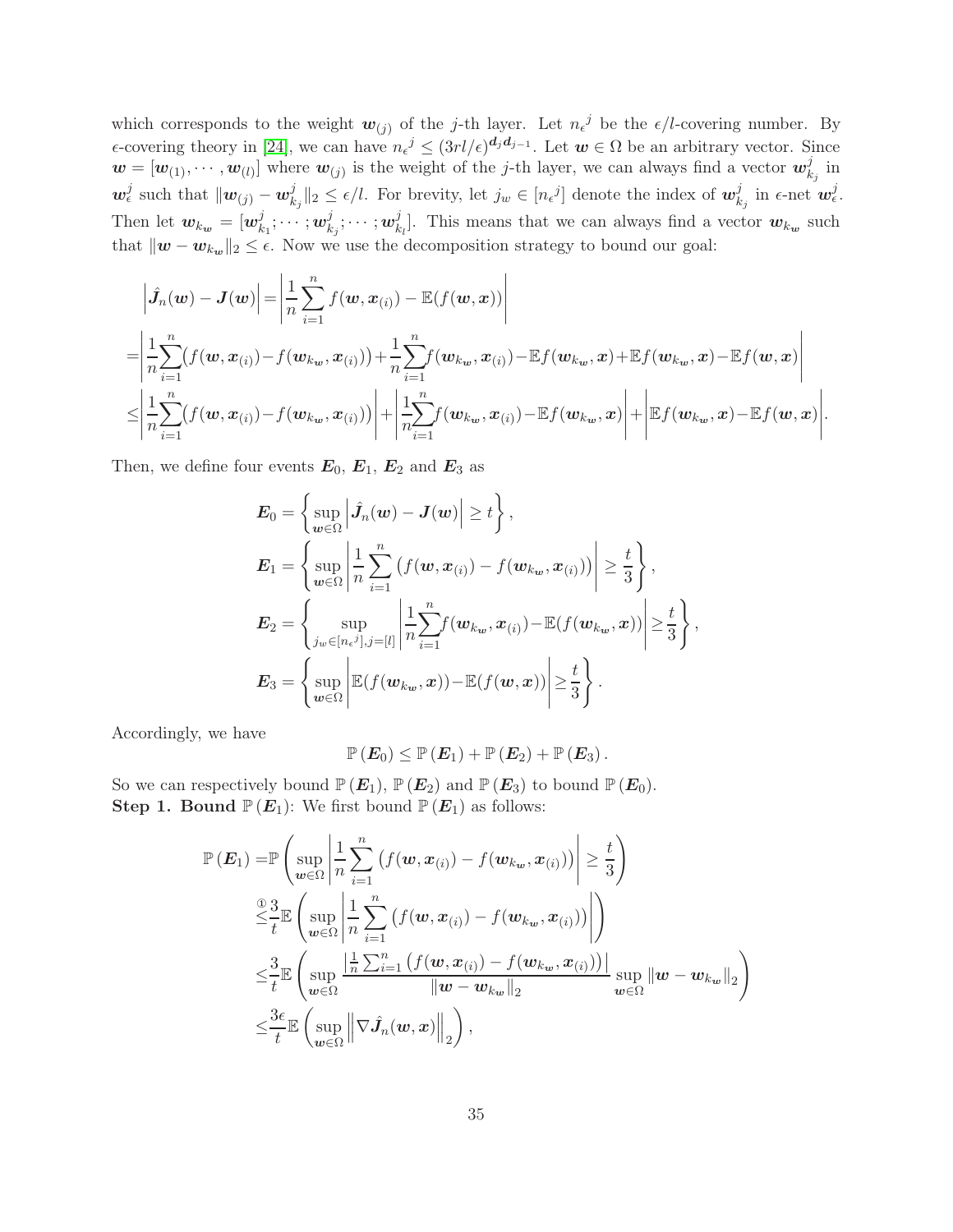where ① holds since by Markov inequality, we have that for an arbitrary nonnegative random variable  $x$ , then

$$
\mathbb{P}(x \ge t) \le \frac{\mathbb{E}(x)}{t}.
$$

Now we only need to bound  $\mathbb{E}\left(\sup_{\bm{w}\in\Omega}\left\|\nabla\hat{J}_n(\bm{w},\bm{x})\right\|_2\right)$ . Therefore, by Lemma [10,](#page-17-4) we have

$$
\mathbb{E}\left(\sup_{\boldsymbol{w}\in\Omega}\left\|\nabla\hat{J}_n(\boldsymbol{w},\boldsymbol{x})\right\|_2\right)=\mathbb{E}\left(\sup_{\boldsymbol{w}\in\Omega}\left\|\frac{1}{n}\sum_{i=1}^n\nabla f(\boldsymbol{w},\boldsymbol{x}_{(i)})\right\|_2\right)=\mathbb{E}\left(\sup_{\boldsymbol{w}\in\Omega}\left\|\nabla f(\boldsymbol{w},\boldsymbol{x})\right\|_2\right)\leq\sqrt{\alpha_g}.
$$

where  $\alpha_g = c_t l r_x^4 r^{4l-2}$ . Therefore, we have

$$
\mathbb{P}\left(\boldsymbol{E}_1\right) \leq \frac{3\epsilon\sqrt{\alpha_g}}{t}.
$$

We further let

$$
t \geq \frac{6\epsilon \sqrt{\alpha_g}}{\varepsilon}.
$$

Then we can bound  $\mathbb{P}(E_1)$ :

$$
\mathbb{P}(\boldsymbol{E}_1) \leq \frac{\varepsilon}{2}.
$$

**Step 2. Bound**  $\mathbb{P}(E_2)$ : Recall that we use  $j_w$  to denote the index of  $w_k^j$  $\frac{j}{k_j}$  in  $\epsilon$ -net  $\boldsymbol{w}_{\epsilon}^j$  and we have  $j_w \in [n_{\epsilon}^j]$ ,  $(n_{\epsilon}^j \leq (3rl/\epsilon)^{d_j d_{j-1}})$ . We can bound  $\mathbb{P}(\mathbf{E}_2)$  as follows:

$$
\mathbb{P}\left(\mathbf{E}_2\right) = \mathbb{P}\left(\sup_{j_w \in [n_{\epsilon}^j], j \in [l]} \left| \frac{1}{n} \sum_{i=1}^n f(\mathbf{w}_{k_w}, \mathbf{x}_{(i)}) - \mathbb{E}(f(\mathbf{w}_{k_w}, \mathbf{x})) \right| \ge \frac{t}{3} \right)
$$
\n
$$
\le \left(\frac{3lr}{\epsilon}\right)^{\sum_j d_j d_{j-1}} \sup_{j_w \in [n_{\epsilon}^j], j \in [l]} \mathbb{P}\left(\left|\frac{1}{n} \sum_{i=1}^n f(\mathbf{w}_{k_w}, \mathbf{x}_{(i)}) - \mathbb{E}(f(\mathbf{w}_{k_w}, \mathbf{x}))\right| \ge \frac{t}{3} \right)
$$
\n
$$
\stackrel{\circled{\mathbb{Q}}}{\le 4} \left(\frac{3lr}{\epsilon}\right)^d \exp\left(-c_{f'} n \min\left(\frac{t^2}{9\omega_f^2 \max\left(d_l \omega_f^2 \tau^4, \tau^2\right)}, \frac{t}{3\omega_f^2 \tau^2}\right)\right),
$$

where ① holds because in Lemma [7,](#page-16-1) we have

$$
\mathbb{P}\left(\frac{1}{n}\sum_{i=1}^n\big(f(\boldsymbol{w},\boldsymbol{x}_{(i)})-\mathbb{E}(f(\boldsymbol{w},\boldsymbol{x}_{(i)}))\big)>t\right)\leq 2\exp\left(-c_f n\min\left(\frac{t^2}{\omega_f^2\max\left(d_l\omega_f^2\tau^4,\tau^2\right)},\frac{t}{\omega_f^2\tau^2}\right)\right),
$$

where  $c_{f'}$  is a positive constant and  $\omega_f = r^l$ . Thus, if we set

$$
t \geq \max\left(\sqrt{\frac{9\omega_f^2(d\log(3rl/\epsilon) + \log(8/\varepsilon))\max\left(d_l\omega_f^2\tau^4, \tau^2\right)}{c_{f'}n}}, \frac{3\omega_f^2\tau^2(d\log(3rl/\epsilon) + \log(8/\varepsilon))}{c_{f'}n}\right),
$$

then we have

$$
\mathbb{P}\left(\boldsymbol{E}_2\right) \leq \frac{\varepsilon}{2}.
$$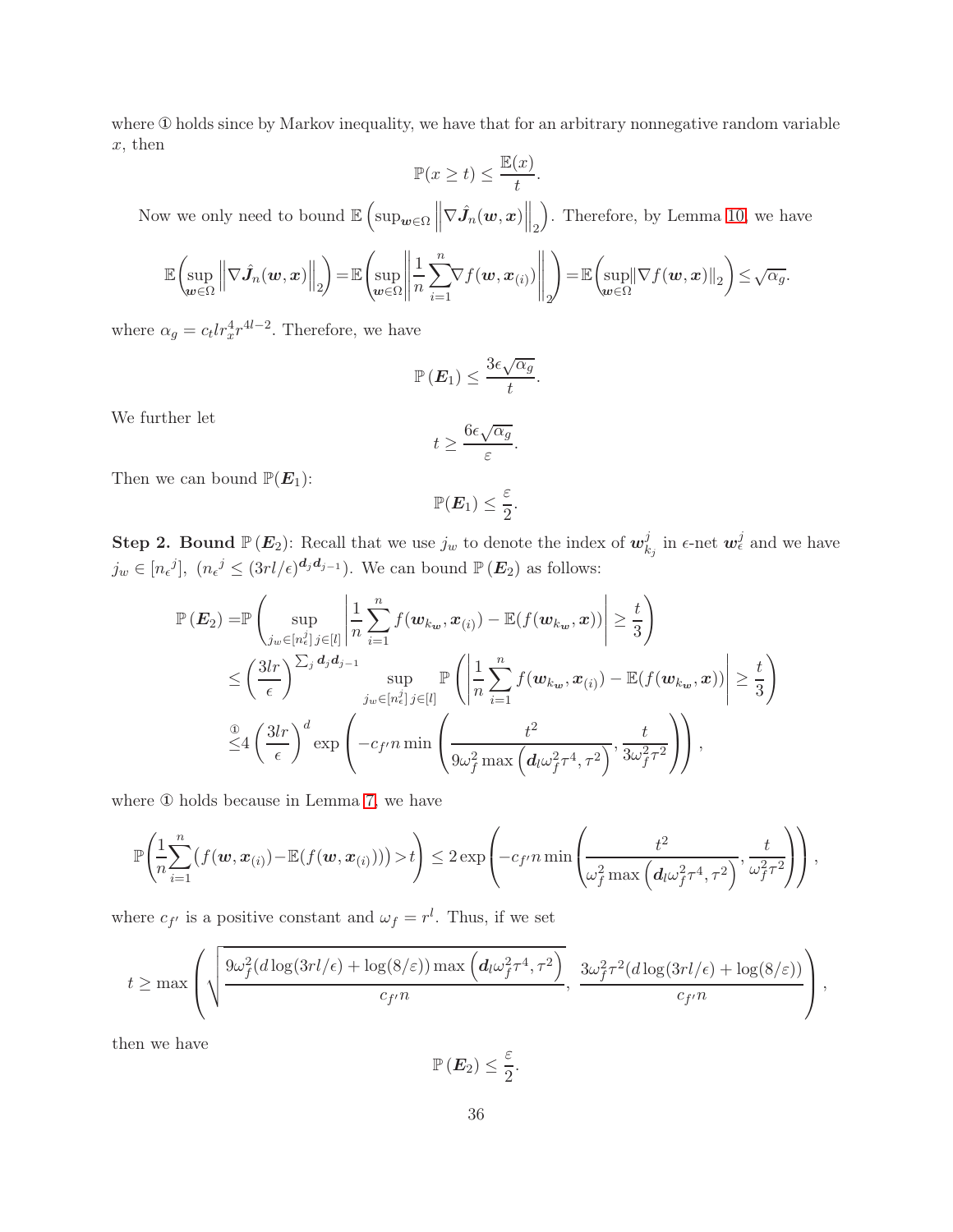**Step 3. Bound**  $\mathbb{P}(E_3)$ : We first bound  $\mathbb{P}(E_3)$  as follows:

$$
\mathbb{P}(E_3) = \mathbb{P}\left(\sup_{\boldsymbol{w}\in\Omega} \|\mathbb{E}(f(\boldsymbol{w}_{k_{\boldsymbol{w}}},\boldsymbol{x})) - \mathbb{E}(f(\boldsymbol{w},\boldsymbol{x}))\|_2 \geq \frac{t}{3}\right)
$$
  
\n
$$
= \mathbb{P}\left(\sup_{\boldsymbol{w}\in\Omega} \frac{\|\mathbb{E}(f(\boldsymbol{w}_{k_{\boldsymbol{w}}},\boldsymbol{x}) - f(\boldsymbol{w},\boldsymbol{x})\|_2)}{\|\boldsymbol{w} - \boldsymbol{w}_{k_{\boldsymbol{w}}}\|_2} \sup_{\boldsymbol{w}\in\Omega} \|\boldsymbol{w} - \boldsymbol{w}_{k_{\boldsymbol{w}}}\|_2 \geq \frac{t}{3}\right)
$$
  
\n
$$
\leq \mathbb{P}\left(\epsilon \mathbb{E}\sup_{\boldsymbol{w}\in\Omega} \|\nabla J_{\boldsymbol{w}}(\boldsymbol{w},\boldsymbol{x})\|_2 \geq \frac{t}{3}\right)
$$
  
\n
$$
\overset{\circ}{\leq} \mathbb{P}\left(\sqrt{\alpha_g}\epsilon \geq \frac{t}{3}\right),
$$

where ① holds since we utilize Lemma [10.](#page-17-4) We set  $\epsilon$  enough small such that  $\sqrt{\alpha_g} \epsilon < t/3$  always holds. Then it yields  $\mathbb{P}(E_3) = 0$ .

Step 4. Final result: To ensure  $\mathbb{P}(E_0) \leq \varepsilon$ , we just set  $\epsilon = \frac{3r}{n}$ . Note that  $\frac{6\sqrt{\alpha_g}\epsilon}{\varepsilon} > \frac{3\sqrt{\alpha_g}\epsilon}{n}$ . Thus we can obtain

$$
t \ge \max \left( \frac{6\sqrt{\alpha_g} \epsilon}{\varepsilon}, \sqrt{\frac{9\omega_f^2(d \log(3rl/\epsilon) + \log(8/\varepsilon)) \max\left(d_l \omega_f^2 \tau^4, \tau^2\right)}{c_{f'} n}}, \frac{3\omega_f^2 \tau^2(d \log(3rl/\epsilon) + \log(8/\varepsilon))}{c_{f'} n} \right)
$$
  
=  $\max \left( \frac{18\sqrt{\alpha_g} r}{n\varepsilon}, \sqrt{\frac{9\omega_f^2(d \log(ln) + \log(8/\varepsilon)) \max\left(d_l \omega_f^2 \tau^4, \tau^2\right)}{c_{f'} n}}, \frac{3\omega_f^2 \tau^2(d \log(ln) + \log(8/\varepsilon))}{c_{f'} n} \right).$ 

Note that we have  $\alpha_g = c_t l r_x^4 r^{4l-2}$  where  $c_t$  is a constant. Then if  $n \geq c_{f''} \max(\frac{l r_x^4}{d_t d \varepsilon^2 \tau^4 \log(l)},$  $d \log(l)/d_l$ ) where  $c_{f''}$  is a constant, there exists such a universal constant  $c_f$  such that

$$
\sup_{\boldsymbol{w}\in\Omega}\left\|\hat{\boldsymbol{J}}_n(\boldsymbol{w})-\boldsymbol{J}(\boldsymbol{w})\right\|_2 \leq c_f\omega_f\tau \max\left(\sqrt{\boldsymbol{d}}_l\omega_f\tau,1\right)\sqrt{\frac{d\log(nl)+\log(8/\varepsilon)}{n}}
$$

holds with probability at least  $1 - \varepsilon$ , where  $\omega_f = r^l$ .

#### C.3.2 Proof of Corollary [1](#page-5-0)

*Proof.* By Lemma [5,](#page-15-4) we know  $\epsilon_s = \epsilon_g$ . Thus, the remaining work is to bound  $\epsilon_s$ . Actually, we can have

$$
\left| \mathbb{E}_{\boldsymbol{\mathcal{S}}\sim\boldsymbol{\mathcal{D}},\boldsymbol{A},(\boldsymbol{x}^{\prime}_{(1)},\cdots,\boldsymbol{x}^{\prime}_{(n)})\sim\boldsymbol{\mathcal{D}}}\frac{1}{n}\!\sum_{j=1}^{n}\!\!\left(\!f_j(\boldsymbol{w}^j_*,\boldsymbol{x}^{\prime}_{(j)})\!-\!f_j(\boldsymbol{w}^n,\boldsymbol{x}^{\prime}_{(j)})\!\right)\right|\leq\!\mathbb{E}_{\boldsymbol{\mathcal{S}}\sim\boldsymbol{\mathcal{D}}}\left(\sup_{\boldsymbol{w}\in\Omega}\left|\hat{J}_n(\boldsymbol{w})-\boldsymbol{J}(\boldsymbol{w})\right|\right)\\\leq\sup_{\boldsymbol{w}\in\Omega}\left|\hat{J}_n(\boldsymbol{w})-\boldsymbol{J}(\boldsymbol{w})\right|\leq\epsilon_l.
$$

Thus, we have  $\epsilon_g = \epsilon_s \leq \epsilon_l$ . The proof is completed.

 $\Box$ 

 $\Box$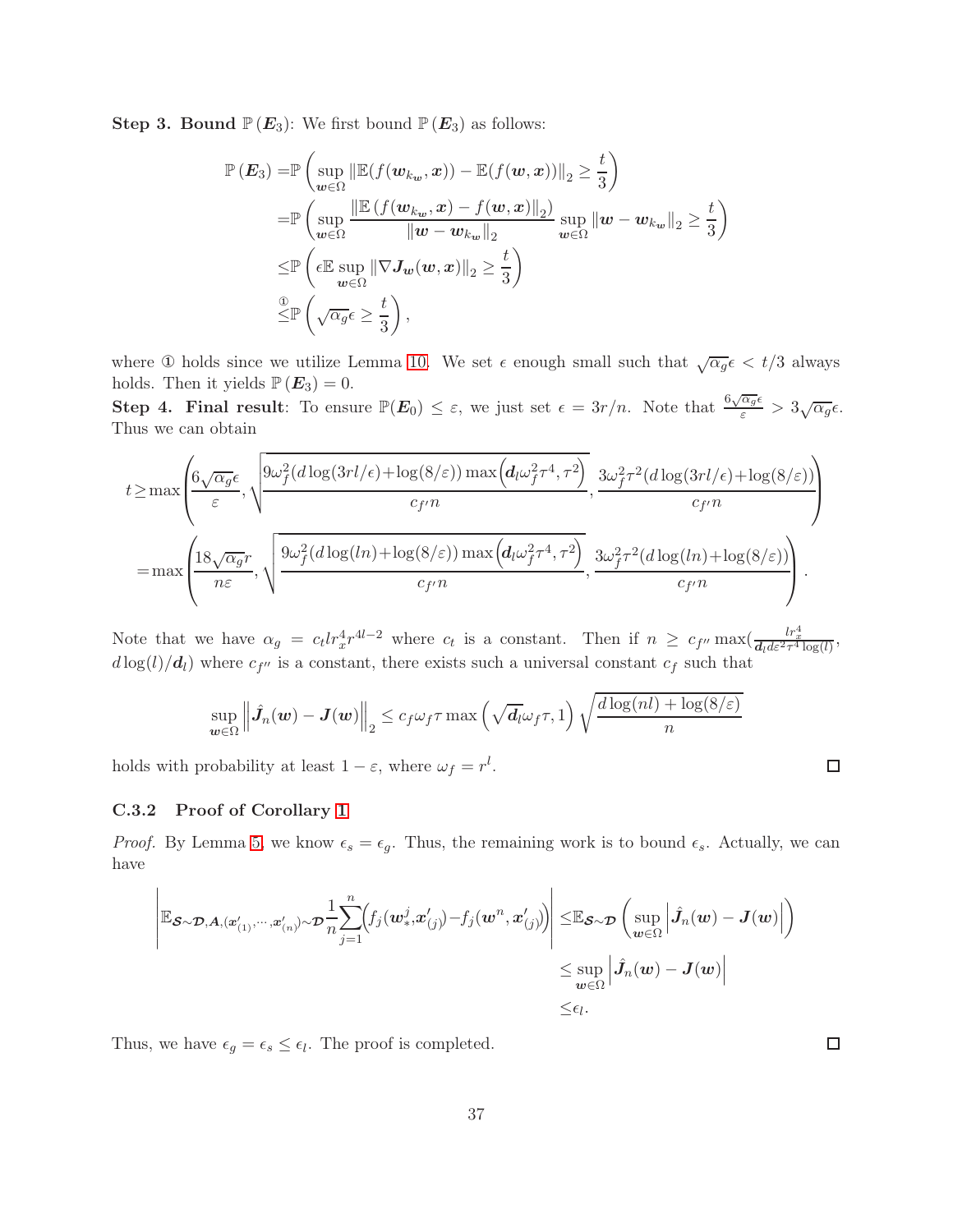### C.3.3 Proof of Theorem [2](#page-6-0)

*Proof.* We adopt similar strategy in proofs of Theorem [1.](#page-4-0) Recall that the weight of each layer has magnitude bound separately, *i.e.*  $\|\mathbf{w}_{(j)}\|_2 \leq r$ . So here we separately assume  $\mathbf{w}_{\epsilon}^j = \{\mathbf{w}_1^j\}$  $_{1}^{j},\cdots ,$   $\boldsymbol{w}_{n}^{j}$  $n_{\epsilon}$ j } is the  $\epsilon/l$ -covering net of the ball  $B^{d_j d_{j-1}}(r)$  which corresponds to the weight  $w_{(j)}$  of the j-th layer. Let  $n_{\epsilon}^{j}$  be the  $\epsilon/l$ -covering number. By  $\epsilon$ -covering theory in [\[24\]](#page-12-6), we can have  $n_{\epsilon}^{j} \leq (3rl/\epsilon)^{\mathbf{d}_j \mathbf{d}_{j-1}}$ . Let  $w \in \Omega$  be an arbitrary vector. Since  $w = [w_{(1)}, \dots, w_{(l)}]$  where  $w_{(j)}$  is the weight of the j-th layer, we can always find a vector  $\boldsymbol{w}_k^j$  $\frac{j}{k_j}$  in  $\boldsymbol{w}^j_\epsilon$  such that  $\|\boldsymbol{w}_{(j)}\!-\!\boldsymbol{w}^j_k\|$  $\|k_j\|_2 \leq \epsilon/l$ . For brevity, let  $j_w \in [n_{\epsilon}^{\ j}]$ denote the index of  $w_k^j$  $\frac{j}{k_j}$  in  $\epsilon$ -net  $\boldsymbol{w}_{\epsilon}^j$ . Then let  $\boldsymbol{w}_{k_{\boldsymbol{w}}} = [\boldsymbol{w}_{k_{\boldsymbol{w}}}^j]$  $_{k_{1}}^{j};\cdots ;$   $\boldsymbol{w}_{k}^{j}$  $_{k_{j}}^{j};\cdots ;w_{k}^{j}$  $_{k_l}^j$ ]. Then we can always find a vector  $w_{k_w}$  such that  $\|w-w_{k_w}\|_2 \leq \epsilon$ . Accordingly, we can decompose  $\left\|\nabla \hat{J}_n(w) - \nabla J(w)\right\|_2$ as

$$
\begin{split}\n&= \left\| \frac{1}{n} \sum_{i=1}^{n} \nabla f(\boldsymbol{w}, \boldsymbol{x}_{(i)}) - \mathbb{E}(\nabla f(\boldsymbol{w}, \boldsymbol{x})) \right\|_{2} \\
&= \left\| \frac{1}{n} \sum_{i=1}^{n} \nabla f(\boldsymbol{w}, \boldsymbol{x}_{(i)}) - \nabla f(\boldsymbol{w}_{k_{\boldsymbol{w}}}, \boldsymbol{x}_{(i)}) \right\|_{2} \\
&= \left\| \frac{1}{n} \sum_{i=1}^{n} \left( \nabla f(\boldsymbol{w}, \boldsymbol{x}_{(i)}) - \nabla f(\boldsymbol{w}_{k_{\boldsymbol{w}}}, \boldsymbol{x}_{(i)}) \right) + \frac{1}{n} \sum_{i=1}^{n} \nabla f(\boldsymbol{w}_{k_{\boldsymbol{w}}}, \boldsymbol{x}_{(i)}) - \mathbb{E}(\nabla f(\boldsymbol{w}_{k_{\boldsymbol{w}}}, \boldsymbol{x})) \\
&+ \mathbb{E}(\nabla f(\boldsymbol{w}_{k_{\boldsymbol{w}}}, \boldsymbol{x})) - \mathbb{E}(\nabla f(\boldsymbol{w}, \boldsymbol{x})) \right\|_{2} \\
& \leq \left\| \frac{1}{n} \sum_{i=1}^{n} \left( \nabla f(\boldsymbol{w}, \boldsymbol{x}_{(i)}) - \nabla f(\boldsymbol{w}_{k_{\boldsymbol{w}}}, \boldsymbol{x}_{(i)}) \right) \right\|_{2} + \left\| \frac{1}{n} \sum_{i=1}^{n} \nabla f(\boldsymbol{w}_{k_{\boldsymbol{w}}}, \boldsymbol{x}_{(i)}) - \mathbb{E}(\nabla f(\boldsymbol{w}_{k_{\boldsymbol{w}}}, \boldsymbol{x})) \right\|_{2} \\
&+ \left\| \mathbb{E}(\nabla f(\boldsymbol{w}_{k_{\boldsymbol{w}}}, \boldsymbol{x})) - \mathbb{E}(\nabla f(\boldsymbol{w}, \boldsymbol{x})) \right\|_{2}.\n\end{split}
$$

Here we also define four events  $E_0, E_1, E_2$  and  $E_3$  as

$$
E_0 = \left\{ \sup_{w \in \Omega} \left\| \nabla \hat{J}_n(w) - \nabla J(w) \right\|_2 \ge t \right\},
$$
  
\n
$$
E_1 = \left\{ \sup_{w \in \Omega} \left\| \frac{1}{n} \sum_{i=1}^n \left( \nabla f(w, x_{(i)}) - \nabla f(w_{k_w}, x_{(i)}) \right) \right\|_2 \ge \frac{t}{3} \right\},
$$
  
\n
$$
E_2 = \left\{ \sup_{j_w \in [n_e, j], j = [l]} \left\| \frac{1}{n} \sum_{i=1}^n \nabla f(w_{k_w}, x_{(i)}) - \mathbb{E}(\nabla f(w_{k_w}, x)) \right\|_2 \ge \frac{t}{3} \right\},
$$
  
\n
$$
E_3 = \left\{ \sup_{w \in \Omega} \left\| \mathbb{E}(\nabla f(w_{k_w}, x)) - \mathbb{E}(\nabla f(w, x)) \right\|_2 \ge \frac{t}{3} \right\}.
$$

Accordingly, we have

$$
\mathbb{P}\left(\boldsymbol{E}_0\right) \leq \mathbb{P}\left(\boldsymbol{E}_1\right) + \mathbb{P}\left(\boldsymbol{E}_2\right) + \mathbb{P}\left(\boldsymbol{E}_3\right).
$$

So we can respectively bound  $\mathbb{P}(E_1), \mathbb{P}(E_2)$  and  $\mathbb{P}(E_3)$  to bound  $\mathbb{P}(E_0)$ .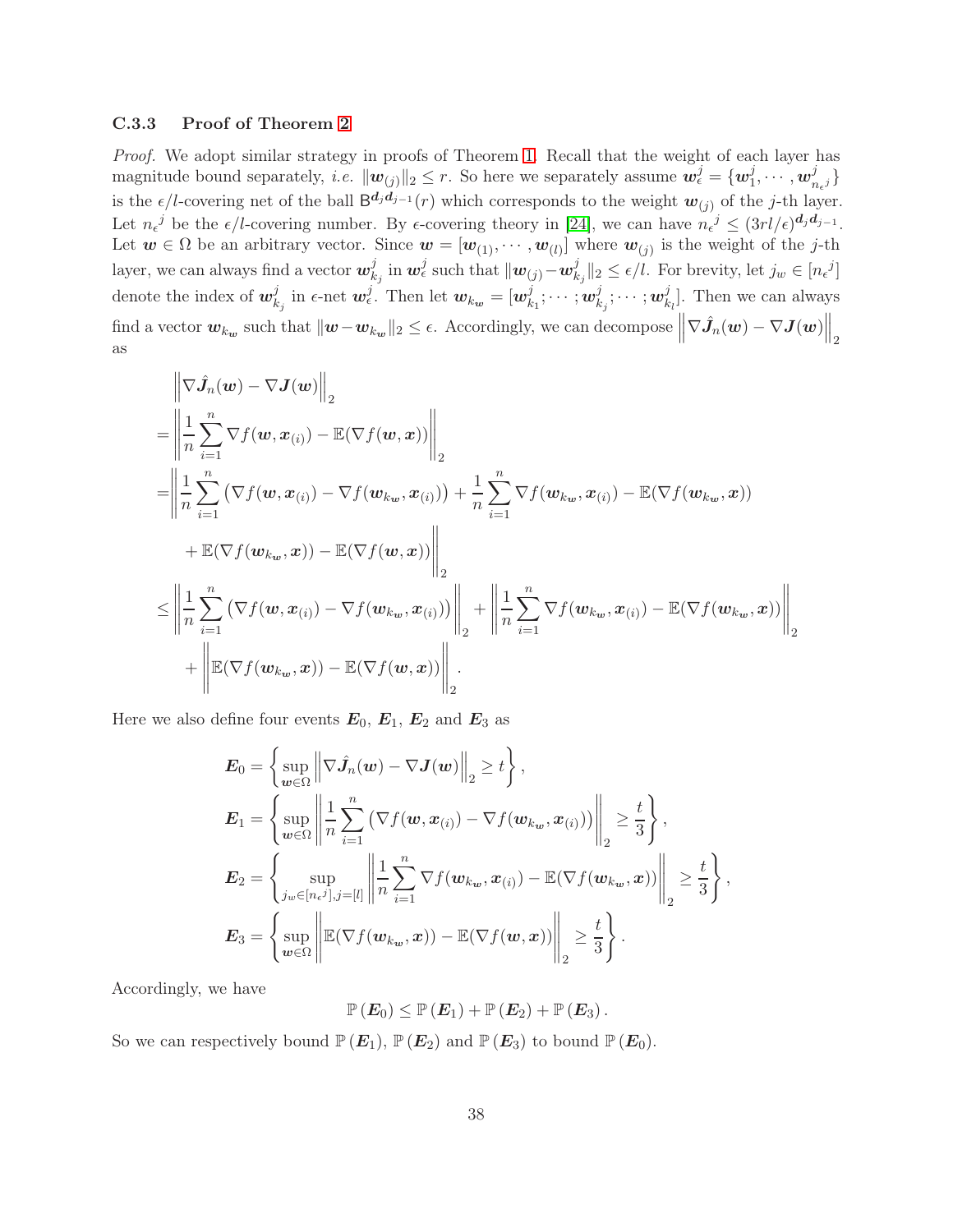**Step 1. Bound**  $\mathbb{P}(E_1)$ : We first bound  $\mathbb{P}(E_1)$  as follows:

$$
\mathbb{P}\left(\mathbf{E}_{1}\right) = \mathbb{P}\left(\sup_{\mathbf{w}\in\Omega}\left\|\frac{1}{n}\sum_{i=1}^{n}\left(\nabla f(\mathbf{w},\mathbf{x}_{(i)}) - \nabla f(\mathbf{w}_{k_{\mathbf{w}}},\mathbf{x}_{(i)})\right)\right\|_{2} \geq \frac{t}{3}\right)
$$
\n
$$
\stackrel{\text{② } 3}{\leq t} \mathbb{E}\left(\sup_{\mathbf{w}\in\Omega}\left\|\frac{1}{n}\sum_{i=1}^{n}\left(\nabla f(\mathbf{w},\mathbf{x}_{(i)}) - \nabla f(\mathbf{w}_{k_{\mathbf{w}}},\mathbf{x}_{(i)})\right)\right\|_{2}\right)
$$
\n
$$
\leq \frac{3}{t} \mathbb{E}\left(\sup_{\mathbf{w}\in\Omega}\frac{\left\|\frac{1}{n}\sum_{i=1}^{n}\left(\nabla f(\mathbf{w},\mathbf{x}_{(i)}) - \nabla f(\mathbf{w}_{k_{\mathbf{w}}},\mathbf{x}_{(i)})\right)\right\|_{2}}{\left\|\mathbf{w}-\mathbf{w}_{k_{\mathbf{w}}}\right\|_{2}}\sup_{\mathbf{w}\in\Omega}\left\|\mathbf{w}-\mathbf{w}_{k_{\mathbf{w}}}\right\|_{2}\right)
$$
\n
$$
\leq \frac{3\epsilon}{t} \mathbb{E}\left(\sup_{\mathbf{w}\in\Omega}\left\|\nabla^{2}\hat{J}_{n}(\mathbf{w},\mathbf{x})\right\|_{2}\right),
$$

where ① holds since by Markov inequality, we have that for an arbitrary nonnegative random variable x, then  $\mathbb{P}(x \geq t) \leq \frac{\mathbb{E}(x)}{t}$  $\frac{x}{t}$ .

Now we only need to bound  $\mathbb{E}\left[\sup_{\bm{w}\in\Omega}\left\|\nabla^2 \hat{J}_n(\bm{w},x)\right\|_2\right]$  . Now we utilize Lemma [10](#page-17-4) to achieve this goal:

$$
\mathbb{E}\left(\sup_{\boldsymbol{w}\in\Omega}\left\|\nabla^2\hat{J}_n(\boldsymbol{w},\boldsymbol{x})\right\|_2\right)\leq=\mathbb{E}\left(\sup_{\boldsymbol{w}\in\Omega}\left\|\nabla^2f(\boldsymbol{w},\boldsymbol{x})-\nabla^2f(\boldsymbol{w}^*,\boldsymbol{x})\right\|_2\right)\leq l\sqrt{\alpha_l}.
$$

where  $\alpha_l = c_{t'} r_x^4 r^{4l-2}$ . Therefore, we have

$$
\mathbb{P}\left(\boldsymbol{E}_1\right) \leq \frac{3l\sqrt{\alpha_l}\epsilon}{t}
$$

.

We further let

$$
t \geq \frac{6l\sqrt{\alpha_l}\epsilon}{\varepsilon}.
$$

Then we can bound  $\mathbb{P}(E_1)$ :

$$
\mathbb{P}(\boldsymbol{E}_1) \leq \frac{\varepsilon}{2}
$$

.

**Step 2. Bound**  $\mathbb{P}(E_2)$ : By Lemma [1,](#page-14-1) we know that for any vector  $x \in \mathbb{R}^d$ , its  $\ell_2$ -norm can be computed as

$$
\|\boldsymbol{x}\|_2 \leq \frac{1}{1-\epsilon} \sup_{\boldsymbol{\lambda} \in \boldsymbol{\lambda}_{\epsilon}} \langle \boldsymbol{\lambda}, \boldsymbol{x} \rangle.
$$

where  $\lambda_{\epsilon} = {\lambda_1, \ldots, \lambda_{k_w}}$  be an  $\epsilon$ -covering net of  $\mathsf{B}^d(1)$ .

Let  $\lambda_{1/2}$  be the  $\frac{1}{2}$ -covering net of  $\mathsf{B}^d(1)$ . Recall that we use  $j_w$  to denote the index of  $\mathbf{w}_k^j$  $\frac{\jmath}{k_j}$  in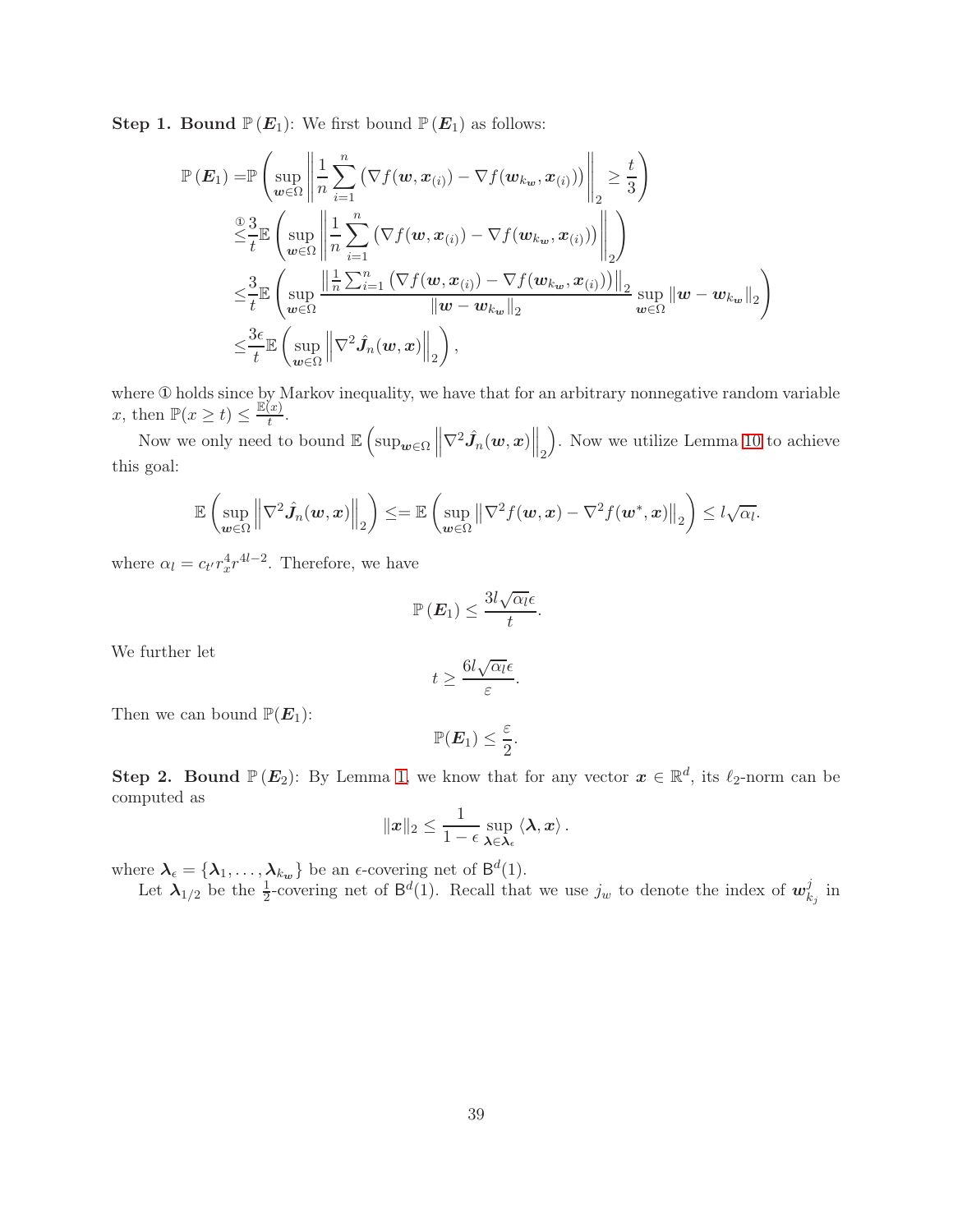$\epsilon$ -net  $\mathbf{w}_{\epsilon}^{j}$  and we have  $j_{w} \in [n_{\epsilon}j], (n_{\epsilon}j \leq (3rl/\epsilon)^{d_j d_{j-1}})$ . Then we can bound  $\mathbb{P}(\mathbf{E}_2)$  as follows:

$$
\mathbb{P}\left(E_{2}\right) = \mathbb{P}\left(\sup_{j_{w}\in[n_{\epsilon}j],j=[l]} \left\|\frac{1}{n}\sum_{i=1}^{n} \nabla f(w_{k_{w}},x_{(i)}) - \mathbb{E}(\nabla f(w_{k_{w}},x))\right\|_{2} \geq \frac{t}{3}\right)
$$
\n
$$
= \mathbb{P}\left(\sup_{j_{w}\in[n_{\epsilon}j],j=[l],\lambda\in\lambda_{1/2}} 2\left\langle\lambda,\frac{1}{n}\sum_{i=1}^{n} \nabla f(w_{k_{w}},x_{(i)}) - \mathbb{E}\left(\nabla f(w_{k_{w}},x)\right)\right\rangle \geq \frac{t}{3}\right)
$$
\n
$$
\leq 6^{d}\left(\frac{3lr}{\epsilon}\right)^{\sum_{j}d_{j}d_{j-1}} \sup_{j_{w}\in[n_{\epsilon}j],j=[l],\lambda\in\lambda_{1/2}} \mathbb{P}\left(\frac{1}{n}\sum_{i=1}^{n}\left\langle\lambda,\nabla f(w_{k_{w}},x_{(i)}) - \mathbb{E}\left(\nabla f(w_{k_{w}},x)\right)\right\rangle \geq \frac{t}{6}\right)
$$
\n
$$
\stackrel{\textcircled{0}}{\leq} 6^{d}\left(\frac{3r}{\epsilon}\right)^{d} 6 \exp\left(-c_{g'}n \min\left(\frac{t^{2}}{36l \max\left(\omega_{g}\tau^{2},\omega_{g}\tau^{4},\omega_{g'}\tau^{2}\right)},\frac{t}{6\sqrt{l\omega_{g}} \max\left(\tau,\tau^{2}\right)}\right)\right),
$$

where ① holds since by Lemma [8,](#page-16-2) we have

$$
\mathbb{P}\left(\frac{1}{n}\sum_{i=1}^{n}\left(\langle\mathbf{\lambda},\nabla_{\mathbf{w}}f(\mathbf{w},\mathbf{x}_{(i)})-\mathbb{E}\nabla_{\mathbf{w}}f(\mathbf{w},\mathbf{x}_{(i)})\rangle\right) > t\right) \leq 3 \exp\left(-c_{g'}n\min\left(\frac{t^2}{l\max\left(\omega_{g}\tau^2,\omega_{g}\tau^4,\omega_{g'}\tau^2\right)},\frac{t}{\sqrt{l\omega_{g}}\max\left(\tau,\tau^2\right)}\right)\right),
$$

where  $c_{g'}$  is a constant;  $\omega_g = d_0 r^{2(2l-1)} \max_j (d_j d_{j-1}) \text{ and } \omega_{g'} = r^{2(l-1)} \max_j (d_j d_{j-1}).$ Let  $\omega_2 = 36l \max \left( \omega_g \tau^2, \omega_g \tau^4, \omega_{g'} \tau^2 \right)$  and  $\omega_3 = 6\sqrt{l\omega_g} \max(\tau, \tau^2)$ . Thus, if we set

$$
t \geq \max \left( \sqrt{\frac{\omega_2(d \log(18lr/\epsilon) + \log(12/\varepsilon))}{c_{g'}n}}, \frac{\omega_3(d \log(18lr/\epsilon) + \log(12/\varepsilon))}{c_{g'}n} \right),
$$

then we have

$$
\mathbb{P}\left(\boldsymbol{E}_2\right) \leq \frac{\varepsilon}{2}
$$

.

**Step 3. Bound**  $\mathbb{P}(E_3)$ : We first bound  $\mathbb{P}(E_3)$  as follows:

$$
\mathbb{P}(E_3) = \mathbb{P}\left(\sup_{\boldsymbol{w}\in\Omega} \|\mathbb{E}(f(\boldsymbol{w}_{k_{\boldsymbol{w}}},\boldsymbol{x})) - \mathbb{E}(f(\boldsymbol{w},\boldsymbol{x}))\|_2 \geq \frac{t}{3}\right)
$$
  
\n
$$
= \mathbb{P}\left(\sup_{\boldsymbol{w}\in\Omega} \frac{\|\mathbb{E}(f(\boldsymbol{w}_{k_{\boldsymbol{w}}},\boldsymbol{x}) - f(\boldsymbol{w},\boldsymbol{x})\|_2)}{\|\boldsymbol{w} - \boldsymbol{w}_{k_{\boldsymbol{w}}}\|_2} \sup_{\boldsymbol{w}\in\Omega} \|\boldsymbol{w} - \boldsymbol{w}_{k_{\boldsymbol{w}}}\|_2 \geq \frac{t}{3}\right)
$$
  
\n
$$
\leq \mathbb{P}\left(\epsilon \mathbb{E}\sup_{\boldsymbol{w}\in\Omega} \left\|\nabla^2 \hat{J}_n(\boldsymbol{w},\boldsymbol{x})\right\|_2 \geq \frac{t}{3}\right)
$$
  
\n
$$
\leq \mathbb{P}\left(l\sqrt{\alpha_l}\epsilon \geq \frac{t}{3}\right).
$$

We set  $\epsilon$  enough small such that  $l\sqrt{\alpha_l\epsilon} < t/3$  always holds. Then it yields  $\mathbb{P}(E_3) = 0$ . Step 4. Final result: Finally, to ensure  $\mathbb{P}(E_0) \leq \varepsilon$ , we just set  $\epsilon = 18r/n$  and

$$
t \geq \max\left(\frac{6l\sqrt{\alpha_l}\epsilon}{\varepsilon}, 3l\sqrt{\alpha_l}\epsilon, \sqrt{\frac{\omega_2(d\log(18lr/\epsilon) + \log(12/\varepsilon))}{c_{g'n}}}, \frac{\omega_3(d\log(18lr/\epsilon) + \log(12/\varepsilon))}{c_{g'n}}\right)
$$

$$
= \max\left(\frac{108l\sqrt{\alpha_l}r}{n\varepsilon}, \sqrt{\frac{\omega_2(d\log(nl) + \log(12/\varepsilon))}{c_{g'n}}}, \frac{\omega_3(d\log(nl) + \log(12/\varepsilon))}{c_{g'n}}\right).
$$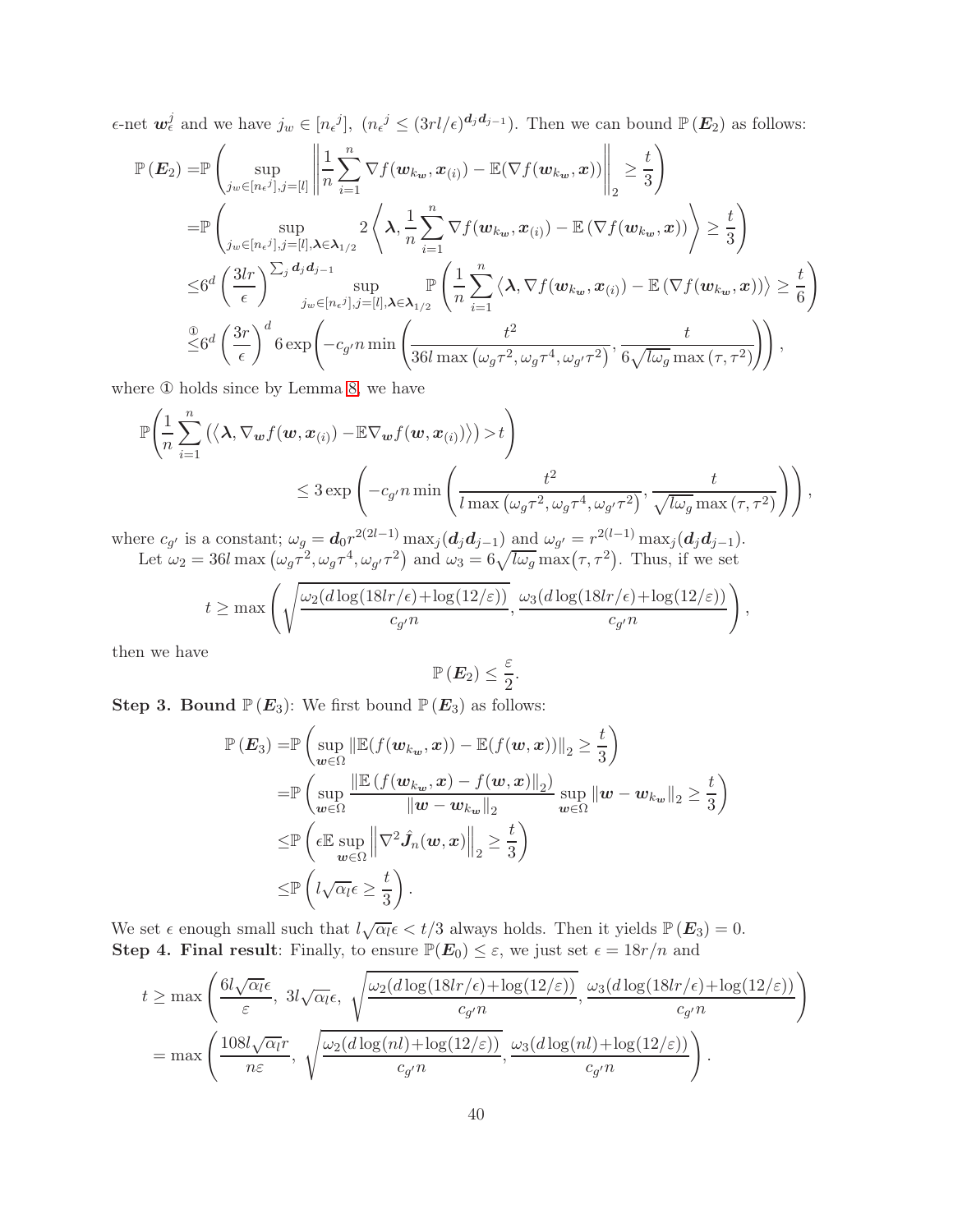Notice, we have  $\alpha_l = c_{t'} r_x^4 r^{4l-2}$  where  $c_{t'}$  is a constant. Therefore, there exists two universal constants  $c_{g'}$  and  $c_g$  such that if  $n \geq c_{g'} \max(\frac{l^2 r^2 r_x^4}{d_0 d^2 \epsilon^2 \tau^4 \log(l)}, d \log(l))$ , then

$$
\sup_{\boldsymbol{w}\in\Omega}\left\|\nabla\hat{J}_n(\boldsymbol{w})-\nabla J(\boldsymbol{w})\right\|_2 \leq c_g \tau \omega_g \sqrt{l \max_j(\boldsymbol{d}_j \boldsymbol{d}_{j-1})} \sqrt{\frac{d \log(nl)+\log(12/\varepsilon)}{n}}
$$

<span id="page-40-0"></span> $\Box$ 

holds with probability at least  $1 - \varepsilon$ , where  $\omega_g = \max(\tau \sqrt{d_0} r^{2l-1}, \sqrt{d_0} r^{2l-1}, r^{l-1}).$ 

## C.3.4 Proof of Theorem [3](#page-7-0)

*Proof.* Suppose that  $\{w^{(1)}, w^{(2)}, \cdots, w^{(m)}\}$  are the non-degenerate critical points of  $J(w)$ . So for any  $w^{(k)}$ , it obeys

$$
\inf_{i} \left| \lambda_i^k \left( \nabla^2 \bm{J}(\bm{w}^{(k)}) \right) \right| \geq \zeta,
$$

where  $\lambda_i^k(\nabla^2 \mathbf{J}(\mathbf{w}^{(k)}))$  denotes the *i*-th eigenvalue of the Hessian  $\nabla^2 \mathbf{J}(\mathbf{w}^{(k)})$  and  $\zeta$  is a constant. We further define a set  $D = \{w \in \mathbb{R}^d \mid ||\nabla J(w)||_2 \leq \epsilon \text{ and } \inf_i |\lambda_i(\nabla^2 J(w^{(k)}))| \geq \zeta\}.$  According to Lemma [4,](#page-15-3)  $D = \bigcup_{k=1}^{\infty} D_k$  where each  $D_k$  is a disjoint component with  $\mathbf{w}^{(k)} \in D_k$  for  $k \leq m$  and  $D_k$ does not contain any critical point of  $J(w)$  for  $k \geq m+1$ . On the other hand, by the continuity of  $\nabla J(\boldsymbol{w})$ , it yields  $\|\nabla J(\boldsymbol{w})\|_2 = \epsilon$  for  $\boldsymbol{w} \in \partial D_k$ . Notice, we set the value of  $\epsilon$  blow which is actually a function related to n.

Then by utilizing Theorem [2,](#page-6-0) we let sample number  $n$  sufficient large such that

$$
\sup_{\boldsymbol{w}\in\Omega}\left\|\nabla\hat{\boldsymbol{J}}_n(\boldsymbol{w})-\nabla\boldsymbol{J}(\boldsymbol{w})\right\|_2\leq z_g\sqrt{\frac{d\log(nl)+\log(12/\varepsilon)}{n}}\triangleq\frac{\epsilon}{2}
$$

holds with probability at least  $1-\varepsilon$ , where  $z_g = c_g \tau \omega_g \sqrt{l \max_j (d_j d_{j-1})}$  in which  $\omega_g = \max \left( \tau \sqrt{d_0} r^{2l-1}, \frac{d_{\varepsilon}^2}{d_0^2} \right)$  $\overline{d_0}r^{2l-1}, r^{l-1}$ ). This further gives that for arbitrary  $w \in D_k$ , we have

$$
\inf_{\boldsymbol{w}\in D_{k}} \left\| t\nabla \hat{J}_{n}(\boldsymbol{w}) + (1-t)\nabla J(\boldsymbol{w}) \right\|_{2} = \inf_{\boldsymbol{w}\in D_{k}} \left\| t\left(\nabla \hat{J}_{n}(\boldsymbol{w}) - \nabla J(\boldsymbol{w})\right) + \nabla J(\boldsymbol{w}) \right\|_{2}
$$
\n
$$
\geq \inf_{\boldsymbol{w}\in D_{k}} \left\| \nabla J(\boldsymbol{w}) \right\|_{2} - \sup_{\boldsymbol{w}\in D_{k}} t \left\| \nabla \hat{J}_{n}(\boldsymbol{w}) - \nabla J(\boldsymbol{w}) \right\|_{2}
$$
\n
$$
\geq \frac{\epsilon}{2}.
$$
\n(20)

Similarly, by utilizing Lemma [11,](#page-17-5) let  $n$  be sufficient large such that

$$
\sup_{\boldsymbol{w}\in\Omega}\left\|\nabla^2\hat{\boldsymbol{J}}_n(\boldsymbol{w})-\nabla^2\boldsymbol{J}(\boldsymbol{w})\right\|_{\text{op}}\leq z_s\sqrt{\frac{d\log(nl)+\log(20/\varepsilon)}{n}}\leq\frac{\zeta}{2}
$$

where  $z_s = c_h \tau l \omega_h \max_j(\boldsymbol{d}_j \boldsymbol{d}_{j-1})$  in which  $\omega_h = \max(r r^{2(l-1)}, r^{2(l-1)}, r^{l-2})$ , holds with probability at least  $1 - \varepsilon$ . Assume that  $\boldsymbol{b} \in \mathbb{R}^d$  is a vector and satisfies  $\boldsymbol{b}^T \boldsymbol{b} = 1$ . In this case, we can bound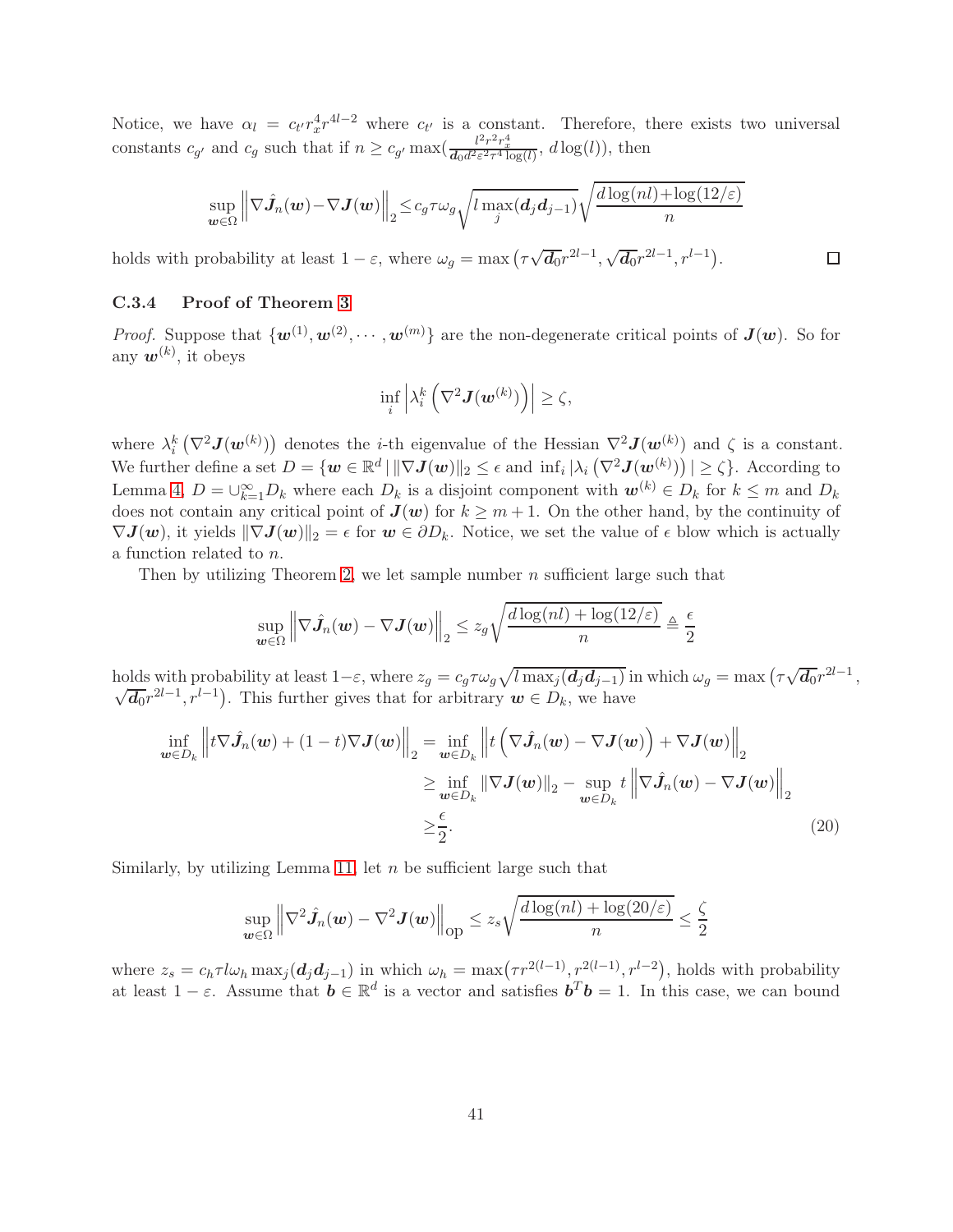$\lambda_i^k\left(\nabla^2 \hat{J}_n(\boldsymbol{w})\right)$  for arbitrary  $\boldsymbol{w}\in D_k$  as follows:

$$
\inf_{\boldsymbol{w}\in D_{k}}\left|\lambda_{i}^{k}\left(\nabla^{2}\hat{J}_{n}(\boldsymbol{w})\right)\right|=\inf_{\boldsymbol{w}\in D_{k}}\min_{\boldsymbol{b}^{T}\boldsymbol{b}=1}\left|\boldsymbol{b}^{T}\nabla^{2}\hat{J}_{n}(\boldsymbol{w})\boldsymbol{b}\right|
$$
\n
$$
=\inf_{\boldsymbol{w}\in D_{k}}\min_{\boldsymbol{b}^{T}\boldsymbol{b}=1}\left|\boldsymbol{b}^{T}\left(\nabla^{2}\hat{J}_{n}(\boldsymbol{w})-\nabla^{2}\boldsymbol{J}(\boldsymbol{w})\right)\boldsymbol{b}+\boldsymbol{b}^{T}\nabla^{2}\boldsymbol{J}(\boldsymbol{w})\boldsymbol{b}\right|
$$
\n
$$
\geq\inf_{\boldsymbol{w}\in D_{k}}\min_{\boldsymbol{b}^{T}\boldsymbol{b}=1}\left|\boldsymbol{b}^{T}\nabla^{2}\boldsymbol{J}(\boldsymbol{w})\boldsymbol{b}\right|-\min_{\boldsymbol{b}^{T}\boldsymbol{b}=1}\left|\boldsymbol{b}^{T}\left(\nabla^{2}\hat{J}_{n}(\boldsymbol{w})-\nabla^{2}\boldsymbol{J}(\boldsymbol{w})\right)\boldsymbol{b}\right|
$$
\n
$$
\geq\inf_{\boldsymbol{w}\in D_{k}}\min_{\boldsymbol{b}^{T}\boldsymbol{b}=1}\left|\boldsymbol{b}^{T}\nabla^{2}\boldsymbol{J}(\boldsymbol{w})\boldsymbol{b}\right|-\max_{\boldsymbol{b}^{T}\boldsymbol{b}=1}\left|\boldsymbol{b}^{T}\left(\nabla^{2}\hat{J}_{n}(\boldsymbol{w})-\nabla^{2}\boldsymbol{J}(\boldsymbol{w})\right)\boldsymbol{b}\right|
$$
\n
$$
=\inf_{\boldsymbol{w}\in D_{k}}\inf_{i}\left|\lambda_{i}^{k}\left(\nabla^{2}f(\boldsymbol{w}_{(k)},\boldsymbol{x})\right)\right|-\left\|\nabla^{2}\hat{J}_{n}(\boldsymbol{w})-\nabla^{2}\boldsymbol{J}(\boldsymbol{w})\right\|_{\text{op}}
$$
\n
$$
\geq\frac{\zeta}{2}.
$$

This means that in each set  $D_k$ ,  $\nabla^2 \hat{J}_n(w)$  has no zero eigenvalues. Then, combine this and Eqn. [\(20\)](#page-40-0), by Lemma [3](#page-15-2) we know that if the population risk  $J(w)$  has no critical point in  $D_k$ , then the empirical risk  $\hat{J}_n(\bm{w})$  has also no critical point in  $D_k$ ; otherwise it also holds. By Lemma [3,](#page-15-2) we can also obtain that in  $D_k$ , if  $J(w)$  has a unique critical point  $w_{(k)}$  with non-degenerate index  $s_k$ , then  $\hat{J}_n(w)$  also has a unique critical point  $w_{(k)}^n$  in  $D_k$  with the same non-degenerate index  $s_k$ . The first conclusion is proved.

Now we bound the distance between the corresponding critical points of  $J(w)$  and  $\hat{J}_n(w)$ . Assume that in  $D_k$ ,  $J(w)$  has a unique critical point  $w^{(k)}$  and  $\hat{J}_n(w)$  also has a unique critical point  $w_n^{(k)}$ . Then, there exists  $t \in [0,1]$  such that for any  $\boldsymbol{z} \in \partial \mathsf{B}^d(1)$ , we have

$$
\epsilon \geq ||\nabla \mathbf{J}(\mathbf{w}_n^{(k)})||_2
$$
\n
$$
= \max_{\mathbf{z}^T \mathbf{z} = 1} \langle \nabla \mathbf{J}(\mathbf{w}_n^{(k)}), \mathbf{z} \rangle
$$
\n
$$
= \max_{\mathbf{z}^T \mathbf{z} = 1} \langle \nabla \mathbf{J}(\mathbf{w}^{(k)}), \mathbf{z} \rangle + \langle \nabla^2 \mathbf{J}(\mathbf{w}^{(k)} + t(\mathbf{w}_n^{(k)} - \mathbf{w}^{(k)})) (\mathbf{w}_n^{(k)} - \mathbf{w}^{(k)}), \mathbf{z} \rangle
$$
\n
$$
\stackrel{\circledR}{\geq} \left\langle \left( \nabla^2 \mathbf{J}(\mathbf{w}^{(k)}) \right)^2 (\mathbf{w}_n^{(k)} - \mathbf{w}^{(k)}), (\mathbf{w}_n^{(k)} - \mathbf{w}^{(k)}) \right\rangle^{1/2}
$$
\n
$$
\stackrel{\circledR}{\geq} \zeta ||\mathbf{w}_n^{(k)} - \mathbf{w}^{(k)}||_2,
$$

where ① holds since  $\nabla J(\boldsymbol{w}^{(k)}) = \boldsymbol{0}$  and ② holds since  $\boldsymbol{w}^{(k)} + t(\boldsymbol{w}^{(k)}_n - \boldsymbol{w}^{(k)})$  is in  $D_k$  and for any  $w \in D_k$  we have  $\inf_i |\lambda_i(\nabla^2 \mathbf{J}(\mathbf{w}))| \geq \zeta$ . Consider the conditions in Lemma [11](#page-17-5) and Theorem [2,](#page-6-0) we can obtain that if  $n \geq c_h \max(l^2 r^2 r_x^4/(d_0 d^2 \varepsilon^2 \tau^4 \log(l)), d \log(l)/\zeta^2)$  where  $c_h$  is a constant, then

$$
\|\boldsymbol{w}_n^{(k)} - \boldsymbol{w}^{(k)}\|_2 \le \frac{2c_g \tau \omega_g}{\zeta} \sqrt{l \max_j(\boldsymbol{d}_j \boldsymbol{d}_{j-1})} \sqrt{\frac{d \log(nl) + \log(12/\varepsilon)}{n}}
$$

holds with probability at least  $1 - \varepsilon$ , where  $\omega_g = \max(\tau \sqrt{d_0} r^{2l-1}, \sqrt{d_0} r^{2l-1}, r^{l-1}).$  $\Box$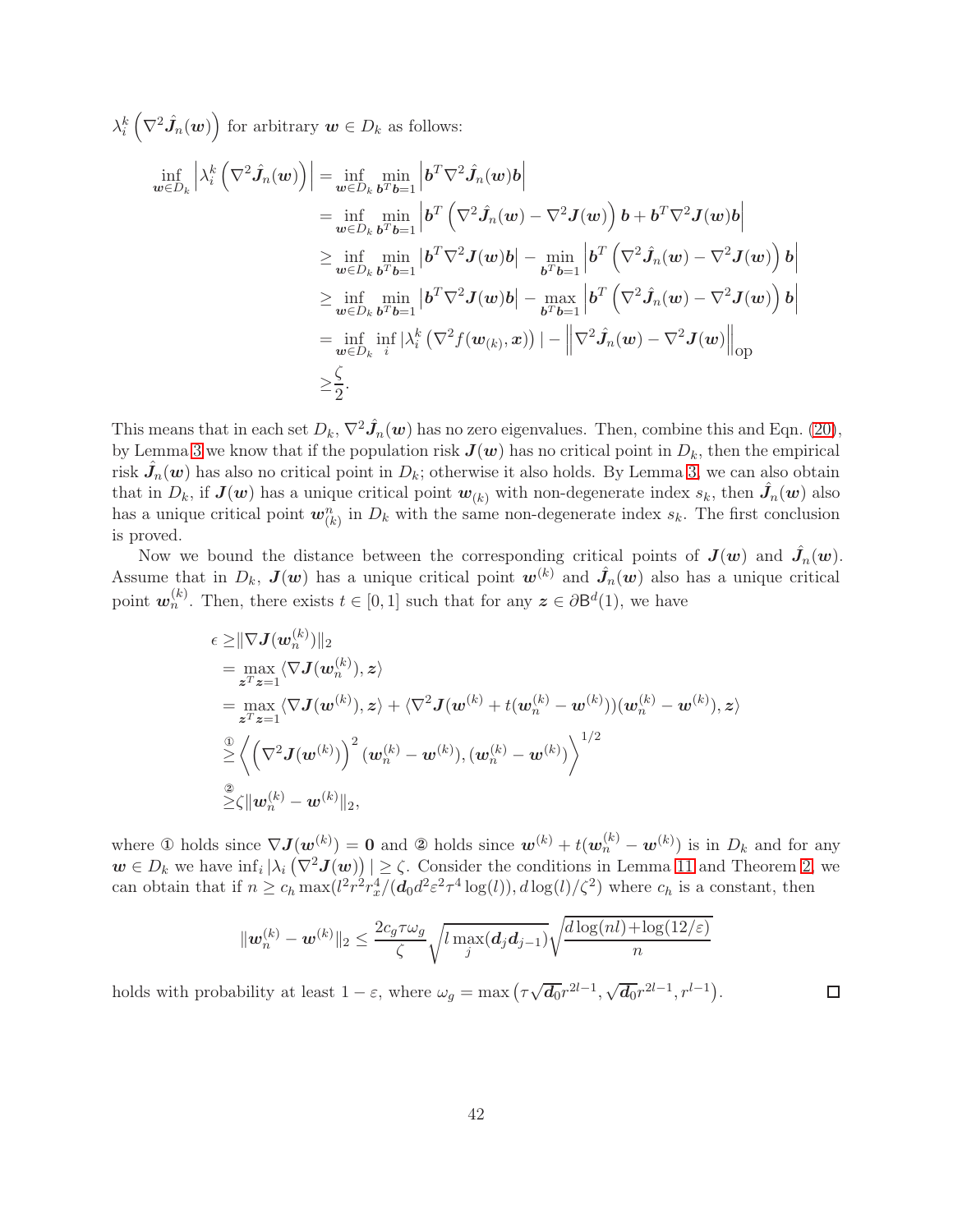# <span id="page-42-1"></span>C.4 Proof of Other Lemmas

## C.4.1 Proof of Lemma [13](#page-17-1)

<span id="page-42-3"></span>**Lemma 15.** [\[37\]](#page-13-2) Suppose a random variable x is  $\tau^2$ -sub-Gaussian, then the random variable  $x^2 - \mathbb{E}x^2$ *is sub-exponential and obeys:*

$$
\mathbb{E}\left(\exp\lambda\left(x^2 - \mathbb{E}x^2\right)\right) \le \exp\left(\frac{256\lambda^2\tau^4}{2}\right), \quad |\lambda| \le \frac{1}{16\tau^2}.\tag{21}
$$

 $\Box$ 

*Proof.* Here we utilize Lemma [15](#page-42-3) to prove our conclusion. We have

$$
\mathbb{E} \exp \left( \lambda \left( \sum_{i=1}^{k} a_i x_i^2 - \mathbb{E} \left( \sum_{i=1}^{k} a_i x_i^2 \right) \right) \right) \stackrel{\mathbb{G}}{=} \prod_{i=1}^{k} \mathbb{E} \exp \left( \lambda a_i \left( x_i^2 - \mathbb{E} x_i^2 \right) \right) \n\stackrel{\mathbb{G}}{\leq} \prod_{i=1}^{k} \mathbb{E} \exp \left( 128 \lambda^2 a_i^2 \tau_i^4 \right), \quad |\lambda| \leq \frac{1}{\max_i a_i \tau^2} \n\leq \mathbb{E} \exp \left( 128 \lambda^2 \tau^4 \left( \sum_{i=1}^{k} a_i^2 \right) \right),
$$

where  $\Phi$  holds since  $x_i$  are independent and  $\Phi$  holds because of Lemma [15.](#page-42-3)

# <span id="page-42-2"></span>C.4.2 Proof of Lemma [14](#page-17-2)

*Proof.* Since the  $\ell_2$ -norm of each  $w_{(j)}$  is bounded, *i.e.*  $\|\mathbf{w}_{(j)}\|_2 \le r (1 \le j \le l)$ , we can obtain

$$
\|\boldsymbol{B}_{s:t}\|_F^2 \leq \left\|\boldsymbol{W}^{(s)}\right\|_F^2 \left\|\boldsymbol{W}^{(s-1)}\right\|_F^2 \cdots \left\|\boldsymbol{W}^{(t)}\right\|_F^2 \leq r^{2(t-s+1)} \triangleq \omega_r^2 \triangleq \max\left(r^2, r^{2l}\right),
$$

where ① holds since the function  $r^{2x}$  obtains its maximum at two endpoints  $x = 1$  and  $x = l$  for case  $r < 1$  and  $r \ge 1$ , respectively. On the other hand, we have  $||\mathbf{B}_{s:t}||_{\text{op}} \le ||\mathbf{B}_{s:t}||_F \le \omega_r$ . Specifically, we have  $\|\boldsymbol{B}_{l:1}\|_F^2 \leq r^{2l} \triangleq \omega_f^2$ .  $\Box$ 

# <span id="page-42-0"></span>D Proofs for Deep nonlinear Neural Networks

In this section, we first present the technical lemmas in Sec. [D.1.](#page-42-4) Then in Sec. [D.2](#page-44-0) we give the proofs of these lemmas. Next, we utilize these technical lemmas to prove the results in Theorems [4](#page-8-1)  $\sim$  [6](#page-9-1) and Corollary [2](#page-8-3) in Sec. [D.3.](#page-59-0) Finally, we give the proofs of other lemmas in Sec. [D.4.](#page-67-0)

### <span id="page-42-4"></span>D.1 Technical Lemmas

Here we present the key lemmas and theorems for proving our desired results. For brevity, we define an operation G which maps an arbitrary vector  $\boldsymbol{z} \in \mathbb{R}^k$  into a diagonal matrix  $\boldsymbol{\mathsf{G}}(\boldsymbol{z}) \in \mathbb{R}^{k \times k}$  with its i-th diagonal entry equal to  $\sigma(z_i)(1 - \sigma(z_i))$  in which  $z_i$  denotes the i-th entry of z. We further define  $A_i \in \mathbb{R}^{d_{i-1} \times d_i}$  as follows:

<span id="page-42-5"></span>
$$
\mathbf{A}_{i} = (\mathbf{W}^{(i)})^{T} \mathbf{G}(\mathbf{u}^{(i)}) \in \mathbb{R}^{d_{i-1} \times d_{i}} \quad (i = 1, \cdots, l),
$$
\n(22)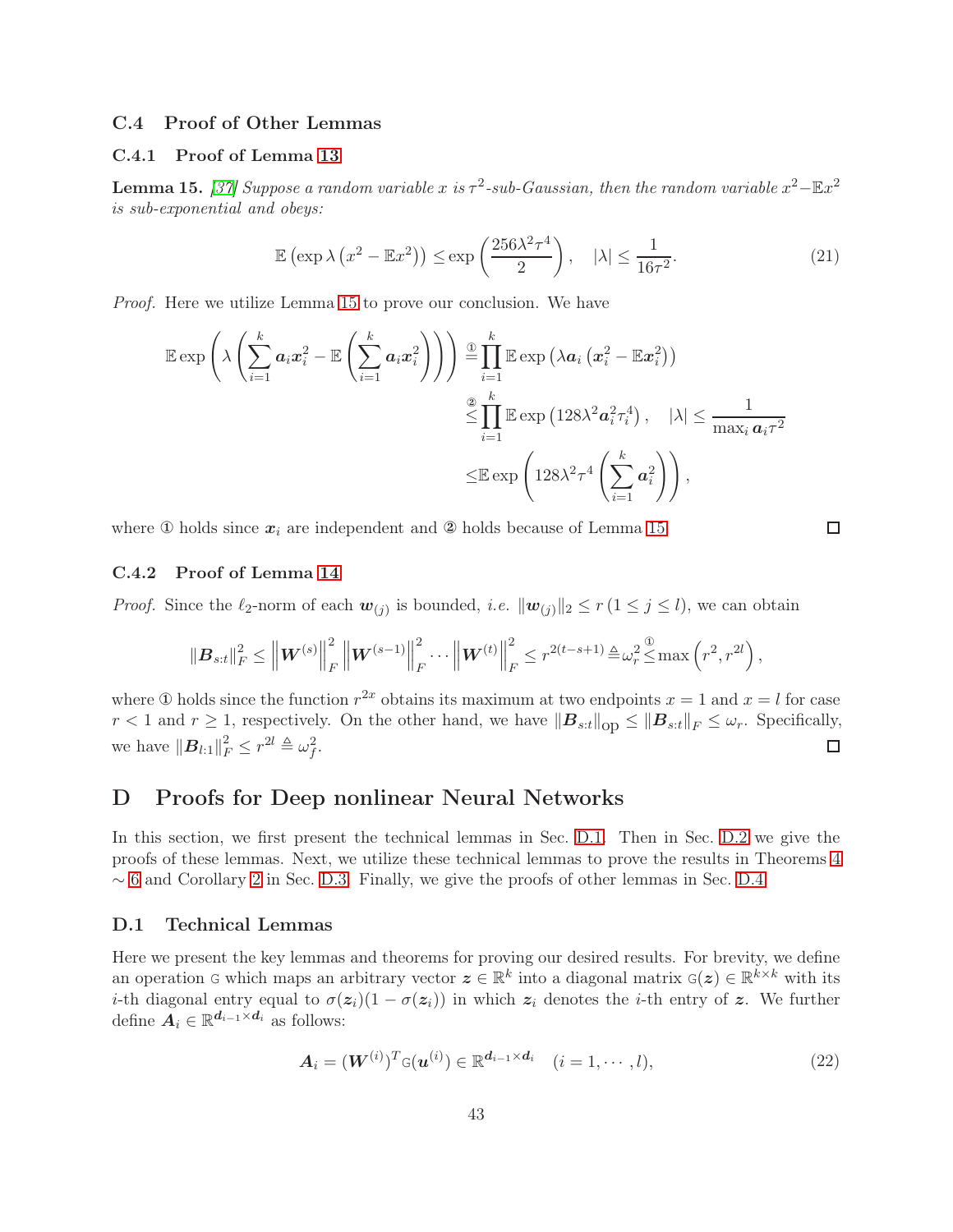where  $W^{(i)}$  is the weight matrix in the *i*-th layer and  $u^{(i)}$  is the linear output of the *i*-th layer. In this section, we define

<span id="page-43-1"></span>
$$
\boldsymbol{B}_{s:t} = \boldsymbol{A}_s \boldsymbol{A}_{s+1} \cdots \boldsymbol{A}_t \in \mathbb{R}^{d_{s-1} \times d_t}, \ (s \le t) \quad \text{and} \quad \boldsymbol{B}_{s:t} = \boldsymbol{I}, \ (s > t). \tag{23}
$$

<span id="page-43-0"></span>Lemma 16. *Suppose that the activation function in deep neural network are sigmoid functions. Then the gradient of*  $f(\boldsymbol{w}, \boldsymbol{x})$  *with respect to*  $\boldsymbol{w}_{(j)}$  *can be formulated as* 

$$
\nabla_{\boldsymbol{w}_{(j)}} f(\boldsymbol{w}, \boldsymbol{x}) = \text{vec}\left(\left(\mathcal{G}(\boldsymbol{u}^{(j)}) \boldsymbol{B}_{j+1:l}(\boldsymbol{v}^{(l)} - \boldsymbol{y})\right) (\boldsymbol{v}^{(j-1)})^T\right), (j = 1, \cdots, l-1),
$$

*and*

$$
\nabla_{\boldsymbol{w}_{(l)}} f(\boldsymbol{w}, \boldsymbol{x}) = \text{vec}\left( \left( \mathcal{G}(\boldsymbol{u}^{(l)}) (\boldsymbol{v}^{(l)} - \boldsymbol{y}) \right) (\boldsymbol{v}^{(l-1)})^T \right).
$$

*Besides, the loss*  $f(\mathbf{w}, \mathbf{x})$  *is*  $\alpha$ -*Lipschitz,* 

$$
\|\nabla_{\boldsymbol{w}}f(\boldsymbol{w},\boldsymbol{x})\|_2\leq\alpha,
$$

*where*  $\alpha = \sqrt{\frac{1}{16} c_y c_d (1 + c_r(l-1))}$  *in which*  $c_y$ *,*  $c_d$  *and*  $c_r$  *are defined as* 

$$
\|\bm{v}^{(l)}-\bm{y}\|_2^2 \leq c_y < +\infty, \quad c_d = \max(\bm{d}_0, \bm{d}_1, \cdots, \bm{d}_l) \quad and \quad c_r = \max\left(\frac{r^2}{16}, \left(\frac{r^2}{16}\right)^{l-1}\right).
$$

<span id="page-43-2"></span>Lemma 17. *Suppose that the activation functions in deep neural network are sigmoid functions. Then there exists two universal constants*  $c_{s_1}$  *and*  $c_{s_2}$  *such that* 

$$
\left\|\nabla_{\boldsymbol{w}}^2 f(\boldsymbol{w}, \boldsymbol{x})\right\|_{op} \le \left\|\nabla_{\boldsymbol{w}}^2 f(\boldsymbol{w}, \boldsymbol{x})\right\|_F \le \varsigma,
$$

 $where \zeta = \sqrt{c_{s_1}c_r c_d^2 l^2 (c_{s_2}c_d^2 + l^2 c_r)}$  in which  $c_d = \max_i d_i$  and  $c_r = \max\left(\frac{r^2}{16}, \left(\frac{r^2}{16}\right)^{l-1}\right)$ . Moreover, *the gradient*  $\nabla_{\boldsymbol{w}} f(\boldsymbol{w}, \boldsymbol{x})$  *is*  $\varsigma$ -*Lipschitz, i.e.* 

$$
\|\nabla_{\bm{w}}f(\bm{w}_1,\bm{x})-\nabla_{\bm{w}}f(\bm{w}_2,\bm{x})\|_2\leq \zeta \|\bm{w}_1-\bm{w}_2\|_2.
$$

*Similarly, there also exist a universal constant* ξ *such that*

$$
\left\|\nabla_{\boldsymbol{w}}^3 f(\boldsymbol{w}, \boldsymbol{x})\right\|_{op} \le \left\|\nabla_{\boldsymbol{w}}^3 f(\boldsymbol{w}, \boldsymbol{x})\right\|_F \le \xi.
$$

<span id="page-43-3"></span>Lemma 18. *Suppose that the activation function in deep neural network are sigmoid functions. Then we have*

$$
\|\nabla_{\boldsymbol{w}}\nabla_{\boldsymbol{x}}f(\boldsymbol{w},\boldsymbol{x})\|_{op}\leq \|\nabla_{\boldsymbol{w}}\nabla_{\boldsymbol{x}}f(\boldsymbol{w},\boldsymbol{x})\|_{F}\leq\beta,
$$

*where*  $\beta = \sqrt{\frac{2^6}{3^8}}$  $\frac{2^6}{3^8}c_yc_r(l+2)(dc_r+(l-1)lc_d c_r+lc_d)$  in which  $c_y$ ,  $c_d$  and  $c_r$  are defined in Lemma [16.](#page-43-0)

<span id="page-43-4"></span>Lemma 19. *Suppose that the input sample* x *obeys Assumption [2](#page-7-1) and the activation functions in deep neural network are sigmoid functions. The gradient of the loss is*  $8\beta^2 \tau^2$ -sub-Gaussian. *Specifically, for any*  $\lambda \in \mathbb{R}^d$ *, we have* 

$$
\mathbb{E}\left(\langle\boldsymbol{\lambda}, \nabla_{\boldsymbol{w}}f(\boldsymbol{w},\boldsymbol{x})-\mathbb{E}\nabla_{\boldsymbol{w}}f(\boldsymbol{w},\boldsymbol{x})\rangle\right)\leq \exp\left(\frac{8\beta^2\tau^2\|\boldsymbol{\lambda}\|_2^2}{2}\right),
$$

*where*  $\beta = \sqrt{\frac{2^6}{3^8}}$  $\frac{2^6}{3^8}c_yc_r(l+2)(dc_r+(l-1)lc_d c_r+lc_d)$  in which  $c_y$ ,  $c_d$  and  $c_r$  are defined in Lemma [16.](#page-43-0)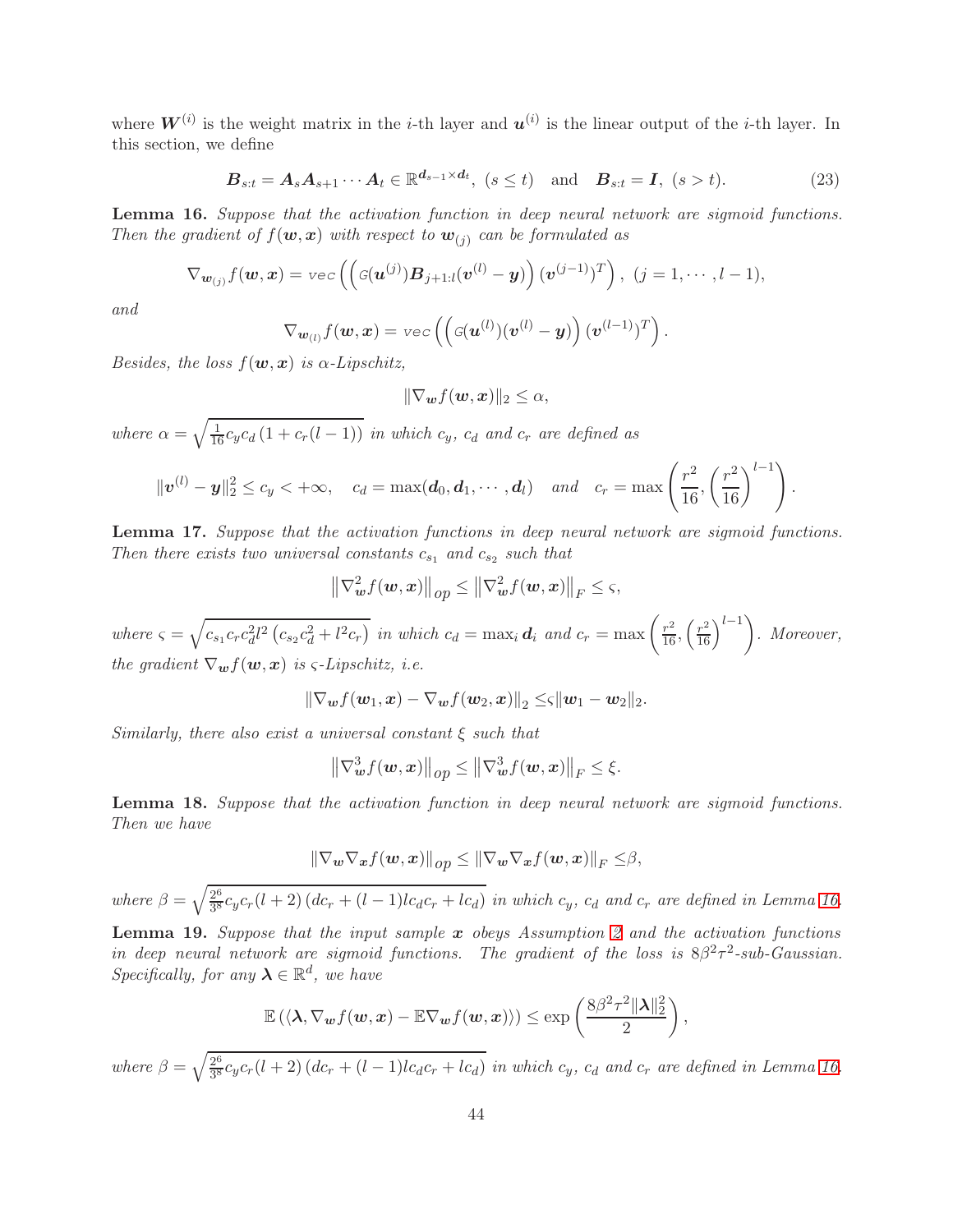<span id="page-44-1"></span>Lemma 20. *Suppose that the input sample* x *obeys Assumption [2](#page-7-1) and the activation functions in deep neural network are sigmoid functions. The Hessian of the loss, evaluated on a unit vector, is*  $sub-Gaussian$ . Specifically, for any unit  $\lambda \in \mathbb{S}^{d-1}$  (i.e.  $\|\lambda\|_2 = 1$ ), there exist universal constant  $\gamma$ *such that*

$$
\mathbb{E}\left(s\left\langle\boldsymbol{\lambda},\left(\nabla_{\boldsymbol{w}}^2f(\boldsymbol{w},\boldsymbol{x})-\mathbb{E}\nabla_{\boldsymbol{w}}^2f(\boldsymbol{w},\boldsymbol{x})\right)\boldsymbol{\lambda}\right\rangle\right) \leq \exp\left(\frac{8s^2\gamma^2\tau^2}{2}\right).
$$

*Notice,*  $\gamma$  *obeys*  $\gamma \geq ||\nabla_{\bm{x}} \nabla_{\bm{w}}^2 f(\bm{w}, \bm{x})||_{op}.$ 

<span id="page-44-3"></span>Lemma 21. *Assume that the input sample* x *obeys Assumption [2](#page-7-1) and the activation functions in deep neural network are sigmoid functions. Then the sample Hessian uniformly converges to the population Hessian in operator norm. That is, there exists such two universal constants*  $c_{m'}$  *and*  $c_m$ *such that if*  $n \geq \frac{c_m'\xi^2r^2}{\gamma^2\tau^2d\log r}$  $\frac{c_m}{\gamma^2 \tau^2 d \log(l)},$  then

$$
\sup_{\boldsymbol{w}\in\Omega} \left\|\nabla^2 \hat{\boldsymbol{J}}_n(\boldsymbol{w}) - \nabla^2 \boldsymbol{J}(\boldsymbol{w})\right\|_{op} \le c_m \gamma \tau \sqrt{\frac{d\log(nl) + \log(4/\varepsilon)}{n}}
$$

<span id="page-44-0"></span>*holds with probability at least*  $1 - \varepsilon$ *. Here*  $\gamma$  *is the same parameter in Lemma [20.](#page-44-1)* 

## D.2 Proofs of Technical Lemmas

For brevity, we also define

$$
\mathbf{D}_{s:t} = \|\mathbf{W}^{(s)}\|_{F}^{2} \cdots \|\mathbf{W}^{(t)}\|_{F}^{2} \ (s \leq t) \quad \text{and} \quad \mathbf{D}_{s:t} = 1, \ (s > t).
$$

We define a matrix  $P_k \in \mathbb{R}^{d_k^2 \times d_k}$  whose  $((s-1)d_k+s,s)$   $(s = 1,\dots, d_k)$  entry equal to  $\sigma(u_s^{(k)})(1-s)$  $\sigma(\mathbf{u}_s^{(k)})(1-2\sigma(\mathbf{u}_s^{(k)}))$  and rest entries are all 0. On the other hand, since the values in  $\mathbf{v}^{(l)}$  belong to the range  $[0, 1]$  and **y** is the label,  $||\boldsymbol{v}^{(l)} - \boldsymbol{y}||_2^2$  can be bounded:

$$
\|\boldsymbol{v}^{(l)}-\boldsymbol{y}\|_2^2\leq c_y<+\infty,
$$

where  $c_y$  is a universal constant. We further define  $c_d = \max(\mathbf{d}_0, \mathbf{d}_1, \cdots, \mathbf{d}_l)$ .

Then we give a lemma to summarize the properties of  $\mathbf{G}(\boldsymbol{u}^{(i)})$  defined in Eqn. [\(22\)](#page-42-5),  $\boldsymbol{B}_{s:t}$  defined in Eqn. [\(23\)](#page-43-1),  $\boldsymbol{D}_{s:t}$  and  $\boldsymbol{P}_k$ .

<span id="page-44-2"></span>**Lemma 22.** For  $G(u^{(i)})$  defined in Eqn. [\(22\)](#page-42-5),  $B_{s:t}$  defined in Eqn. [\(23\)](#page-43-1),  $D_{s:t}$  and  $P_k$ , we have the *following properties:*

*(1) For arbitrary matrices* M *and* N *of proper sizes, we have*

$$
\|\mathbf{G}(\boldsymbol{u}^{(i)})\boldsymbol{M}\|_{F}^{2} \leq \frac{1}{16} \|\boldsymbol{M}\|_{F}^{2} \quad and \quad \|\boldsymbol{N}\mathbf{G}(\boldsymbol{u}^{(i)})\|_{F}^{2} \leq \frac{1}{16} \|\boldsymbol{N}\|_{F}^{2}.
$$

*(2) For arbitrary matrices* M *and* N *of proper sizes, we have*

$$
\|\mathbf{P}_k\mathbf{M}\|_F^2 \leq \frac{2^6}{3^8} \|\mathbf{M}\|_F^2 \quad \text{and} \quad \|\mathbf{N}\mathbf{P}_k\|_F^2 \leq \frac{2^6}{3^8} \|\mathbf{N}\|_F^2.
$$

(3) For  $\mathbf{B}_{s:t}$  and  $\mathbf{D}_{s:t}$ , we have

$$
\|\boldsymbol{B}_{s:t}\|_{F}^{2} \leq \frac{1}{16^{t-s+1}} \boldsymbol{D}_{s:t} \quad and \quad \frac{1}{16^{t-s+1}} \boldsymbol{D}_{s:t} \leq c_{st} \leq c_{r},
$$

*where*  $c_{st} = \left(\frac{r}{4}\right)$  $\int_{a}^{r} \sqrt{\int_{1}^{2(t-s+1)} a_n} \, du \, dr = \max \left( \frac{r^2}{16}, \left( \frac{r^2}{16} \right)^{l-1} \right).$ 

It should be pointed out that we defer the proof of Lemma [22](#page-44-2) to Sec. [D.4.](#page-67-0)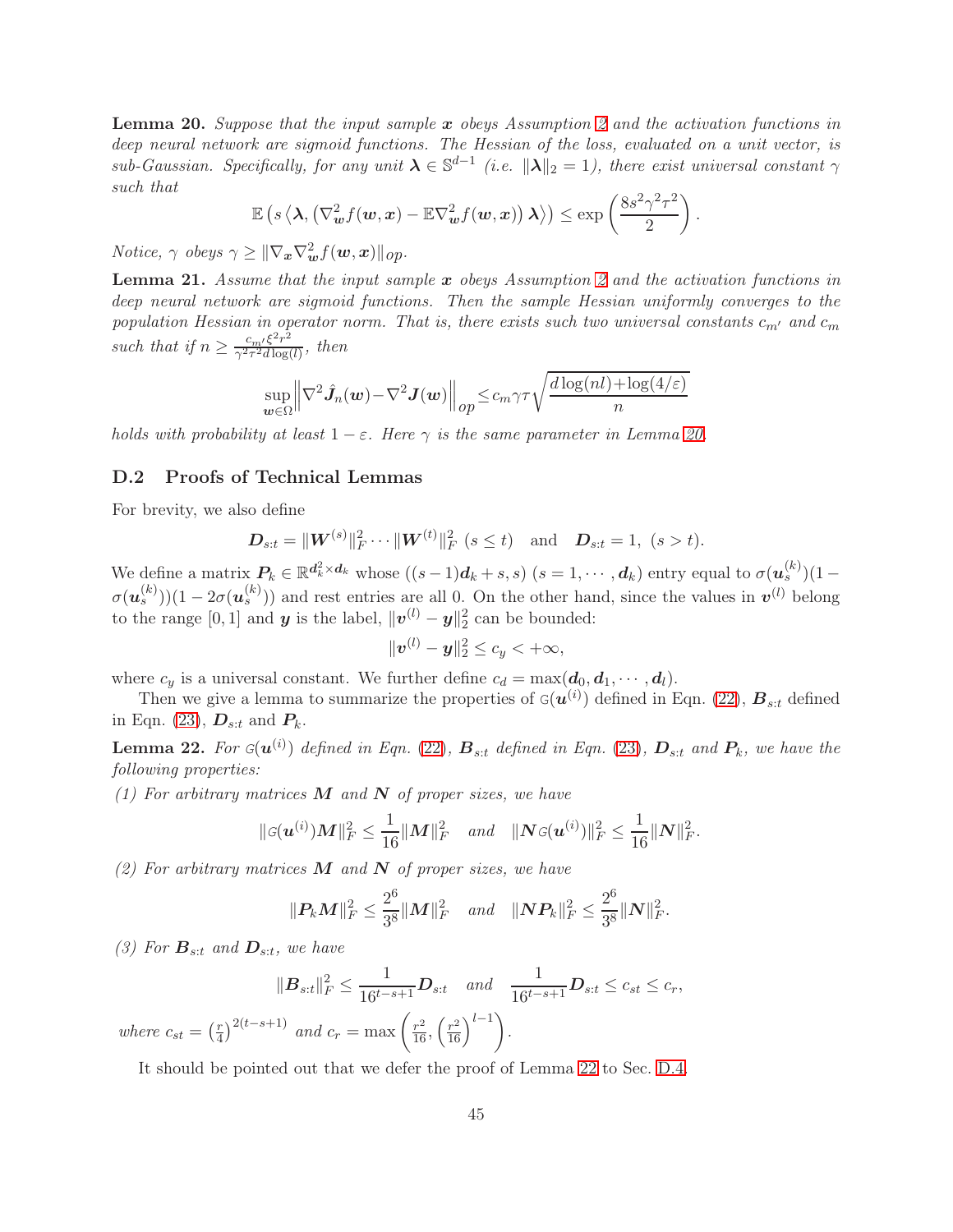## <span id="page-45-1"></span>D.2.1 Proof of Lemma [16](#page-43-0)

*Proof.* We use chain rule to compute the gradient of  $f(w, x)$  with respect to  $w_{(j)}$ . We first compute several basis gradient. According to the relationship between  $u^{(j)}$ ,  $v^{(j)}$ ,  $W^{(j)}$  and  $f(w, x)$ , we have

$$
\nabla_{\mathbf{v}^{(l)}} f(\mathbf{w}, \mathbf{x}) = \mathbf{v}^{(l)} - \mathbf{y},
$$
\n
$$
\nabla_{\mathbf{v}^{(i)}} f(\mathbf{w}, \mathbf{x}) = \frac{\partial \mathbf{u}^{(i+1)}}{\partial \mathbf{v}^{(i)}} \frac{\partial f(\mathbf{w}, \mathbf{x})}{\partial \mathbf{u}^{(i+1)}} = (\mathbf{W}^{(i+1)})^T \frac{\partial f(\mathbf{w}, \mathbf{x})}{\partial \mathbf{u}^{(i+1)}}, \qquad (i = 1, \dots, l-1),
$$
\n
$$
\nabla_{\mathbf{u}^{(i)}} f(\mathbf{w}, \mathbf{x}) = \frac{\partial \mathbf{v}^{(i)}}{\partial \mathbf{u}^{(i)}} \frac{\partial f(\mathbf{w}, \mathbf{x})}{\partial \mathbf{v}^{(i)}} = G(\mathbf{u}^{(i)}) \frac{\partial f(\mathbf{w}, \mathbf{x})}{\partial \mathbf{v}^{(i)}}, \qquad (i = 1, \dots, l),
$$
\n
$$
\nabla_{\mathbf{W}^{(i)}} f(\mathbf{w}, \mathbf{x}) = \frac{\partial \mathbf{u}^{(i)}}{\partial \mathbf{w}_{(i)}} \left( \frac{\partial f(\mathbf{w}, \mathbf{x})}{\partial \mathbf{u}^{(i)}} \right)^T = \mathbf{v}^{(i-1)} \left( \frac{\partial f(\mathbf{w}, \mathbf{x})}{\partial \mathbf{u}^{(i)}} \right)^T, \qquad (i = 1, \dots, l).
$$
\n(24)

Then by chain rule, we can easily compute the gradient of  $f(\mathbf{w},\mathbf{x})$  with respect to  $\mathbf{w}_{(j)}$  which is formulated as

$$
\nabla_{\boldsymbol{w}_{(j)}} f(\boldsymbol{w}, \boldsymbol{x}) = \text{vec}\left(\boldsymbol{v}^{(j-1)}\left(\mathbf{G}(\boldsymbol{u}^{(j)}) \boldsymbol{A}_{j+1} \boldsymbol{A}_{j+2} \cdots \boldsymbol{A}_{l}(\boldsymbol{v}^{(l)} - \boldsymbol{y})\right)^{T}\right), (j = 1, \cdots, l-1),
$$

and

<span id="page-45-0"></span>
$$
\nabla_{\boldsymbol{w}_{(l)}} f(\boldsymbol{w},\boldsymbol{x}) = \text{vec}\left(\boldsymbol{v}^{(l-1)}\left(\mathbf{\mathbf{G}}(\boldsymbol{u}^{(l)})(\boldsymbol{v}^{(l)} - \boldsymbol{y})\right)^T\right).
$$

Besides, since the values in  $v^{(l)}$  belong to the range [0, 1]. Combine with Lemma [22,](#page-44-2) we can bound  $\|\nabla_{\bm{w}}f(w, x)\|_2$  as follows:

$$
\begin{split}\n\|\nabla_{\boldsymbol{w}} f(\boldsymbol{w}, \boldsymbol{x})\|_{2}^{2} &= \sum_{j=1}^{l} \left\|\nabla_{\boldsymbol{w}_{(j)}} f(\boldsymbol{w}, \boldsymbol{x})\right\|_{2}^{2} \\
&= \left\|\boldsymbol{v}^{(l-1)} \left(\mathbf{G}(\boldsymbol{u}^{(l)})(\boldsymbol{v}^{(l)} - \boldsymbol{y})\right)^{T}\right\|_{F}^{2} + \sum_{j=1}^{l-1} \left\|\boldsymbol{v}^{(j-1)} \left(\mathbf{G}(\boldsymbol{u}^{(j)}) \boldsymbol{B}_{j+1:l}(\boldsymbol{v}^{(l)} - \boldsymbol{y})\right)^{T}\right\|_{F}^{2} \\
&\leq & \frac{1}{16} \boldsymbol{d}_{l-1} \left\|\boldsymbol{v}^{(l)} - \boldsymbol{y}\right\|_{2}^{2} + \frac{1}{16} \left\|\boldsymbol{v}^{(l)} - \boldsymbol{y}\right\|_{2}^{2} \sum_{j=1}^{l-1} \boldsymbol{d}_{j-1} \left\|\boldsymbol{B}_{j+1:l}\right\|_{F}^{2} \\
&\leq & \frac{1}{16} c_{y} c_{d} + \frac{1}{16} c_{y} c_{d} c_{r} (l-1),\n\end{split}
$$

where  $c_y, c_d, c_r$  are defined as

$$
\|\bm{v}^{(l)}-\bm{y}\|_2^2 \leq c_y, \quad c_d = \max(\bm{d}_0, \bm{d}_1, \cdots, \bm{d}_l) \quad \text{and} \quad c_r = \max\left(\frac{r^2}{16}, \left(\frac{r^2}{16}\right)^{l-1}\right).
$$

Notice, ① holds since in Lemma [22,](#page-44-2) we have

l

$$
\|\boldsymbol{B}_{s:t}\|_{F}^{2} \leq \left(\frac{r}{4}\right)^{2(t-s+1)} \leq \max\left(\frac{r^{2}}{16}, \left(\frac{r^{2}}{16}\right)^{l-1}\right).
$$

Thus, we can obtain

$$
\|\nabla_{\boldsymbol{w}}f(w,x)\|_2 \leq \sqrt{\frac{1}{16}c_yc_d\left(1+c_r(l-1)\right)} \quad \triangleq \alpha.
$$

The proof is completed.

 $\Box$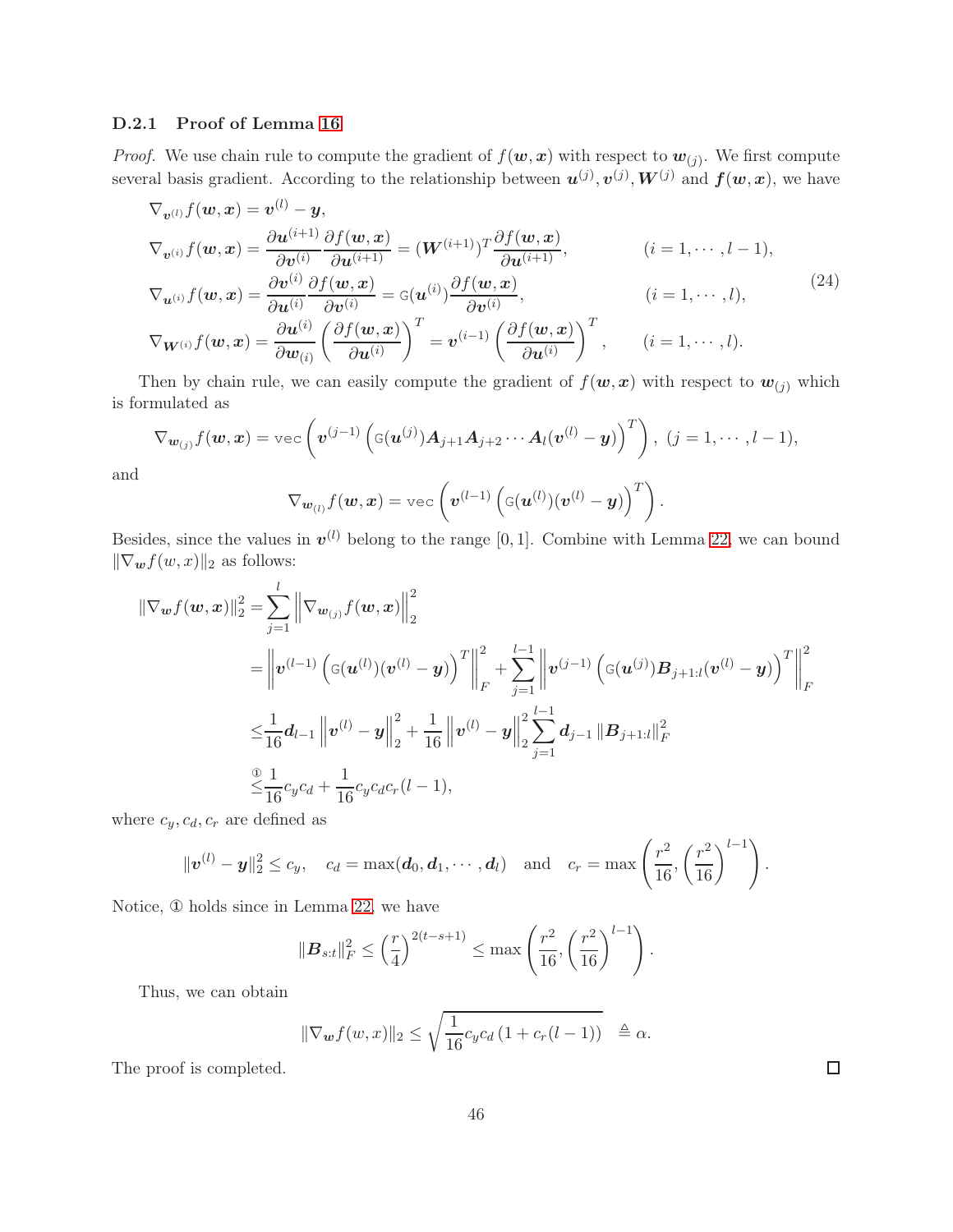### D.2.2 Proof of Lemma [17](#page-43-2)

For convenience, we first give the computation of some gradients.

<span id="page-46-0"></span>Lemma 23. *Assume the activation functions in deep neural network are sigmoid functions. Then the following properties hold:*

*(1)* We can compute the gradients  $\frac{\partial f(w, x)}{\partial u^{(i)}}$  and  $\frac{\partial f(w, x)}{\partial v^{(i)}}$  as

$$
\frac{\partial f(\boldsymbol{w}, \boldsymbol{x})}{\partial \boldsymbol{u}^{(i)}} = G(\boldsymbol{u}^{(i)}) \boldsymbol{B}_{i+1:l}(\boldsymbol{v}^{(l)} - \boldsymbol{y}) \quad and \quad \frac{\partial f(\boldsymbol{w}, \boldsymbol{x})}{\partial \boldsymbol{v}^{(i)}} = \boldsymbol{B}_{i+1:l}(\boldsymbol{v}^{(l)} - \boldsymbol{y}).
$$

*(2)* We can compute the gradient  $\frac{\partial u^{(i)}}{\partial w_{(j)}}$  as

$$
\frac{\partial \boldsymbol{u}^{(i)}}{\partial \boldsymbol{w}_{(j)}} = (\boldsymbol{v}^{(j-1)})^T \otimes \left( G(\boldsymbol{u}^{(j)}) \boldsymbol{B}_{j+1:i-1} (\boldsymbol{W}^{(i)})^T \right)^T \in \mathbb{R}^{d_i \times d_j d_{j-1}}, \ (i > j).
$$

$$
\frac{\partial \boldsymbol{u}^{(i)}}{\partial \boldsymbol{w}_{(i)}} = (\boldsymbol{v}^{(i-1)})^T \otimes \boldsymbol{I}_{d_i} \in \mathbb{R}^{d_i \times d_i d_{i-1}}, \ (i = j).
$$

*(3)* We can compute the gradient  $\frac{\partial v^{(i)}}{\partial w_{(i)}}$  $\frac{\partial \bm{v}^{(i)}}{\partial \bm{w}_{(j)}}$  as

$$
\frac{\partial \boldsymbol{v}^{(i)}}{\partial \boldsymbol{w}_{(j)}} = (\boldsymbol{v}^{(j-1)})^T \otimes \left( \varsigma(\boldsymbol{u}^{(j)}) \boldsymbol{B}_{j+1:i} \right)^T \in \mathbb{R}^{\boldsymbol{d}_i \times \boldsymbol{d}_j \boldsymbol{d}_{j-1}}, \,\, (i \geq j).
$$

It should be pointed out that the proof of Lemma [23](#page-46-0) can be founded Sec. [D.4.](#page-67-0)

*Proof.* To prove our conclusion, we have two steps: computing the Hessian and bounding its operation norm.

Step 1. Compute the Hessian: We first consider the computation of  $\frac{\partial^2 f(w,x)}{\partial w'}$  $\frac{\partial^{\alpha} f(\bm{w},\bm{x})}{\partial \bm{w}_{(i)}^T \partial \bm{w}_{(j)}}$ :

$$
\frac{\partial^2 f(\boldsymbol{w}, \boldsymbol{x})}{\partial \boldsymbol{w}_{(i)}^T \partial \boldsymbol{w}_{(j)}} = \frac{\partial \left( \text{vec} \left( (\text{G}(\boldsymbol{u}^{(j)}) \boldsymbol{A}_{j+1} \boldsymbol{A}_{j+2} \cdots \boldsymbol{A}_l (\boldsymbol{v}^{(l)} - \boldsymbol{y}) \right) (\boldsymbol{v}^{(j-1)})^T \right) \right)}{\partial \boldsymbol{w}_{(i)}^T}
$$

.

Recall that we define

$$
\boldsymbol{B}_{s:t} = \boldsymbol{A}_s \boldsymbol{A}_{s+1} \cdots \boldsymbol{A}_t \in \mathbb{R}^{d_{s-1} \times d_t}, \ (s \le t) \quad \text{and} \quad \boldsymbol{B}_{s:t} = \boldsymbol{I}, \ (s > t).
$$

Then we have

$$
\begin{aligned} &\frac{\partial^2 f(\boldsymbol{w}, \boldsymbol{x})}{\partial \boldsymbol{w}_{(i)}^T\partial \boldsymbol{w}_{(j)}} = \Big(\boldsymbol{v}^{(j-1)} (\boldsymbol{v}^{(l)} - \boldsymbol{y})^T \boldsymbol{B}_{j+1:l}^T\Big) \otimes \big(\boldsymbol{I_{d_j}}\big) \frac{\partial \text{vec}\left(\mathbb{G}(\boldsymbol{u}^{(j)})\right)}{\partial \boldsymbol{w}_{(i)}^T} (\triangleq \boldsymbol{Q}_1^{ij}) \\&+ \sum_{k=j+1}^l \Big(\boldsymbol{v}^{(j-1)} (\boldsymbol{v}^{(l)} - \boldsymbol{y})^T \boldsymbol{B}_{k+1:l}^T\Big) \otimes \Big(\mathbb{G}(\boldsymbol{u}^{(j)}) \boldsymbol{B}_{j+1:k-1} \boldsymbol{W}_k^T\Big) \frac{\partial \text{vec}\left(\mathbb{G}(\boldsymbol{u}^{(k)})\right)}{\partial \boldsymbol{w}_{(i)}^T} (\triangleq \boldsymbol{Q}_2^{ij}) \\&+ \Big(\boldsymbol{v}^{(j-1)} (\boldsymbol{v}^{(l)} - \boldsymbol{y})^T \boldsymbol{B}_{i+1:l}^T \mathbb{G}(\boldsymbol{u}^{(i)})\Big) \otimes \Big(\mathbb{G}(\boldsymbol{u}^{(j)}) \boldsymbol{B}_{j+1:i-1}\Big) \frac{\partial \text{vec}\left(\boldsymbol{W}_i^T\right)}{\partial \boldsymbol{w}_{(i)}^T} (\triangleq \boldsymbol{Q}_3^{ij}) \\&+ \boldsymbol{v}^{(j-1)} \otimes \Big(\mathbb{G}(\boldsymbol{u}^{(j)}) \boldsymbol{B}_{j+1:l}\Big) \frac{\partial (\boldsymbol{v}^{(l)} - \boldsymbol{y})}{\partial \boldsymbol{w}_{(i)}^T} (\triangleq \boldsymbol{Q}_4^{ij}) \\&+ \boldsymbol{I_{d_{j-1}}} \otimes \Big(\mathbb{G}(\boldsymbol{u}^{(j)}) \boldsymbol{B}_{j+1:l} (\boldsymbol{v}^{(l)} - \boldsymbol{y})\Big) \frac{\partial \boldsymbol{v}^{(j-1)}}{\partial \boldsymbol{w}_{(i)}^T} (\triangleq \boldsymbol{Q}_5^{ij}) \end{aligned}
$$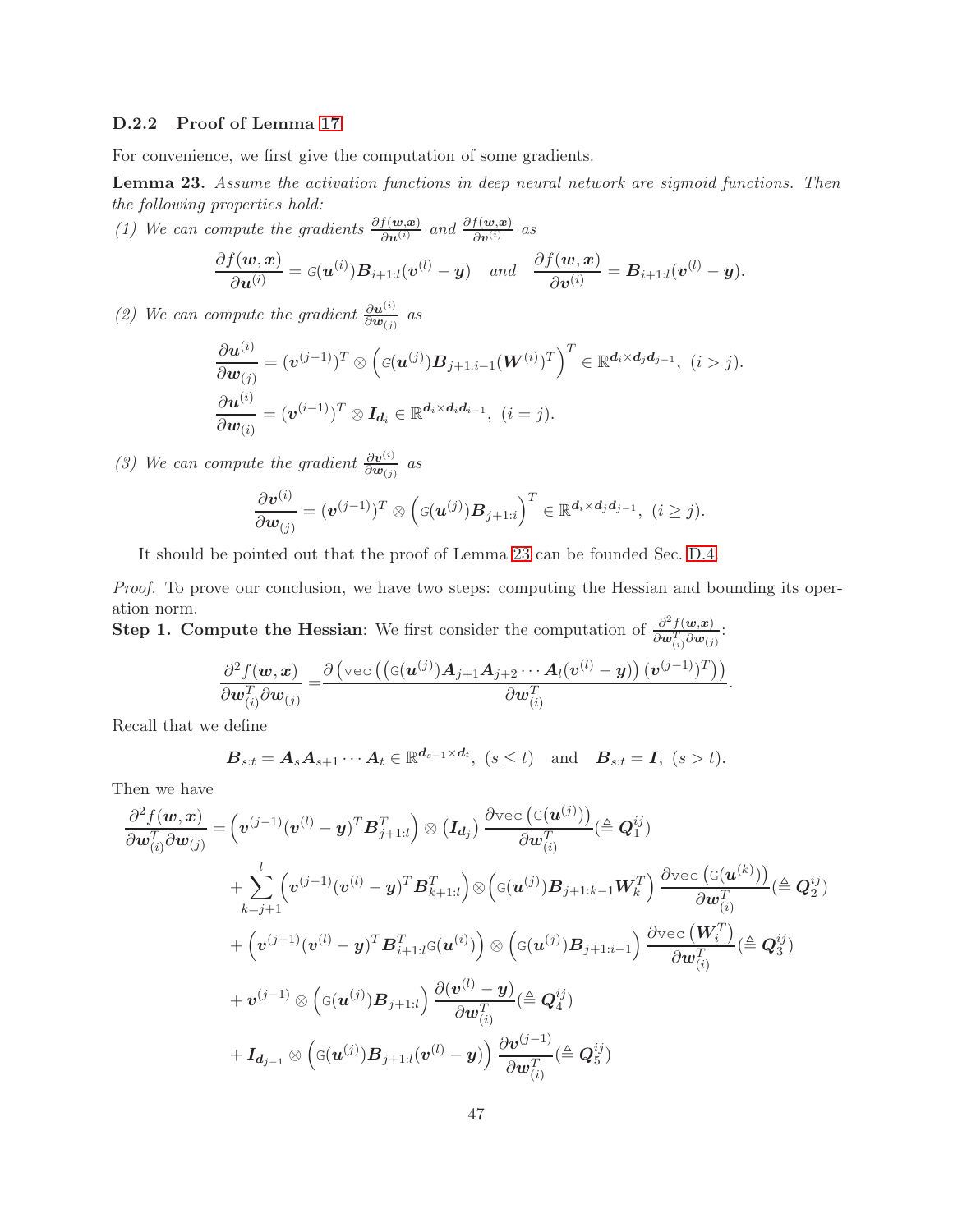**Case I:**  $i > j$ . We first consider the case that  $i > j$ . In this is case,  $Q_1^{ij} = 0$  since  $\frac{\partial \text{vec}(\mathsf{G}(u^{(j)}))}{\partial w_{j}^{T}}$  $\frac{\mathbb{E}(\mathbb{G}(\boldsymbol{u}^{(j)}))}{\partial \boldsymbol{w}_{(i)}^T} = \boldsymbol{0}.$ Computing  $Q_2^{ij}$  $\frac{i}{2}$  needs more efforts. By utilizing the computation of  $\frac{\partial u^{(k)}}{\partial w_{(i)}}$  in Lemma [23,](#page-46-0) we have

$$
\frac{\partial \text{vec}\left(\mathbf{G}(\boldsymbol{u}^{(k)})\right)}{\partial \boldsymbol{w}_{(i)}} = \frac{\partial \text{vec}\left(\mathbf{G}(\boldsymbol{u}^{(k)})\right)}{\partial \boldsymbol{u}^{(k)}} \frac{\partial \boldsymbol{u}^{(k)}}{\partial \boldsymbol{w}_{(i)}} = P_k\bigg(\boldsymbol{v}^{(i-1)})^T \otimes \left(\mathbf{G}(\boldsymbol{u}^{(i)}) \boldsymbol{B}_{i+1:k-1}(\boldsymbol{W}^{(k)})^T\right)^T\bigg), (k > i)
$$

where  $P_k$  is a matrix of size  $d_k^2 \times d_k$  whose  $((s-1)d_k + s, s)$   $(s = 1, \dots, d_k)$  entry equal to  $\sigma(\boldsymbol{u}_s^{(k)})(1-\sigma(\boldsymbol{u}_s^{(k)}))(1-2\sigma(\boldsymbol{u}_s^{(k)}))$  and rest entries are all 0. When  $k=i$ ,

$$
\frac{\partial \text{vec}\left(\text{G}(\bm{u}^{(k)})\right)}{\partial \bm{w}_{(k)}} = \frac{\partial \text{vec}\left(\text{G}(\bm{u}^{(k)})\right)}{\partial \bm{u}^{(k)}} \frac{\partial \bm{u}^{(k)}}{\partial \bm{w}_{(k)}} = \bm{P}_k\left((\bm{v}^{(k-1)})^T \otimes \bm{I}_{\bm{d}_k}\right) \in \mathbb{R}^{\bm{d}_k^2 \times \bm{d}_k \bm{d}_{k-1}}.
$$

Note that for  $k < i$ , we have  $\frac{\partial G(\boldsymbol{u}^{(k)})}{\partial \boldsymbol{u}_{(k)}}$  $\frac{\mathbb{G}(\boldsymbol{u}^{(k)})}{\partial \boldsymbol{w}_{(i)}} = \boldsymbol{0}$ . For brevity, let

<span id="page-47-0"></span>
$$
\boldsymbol{D}_k \triangleq \left( \left( \boldsymbol{v}^{(j-1)} (\boldsymbol{v}^{(l)} - \boldsymbol{y})^T \boldsymbol{B}_{k+1:l}^T \right) \otimes \left( \mathbf{G}(\boldsymbol{u}^{(j)}) \boldsymbol{B}_{j+1:k-1} \boldsymbol{W}_k^T \right) \right) \ (k = i, \cdots, l). \tag{25}
$$

Therefore, we have

$$
\boldsymbol{Q}_2^{ij} = \boldsymbol{D}_i \boldsymbol{P}_i \left( (\boldsymbol{v}^{(i-1)})^T \otimes \boldsymbol{I_{d_i}} \right) + \sum_{k=i+1}^{l} \boldsymbol{D}_k \boldsymbol{P}_k \left( (\boldsymbol{v}^{(i-1)})^T \otimes \left( \boldsymbol{\mathsf{G}}(\boldsymbol{u}^{(i)}) \boldsymbol{B}_{i+1:k-1}(\boldsymbol{W}^{(k)})^T \right)^T \right).
$$

Then we consider  $Q_3^{ij}$  $\frac{ij}{3}$ .

$$
\boldsymbol{Q}_3^{ij} = \left(\boldsymbol{v}^{(j-1)}(\boldsymbol{v}^{(l)} - \boldsymbol{y})^T \boldsymbol{B}_{i+1:l}^T\varsigma(\boldsymbol{u}^{(i)})\right) \otimes \left(\varsigma(\boldsymbol{u}^{(j)})\boldsymbol{B}_{j+1:i-1}\right).
$$

Also we can use the computation of  $\frac{\partial v^{(l)}}{\partial w^{(l)}}$  $\frac{\partial v^{(l)}}{\partial w_{(i)}}$  in Lemma [23](#page-46-0) and compute  $Q_4^{ij}$  $\frac{y}{4}$  as follows:

$$
\begin{aligned} \boldsymbol{Q}_4^{ij}=&\boldsymbol{v}^{(j-1)}\otimes\Big(\mathbf{G}(\boldsymbol{u}^{(j)})\boldsymbol{B}_{j+1:l}\Big)\frac{\partial(\boldsymbol{v}^{(l)}-\boldsymbol{y})}{\partial\boldsymbol{w}_{(i)}^T} \\&=\Big(\boldsymbol{v}^{(j-1)}\otimes\Big(\mathbf{G}(\boldsymbol{u}^{(j)})\boldsymbol{B}_{j+1:l}\Big)\Big)\Big(\big(\boldsymbol{v}^{(i-1)}\big)^T\otimes\Big(\mathbf{G}(\boldsymbol{u}^{(i)})\boldsymbol{B}_{i+1:l}\Big)^T\Big)\,. \end{aligned}
$$

Finally, since  $i > j$ , we can compute  $\mathbf{Q}_{\bar{5}}^{ij} = \mathbf{0}$ . **Case II:**  $i = j$ . We first consider  $\frac{\partial G(u^{(k)})}{\partial w_{(k)}}$  $\frac{\sigma(u^{n})}{\partial w_{(k)}}$ :

$$
\frac{\partial \text{vec}\left(\mathbf{G}(\boldsymbol{u}^{(k)})\right)}{\partial \boldsymbol{w}_{(k)}^T} = \frac{\partial \text{vec}\left(\mathbf{G}(\boldsymbol{u}^{(k)})\right)}{\partial \boldsymbol{u}^{(k)}} \frac{\partial \boldsymbol{u}^{(k)}}{\partial \boldsymbol{w}_{(k)}^T} = \boldsymbol{P}_k\left((\boldsymbol{v}^{(k-1)})^T \otimes \boldsymbol{I}_{\boldsymbol{d}_k}\right) \in \mathbb{R}^{\boldsymbol{d}_k^2 \times \boldsymbol{d}_k \boldsymbol{d}_{k-1}},
$$

where  $P_k$  is a matrix of size  $d_k^2 \times d_k$  whose  $(s, (s-1)d_k + s)$  entry equal to  $\sigma(u_s^{(k)})(1 - \sigma(u_s^{(k)}))(1 2\sigma(\boldsymbol{u}_s^{(k)}))$  and rest entries are all 0.  $\boldsymbol{Q}_1^{jj}$  $_1^{jj}$  can be computed as

$$
\begin{aligned} \boldsymbol{Q}^{jj}_1 &= \left(\boldsymbol{v}^{(j-1)}(\boldsymbol{v}^{(l)} - \boldsymbol{y})^T \boldsymbol{B}^T_{j+1:l}\right) \otimes \left(\boldsymbol{I_{d_j}}\right) \frac{\partial \text{vec}\left(\mathbf{G}(\boldsymbol{u}^{(j)})\right)}{\partial \boldsymbol{w}^T_{(j)}} \\ &= \left(\left(\boldsymbol{v}^{(j-1)}(\boldsymbol{v}^{(l)} - \boldsymbol{y})^T \boldsymbol{B}^T_{j+1:l}\right) \otimes \left(\boldsymbol{I_{d_j}}\right)\right) \left(\boldsymbol{P}_j\left((\boldsymbol{v}^{(j-1)})^T \otimes \boldsymbol{I_{d_j}}\right)\right). \end{aligned}
$$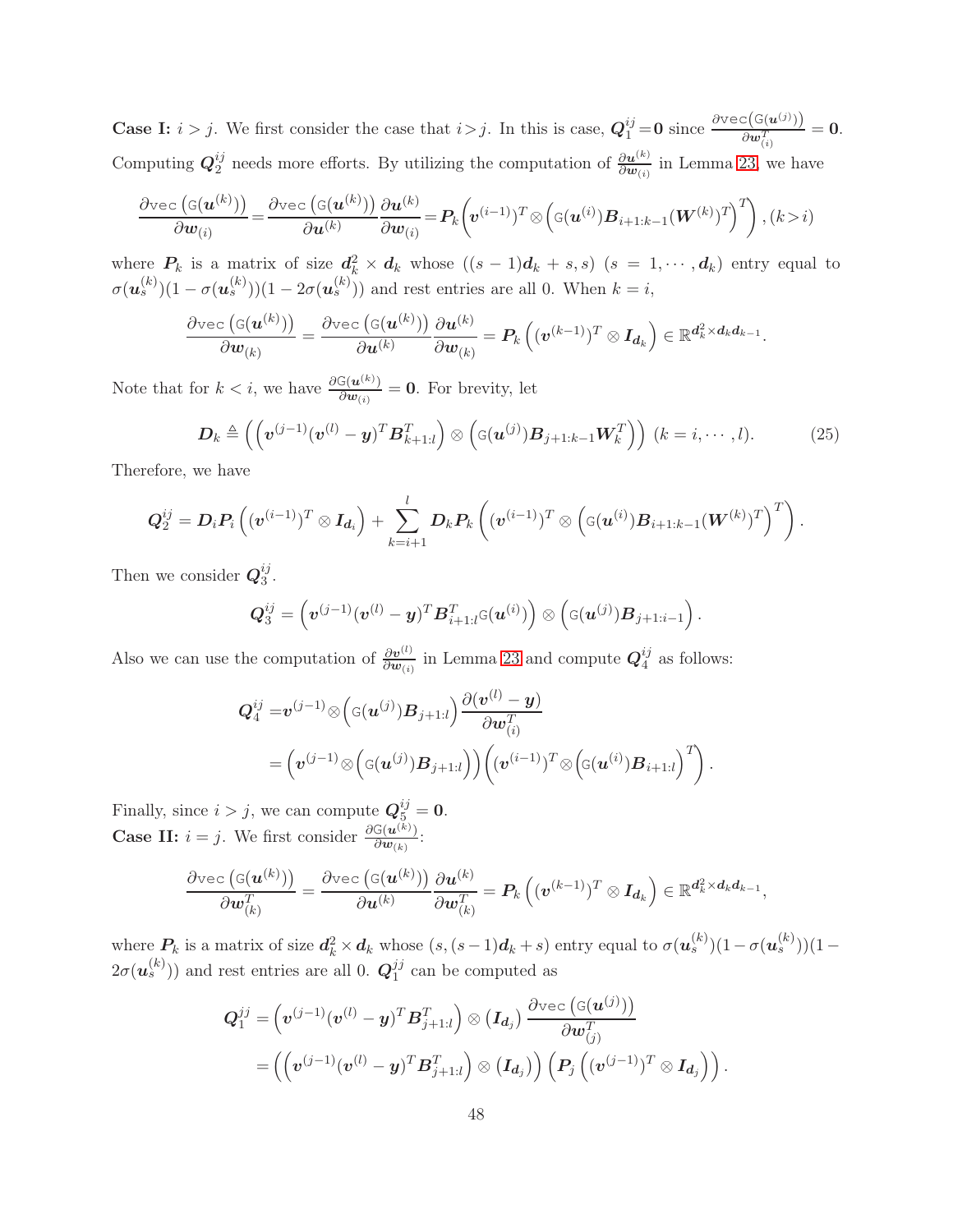As for  $\bm{Q}_2^{jj}$  $2^{J}$ , by Eqn. [\(25\)](#page-47-0) we have

$$
\boldsymbol{Q}_2^{jj} = \sum_{k=j+1}^{l} \boldsymbol{D}_k \boldsymbol{P}_k \left(\boldsymbol{v}^{(j-1)})^T \otimes \left( \mathbf{G}(\boldsymbol{u}^{(j)}) \boldsymbol{B}_{j+1:k-1}(\boldsymbol{W}^{(k)})^T \right)^T \right).
$$

Since  $i=j, \, \mathbf{Q}_3^{jj}$  $j_3^{j}$  does not exist. For convenience, we just set  $Q_3^{j} = 0$ .

Now we consider  $Q_4^{jj}$  which can be computed as follows:

$$
Q_4^{jj} = v^{(j-1)} \otimes \left( \mathbf{G}(\boldsymbol{u}^{(j)}) \boldsymbol{B}_{j+1:l} \right) \frac{\partial (\boldsymbol{v}^{(l)} - \boldsymbol{y})}{\partial \boldsymbol{w}_{(j)}^T} = \left( v^{(j-1)} \otimes \left( \mathbf{G}(\boldsymbol{u}^{(j)}) \boldsymbol{B}_{j+1:l} \right) \right) \left( (\boldsymbol{v}^{(j-1)})^T \otimes \left( \mathbf{G}(\boldsymbol{u}^{(j)}) \boldsymbol{B}_{j+1:l} \right)^T \right).
$$

Finally, since  $i = j$ , we can compute  $Q_5^{jj} = 0$ .

**Case III:**  $i < j$ . Since  $\frac{\partial^2 f(w, x)}{\partial w \partial w^T}$  is symmetrical, we have  $Q_k^{ij} = Q_k^{ji}$  $\binom{J^i}{k}$   $(k = 1, \cdots, 5)$ . Step 2. Bound the operation norm of Hessian: We mainly use Lemma [22](#page-44-2) to achieve this goal. From Lemma [22,](#page-44-2) we have

(1) For arbitrary matrices  $M$  and  $N$  of proper size, we have

$$
\|\mathbf{G}(\boldsymbol{u}^{(i)})\boldsymbol{M}\|_{F}^{2} \leq \frac{1}{16} \|\boldsymbol{M}\|_{F}^{2} \quad \text{and} \quad \|\boldsymbol{N}\mathbf{G}(\boldsymbol{u}^{(i)})\|_{F}^{2} \leq \frac{1}{16} \|\boldsymbol{N}\|_{F}^{2}.
$$

(2) For arbitrary matrices  $M$  and  $N$  of proper size, we have

$$
\|\textbf{\textit{P}}_k\textbf{\textit{M}}\|_F^2 \leq \frac{2^6}{3^8}\|\textbf{\textit{M}}\|_F^2 \quad \text{and} \quad \|\textbf{\textit{N}}\textbf{\textit{P}}_k\|_F^2 \leq \frac{2^6}{3^8}\|\textbf{\textit{N}}\|_F^2.
$$

(3) For  $B_{s:t}$  and  $D_{s:t}$ , we have

$$
\|\boldsymbol{B}_{s:t}\|_{F}^{2} \leq \frac{1}{16^{t-s+1}} \boldsymbol{D}_{s:t} \text{ and } \frac{1}{16^{t-s+1}} \boldsymbol{D}_{s:t} \leq c_{r},
$$

where  $c_r = \max\left(\frac{r^2}{16}, \left(\frac{r^2}{16}\right)^l\right)$ .

The values of entries in  $v^{(h)}$  are bounded by  $0 \leq \sigma(u_h^{(i)})$  $\binom{n}{h} \leq 1$  which leads to  $||\mathbf{v}^{(h)}||$ 2  $\frac{z}{F} \leq d_h \leq c_d,$ where  $c_d = \max_i d_i$ . On the other hand, since the values in  $v^{(l)}$  belong to the range [0, 1] and y is the label,  $\|\boldsymbol{v}^{(l)} - \boldsymbol{y}\|_2^2$  can be bounded:

$$
\|\boldsymbol{v}^{(l)}-\boldsymbol{y}\|_2^2\leq c_y<+\infty,
$$

where  $c_y$  is a universal constant.

We first define

$$
\boldsymbol{C}_k^{ij} = \boldsymbol{D}_k \boldsymbol{P}_k \left( \boldsymbol{v}^{(i-1)})^T \otimes \left( \mathbf{G}(\boldsymbol{u}^{(i)}) \boldsymbol{B}_{i+1:k-1}(\boldsymbol{W}^{(k)})^T \right)^T \right) \text{ and } \boldsymbol{C}^{ij} = \boldsymbol{D}_i \boldsymbol{P}_i \left( (\boldsymbol{v}^{(i-1)})^T \otimes \boldsymbol{I_d} \right),
$$

where  $D_k$  is defined in Eqn. [\(25\)](#page-47-0).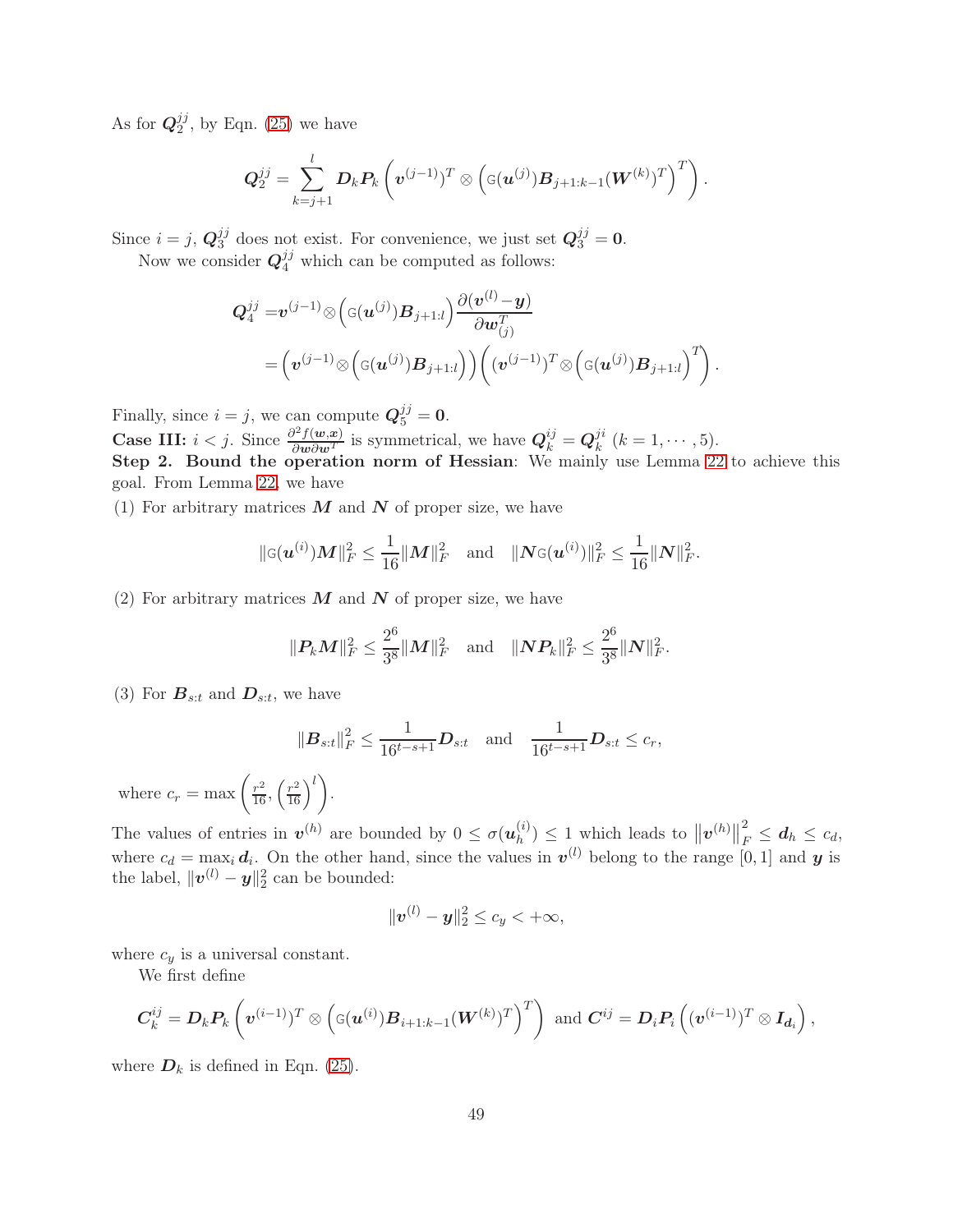**Case I:**  $i > j$ . According to the definition of  $C^{ij}$  and  $C^{ij}_k$  $k^{ij}_{k}$ , we have  $\mathbf{Q}_{2}^{ij} = \mathbf{C}^{ij} + \sum_{k=i+1}^{l} \mathbf{C}_{k}^{ij}$  $\frac{dy}{k}$ . So we have

$$
\begin{aligned}\n\left\|\frac{\partial^2 f(\boldsymbol{w}, \boldsymbol{x})}{\partial \boldsymbol{w}_{(i)}^T \partial \boldsymbol{w}_{(j)}}\right\|_F^2 &= \left\|\boldsymbol{Q}_1^{ij} + \boldsymbol{Q}_2^{ij} + \boldsymbol{Q}_3^{ij} + \boldsymbol{Q}_4^{ij} + \boldsymbol{Q}_5^{ij}\right\|_F^2 \\
&= \left\|\boldsymbol{C}^{ij} + \sum_{k=i+1}^l \boldsymbol{C}_k^{ij} + \boldsymbol{Q}_3^{ij} + \boldsymbol{Q}_4^{ij}\right\|_F^2 \\
&= (l-i+3) \left( \|\boldsymbol{C}^{ij}\|_F^2 + \sum_{k=i+1}^l \left\|\boldsymbol{C}_k^{ij}\right\|_F^2 + \left\|\boldsymbol{Q}_3^{ij}\right\|_F^2 + \left\|\boldsymbol{Q}_4^{ij}\right\|_F^2 \right).\n\end{aligned}
$$

Here we bound each term separately:

$$
\|C^{ij}\|_F^2 \leq \|v^{(j-1)}\|_F^2 \|v^{(l)} - y\|_F^2 \|B_{i+1:l}\|_F^2 \frac{1}{16} \|B_{j+1:i-1}W_i^T\|_F^2 \frac{2^6}{3^8} \|v^{(i-1)}\|_F^2 \|I_{d_i}\|_F^2
$$
  

$$
\leq \frac{2^6}{3^8} c_y d_{j-1} d_{i-1} d_i \frac{1}{16^{l-i}} D_{i+1:l} \frac{1}{16^{i-j}} D_{j+1:i}
$$
  

$$
\leq \frac{2^6}{3^8} c_y d_{j-1} d_{i-1} d_i \frac{1}{16^{l-j}} D_{j+1:l}
$$
  

$$
\leq \frac{2^6}{3^8} c_y d_{j-1} d_{i-1} d_i c_r.
$$

Similarly, we can bound  $\|C_k^{ij}\|$  $\|k^i\|_F^2$  as follows:

$$
\|C_k^{ij}\|_F^2 \leq \|v^{(j-1)}\|_F^2 \|v^{(l)} - y\|_F^2 \|B_{k+1:l}\|_F^2 \frac{1}{16} \|B_{j+1:k-1}W_k^T\|_F^2 \frac{2^6}{3^8} \|v^{(i-1)}\|_F^2 \frac{1}{16} \|B_{i+1:k-1}(W^{(k)})^T\|_F^2
$$
  
\n
$$
\leq \frac{2^6}{3^8} c_y d_{j-1} d_{i-1} \frac{1}{16^{l-k}} D_{k+1:l} \frac{1}{16^{k-j-1}} D_{j+1:k} \frac{1}{16^{k-i-1}} D_{i+1:k}
$$
  
\n
$$
= \frac{2^6}{3^8} c_y d_{j-1} d_{i-1} \frac{1}{16^{l-j-1}} D_{j+1:l} \frac{1}{16^{k-i-1}} D_{i+1:k}
$$
  
\n
$$
\leq \frac{2^{14}}{3^8} c_y d_{j-1} d_{i-1} c_r^2.
$$
  
\nWe also bound 
$$
\left\|Q_3^{ij}\right\|_F^2 \text{ as}
$$
  
\n
$$
\left\|Q_3^{ij}\right\|_F^2 \leq \left\|v^{(j-1)}\right\|_F^2 \left\|v^{(l)} - y\right\|_F^2 \frac{1}{16} \|B_{i+1:l}\|_F^2 \frac{1}{16} \|B_{j+1:i-1}\|_F^2 \leq \frac{1}{2^8} c_y d_{j-1} c_r.
$$

Finally, we bound  $||Q_4^{ij}||$  $\begin{array}{c} ij \\ 4 \end{array}$ 2 as follows:<br> $F$ 

$$
\left\|Q_4^{ij}\right\|_F^2 \le \left\|v^{(j-1)}\right\|_F^2 \frac{1}{16} \|B_{j+1:l}\|_F^2 \left\|v^{(i-1)}\right\|_F^2 \frac{1}{16} \|B_{i+1:l}\|_F^2 \le \frac{1}{2^8} d_{j-1} d_{i-1} c_r^2.
$$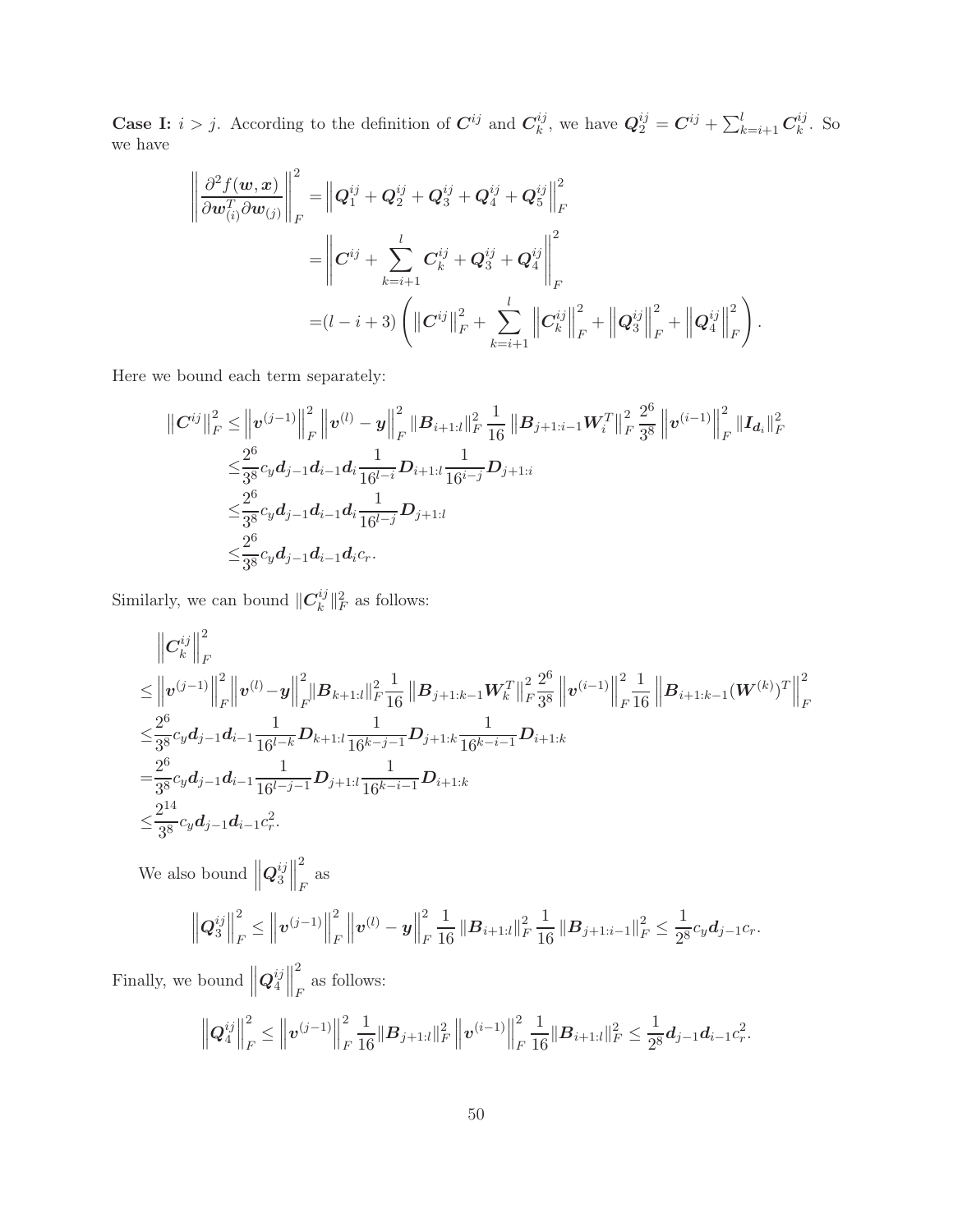Note that  $d_i \leq c_d$ . Thus, we can bound  $\parallel$  $\partial^2 f(\boldsymbol{w},\boldsymbol{x})$  $\overline{\partial \boldsymbol{w}_{\left(j\right)}\partial \boldsymbol{w}_{\left(i\right)}^{T}}$  2 F as

$$
\begin{split}\n&\left\|\frac{\partial^2 f(\mathbf{w}, \mathbf{x})}{\partial \mathbf{w}_{(i)}^T \partial \mathbf{w}_{(j)}}\right\|_F^2 \\
&\leq (l-i+3) \left(\frac{2^6}{3^8}c_y d_{j-1} d_{i-1} d_i c_r + \sum_{k=i+1}^l \frac{2^{14}}{3^8}c_y d_{j-1} d_{i-1} c_r^2 + \frac{1}{2^8}c_y d_{j-1} c_r + \frac{1}{2^8}d_{j-1} d_{i-1} c_r^2\right) \\
&\leq (l+1) \left(\frac{64}{6561}c_y c_d^3 c_r + \frac{4096}{6561}c_y (l-2) c_d^2 c_r^2 + \frac{1}{256}c_y c_d c_r + \frac{1}{256}c_d c_r^2\right).\n\end{split}
$$

**Case II:**  $i = j$ . According to the definition of  $C^{ij}$  and  $C_k^{ij}$  $k^{ij}_{k}$ , we have  $\mathbf{Q}_{2}^{jj} = \sum_{k=j+1}^{l} \mathbf{C}_{k}^{jj}$  $_k^{jj}$  . Similarly, we have

$$
\left\|\frac{\partial^2 f(\boldsymbol{w}, \boldsymbol{x})}{\partial \boldsymbol{w}_{(i)}^T \partial \boldsymbol{w}_{(j)}}\right\|_F^2 = \left\|\boldsymbol{Q}_1^{jj} + \boldsymbol{Q}_2^{jj} + \boldsymbol{Q}_3^{jj} + \boldsymbol{Q}_4^{jj} + \boldsymbol{Q}_5^{jj}\right\|_F^2 = \left\|\boldsymbol{Q}_1^{jj} + \sum_{k=j+1}^l C_k^{jj} + \boldsymbol{Q}_4^{ij}\right\|_F^2
$$
  

$$
\leq (l - j + 2) \left( \left\|\boldsymbol{Q}_1^{jj}\right\|_F^2 + \sum_{k=j+1}^l \left\|\boldsymbol{C}_k^{jj}\right\|_F^2 + \left\|\boldsymbol{Q}_4^{jj}\right\|_F^2 \right).
$$

Thus, we can bound  $\left\| \boldsymbol{Q}_1^{jj}\right\|$  $\begin{array}{c} jj \\ 1 \end{array}$ 2  $\int_F$  first:

$$
\left\|Q_1^{jj}\right\|_F^2 \le \left\|v^{(j-1)}\right\|_F^2 \left\|v^{(l)} - y\right\|_F^2 \left\|B_{j+1:l}\right\|_F^2 \left\|I_{d_j}\right\|_F^2 \frac{2^6}{3^8} \left\|v^{(j-1)}\right\|_F^2 \left\|I_{d_j}\right\|_F^2 \le \frac{2^6}{3^8} c_y d_{j-1}^2 d_{j}^2 c_r.
$$

As for  $\bm{Q}_2^{jj}$  $_2^{jj}$ , we have

$$
\|C_k^{ij}\|_F^2 \leq \|v^{(j-1)}\|_F^2 \|v^{(l)} - y\|_F^2 \|B_{k+1:l}\|_F^2 \frac{1}{16} \|B_{j+1:k-1} W_k^T\|_F^2 \frac{2^6}{3^8} \|v^{(j-1)}\|_F^2 \frac{1}{16} \|B_{j+1:k-1} (W^{(k)})^T\|_F^2
$$
  
\n
$$
= \frac{2^6}{3^8} c_y d_{j-1}^2 \frac{1}{16^{l-k}} D_{k+1:l} \frac{1}{16^{k-j-1}} D_{j+1:k} \frac{1}{16^{k-j-1}} D_{j+1:k}
$$
  
\n
$$
\leq \frac{2^{14}}{3^8} c_y d_{j-1}^2 c_r^2.
$$

Then we bound  $\mathbf{Q}_4^{jj}$  $\frac{Jj}{4} \|_F^2$ :

$$
\left\|Q_4^{jj}\right\|_F^2 \le \left\|v^{(j-1)}\right\|_F^2 \frac{1}{16} \|B_{j+1:l}\|_F^2 \left\|v^{(j-1)}\right\|_F^2 \frac{1}{16} \|B_{j+1:l}\|_F^2 \le \frac{1}{2^8} d_{j-1}^2 c_r^2.
$$

Note that for any input, we have  $c_v = \max_j ||\boldsymbol{v}^{(j-1)}(\boldsymbol{v}^{(l)} - \boldsymbol{y})^T||$ 2  $\frac{d}{dr} \leq \max_j \| \boldsymbol{v}^{(j-1)} \|_F^2 \left\| (\boldsymbol{v}^{(l)} - \boldsymbol{y} \right\|_F^2)$ 2  $_F \leq$  $c_y c_d$ , where  $\|\boldsymbol{v}^{(l)} - \boldsymbol{y}\|$ 2  $\frac{2}{F}$  can be bounded by a constant  $c_y$ . Thus, we can bound  $\parallel$  $\partial^2 f(\boldsymbol{w},\!\boldsymbol{x})$  $\partial \bm w_{(i)}^T \partial \bm w_{(j)}$  2 F as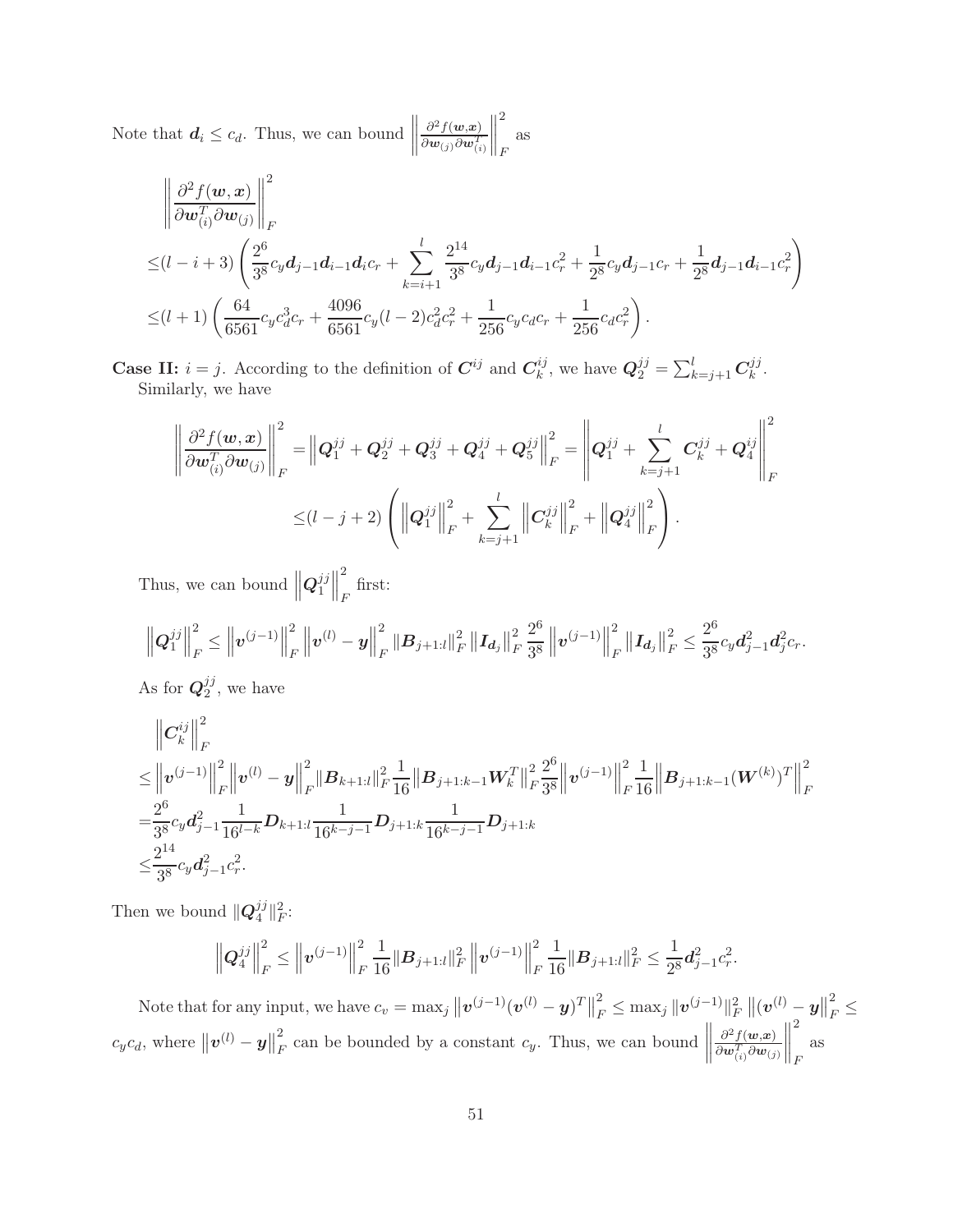$$
\left\| \frac{\partial^2 f(\boldsymbol{w}, \boldsymbol{x})}{\partial \boldsymbol{w}_{(i)}^T \partial \boldsymbol{w}_{(j)}} \right\|_F^2 \leq (l - i + 3) \left( \frac{2^6}{3^8} c_y d_{j-1}^2 d_{j}^2 c_r + \sum_{k=i+1}^l \frac{2^{14}}{3^8} c_y d_{j-1}^2 c_r^2 + \frac{1}{2^8} d_{j-1}^2 c_r^2 \right) \leq (l + 2) \left( \frac{64}{6561} c_y c_d^2 d_{j-1} d_j c_r + \frac{4096}{6561} c_y (l - 1) c_d^2 c_r^2 + \frac{1}{256} c_d^2 c_r^2 \right).
$$

**Case III:**  $i < j$ . Since  $\frac{\partial^2 f(w, x)}{\partial w \partial w^T}$  is symmetrical, we have  $Q_k^{ij} = Q_k^{ji}$  $\binom{n}{k}$   $(k = 1, \cdots, 5)$ . Thus, it yields

$$
\left\|\frac{\partial^2 f(\boldsymbol{w}, \boldsymbol{x})}{\partial \boldsymbol{w}_{(i)}^T \partial \boldsymbol{w}_{(j)}}\right\|_F^2 \leq (l+1) \left(\frac{64}{6561}c_y c_d^3 c_r + \frac{4096}{6561}c_y (l-2)c_d^2 c_r^2 + \frac{1}{256}c_y c_d c_r + \frac{1}{256}c_d c_r^2\right).
$$

Final result: Thus we can bound

$$
\|\nabla_{\boldsymbol{w}}^2 f(\boldsymbol{w}, \boldsymbol{x})\|_{\text{op}} \leq \|\nabla_{\boldsymbol{w}}^2 f(\boldsymbol{w}, \boldsymbol{x})\|_F
$$
  
\n
$$
\leq \sqrt{(l-1)l \max_{i,j:i\neq j} \left\|\frac{\partial^2 f(\boldsymbol{w}, \boldsymbol{x})}{\partial \boldsymbol{w}_{(j)} \partial \boldsymbol{w}_{(i)}^T}\right\|_F^2 + \sum_{j=1}^l \left\|\frac{\partial^2 f(\boldsymbol{w}, \boldsymbol{x})}{\partial \boldsymbol{w}_{(j)} \partial \boldsymbol{w}_{(i)}^T}\right\|_F^2
$$
  
\n
$$
\leq \left((l-1)l(l+1) \left(\frac{64}{6561}c_y c_d^3 c_r + \frac{4096}{6561}c_y (l-2) c_d^2 c_r^2 + \frac{1}{256}c_y c_d c_r + \frac{1}{256}c_d c_r^2\right)\right)
$$
  
\n
$$
+ (l+2) \left(\frac{64}{6561}c_y c_d^2 d c_r + \frac{4096}{6561}c_y (l-1)lc_d^2 c_r^2 + \frac{1}{256}lc_d^2 c_r^2\right)\right)^{\frac{1}{2}}
$$
  
\n
$$
\leq \sqrt{c_{s_1}c_r c_d^2 l^2 (c_{s_2} c_d^2 + l^2 c_r)},
$$

where  $c_{s_1}$  and  $c_{s_2}$  are two constants.

Since  $\left\|\nabla_{\boldsymbol{w}}^2 f(\boldsymbol{w}, \boldsymbol{x})\right\|_{\text{op}} \leq \left\|\nabla_{\boldsymbol{w}}^2 f(\boldsymbol{w}, \boldsymbol{x})\right\|_F$ , we know that the gradient  $\nabla_{\boldsymbol{w}} f(\boldsymbol{w}, \boldsymbol{x})$  is  $\varsigma$ -Lipschitz, where  $\varsigma = \sqrt{c_{s_1} c_r c_d^2 l^2 (c_{s_2} c_d^2 + l^2 c_r)}$ .

On the other hand, since for any input  $x, \sigma(x)$  belongs to [0,1], the values of the entries of  $\nabla^3_{\boldsymbol{w}} f(\boldsymbol{w}, \boldsymbol{x})$  can be bounded. Thus, we can bound

$$
\|\nabla_{\boldsymbol{w}}^3 f(\boldsymbol{w},\boldsymbol{x})\|_{\text{op}} = \sup_{\|\boldsymbol{\lambda}\|_2 \le 1} \left\langle \boldsymbol{\lambda}^{\otimes^3}, \nabla_{\boldsymbol{w}}^3 f(\boldsymbol{w},\boldsymbol{x}) \right\rangle = [\nabla_{\boldsymbol{w}}^3 f(\boldsymbol{w},\boldsymbol{x})]_{ijk} \boldsymbol{\lambda}_i \boldsymbol{\lambda}_j \boldsymbol{\lambda}_k \le \xi < +\infty.
$$

We complete the proof.

### D.2.3 Proof of Lemma [18](#page-43-3)

For convenience, we first give the computation of some gradients.

<span id="page-51-0"></span>Lemma 24. *Assume the activation functions in deep neural network are sigmoid functions. Then we can compute the gradients*  $\frac{\partial u^{(j)}}{\partial u^{(1)}}$  *and*  $\frac{\partial v^{(j)}}{\partial u^{(1)}}$  *as* 

$$
\frac{\partial \boldsymbol{u}^{(j)}}{\partial \boldsymbol{u}^{(1)}} = \left( G(\boldsymbol{u}^{(1)}) \boldsymbol{A}_2 \cdots \boldsymbol{A}_{j-1} (\boldsymbol{W}^j)^T \right)^T \in \mathbb{R}^{d_j \times d_1}, \ (j > 1).
$$

$$
\frac{\partial \boldsymbol{v}^{(j)}}{\partial \boldsymbol{u}^{(1)}} = \left( G(\boldsymbol{u}^{(1)}) \boldsymbol{A}_2 \cdots \boldsymbol{A}_j \right)^T \in \mathbb{R}^{d_j \times d_1}, \ (j > 1).
$$

$$
\qquad \qquad \Box
$$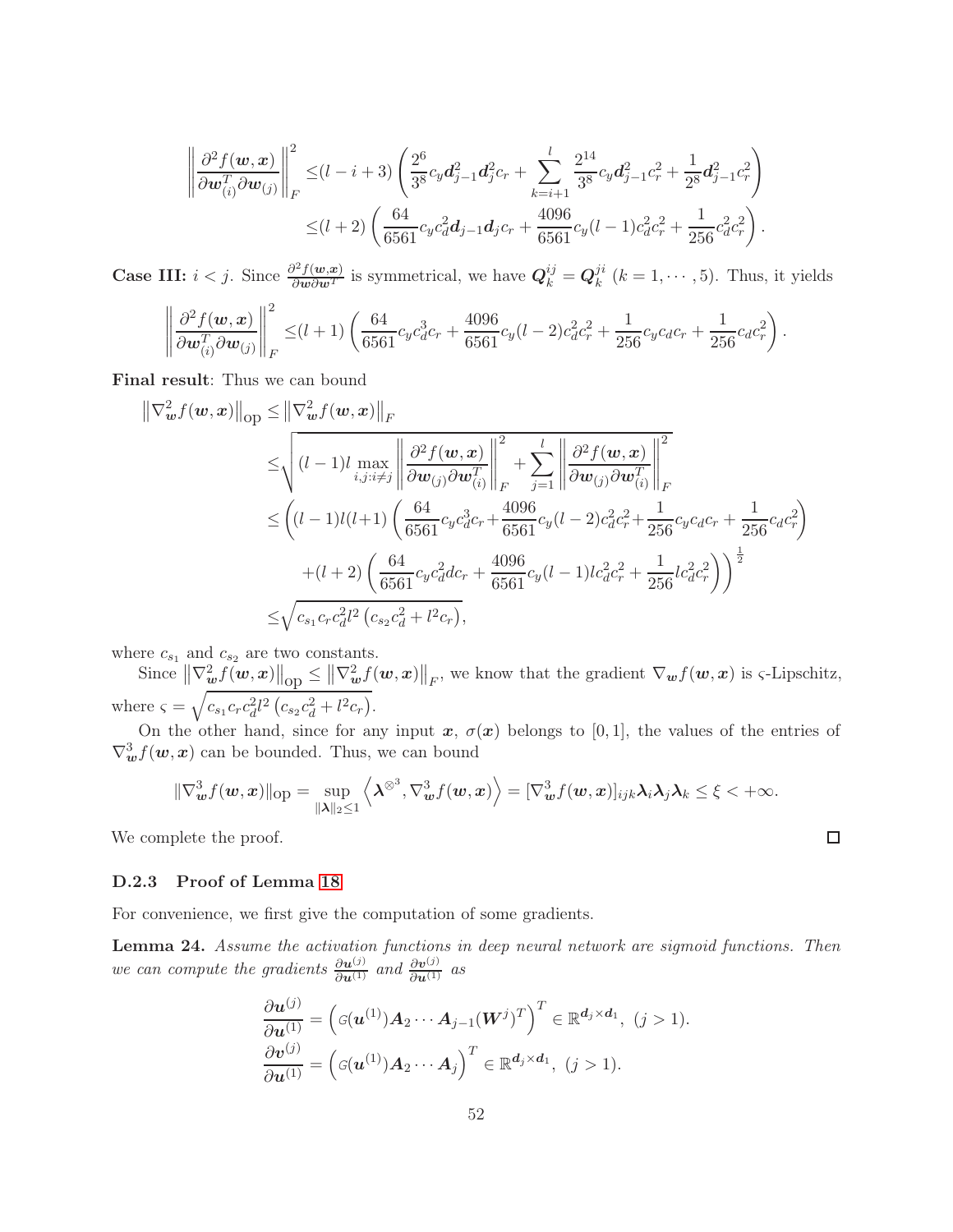It should be pointed out that the proof of Lemma [24](#page-51-0) can be founded Sec. [D.4.](#page-67-0)

*Proof.* To prove our conclusion, we have two steps: computing  $\nabla_x \nabla_w f(w, x)$  and bounding its operation norm.

Step 1. Compute  $\nabla_x \nabla_w f(w, x)$ :

We first consider the computation of  $\frac{\partial^2 f(w, x)}{\partial x^T \partial w}$  $\frac{\partial^{-}J(\boldsymbol{w},\boldsymbol{x})}{\partial \boldsymbol{x}^{T}\partial \boldsymbol{w}_{(j)}}$ :

$$
\frac{\partial^2 f(\boldsymbol{w}, \boldsymbol{x})}{\partial \boldsymbol{x}^T \partial \boldsymbol{w}_{(j)}} = \frac{\partial \left( \text{vec} \left( (\text{G}(\boldsymbol{u}^{(j)}) A_{j+1} A_{j+2} \cdots A_l (\boldsymbol{v}^{(l)} - \boldsymbol{y}) \right) (\boldsymbol{v}^{(j-1)})^T \right) \right)}{\partial \boldsymbol{x}^T}.
$$

Recall that we define

$$
\mathbf{A}_{i} = (\mathbf{W}^{(i)})^{T} \mathbf{G}(\mathbf{u}^{(i)}) \in \mathbb{R}^{\mathbf{d}_{i-1} \times \mathbf{d}_{i}}.
$$
\n
$$
\mathbf{B}_{s:t} = \mathbf{A}_{s} \mathbf{A}_{s+1} \cdots \mathbf{A}_{t} \in \mathbb{R}^{\mathbf{d}_{s-1} \times \mathbf{d}_{t}}, \ (s \leq t) \text{ and } \mathbf{B}_{s:t} = \mathbf{I}, \ (s > t).
$$

Then we have

$$
\begin{split} \frac{\partial^2 f(\boldsymbol{w}, \boldsymbol{x})}{\partial \boldsymbol{x}^T \partial \boldsymbol{w}_{(j)}} = & \Big( \boldsymbol{v}^{(j-1)} (\boldsymbol{v}^{(l)} - \boldsymbol{y})^T \boldsymbol{B}_{j+1:l}^T \Big) \otimes \big( \boldsymbol{I_{d_j}} \big) \, \frac{\partial \text{vec} \, (\mathbf{G}(\boldsymbol{u}^{(j)}))}{\partial \boldsymbol{x}^T} (\hat{\boldsymbol{\Xi}} \, \boldsymbol{Q}_1^j) \\ & + \sum_{k=j+1}^l \Big( \boldsymbol{v}^{(j-1)} (\boldsymbol{v}^{(l)} - \boldsymbol{y})^T \boldsymbol{B}_{k+1:l}^T \Big) \otimes \Big( \mathbf{G}(\boldsymbol{u}^{(j)}) \boldsymbol{B}_{j+1:k-1} \boldsymbol{W}_k^T \Big) \, \frac{\partial \text{vec} \, (\mathbf{G}(\boldsymbol{u}^{(k)}))}{\partial \boldsymbol{x}^T} (\hat{\boldsymbol{\Xi}} \, \boldsymbol{Q}_2^j) \\ & + \boldsymbol{v}^{(j-1)} \otimes \Big( \mathbf{G}(\boldsymbol{u}^{(j)}) \boldsymbol{B}_{j+1:l} \Big) \, \frac{\partial (\boldsymbol{v}^{(l)} - \boldsymbol{y})}{\partial \boldsymbol{x}^T} (\hat{\boldsymbol{\Xi}} \, \boldsymbol{Q}_3^j) \\ & + \boldsymbol{I_{d_{j-1}}} \otimes \Big( \mathbf{G}(\boldsymbol{u}^{(j)}) \boldsymbol{B}_{j+1:l} (\boldsymbol{v}^{(l)} - \boldsymbol{y}) \Big) \, \frac{\partial \boldsymbol{v}^{(j-1)}}{\partial \boldsymbol{x}^T} (\hat{\boldsymbol{\Xi}} \, \boldsymbol{Q}_4^j) \end{split}
$$

By using Lemma [24,](#page-51-0) we can compute  $Q_1^{ij}$  $\frac{ij}{1}$  as

$$
\frac{\partial\mathrm{vec}\left(\mathbf{G}(\boldsymbol{u}^{(k)})\right)}{\partial\boldsymbol{x}^T}=\frac{\partial\mathrm{vec}\left(\mathbf{G}(\boldsymbol{u}^{(k)})\right)}{\partial\boldsymbol{u}^{(k)}}\frac{\partial\boldsymbol{u}^{(k)}}{\partial\boldsymbol{x}^T}=\boldsymbol{P}_k\left(\mathbf{G}(\boldsymbol{u}^{(1)})\boldsymbol{B}_{2:k-1}(\boldsymbol{W}^k)^T\right)^T.
$$

Thus, we have

$$
\begin{aligned} \boldsymbol{Q}_{1}^{j}=&\left(\boldsymbol{v}^{\left(j-1\right)}(\boldsymbol{v}^{\left(l\right)}-\boldsymbol{y})^{T}\boldsymbol{B}_{j+1:l}^{T}\right)\otimes\boldsymbol{I_{d_{j}}}\frac{\partial\text{vec}\left(\mathbf{G}(\boldsymbol{u}^{\left(j\right)})\right)}{\partial\boldsymbol{x}^{T}} \\ =&\left(\left(\boldsymbol{v}^{\left(j-1\right)}(\boldsymbol{v}^{\left(l\right)}-\boldsymbol{y})^{T}\boldsymbol{B}_{j+1:l}^{T}\right)\otimes\boldsymbol{I_{d_{j}}}\right)\boldsymbol{P_{k}}\left(\mathbf{G}(\boldsymbol{u}^{\left(1\right)})\boldsymbol{B}_{2:k-1}(\boldsymbol{W}^{k})^{T}\right)^{T} \end{aligned}
$$

.

As for  $\bm{Q}_2^j$  $2<sub>2</sub>$ , we also can utilize Lemma [24](#page-51-0) to compute it:

$$
\begin{aligned} \bm{Q}_2^j &= \sum_{k=j+1}^l \left( \bm{v}^{(j-1)} (\bm{v}^{(l)} - \bm{y})^T \bm{B}_{k+1:l}^T \right) \otimes \left( \bm{\mathsf{G}}(\bm{u}^{(j)}) \bm{B}_{j+1:k-1} \bm{W}_{k}^T \right) \frac{\partial \text{vec} \left( \bm{\mathsf{G}}(\bm{u}^{(k)}) \right)}{\partial \bm{x}^T} \\ &= \sum_{k=i+1}^l \Bigl( \left( \bm{v}^{(j-1)} (\bm{v}^{(l)} - \bm{y})^T \bm{B}_{k+1:l}^T \right) \otimes \left( \bm{\mathsf{G}}(\bm{u}^{(j)}) \bm{B}_{j+1:k-1} \bm{W}_{k}^T \right) \Bigr) \bm{P}_k \left( \bm{\mathsf{G}}(\bm{u}^{(1)}) \bm{B}_{2:k-1} (\bm{W}^k)^T \right)^T. \end{aligned}
$$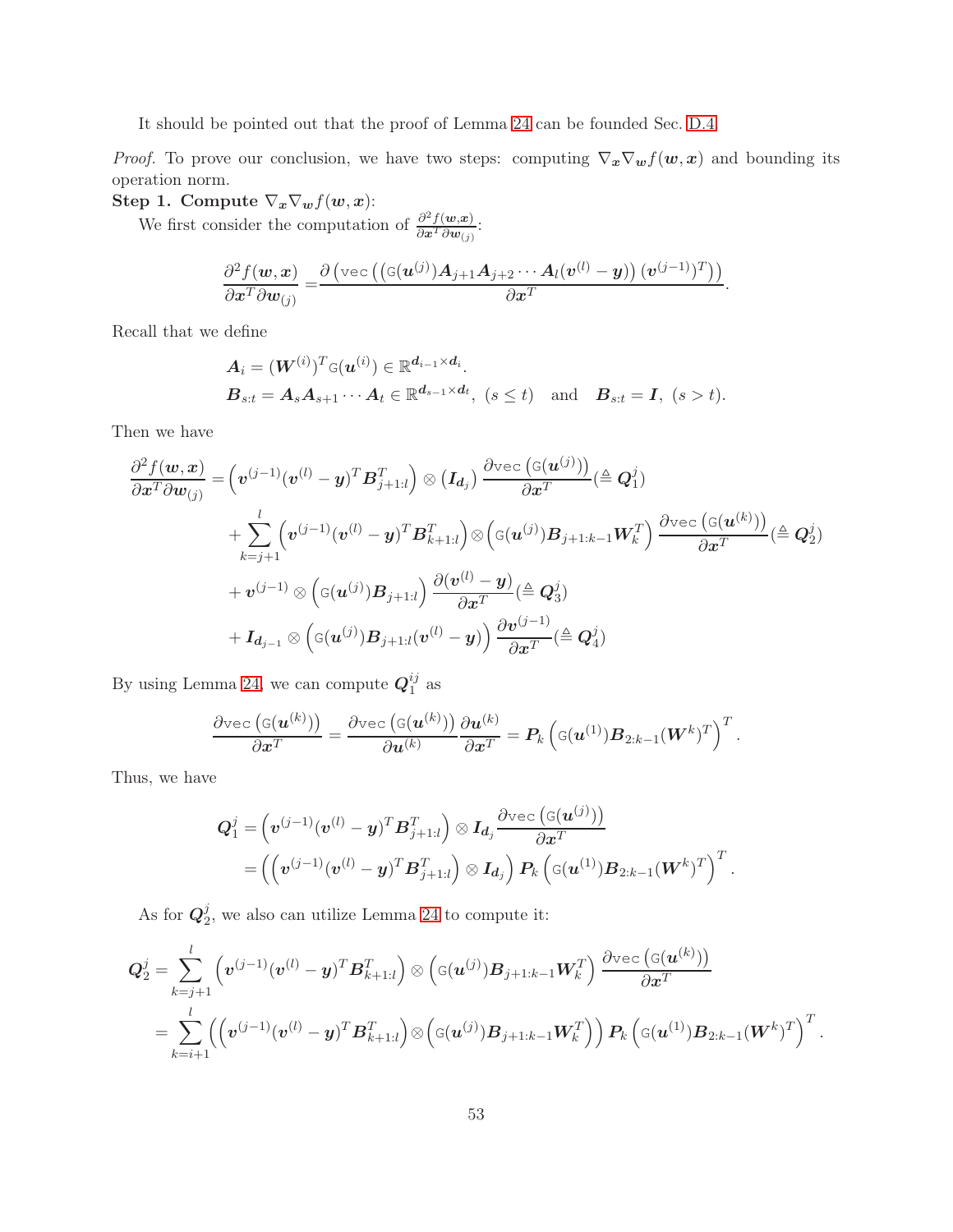Then we consider  $Q_3^{ij}$  $\frac{ij}{3}$ .

$$
\boldsymbol{Q}_{3}^{j}=\boldsymbol{v}^{(j-1)}\otimes\left(\mathbf{G}(\boldsymbol{u}^{(j)})\boldsymbol{B}_{j+1:l}\right)\frac{\partial(\boldsymbol{v}^{(l)}-\boldsymbol{y})}{\partial\boldsymbol{x}^{T}}=\left(\boldsymbol{v}^{(j-1)}\otimes\left(\mathbf{G}(\boldsymbol{u}^{(j)})\boldsymbol{B}_{j+1:l}\right)\right)\left(\mathbf{G}(\boldsymbol{u}^{(1)})\boldsymbol{B}_{2:l}\right)^{T}
$$

.

 $\boldsymbol{Q}^j_{4}$  $\frac{J}{4}$  can be computed as follows:

$$
\boldsymbol{Q}_{4}^{j}\!=\!\boldsymbol{I}_{\boldsymbol{d}_{j-1}}\otimes \left(\!\text{G}(\boldsymbol{u}^{(j)})\boldsymbol{B}_{j+1:l}(\boldsymbol{v}^{(l)}\!-\!\boldsymbol{y})\!\right)\frac{\partial \boldsymbol{v}^{(j-1)}}{\partial \boldsymbol{x}^{T}}\!=\!\left(\!\boldsymbol{I}_{\boldsymbol{d}_{j-1}}\otimes \left(\!\text{G}(\boldsymbol{u}^{(j)})\boldsymbol{B}_{j+1:l}(\boldsymbol{v}^{(l)}\!-\!\boldsymbol{y})\!\right)\!\right)\!\left(\!\text{G}(\boldsymbol{u}^{(1)})\boldsymbol{B}_{2:j}\!\right)^{T}\!.
$$

Step 2. Bound the operation norm of Hessian: We mainly use Lemma [22](#page-44-2) to achieve this goal. From Lemma [22,](#page-44-2) we have

(1) For arbitrary matrices  $M$  and  $N$  of proper size, we have

$$
\|\mathbf{G}(\boldsymbol{u}^{(i)})\boldsymbol{M}\|_{F}^{2} \leq \frac{1}{16} \|\boldsymbol{M}\|_{F}^{2} \quad \text{and} \quad \|\boldsymbol{N}\mathbf{G}(\boldsymbol{u}^{(i)})\|_{F}^{2} \leq \frac{1}{16} \|\boldsymbol{N}\|_{F}^{2}.
$$

(2) For arbitrary matrices  $M$  and  $N$  of proper size, we have

$$
\|\mathbf{P}_k\mathbf{M}\|_F^2 \leq \frac{2^6}{3^8}\|\mathbf{M}\|_F^2 \quad \text{and} \quad \|\mathbf{N}\mathbf{P}_k\|_F^2 \leq \frac{2^6}{3^8}\|\mathbf{N}\|_F^2.
$$

(3) For  $B_{s:t}$  and  $D_{s:t}$ , we have

$$
\|\boldsymbol{B}_{s:t}\|_{F}^{2} \leq \frac{1}{16^{t-s+1}} \boldsymbol{D}_{s:t} \text{ and } \frac{1}{16^{t-s+1}} \boldsymbol{D}_{s:t} \leq c_{r},
$$

where  $c_r = \max\left(\frac{r^2}{4}\right)$  $\frac{r^2}{4}, \left(\frac{r^2}{16}\right)^{l-1}.$ 

The values of entries in  $v^{(h)}$  are bounded by  $0 \leq \sigma(u_h^{(i)})$  $\binom{n}{h} \leq 1$  which leads to  $||\mathbf{v}^{(h)}||$ 2  $\frac{z}{F} \leq d_h \leq c_d,$ where  $c_d = \max_i d_i$ . On the other hand, since the values in  $v^{(l)}$  belong to the range [0, 1] and y is the label,  $\|\boldsymbol{v}^{(l)} - \boldsymbol{y}\|_2^2$  can be bounded:

$$
\|\bm{v}^{(l)}-\bm{y}\|_2^2 \le c_y < +\infty,
$$

where  $c_y$  is a universal constant.

We first define

$$
\boldsymbol{C}^j_k = \left( \left(\boldsymbol{v}^{(j-1)}(\boldsymbol{v}^{(l)} - \boldsymbol{y})^T \boldsymbol{B}^T_{k+1:l}\right) \otimes \left( \varsigma(\boldsymbol{u}^{(j)}) \boldsymbol{B}_{j+1:k-1} \boldsymbol{W}^T_k\right)\right) \boldsymbol{P}_k\left( \varsigma(\boldsymbol{u}^{(1)}) \boldsymbol{B}_{2:k-1} (\boldsymbol{W}^k)^T\right)^T.
$$

Then we have  $\mathbf{Q}_2^j = \sum_{k=j+1}^l \mathbf{C}_k^j$  $\frac{y}{k}$ . So we have

$$
\left\|\frac{\partial^2 f(\mathbf{w}, \mathbf{x})}{\partial \mathbf{x}^T \partial \mathbf{w}_{(j)}}\right\|_F^2 = \left\|\mathbf{Q}_1^j + \mathbf{Q}_2^j + \mathbf{Q}_3^j + \mathbf{Q}_4^j\right\|_F^2 = \left\|\mathbf{Q}_1^j + \sum_{k=j+1}^l C_k^j + \mathbf{Q}_3^j + \mathbf{Q}_4^j\right\|_F^2
$$
  
=  $(l - j + 3) \left( \left\|\mathbf{Q}_1^j\right\|_F^2 + \sum_{k=j+1}^l \left\|\mathbf{C}_k^j\right\|_F^2 + \left\|\mathbf{Q}_3^j\right\|_F^2 + \left\|\mathbf{Q}_4^j\right\|_F^2 \right).$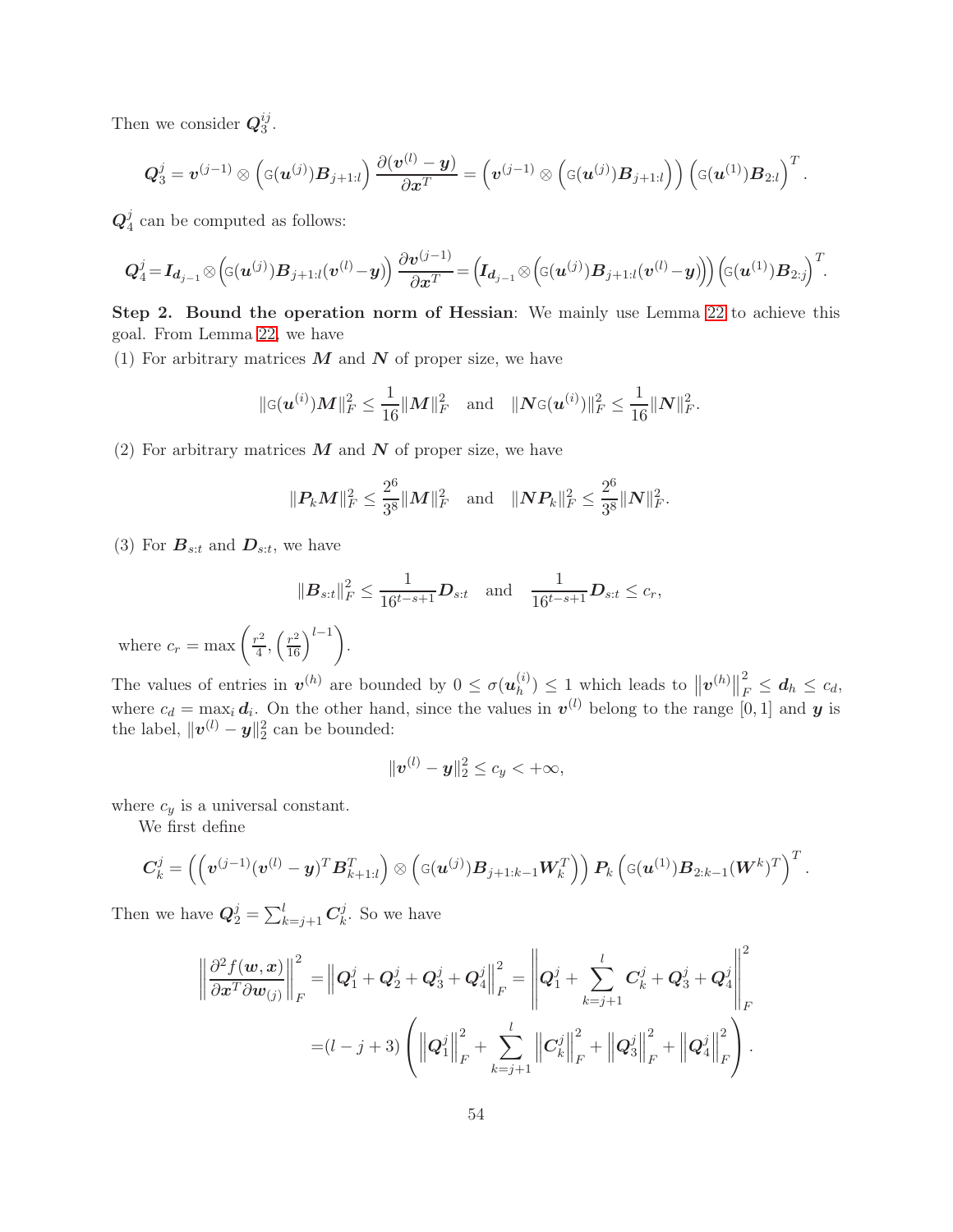Then we bound each term separately:

$$
\left\| \boldsymbol{Q}_{1}^{j} \right\|_{F}^{2} \leq \left\| \boldsymbol{v}^{(j-1)} \right\|_{F}^{2} \left\| \boldsymbol{v}^{(l)} - \boldsymbol{y} \right\|_{F}^{2} \left\| \boldsymbol{B}_{j+1:l} \right\|_{F}^{2} \left\| \boldsymbol{I}_{\boldsymbol{d}_{j}} \right\|_{F}^{2} \frac{2^{6}}{3^{8}} \frac{1}{16} \left\| \boldsymbol{B}_{2:k-1} (\boldsymbol{W}^{k})^{T} \right\|_{F}^{2} \leq \frac{2^{6}}{3^{8}} c_{y} d_{j-1} d_{j} c_{r}^{2}.
$$

Similarly, we bound  $\parallel$  $C_k^j$  $\left| \begin{matrix} j \\ k \end{matrix} \right|$ 2 :<br>F

$$
\begin{split}\n\left\|C_{k}^{j}\right\|_{F}^{2} &= \left\|v^{(j-1)}\right\|_{F}^{2} \left\|v^{(l)} - y\right\|_{F}^{2} \left\|B_{k+1:l}\right\|_{F}^{2} \frac{1}{16} \left\|B_{j+1:k-1}W_{k}^{T}\right\|_{F}^{2} \frac{2^{6}}{3^{8}} \frac{1}{16}\left\|B_{2:k-1}(W^{(k)})^{T}\right\|_{F}^{2} \\
&= \frac{2^{6}}{3^{8}} c_{y} d_{j-1} \frac{1}{16^{l-k}} D_{k+1:l} \frac{1}{16^{k-j-1}} D_{j+1:k} \frac{1}{16^{k-1}} D_{2:k} \\
&\leq & \frac{2^{6}}{3^{8}} c_{y} d_{j-1} c_{r}^{2}.\n\end{split}
$$

We also bound  $\left\| \boldsymbol{Q}_3^{ij} \right\|$  $\left\lVert \frac{ij}{3}\right\rVert$ 2 F as

$$
\left\| \mathbf{Q}_3^{ij} \right\|_F^2 \leq \left\| \mathbf{v}^{(j-1)} \right\|_2^2 \frac{1}{16} \left\| \mathbf{B}_{j+1:l} \right\|_F^2 \frac{1}{16} \left\| \mathbf{B}_{2:l} \right\|_F^2 \leq \frac{1}{2^8} \mathbf{d}_{j-1} c_r^2.
$$

Finally, we bound  $\left\|Q_4^j\right\|$  $\frac{j}{4}$ 2 as follows:

$$
\left\|\boldsymbol{Q}_4^j\right\|_F^2 = \left\|\boldsymbol{I}_{\boldsymbol{d}_{j-1}}\right\|_F^2 \frac{1}{16} \|\boldsymbol{B}_{j+1:l}\|_F^2 \left\|\boldsymbol{v}^{(l)} - \boldsymbol{y}\right\|_F^2 \frac{1}{16} \|\boldsymbol{B}_{2:j}\|_F^2 \leq \frac{1}{2^8} c_y \boldsymbol{d}_{j-1} c_r.
$$

Since  $c_d = \max_i \boldsymbol{d}_i$ , we can bound  $\parallel$  $\partial^2 f(\boldsymbol{w},\!\boldsymbol{x})$  $\partial \boldsymbol{w}_{(j)}\partial \boldsymbol{x}^T$  $\frac{1}{2}$ 2 F as

$$
\left\|\frac{\partial^2 f(\boldsymbol{w}, \boldsymbol{x})}{\partial \boldsymbol{x}^T \partial \boldsymbol{w}_{(j)}}\right\|_F^2 \leq (l-j+3) \left( \frac{2^6}{3^8} c_y d_{j-1} d_j c_r^2 + \sum_{k=j+1}^l \frac{2^6}{3^8} c_y d_{j-1} c_r^2 + \frac{1}{2^8} c_y d_{j-1} c_r + \frac{1}{2^8} c_y d_{j-1} c_r \right) \leq (l+2) \left( \frac{2^6}{3^8} c_y d_{j-1} d_j c_r^2 + \frac{2^6}{3^8} c_y (l-1) c_d c_r^2 + \frac{1}{2^7} c_y c_d c_r \right).
$$

Final result: Thus we can bound

$$
\|\nabla_{\boldsymbol{w}}\nabla_{\boldsymbol{x}}f(\boldsymbol{w},\boldsymbol{x})\|_{\text{op}} \leq \|\nabla_{\boldsymbol{w}}\nabla_{\boldsymbol{x}}f(\boldsymbol{w},\boldsymbol{x})\|_{F}
$$
  
\n
$$
\leq \sqrt{\sum_{j=1}^{l} \left\|\frac{\partial^2 f(\boldsymbol{w},\boldsymbol{x})}{\partial \boldsymbol{w}_{(j)} \partial \boldsymbol{x}^T}\right\|_{F}^2}
$$
  
\n
$$
\leq \sqrt{\sum_{j=1}^{l} (l+2) \left(\frac{2^6}{3^8}c_yd_{j-1}d_jc_r^2 + \frac{2^6}{3^8}c_y(l-1)c_dc_r^2 + \frac{1}{2^7}c_yc_dc_r\right)}
$$
  
\n
$$
\overset{\circ}{\leq} \sqrt{\frac{2^6}{3^8}c_yc_r(l+2)(dc_r + (l-1)lc_dc_r + lc_d)},
$$

where ① holds since we have  $d = \sum_{j=1}^{l} d_{j-1} d_j$ . The proof is completed.

 $\Box$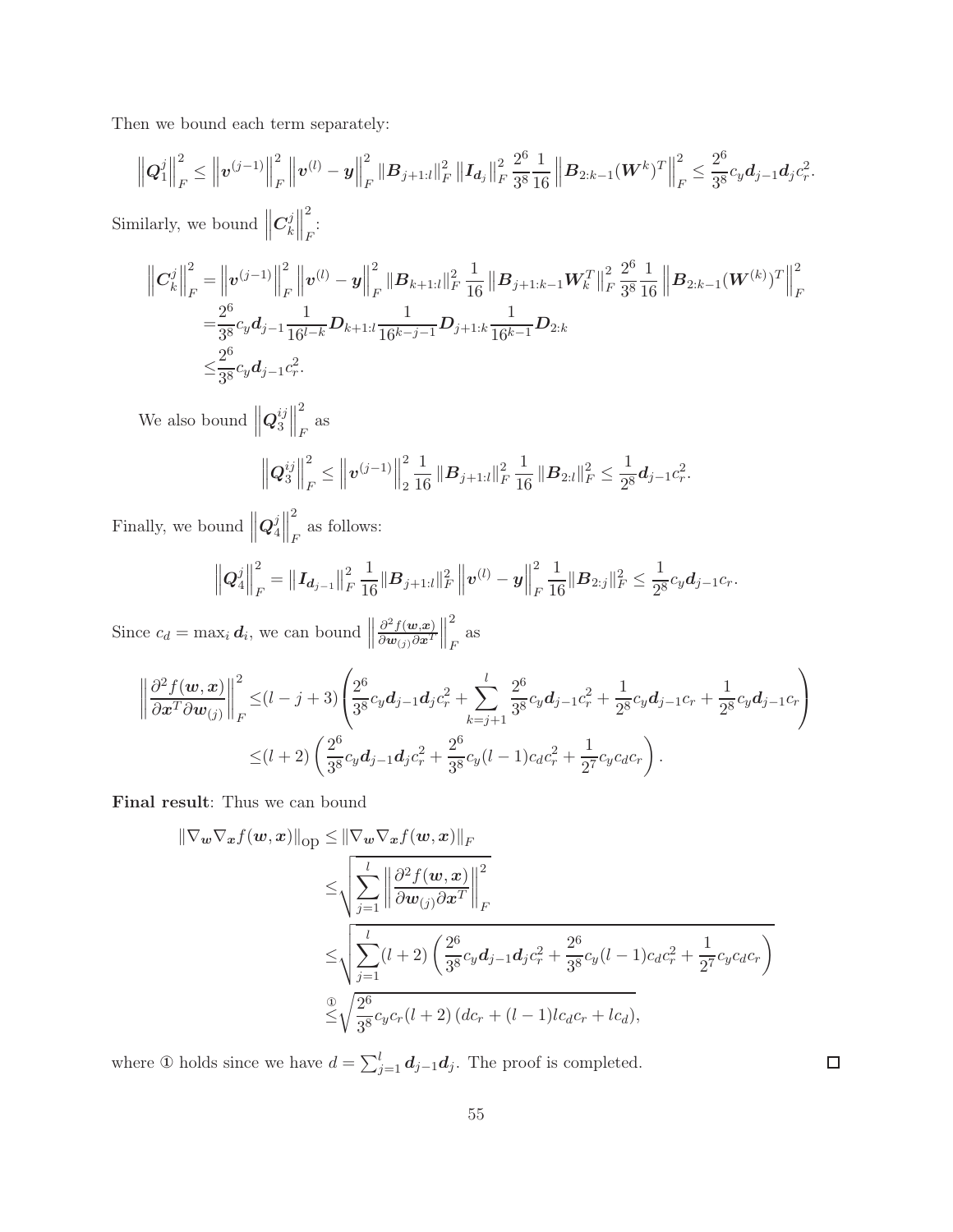#### D.2.4 Proof of Lemmas [19](#page-43-4) and [20](#page-44-1)

<span id="page-55-0"></span>**Lemma 25.** [\[38,](#page-13-3) [37\]](#page-13-2) Let  $(x_1, \dots, x_k)$  be a vector of i.i.d. Gaussian variables from  $\mathcal{N}(0, \tau^2)$  and *let*  $f$  :  $\mathbb{R}^{d_0}$  →  $\mathbb{R}$  *be L*-*Lipschitz. Then the variable*  $f(x) - \mathbb{E}f(x)$  *is sub-Gaussian. That is, we have* 

$$
\mathbb{P}\left(f(\boldsymbol{x}) - \mathbb{E}f(\boldsymbol{x}) > t\right) \le \exp\left(-\frac{t^2}{2L^2\tau^2}\right), \quad (\forall t \ge 0),
$$

*or*

$$
\mathbb{E}\left(\lambda(f(\boldsymbol{x}) - \mathbb{E}f(\boldsymbol{x}))\right) \le \exp\left(4\lambda^2 L^2 \tau^2\right), \quad (\forall \lambda \ge 0).
$$

*Remarkably, this is a dimension free inequality.*

*Proof of Lemma [19.](#page-43-4)* We first define a function  $g(x) = z^T \nabla_{\boldsymbol{w}} f(\boldsymbol{w}, x)$  where  $z \in \mathbb{R}^d$  is a constant vector. Then we have  $\nabla_{x} g(x) = \nabla_{x} (z^{T} \nabla_{w} f(w, x)) = \nabla_{x} \nabla_{w} f(w, x) z$ . Then by Lemma [18,](#page-43-3) we can obtain  $\|\nabla_{\bm{x}}g(\bm{x})\|_2 = \|\nabla_{\bm{x}}\nabla_{\bm{w}}f(\bm{w},\bm{x})\bm{z}\|_2 \leq \beta \|\bm{z}\|_2$ , where  $\beta = \sqrt{\frac{2^6}{3^8}}$  $\frac{2^{\circ}}{3^8}c_yc_r(l+2)\left(dc_r+(l-1)lc_d c_r+lc_d\right)$ in which  $c_y$ ,  $c_d$  and  $c_r$  are defined in Lemma [18.](#page-43-3) This means  $g(x)$  is  $\beta ||z||_2$ -Lipschitz. Thus, by Lemma [25,](#page-55-0) we have

$$
\mathbb{E}\left(s\left\langle\mathbf{z},\nabla_{\boldsymbol{w}}f(\boldsymbol{w},\boldsymbol{x})-\mathbb{E}\nabla_{\boldsymbol{w}}f(\boldsymbol{w},\boldsymbol{x})\right\rangle\right)=\mathbb{E}\left(s\left(g(\boldsymbol{x})-\mathbb{E}g(\boldsymbol{x})\right)\right)\leq \exp\left(4s^2\beta^2\|\boldsymbol{z}\|_2^2\tau^2\right).
$$

Let  $\lambda = sz$ . This further gives

$$
\mathbb{E}\left(\langle \boldsymbol{\lambda}, \nabla_{\boldsymbol{w}}f(\boldsymbol{w},\boldsymbol{x}) - \mathbb{E}\nabla_{\boldsymbol{w}}f(\boldsymbol{w},\boldsymbol{x})\rangle\right) \leq \exp\left(4\beta^2\tau^2\|\boldsymbol{\lambda}\|_2^2\right),
$$

which means  $\langle \lambda, \nabla_{\bm{w}} f(\bm{w}, \bm{x}) - \mathbb{E} \nabla_{\bm{w}} f(\bm{w}, \bm{x}) \rangle$  is  $8\beta^2 \tau^2$ -sub-Gaussian.

*Proof of Lemma [20.](#page-44-1)* We first define a function  $h(x) = z^T \nabla_w^2 f(w, x) z$  where  $z \in \mathbb{S}^{d-1}$ , *i.e.*  $||z||_2 =$ 1. Then  $h(\boldsymbol{w})$  is a  $\gamma$ -Lipschitz function, where  $\gamma = \|\nabla_{\boldsymbol{x}} \nabla_{\boldsymbol{w}}^2 f(\boldsymbol{w}, \boldsymbol{x})\|_{op}$ . Note that since the sigmoid function is infinitely differentiable function,  $\nabla_x \nabla_w^2 f(w, x)$  exists. Also since for any input x,  $\sigma(x)$ belongs to [0, 1]. Thus, the values of the entries in  $\nabla_x \nabla_w^2 f(w, x)$  can be bounded. So according to the definition of the operation norm of a 3-way tensor, the operation norm of  $\nabla_x \nabla_w^2 f(w, x)$  can be bounded by a constant. Without loss of generality, let  $\|\nabla_x \nabla_w^2 f(\boldsymbol{w},x)\|_{\text{op}} \leq \gamma < +\infty$ . Thus, by Lemma [25,](#page-55-0) we have

$$
\mathbb{E}\left(s\left\langle \mathbf{z},\left(\nabla_{\boldsymbol{w}}^2 f(\boldsymbol{w}, \boldsymbol{x}) - \mathbb{E}\nabla_{\boldsymbol{w}}^2 f(\boldsymbol{w}, \boldsymbol{x})\right) \mathbf{z}\right\rangle\right) = \mathbb{E}\left(s\left(h(\boldsymbol{x}) - \mathbb{E}h(\boldsymbol{x})\right)\right) \leq \exp\left(\frac{8s^2\gamma^2\tau^2}{2}\right).
$$

This means that the hessian of the loss evaluated on a unit vector is  $8\gamma^2 \tau^2$ -sub-Gaussian.

#### D.2.5 Proof of Lemma [21](#page-44-3)

*Proof.* Recall that the weight of each layer has magnitude bound separately, *i.e.*  $||\mathbf{w}_{(i)}||_2 \leq r$ . So here we separately assume  $\mathbf{w}_{\epsilon}^{j} = \{ \mathbf{w}_{1}^{j} \}$  $_{1}^{j},\cdots ,w_{n}^{j}$  $\{j}{n_{\epsilon}j}\}$  is the  $\epsilon/l$ -covering net of the ball  $B^{d_jd_{j-1}}(r)$ which corresponds to the weight  $w_{(j)}$  of the j-th layer. Let  $n_{\epsilon}^{j}$  be the  $\epsilon/l$ -covering number. By  $\epsilon$ -covering theory in [\[24\]](#page-12-6), we can have  $n_{\epsilon}^{j} \leq (3rl/\epsilon)^{d_j d_{j-1}}$ . Let  $w \in \Omega$  be an arbitrary vector. Since  $\mathbf{w} = [\mathbf{w}_{(1)}, \cdots, \mathbf{w}_{(l)}]$  where  $\mathbf{w}_{(j)}$  is the weight of the j-th layer, we can always find a vector  $\mathbf{w}_k^j$  $\frac{j}{k_j}$  in  $\boldsymbol{w}_{\epsilon}^j$  such that  $\|\boldsymbol{w}_{(j)} - \boldsymbol{w}_k^j\|$  $\|k_j\|_2 \leq \epsilon/l$ . For brevity, let  $j_w \in [n_{\epsilon}^{\ j}]$  denote the index of  $\boldsymbol{w}_k^j$  $\frac{j}{k_j}$  in  $\epsilon$ -net  $\bm{w}_{\epsilon}^j$ .

 $\Box$ 

 $\Box$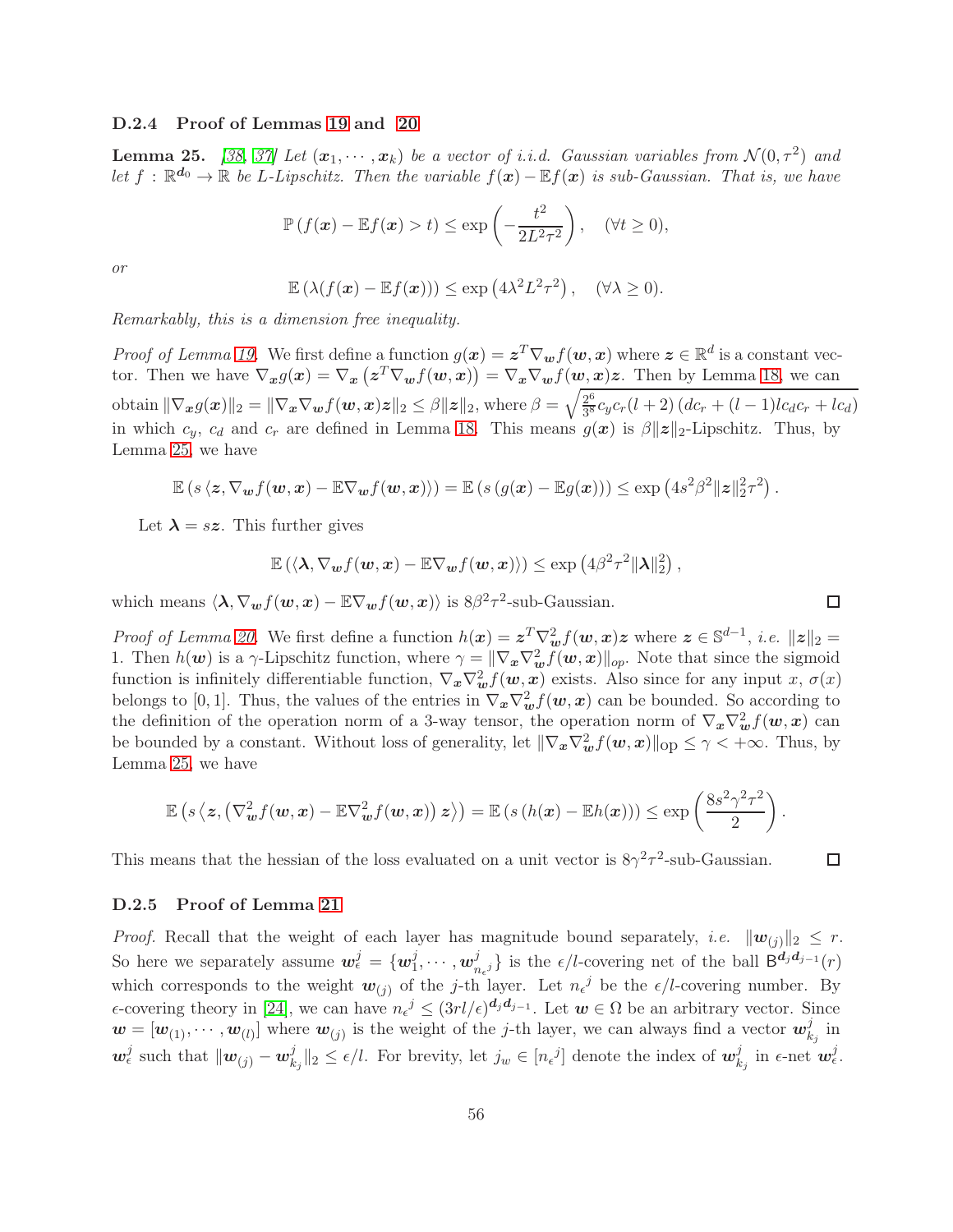Then let  $w_{k_w} = [w_k^j]$  $_{k_{1}}^{j};\cdots ;$   $\boldsymbol{w}_{k}^{j}$  $_{k_{j}}^{j};\cdots ;w_{k}^{j}$  $\mathcal{L}_{k_l}^j$ . In this case, we can always find a vector  $w_{k_w}$  such that  $||w - w_{k_w}||_2 \le \epsilon$ . Accordingly, we can decompose  $\left\|\nabla^2 \hat{J}_n(w) - \nabla^2 J(w)\right\|_{\text{op}}$  as follows:

$$
\begin{split}\n&= \left\| \frac{1}{n} \sum_{i=1}^{n} \nabla^{2} f(w, x_{(i)}) - \mathbb{E}(\nabla^{2} f(w, x)) \right\|_{\text{op}} \\
&= \left\| \frac{1}{n} \sum_{i=1}^{n} (\nabla^{2} f(w, x_{(i)}) - \nabla f(w_{k_{w}}, x_{(i)})) + \frac{1}{n} \sum_{i=1}^{n} \nabla^{2} f(w_{k_{w}}, x_{(i)}) - \mathbb{E}(\nabla^{2} f(w_{k_{w}}, x)) \\
&+ \mathbb{E}(\nabla^{2} f(w_{k_{w}}, x)) - \mathbb{E}(\nabla^{2} f(w, x)) \right\|_{\text{op}} \\
&\leq \left\| \frac{1}{n} \sum_{i=1}^{n} (\nabla^{2} f(w, x_{(i)}) - \nabla^{2} f(w_{k_{w}}, x_{(i)})) \right\|_{\text{op}} + \left\| \frac{1}{n} \sum_{i=1}^{n} \nabla^{2} f(w_{k_{w}}, x_{(i)}) - \mathbb{E}(\nabla^{2} f(w_{k_{w}}, x)) \right\|_{\text{op}} \\
&+ \left\| \mathbb{E}(\nabla^{2} f(w_{k_{w}}, x)) - \mathbb{E}(\nabla^{2} f(w, x)) \right\|_{\text{op}}.\n\end{split}
$$

Here we also define four events  $\textbf{\emph{E}}_{0},$   $\textbf{\emph{E}}_{1},$   $\textbf{\emph{E}}_{2}$  and  $\textbf{\emph{E}}_{3}$  as

$$
\mathbf{E}_0 = \left\{ \sup_{\mathbf{w} \in \Omega} \left\| \nabla^2 \hat{J}_n(\mathbf{w}) - \nabla^2 \mathbf{J}(\mathbf{w}) \right\|_{\text{op}} \ge t \right\},
$$
\n
$$
\mathbf{E}_1 = \left\{ \sup_{\mathbf{w} \in \Omega} \left\| \frac{1}{n} \sum_{i=1}^n \left( \nabla^2 f(\mathbf{w}, \mathbf{x}_{(i)}) - \nabla^2 f(\mathbf{w}_{k_\mathbf{w}}, \mathbf{x}_{(i)}) \right) \right\|_{\text{op}} \ge \frac{t}{3} \right\},
$$
\n
$$
\mathbf{E}_2 = \left\{ \sup_{j_w \in [n_{\epsilon}j], j = [l]} \left\| \frac{1}{n} \sum_{i=1}^n \nabla^2 f(\mathbf{w}_{k_\mathbf{w}}, \mathbf{x}_{(i)}) - \mathbb{E}(\nabla^2 f(\mathbf{w}_{k_\mathbf{w}}, \mathbf{x})) \right\|_{\text{op}} \ge \frac{t}{3} \right\},
$$
\n
$$
\mathbf{E}_3 = \left\{ \sup_{\mathbf{w} \in \Omega} \left\| \mathbb{E}(\nabla^2 f(\mathbf{w}_{k_\mathbf{w}}, \mathbf{x})) - \mathbb{E}(\nabla^2 f(\mathbf{w}, \mathbf{x})) \right\|_{\text{op}} \ge \frac{t}{3} \right\}.
$$

Accordingly, we have

$$
\mathbb{P}\left(\boldsymbol{E}_0\right) \leq \mathbb{P}\left(\boldsymbol{E}_1\right) + \mathbb{P}\left(\boldsymbol{E}_2\right) + \mathbb{P}\left(\boldsymbol{E}_3\right).
$$

So we can respectively bound  $\mathbb{P} (E_1)$ ,  $\mathbb{P} (E_2)$  and  $\mathbb{P} (E_3)$  to bound  $\mathbb{P} (E_0)$ .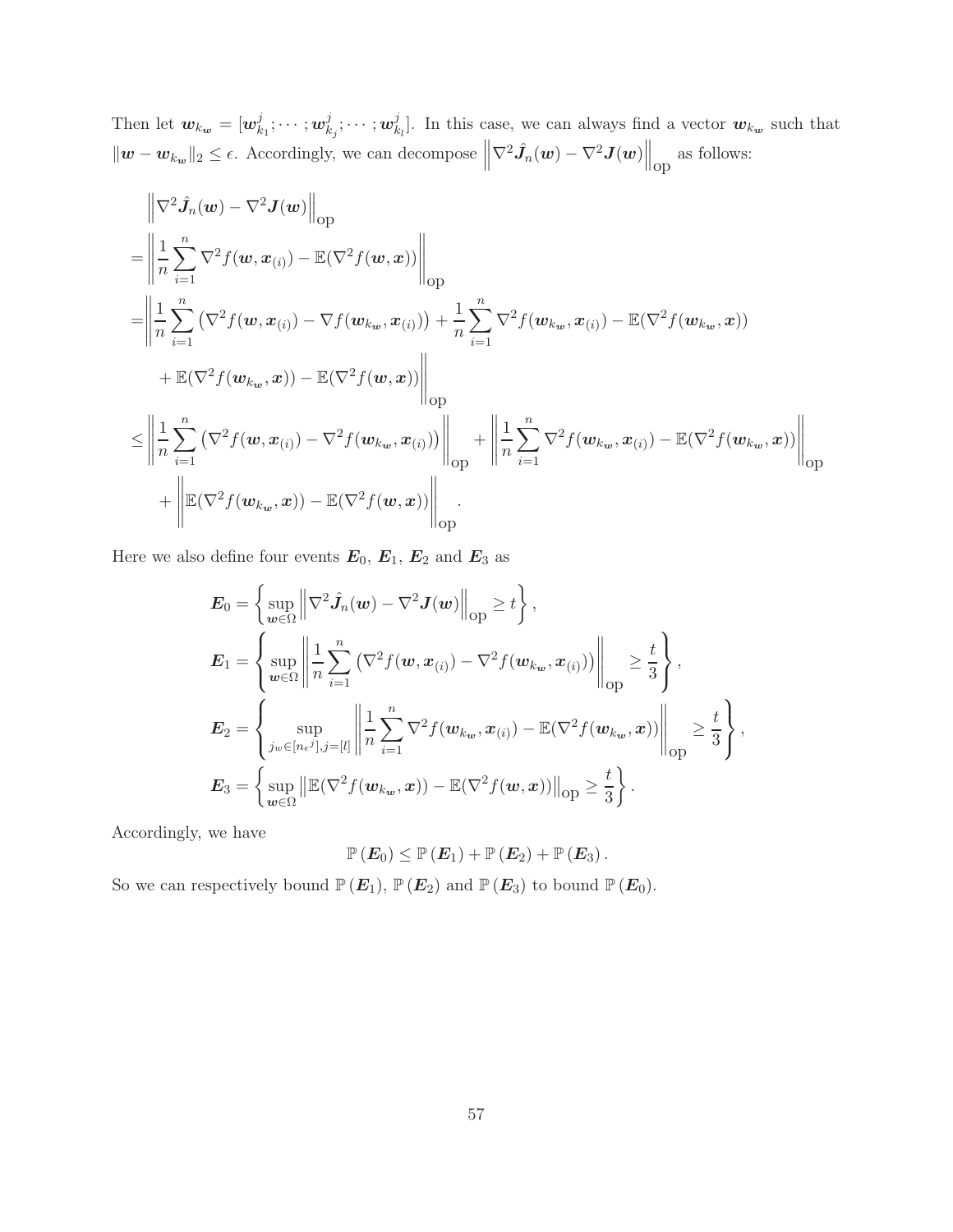**Step 1. Bound**  $\mathbb{P}(E_1)$ : We first bound  $\mathbb{P}(E_1)$  as follows:

$$
\mathbb{P}\left(\mathbf{E}_{1}\right) = \mathbb{P}\left(\sup_{\mathbf{w}\in\Omega}\left\|\frac{1}{n}\sum_{i=1}^{n}\left(\nabla^{2}f(\mathbf{w},\mathbf{x}_{(i)})-\nabla^{2}f(\mathbf{w}_{k_{\mathbf{w}}},\mathbf{x}_{(i)})\right)\right\|_{2} \geq \frac{t}{3}\right)
$$
\n
$$
\stackrel{\text{② 3}}{\leq} \mathbb{E}\left(\sup_{\mathbf{w}\in\Omega}\left\|\frac{1}{n}\sum_{i=1}^{n}\left(\nabla^{2}f(\mathbf{w},\mathbf{x}_{(i)})-\nabla^{2}f(\mathbf{w}_{k_{\mathbf{w}}},\mathbf{x}_{(i)})\right)\right\|_{2}\right)
$$
\n
$$
\leq \frac{3}{t}\mathbb{E}\left(\sup_{\mathbf{w}\in\Omega}\frac{\left\|\frac{1}{n}\sum_{i=1}^{n}\left(\nabla^{2}f(\mathbf{w},\mathbf{x}_{(i)})-\nabla^{2}f(\mathbf{w}_{k_{\mathbf{w}}},\mathbf{x}_{(i)})\right)\right\|_{2}}{\|\mathbf{w}-\mathbf{w}_{k_{\mathbf{w}}}\|_{2}}\sup_{\mathbf{w}\in\Omega}\|\mathbf{w}-\mathbf{w}_{k_{\mathbf{w}}}\|_{2}\right)
$$
\n
$$
\leq \frac{3\epsilon}{t}\mathbb{E}\left(\sup_{\mathbf{w}\in\Omega}\left\|\frac{1}{n}\sum_{i=1}^{n}\nabla^{3}f(\mathbf{w},\mathbf{x}_{(i)})\right\|_{\text{op}}\right)
$$
\n
$$
\stackrel{\text{② 3}\leq\epsilon}{\leq\frac{3\epsilon}{t}},
$$

where ① holds since by Markov inequality and ② holds because of Lemma [17.](#page-43-2)

Therefore, we can set

$$
t \ge \frac{6\xi\epsilon}{\varepsilon}.
$$

Then we can bound  $\mathbb{P}(E_1)$ :

$$
\mathbb{P}(\boldsymbol{E}_1) \leq \frac{\varepsilon}{2}.
$$

**Step 2. Bound**  $\mathbb{P}(E_2)$ : By Lemma [2,](#page-15-1) we know that for any matrix  $X \in \mathbb{R}^{d \times d}$ , its operator norm can be computed as

$$
||X||_{\text{op}} \leq \frac{1}{1-2\epsilon} \sup_{\boldsymbol{\lambda} \in \boldsymbol{\lambda}_{\epsilon}} |\langle \boldsymbol{\lambda}, \boldsymbol{X} \boldsymbol{\lambda} \rangle|.
$$

where  $\lambda_{\epsilon} = {\lambda_1, \ldots, \lambda_{k_w}}$  be an  $\epsilon$ -covering net of  $\mathsf{B}^d(1)$ .

Let  $\lambda_{1/4}$  be the  $\frac{1}{4}$ -covering net of  $\mathsf{B}^d(1)$ . Recall that we use  $j_w$  to denote the index of  $w_k^j$  $\frac{j}{k_j}$  in  $\epsilon$ -net  $\mathbf{w}_{\epsilon}^{j}$  and we have  $j_{w} \in [n_{\epsilon}j], (n_{\epsilon}j \leq (3rl/\epsilon)^{d_j d_{j-1}})$ . Then we can bound  $\mathbb{P}(\mathbf{E}_2)$  as follows:

$$
\mathbb{P}(E_2) = \mathbb{P}\left(\sup_{j_w \in [n_{\epsilon}j], j=[l]} \left\|\frac{1}{n}\sum_{i=1}^n \nabla^2 f(\mathbf{w}_{k_w}, x_{(i)}) - \mathbb{E}(\nabla^2 f(\mathbf{w}_{k_w}, x))\right\|_2 \geq \frac{t}{3}\right)
$$
\n
$$
= \mathbb{P}\left(\sup_{j_w \in [n_{\epsilon}j], j=[l], \lambda \in \lambda_{1/4}} 2\left|\left\langle \lambda, \left(\frac{1}{n}\sum_{i=1}^n \nabla^2 f(\mathbf{w}_{k_w}, x_{(i)}) - \mathbb{E}(\nabla^2 f(\mathbf{w}_{k_w}, x))\right)\lambda\right\rangle\right| \geq \frac{t}{3}\right)
$$
\n
$$
\leq 12^d \left(\frac{3lr}{\epsilon}\right)^{\sum_j d_j d_{j-1}} \sup_{j_w \in [n_{\epsilon}j], j=[l], \lambda \in \lambda_{1/4}} \mathbb{P}\left(\left|\frac{1}{n}\sum_{i=1}^n \left\langle \lambda, \left(\nabla^2 f(\mathbf{w}_{k_w}, x_{(i)}) - \mathbb{E}(\nabla^2 f(\mathbf{w}_{k_w}, x)\right)\right)\lambda\right\rangle\right| \geq \frac{t}{6}\right).
$$

Since by Lemma [20,](#page-44-1)  $\langle \lambda, (\nabla_w^2 f(w, x) - \mathbb{E} \nabla_w^2 f(w, x)) \lambda \rangle$  where  $\lambda \in \mathsf{B}^d(1)$  is  $8\gamma^2 \tau^2$ -sub-Gaussian, *i.e.*

$$
\mathbb{E}\left(s\left\langle \lambda,\left(\nabla_{\boldsymbol{w}}^2 f(\boldsymbol{w}, \boldsymbol{x}) - \mathbb{E}\nabla_{\boldsymbol{w}}^2 f(\boldsymbol{w}, \boldsymbol{x})\right) \lambda\right\rangle\right) \leq \exp\left(\frac{8s^2\gamma^2\tau^2}{2}\right).
$$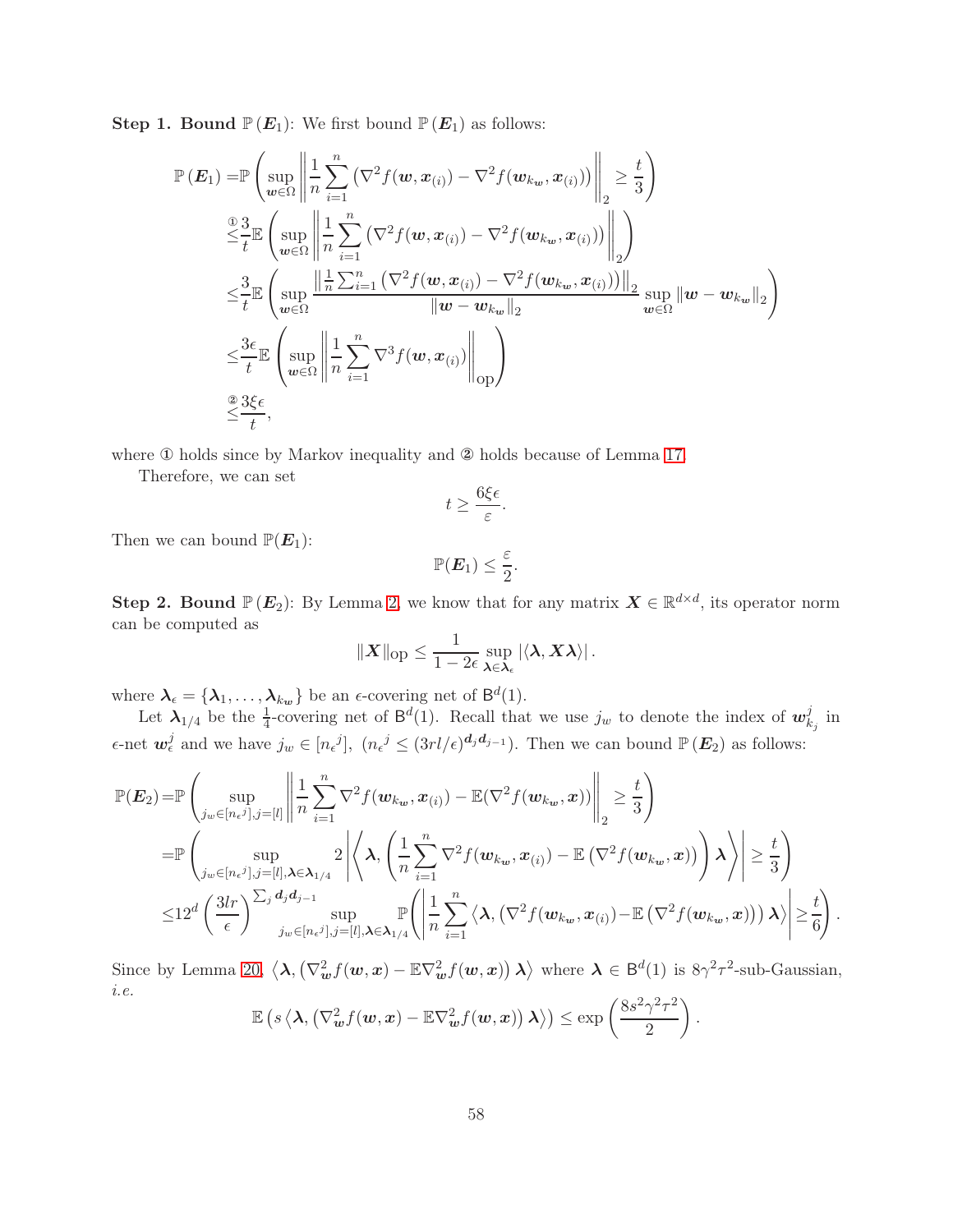Thus,  $\frac{1}{n} \sum_{i=1}^{n} \langle \lambda, (\nabla_{\boldsymbol{w}}^2 f(\boldsymbol{w}, \boldsymbol{x}) - \mathbb{E} \nabla_{\boldsymbol{w}}^2 f(\boldsymbol{w}, \boldsymbol{x}) \rangle \lambda \rangle$  is  $8\gamma^2 \tau^2/n$ -sub-Gaussian random variable. So we can obtain

$$
\mathbb{P}\left(\left|\frac{1}{n}\sum_{i=1}^n\left\langle\mathbf{y},\left(\nabla_{\boldsymbol{w}}^2f(\boldsymbol{w},\boldsymbol{x})-\mathbb{E}\nabla_{\boldsymbol{w}}^2f(\boldsymbol{w},\boldsymbol{x})\right)\mathbf{y}\right\rangle\right|\geq\frac{t}{6}\right)\leq 2\exp\left(-\frac{nt^2}{72\gamma^2\tau^2}\right).
$$

Note  $d = \sum_j \mathbf{d}_j \mathbf{d}_{j-1}$ . Then the probability of  $\mathbf{E}_2$  is upper bounded as

$$
\mathbb{P}\left(\boldsymbol{E}_2\right) \leq 2 \exp\left(-\frac{nt^2}{72\gamma^2\tau^2} + d\log\left(\frac{36lr}{\epsilon}\right)\right).
$$

Thus, if we set

$$
t \ge \gamma \tau \sqrt{\frac{72 (d \log(36lr/\epsilon) + \log(4/\varepsilon))}{n}},
$$

then we have

$$
\mathbb{P}\left(\boldsymbol{E}_2\right) \leq \frac{\varepsilon}{2}
$$

.

**Step 3. Bound**  $\mathbb{P}(E_3)$ : We first bound  $\mathbb{P}(E_3)$  as follows:

$$
\mathbb{P}(E_3) = \mathbb{P}\left(\sup_{\boldsymbol{w}\in\Omega} \left\|\mathbb{E}(\nabla^2 f(\boldsymbol{w}_{k_{\boldsymbol{w}}},\boldsymbol{x})) - \mathbb{E}(\nabla^2 f(\boldsymbol{w},\boldsymbol{x}))\right\|_2 \ge \frac{t}{3}\right)
$$
  
\n
$$
\le \mathbb{P}\left(\mathbb{E}\sup_{\boldsymbol{w}\in\Omega} \left\|(\nabla^2 f(\boldsymbol{w}_{k_{\boldsymbol{w}}},\boldsymbol{x}) - \nabla^2 f(\boldsymbol{w},\boldsymbol{x})\right\|_2 \ge \frac{t}{3}\right)
$$
  
\n
$$
= \mathbb{P}\left(\mathbb{E}\sup_{\boldsymbol{w}\in\Omega} \frac{\left\|(\nabla^2 f(\boldsymbol{w},\boldsymbol{x}) - \nabla^2 f(\boldsymbol{w}_{k_{\boldsymbol{w}}},\boldsymbol{x}))\right\|_2}{\|\boldsymbol{w}-\boldsymbol{w}_{k_{\boldsymbol{w}}}\|_2}\sup_{\boldsymbol{w}\in\Omega} \|\boldsymbol{w}-\boldsymbol{w}_{k_{\boldsymbol{w}}}\|_2 \ge \frac{t}{3}\right)
$$
  
\n
$$
\le \mathbb{P}\left(\mathbb{E}\sup_{\boldsymbol{w}\in\Omega} \|\nabla^3 f(\boldsymbol{w},\boldsymbol{x})\|_{\text{op}} \ge \frac{t}{3}\right)
$$
  
\n
$$
\le \mathbb{P}\left(\xi\epsilon \ge \frac{t}{3}\right).
$$

We set  $\epsilon$  enough small such that  $\xi \epsilon < t/3$  always holds. Then it yields  $\mathbb{P}(E_3) = 0$ . **Step 4. Final result:** To ensure  $\mathbb{P}(E_0) \leq \varepsilon$ , we just set  $\epsilon = 36r/n$  and

$$
t \ge \max\left(\frac{6\xi\epsilon}{\varepsilon}, \gamma\tau\sqrt{\frac{72\left(d\log(36lr/\epsilon) + \log(4/\varepsilon)\right)}{n}}\right) = \max\left(\frac{108\xi r}{n\varepsilon}, c'_4\gamma\tau\sqrt{\frac{d\log(nl) + \log(4/\varepsilon)}{n}}\right).
$$

Therefore, there exists such two universal constants  $c_{m'}$  and  $c_m$  such that if  $n \geq \frac{c_m/\xi^2 r^2}{\gamma^2 \tau^2 d \log r}$  $\frac{c_m}{\gamma^2 \tau^2 d \log(l)}$ , then

$$
\sup_{\boldsymbol{w}\in\Omega}\Big\|\nabla^2\hat{\boldsymbol{J}}_n(\boldsymbol{w})-\nabla^2\boldsymbol{J}(\boldsymbol{w})\Big\|_{\text{op}}\leq c_m\gamma\tau\sqrt{\frac{d\log(nl)+\log(4/\varepsilon)}{n}}
$$

holds with probability at least  $1 - \varepsilon$ .

 $\Box$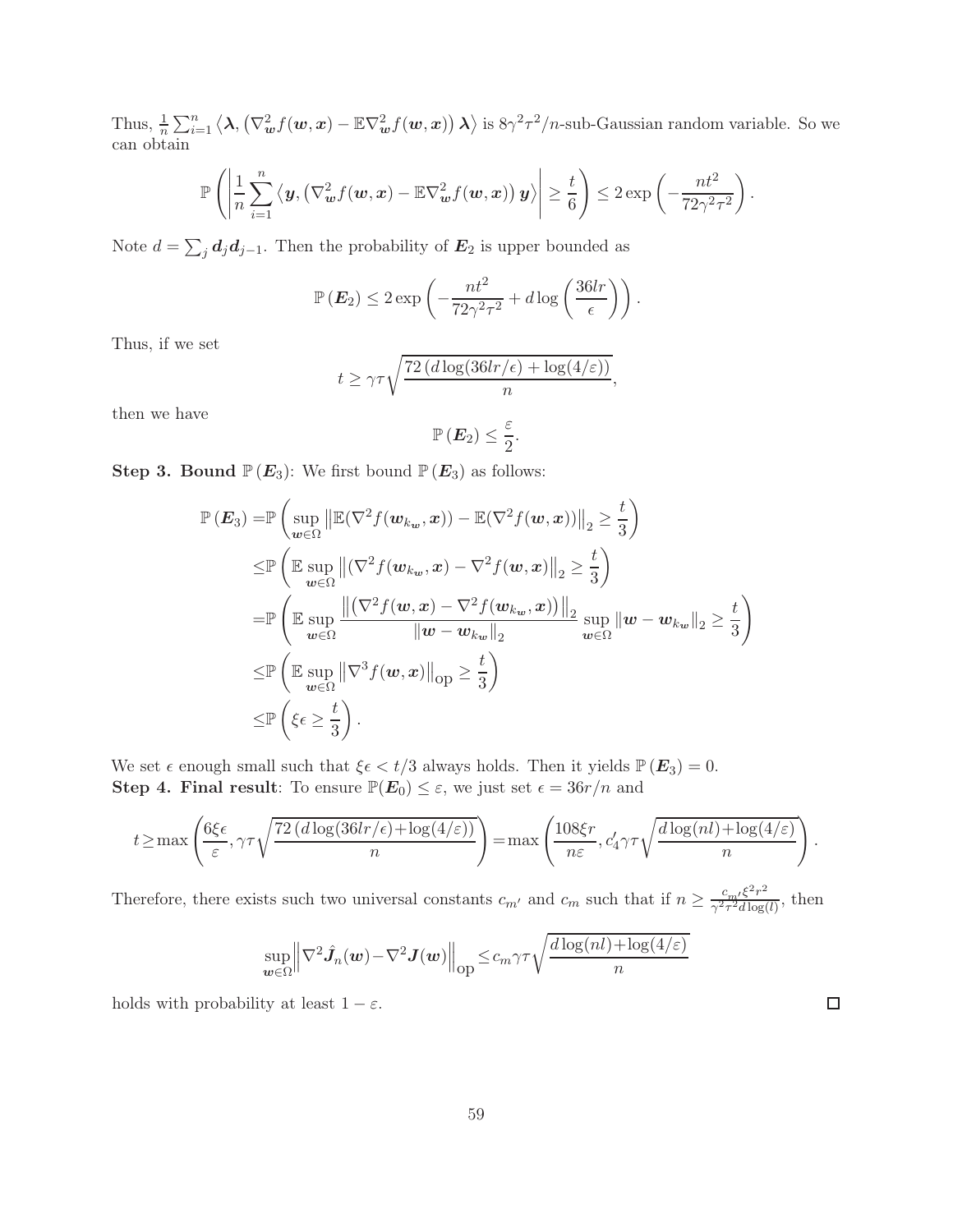## <span id="page-59-0"></span>D.3 Proofs of Main Theories

## D.3.1 Proof of Theorem [4](#page-8-1)

*Proof.* Recall that the weight of each layer has magnitude bound separately, *i.e.*  $||w_{(i)}||_2 \leq r$ . So here we separately assume  $\mathbf{w}_{\epsilon}^{j} = \{ \mathbf{w}_{1}^{j} \}$  $_{1}^{j},\cdots ,w_{n}^{j}$  $\{a_{n_{\epsilon}j}\}\$ is the  $\epsilon/l$ -covering net of the ball  $B^{d_jd_{j-1}}(r)$ which corresponds to the weight  $w_{(j)}$  of the j-th layer. Let  $n_{\epsilon}^{j}$  be the  $\epsilon/l$ -covering number. By  $\epsilon$ -covering theory in [\[24\]](#page-12-6), we can have  $n_{\epsilon}^{j} \leq (3rl/\epsilon)^{d_j d_{j-1}}$ . Let  $w \in \Omega$  be an arbitrary vector. Since  $\mathbf{w} = [\mathbf{w}_{(1)}, \cdots, \mathbf{w}_{(l)}]$  where  $\mathbf{w}_{(j)}$  is the weight of the j-th layer, we can always find a vector  $\mathbf{w}_k^j$  $\frac{j}{k_j}$  in  $\boldsymbol{w}_{\epsilon}^j$  such that  $\|\boldsymbol{w}_{(j)} - \boldsymbol{w}_k^j\|$  $\|k_j\|_2 \leq \epsilon/l$ . For brevity, let  $j_w \in [n_{\epsilon}^{\ j}]$  denote the index of  $\boldsymbol{w}_k^j$  $\frac{j}{k_j}$  in  $\epsilon$ -net  $\boldsymbol{w}_{\epsilon}^j$ . Then let  $w_{k_{w}} = [w_{k}^{j}]$  $_{k_{1}}^{j};\cdots ;w_{k}^{j}$  $_{k_{j}}^{j};\cdots ;w_{k}^{j}$  $\mathcal{L}_{k_l}^j$ . This means that we can always find a vector  $\mathbf{w}_{k_{\mathbf{w}}}$  such that  $\|\boldsymbol{w} - \boldsymbol{w}_{k_{\boldsymbol{w}}}\|_2 \leq \epsilon$ . Accordingly, we can decompose  $\left| \hat{J}_n(w) - J(w) \right|$ as

$$
\begin{split}\n&\left|\hat{J}_n(\boldsymbol{w}) - \boldsymbol{J}(\boldsymbol{w})\right| = \left|\frac{1}{n}\sum_{i=1}^n f(\boldsymbol{w}, \boldsymbol{x}_{(i)}) - \mathbb{E}(f(\boldsymbol{w}, \boldsymbol{x}))\right| \\
&= \left|\frac{1}{n}\sum_{i=1}^n (f(\boldsymbol{w}, \boldsymbol{x}_{(i)}) - f(\boldsymbol{w}_{k_{\boldsymbol{w}}}, \boldsymbol{x}_{(i)})) + \frac{1}{n}\sum_{i=1}^n f(\boldsymbol{w}_{k_{\boldsymbol{w}}}, \boldsymbol{x}_{(i)}) - \mathbb{E}f(\boldsymbol{w}_{k_{\boldsymbol{w}}}, \boldsymbol{x}) + \mathbb{E}f(\boldsymbol{w}_{k_{\boldsymbol{w}}}, \boldsymbol{x}) - \mathbb{E}f(\boldsymbol{w}, \boldsymbol{x})\right| \\
&\leq \left|\frac{1}{n}\sum_{i=1}^n (f(\boldsymbol{w}, \boldsymbol{x}_{(i)}) - f(\boldsymbol{w}_{k_{\boldsymbol{w}}}, \boldsymbol{x}_{(i)}))\right| + \left|\frac{1}{n}\sum_{i=1}^n f(\boldsymbol{w}_{k_{\boldsymbol{w}}}, \boldsymbol{x}_{(i)}) - \mathbb{E}f(\boldsymbol{w}_{k_{\boldsymbol{w}}}, \boldsymbol{x})\right| + \left|\mathbb{E}f(\boldsymbol{w}_{k_{\boldsymbol{w}}}, \boldsymbol{x}) - \mathbb{E}f(\boldsymbol{w}, \boldsymbol{x})\right|.\n\end{split}
$$

Then, we define four events  $E_0, E_1, E_2$  and  $E_3$  as

$$
E_0 = \left\{ \sup_{w \in \Omega} \left| \hat{J}_n(w) - J(w) \right| \ge t \right\},
$$
  
\n
$$
E_1 = \left\{ \sup_{w \in \Omega} \left| \frac{1}{n} \sum_{i=1}^n \left( f(w, x_{(i)}) - f(w_{k_w}, x_{(i)}) \right) \right| \ge \frac{t}{3} \right\},
$$
  
\n
$$
E_2 = \left\{ \sup_{j_w \in [n_{\epsilon}^j], j = [l]} \left| \frac{1}{n} \sum_{i=1}^n f(w_{k_w}, x_{(i)}) - \mathbb{E}(f(w_{k_w}, x)) \right| \ge \frac{t}{3} \right\},
$$
  
\n
$$
E_3 = \left\{ \sup_{w \in \Omega} \left| \mathbb{E}(f(w_{k_w}, x)) - \mathbb{E}(f(w, x)) \right| \ge \frac{t}{3} \right\}.
$$

Accordingly, we have

$$
\mathbb{P}\left(\boldsymbol{E}_0\right) \leq \mathbb{P}\left(\boldsymbol{E}_1\right) + \mathbb{P}\left(\boldsymbol{E}_2\right) + \mathbb{P}\left(\boldsymbol{E}_3\right).
$$

So we can respectively bound  $\mathbb{P}(E_1), \mathbb{P}(E_2)$  and  $\mathbb{P}(E_3)$  to bound  $\mathbb{P}(E_0)$ .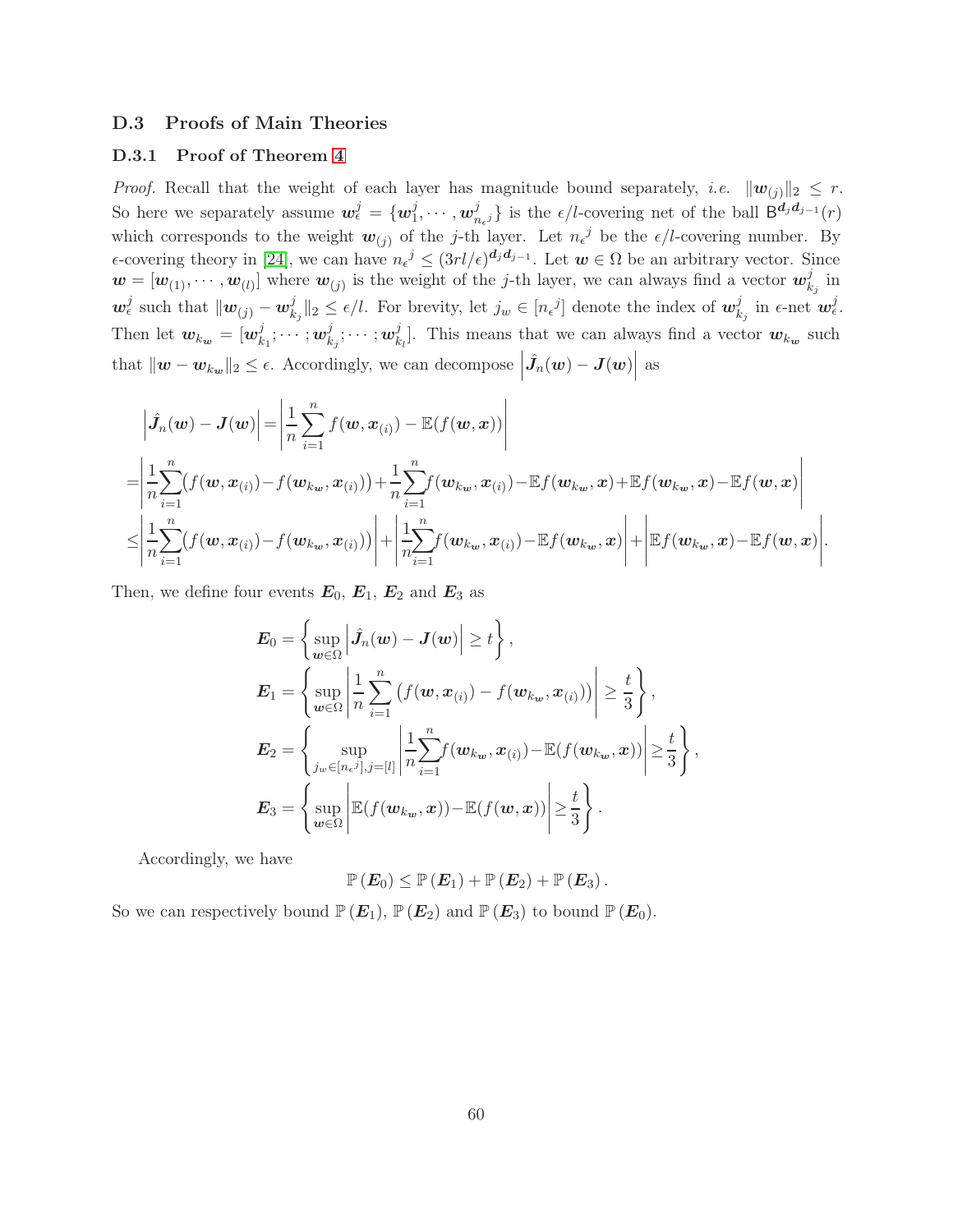**Step 1. Bound**  $\mathbb{P}(E_1)$ : We first bound  $\mathbb{P}(E_1)$  as follows:

$$
\mathbb{P}\left(\mathbf{E}_{1}\right) = \mathbb{P}\left(\sup_{\mathbf{w}\in\Omega}\left|\frac{1}{n}\sum_{i=1}^{n}\left(f(\mathbf{w},\mathbf{x}_{(i)})-f(\mathbf{w}_{k_{\mathbf{w}}},\mathbf{x}_{(i)})\right)\right| \geq \frac{t}{3}\right)
$$
\n
$$
\leq \frac{3}{t}\mathbb{E}\left(\sup_{\mathbf{w}\in\Omega}\left|\frac{1}{n}\sum_{i=1}^{n}\left(f(\mathbf{w},\mathbf{x}_{(i)})-f(\mathbf{w}_{k_{\mathbf{w}}},\mathbf{x}_{(i)})\right)\right|\right)
$$
\n
$$
\leq \frac{3}{t}\mathbb{E}\left(\sup_{\mathbf{w}\in\Omega}\left|\frac{1}{n}\sum_{i=1}^{n}\left(f(\mathbf{w},\mathbf{x}_{(i)})-f(\mathbf{w}_{k_{\mathbf{w}}},\mathbf{x}_{(i)})\right)\right|\right)
$$
\n
$$
\leq \frac{3}{t}\mathbb{E}\left(\sup_{\mathbf{w}\in\Omega}\left\|\nabla\hat{J}_{n}(\mathbf{w},\mathbf{x})\right\|_{2}\right),
$$
\n
$$
\leq \frac{3\epsilon}{t}\mathbb{E}\left(\sup_{\mathbf{w}\in\Omega}\left\|\nabla\hat{J}_{n}(\mathbf{w},\mathbf{x})\right\|_{2}\right),
$$

where  $\Phi$  holds since by Markov inequality, for an arbitrary nonnegative random variable x, then we have

$$
\mathbb{P}(x \ge t) \le \frac{\mathbb{E}(x)}{t}.
$$

Now we only need to bound  $\mathbb{E}\left[\sup_{\bm{w}\in\Omega}\left\|\nabla\hat{J}_n(\bm{w},\bm{x})\right\|_2\right]$  . Then by Lemma [16,](#page-43-0) we can bound it as follows:

$$
\mathbb{E}\left(\sup_{\bm{w}\in\Omega}\left\|\nabla\hat{\bm{J}}_n(\bm{w},\bm{x})\right\|_2\right)\leq\mathbb{E}\left(\sup_{\bm{w}\in\Omega}\left\|\frac{1}{n}\sum_{i=1}^n\nabla f(\bm{w},\bm{x}_{(i)})\right\|_2\right)\leq\alpha,
$$

where  $\alpha = \sqrt{\frac{1}{16}c_yc_d(1 + c_r(l-1))}$  in which  $c_y$ ,  $c_d$  and  $c_r$  are defined in Lemma [16.](#page-43-0) Therefore, we have

$$
\mathbb{P}\left(\boldsymbol{E}_1\right) \leq \frac{3\alpha\epsilon}{t}.
$$

We further let

$$
t \geq \frac{6\alpha\epsilon}{\varepsilon}.
$$

Then we can bound  $\mathbb{P}(E_1)$ :

$$
\mathbb{P}(\boldsymbol{E}_1) \leq \frac{\varepsilon}{2}.
$$

**Step 2. Bound**  $\mathbb{P}(E_2)$ : Recall that we use  $j_w$  to denote the index of  $w_k^j$  $\frac{j}{k_j}$  in  $\epsilon$ -net  $\boldsymbol{w}_{\epsilon}^j$  and we have  $j_w \in [n_{\epsilon}^j]$ ,  $(n_{\epsilon}^j \leq (3rl/\epsilon)^{d_j d_{j-1}})$ . We can bound  $\mathbb{P}(\mathbf{E}_2)$  as follows:

$$
\mathbb{P}\left(\boldsymbol{E}_{2}\right) = \mathbb{P}\left(\sup_{j_{w}\in[n_{\epsilon}j],j=[l]} \left|\frac{1}{n}\sum_{i=1}^{n}f(\boldsymbol{w}_{k_{w}},\boldsymbol{x}_{(i)}) - \mathbb{E}(f(\boldsymbol{w}_{k_{w}},\boldsymbol{x}))\right| \geq \frac{t}{3}\right) \leq \left(\frac{3lr}{\epsilon}\right)^{\sum_{j}d_{j}d_{j-1}} \sup_{j_{w}\in[n_{\epsilon}j],j=[l]} \mathbb{P}\left(\left|\frac{1}{n}\sum_{i=1}^{n}f(\boldsymbol{w}_{j},\boldsymbol{x}_{(i)}) - \mathbb{E}(f(\boldsymbol{w}_{j},\boldsymbol{x}))\right| \geq \frac{t}{3}\right).
$$

Since when the activation functions are sigmoid functions, the loss  $f(\mathbf{w},\mathbf{x})$  is  $\alpha$ -Lipschitz. Besides, we assume x to be a vector of *i.i.d.* Gaussian variables from  $\mathcal{N}(0, \tau^2)$ . Then by Lemma [25,](#page-55-0) we know that the variable  $f(x) - \mathbb{E} f(x)$  is  $8\alpha^2 \tau^2$ -sub-Gaussian. Thus, we have

$$
\mathbb{P}\left(|f(\boldsymbol{x}) - \mathbb{E}f(\boldsymbol{x})| > t\right) \leq 2 \exp\left(-\frac{t^2}{2\alpha^2 \tau^2}\right), \quad (\forall t \geq 0),
$$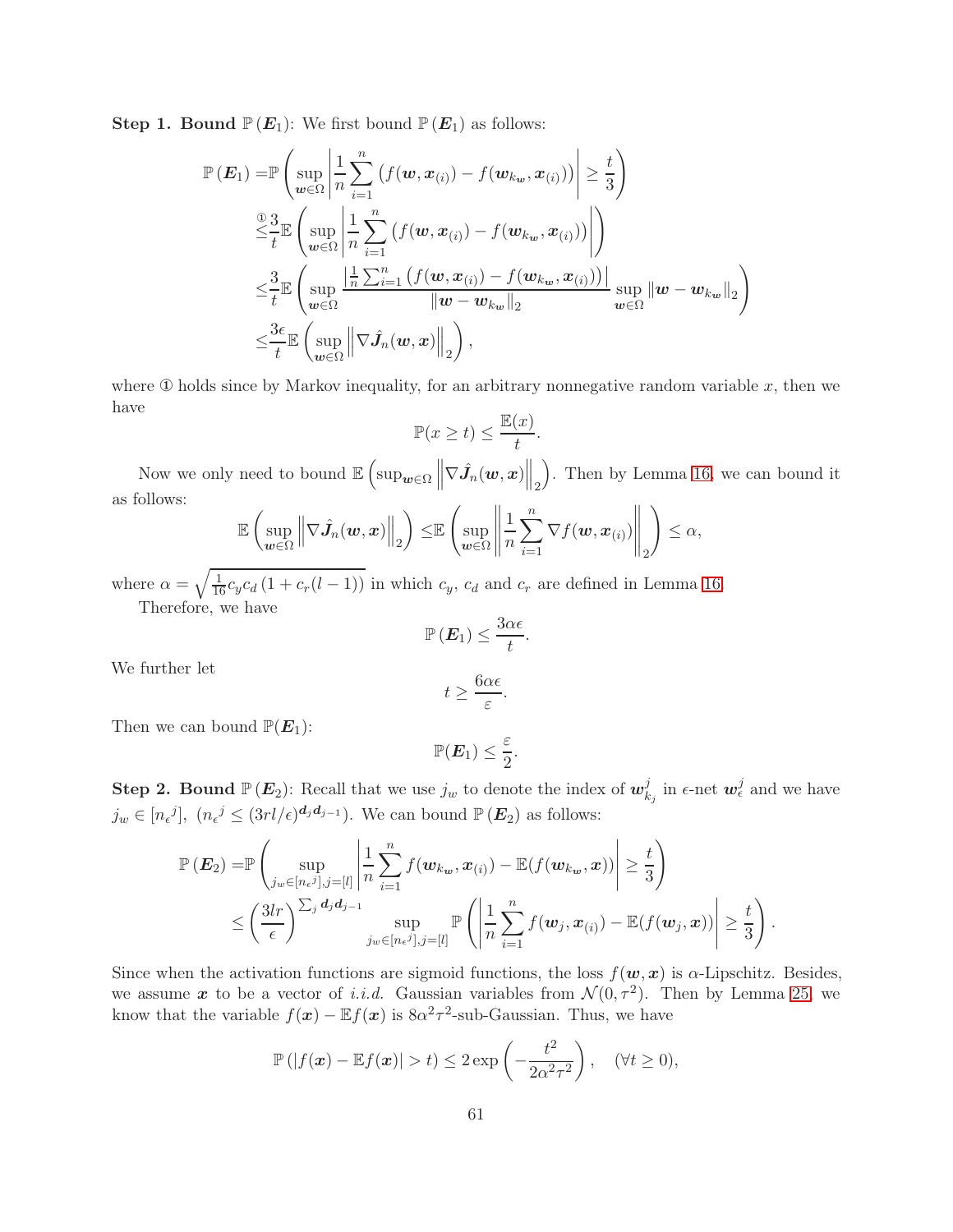where  $\alpha = \sqrt{\frac{1}{16}c_yc_d(1 + c_r(l-1))}$  in which  $c_y$ ,  $c_d$  and  $c_r$  are defined in Lemma [16.](#page-43-0) Therefore, we can obtain that  $\frac{1}{n}\sum_{i=1}^n f(w_j, x_{(i)}) - \mathbb{E}(f(w_j, x))$  is  $8\alpha^2 \tau^2/n$ -sub-Gaussian random variable. Thus, we can obtain

$$
\mathbb{P}\left(\left|\frac{1}{n}\sum_{i=1}^n f(\boldsymbol{w}_j,\boldsymbol{x}_{(i)}) - \mathbb{E}(f(\boldsymbol{w}_j,\boldsymbol{x}))\right| \geq \frac{t}{3}\right) \leq 2\exp\left(-\frac{nt^2}{18\alpha^2\tau^2}\right).
$$

Notice  $\sum_j \mathbf{d}_j \mathbf{d}_{j-1} = d$ . In this case, the probability of  $\mathbf{E}_2$  is upper bounded as

$$
\mathbb{P}\left(\boldsymbol{E}_2\right) \leq 2 \exp\left(-\frac{nt^2}{18\alpha^2 \tau^2} + d\log\left(\frac{3lr}{\epsilon}\right)\right).
$$

Thus, if we set

$$
t \ge \alpha \tau \sqrt{\frac{18 (d \log(3lr/\epsilon) + \log(4/\epsilon))}{n}},
$$

then we have

$$
\mathbb{P}\left(\boldsymbol{E}_2\right) \leq \frac{\varepsilon}{2}
$$

.

**Step 3. Bound**  $\mathbb{P}(E_3)$ : We first bound  $\mathbb{P}(E_3)$  as follows:

$$
\mathbb{P}(E_3) = \mathbb{P}\left(\sup_{\boldsymbol{w}\in\Omega} |\mathbb{E}(f(\boldsymbol{w}_{k_{\boldsymbol{w}}},\boldsymbol{x})) - \mathbb{E}(f(\boldsymbol{w},\boldsymbol{x}))| \geq \frac{t}{3}\right)
$$
  
\n
$$
= \mathbb{P}\left(\sup_{\boldsymbol{w}\in\Omega} \frac{|\mathbb{E}(f(\boldsymbol{w}_{k_{\boldsymbol{w}}},\boldsymbol{x}) - f(\boldsymbol{w},\boldsymbol{x}))|}{\|\boldsymbol{w} - \boldsymbol{w}_{k_{\boldsymbol{w}}}\|_{2}} \sup_{\boldsymbol{w}\in\Omega} \|\boldsymbol{w} - \boldsymbol{w}_{k_{\boldsymbol{w}}}\|_{2} \geq \frac{t}{3}\right)
$$
  
\n
$$
\leq \mathbb{P}\left(\epsilon \mathbb{E}\sup_{\boldsymbol{w}\in\Omega} \|\nabla J_{\boldsymbol{w}}(\boldsymbol{w},\boldsymbol{x})\|_{2} \geq \frac{t}{3}\right)
$$
  
\n
$$
\overset{\circ}{\leq} \mathbb{P}\left(\alpha\epsilon \geq \frac{t}{3}\right),
$$

where ① holds since by Lemma [16,](#page-43-0) for arbitrary x and  $w \in \Omega$ , we have  $\|\nabla_{w} f(w,x)\|_{2} \leq \alpha$ . We set  $\epsilon$  enough small such that  $\alpha \epsilon < t/3$  always holds. Then it yields  $\mathbb{P}(E_3) = 0$ . **Step 4. Final result**: Notice, we have  $\frac{6\alpha\epsilon}{\varepsilon} \geq 3\alpha\epsilon$ . To ensure  $\mathbb{P}(E_0) \leq \varepsilon$ , we just set  $\epsilon = 3r/n$  and

$$
t \ge \max\left(\frac{6\alpha\epsilon}{\varepsilon}, \alpha\tau\sqrt{\frac{18\left(d\log(3lr/\epsilon) + \log(4/\varepsilon)\right)}{n}}\right) = \max\left(\frac{18\alpha r}{n\varepsilon}, \alpha\tau\sqrt{\frac{18\left(d\log(nl) + \log(4/\varepsilon)\right)}{n}}\right).
$$

Therefore, if  $n \geq 18r^2/(d\tau^2 \varepsilon^2 \log(l))$ , then

$$
\sup_{\boldsymbol{w}\in\Omega} \left|\hat{J}_n(\boldsymbol{w}) - \boldsymbol{J}(\boldsymbol{w})\right| \leq \tau \sqrt{\frac{9}{8}c_y c_d \left(1 + c_r(l-1)\right)} \sqrt{\frac{d \log(nl) + \log(4/\varepsilon)}{n}}
$$

holds with probability at least  $1 - \varepsilon$ , where  $c_y$ ,  $c_d$ , and  $c_r$  are defined as

$$
\|\bm{v}^{(l)}-\bm{y}\|_2^2\leq c_y<+\infty, \quad c_d=\max(\bm{d}_0,\bm{d}_1,\cdots,\bm{d}_l) \quad \text{and} \quad c_r=\max\left(\frac{r^2}{16},\left(\frac{r^2}{16}\right)^{l-1}\right).
$$

The proof is completed.

 $\Box$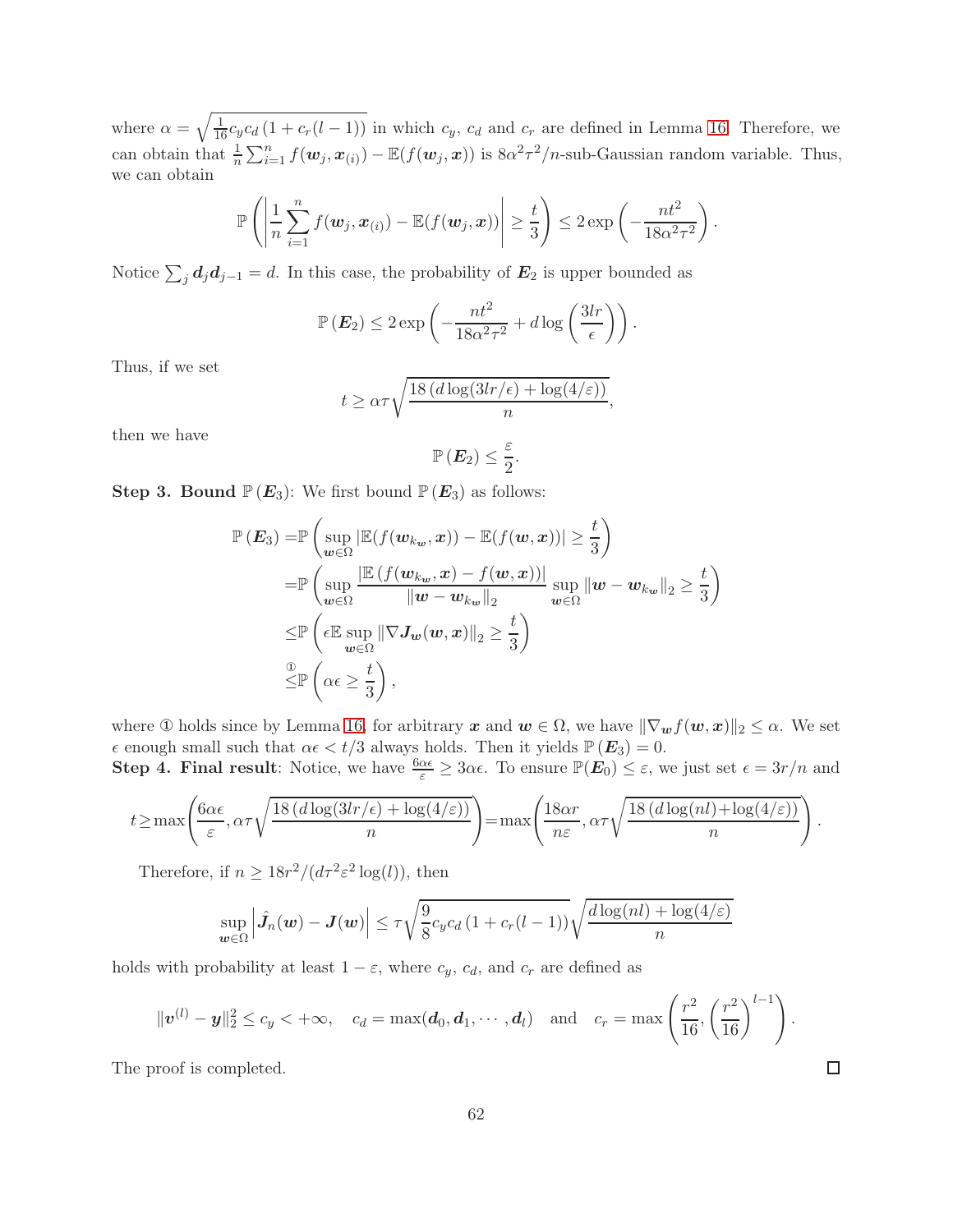#### D.3.2 Proof of Corollary [2](#page-8-3)

*Proof.* By Lemma [5,](#page-15-4) we know  $\epsilon_s = \epsilon_g$ . Thus, the remaining work is to bound  $\epsilon_s$ . Actually, we can have

$$
\left| \mathbb{E}_{\boldsymbol{\mathcal{S}}\sim\boldsymbol{\mathcal{D}},\boldsymbol{A},(\boldsymbol{x}^{\prime}_{(1)},\cdots,\boldsymbol{x}^{\prime}_{(n)})\sim\boldsymbol{\mathcal{D}}}\frac{1}{n}\!\sum_{j=1}^{n}\!\!\left(\!f_j(\boldsymbol{w}^j_*,\boldsymbol{x}^{\prime}_{(j)})\!-\!f_j(\boldsymbol{w}^n,\boldsymbol{x}^{\prime}_{(j)})\!\right)\right|\leq\!\mathbb{E}_{\boldsymbol{\mathcal{S}}\sim\boldsymbol{\mathcal{D}}}\left(\sup_{\boldsymbol{w}\in\Omega}\left|\hat{J}_n(\boldsymbol{w})-\boldsymbol{J}(\boldsymbol{w})\right|\right)\\\leq\sup_{\boldsymbol{w}\in\Omega}\left|\hat{J}_n(\boldsymbol{w})-\boldsymbol{J}(\boldsymbol{w})\right|\leq\epsilon_n.
$$

Thus, we have  $\epsilon_g = \epsilon_s \leq \epsilon_n$ . The proof is completed.

D.3.3 Proof of Theorem [5](#page-9-0)

*Proof.* Recall that the weight of each layer has magnitude bound separately, *i.e.*  $||w_{(j)}||_2 \leq r$ . So here we separately assume  $\mathbf{w}_{\epsilon}^{j} = \{ \mathbf{w}_{1}^{j} \}$  $_{1}^{j},\cdots ,w_{n}^{j}$  $\{a_{n_{\epsilon}j}\}\$ is the  $\epsilon/l$ -covering net of the ball  $\mathsf{B}^{\mathbf{d}_j\mathbf{d}_{j-1}}(r)$ which corresponds to the weight  $w_{(j)}$  of the j-th layer. Let  $n_{\epsilon}^{j}$  be the  $\epsilon/l$ -covering number. By  $\epsilon$ -covering theory in [\[24\]](#page-12-6), we can have  $n_{\epsilon}^{j} \leq (3rl/\epsilon)^{d_j d_{j-1}}$ . Let  $w \in \Omega$  be an arbitrary vector. Since  $\mathbf{w} = [\mathbf{w}_{(1)}, \cdots, \mathbf{w}_{(l)}]$  where  $\mathbf{w}_{(j)}$  is the weight of the j-th layer, we can always find a vector  $\mathbf{w}_k^j$  $\frac{\jmath}{k_j}$  in  $\boldsymbol{w}_{\epsilon}^j$  such that  $\|\boldsymbol{w}_{(j)} - \boldsymbol{w}_k^j\|$  $\|k_j\|_2 \leq \epsilon/l$ . For brevity, let  $j_w \in [n_{\epsilon}^j]$  denote the index of  $w_k^j$  $\frac{j}{k_j}$  in  $\epsilon$ -net  $\bm{w}_{\epsilon}^j$ . Then let  $w_{k_{w}} = [w_{k}^{j}]$  $_{k_{1}}^{j};\cdots ;$   $\boldsymbol{w}_{k}^{j}$  $_{k_{j}}^{j};\cdots ;w_{k}^{j}$  $\mathcal{L}_{k_l}^j$ . This means that we can always find a vector  $w_{k_w}$  such that  $\|\boldsymbol{w} - \boldsymbol{w}_{k_{\boldsymbol{w}}}\|_2 \leq \epsilon$ . Accordingly, we can decompose  $\left\|\nabla \hat{J}_n(\boldsymbol{w}) - \nabla J(\boldsymbol{w})\right\|_2$  as follows:

$$
\begin{split}\n&= \left\| \frac{1}{n} \sum_{i=1}^{n} \nabla f(\boldsymbol{w}, \boldsymbol{x}_{(i)}) - \mathbb{E}(\nabla f(\boldsymbol{w}, \boldsymbol{x})) \right\|_{2} \\
&= \left\| \frac{1}{n} \sum_{i=1}^{n} \nabla f(\boldsymbol{w}, \boldsymbol{x}_{(i)}) - \nabla f(\boldsymbol{w}_{k_{w}}, \boldsymbol{x}_{(i)}) \right\|_{2} \\
&= \left\| \frac{1}{n} \sum_{i=1}^{n} \left( \nabla f(\boldsymbol{w}, \boldsymbol{x}_{(i)}) - \nabla f(\boldsymbol{w}_{k_{w}}, \boldsymbol{x}_{(i)}) \right) + \frac{1}{n} \sum_{i=1}^{n} \nabla f(\boldsymbol{w}_{k_{w}}, \boldsymbol{x}_{(i)}) - \mathbb{E}(\nabla f(\boldsymbol{w}_{k_{w}}, \boldsymbol{x})) \\
&+ \mathbb{E}(\nabla f(\boldsymbol{w}_{k_{w}}, \boldsymbol{x})) - \mathbb{E}(\nabla f(\boldsymbol{w}, \boldsymbol{x})) \right\|_{2} \\
& \leq \left\| \frac{1}{n} \sum_{i=1}^{n} \left( \nabla f(\boldsymbol{w}, \boldsymbol{x}_{(i)}) - \nabla f(\boldsymbol{w}_{k_{w}}, \boldsymbol{x}_{(i)}) \right) \right\|_{2} + \left\| \frac{1}{n} \sum_{i=1}^{n} \nabla f(\boldsymbol{w}_{k_{w}}, \boldsymbol{x}_{(i)}) - \mathbb{E}(\nabla f(\boldsymbol{w}_{k_{w}}, \boldsymbol{x})) \right\|_{2} \\
&+ \left\| \mathbb{E}(\nabla f(\boldsymbol{w}_{k_{w}}, \boldsymbol{x})) - \mathbb{E}(\nabla f(\boldsymbol{w}, \boldsymbol{x})) \right\|_{2}.\n\end{split}
$$

 $\Box$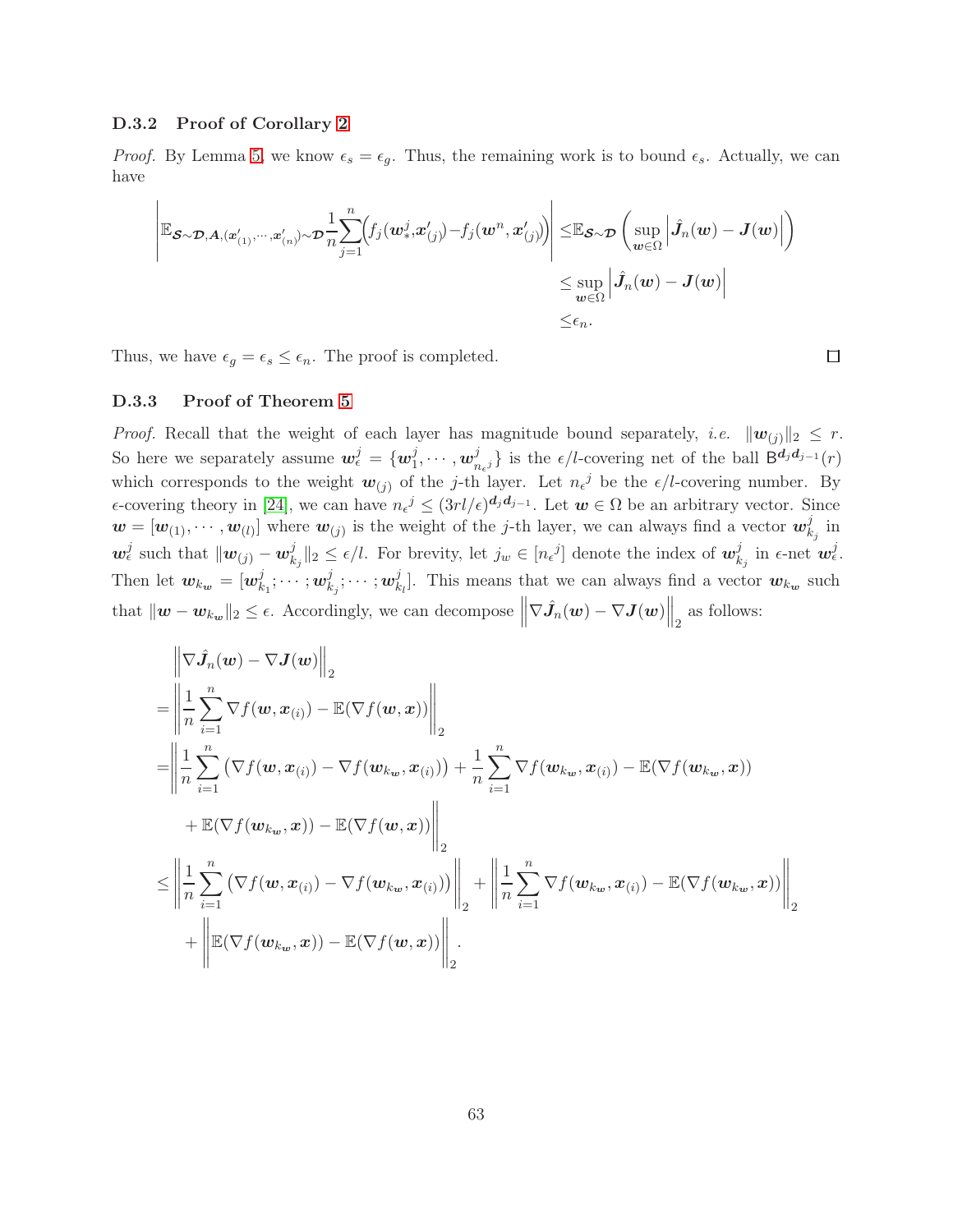Here we also define four events  $E_0$ ,  $E_1$ ,  $E_2$  and  $E_3$  as

$$
\mathbf{E}_0 = \left\{ \sup_{\mathbf{w} \in \Omega} \left\| \nabla \hat{J}_n(\mathbf{w}) - \nabla J(\mathbf{w}) \right\|_2 \ge t \right\},
$$
\n
$$
\mathbf{E}_1 = \left\{ \sup_{\mathbf{w} \in \Omega} \left\| \frac{1}{n} \sum_{i=1}^n \left( \nabla f(\mathbf{w}, \mathbf{x}_{(i)}) - \nabla f(\mathbf{w}_{k_\mathbf{w}}, \mathbf{x}_{(i)}) \right) \right\|_2 \ge \frac{t}{3} \right\},
$$
\n
$$
\mathbf{E}_2 = \left\{ \sup_{j_w \in [n_e j], j = [l]} \left\| \frac{1}{n} \sum_{i=1}^n \nabla f(\mathbf{w}_{k_\mathbf{w}}, \mathbf{x}_{(i)}) - \mathbb{E}(\nabla f(\mathbf{w}_{k_\mathbf{w}}, \mathbf{x})) \right\|_2 \ge \frac{t}{3} \right\},
$$
\n
$$
\mathbf{E}_3 = \left\{ \sup_{\mathbf{w} \in \Omega} \left\| \mathbb{E}(\nabla f(\mathbf{w}_{k_\mathbf{w}}, \mathbf{x})) - \mathbb{E}(\nabla f(\mathbf{w}, \mathbf{x})) \right\|_2 \ge \frac{t}{3} \right\}.
$$

Accordingly, we have

$$
\mathbb{P}\left(\boldsymbol{E}_0\right) \leq \mathbb{P}\left(\boldsymbol{E}_1\right) + \mathbb{P}\left(\boldsymbol{E}_2\right) + \mathbb{P}\left(\boldsymbol{E}_3\right).
$$

So we can respectively bound  $\mathbb{P}(E_1)$ ,  $\mathbb{P}(E_2)$  and  $\mathbb{P}(E_3)$  to bound  $\mathbb{P}(E_0)$ . **Step 1. Bound**  $\mathbb{P}(E_1)$ : We first bound  $\mathbb{P}(E_1)$  as follows:

$$
\mathbb{P}\left(E_{1}\right) = \mathbb{P}\left(\sup_{\boldsymbol{w}\in\Omega}\left\|\frac{1}{n}\sum_{i=1}^{n}\left(\nabla f(\boldsymbol{w},\boldsymbol{x}_{(i)}) - \nabla f(\boldsymbol{w}_{k_{\boldsymbol{w}}},\boldsymbol{x}_{(i)})\right)\right\|_{2} \geq \frac{t}{3}\right)
$$
\n
$$
\stackrel{\text{(i)}\leq\frac{3}{t}}{\leq t} \mathbb{E}\left(\sup_{\boldsymbol{w}\in\Omega}\left\|\frac{1}{n}\sum_{i=1}^{n}\left(\nabla f(\boldsymbol{w},\boldsymbol{x}_{(i)}) - \nabla f(\boldsymbol{w}_{k_{\boldsymbol{w}}},\boldsymbol{x}_{(i)})\right)\right\|_{2}\right)
$$
\n
$$
\leq \frac{3}{t} \mathbb{E}\left(\sup_{\boldsymbol{w}\in\Omega}\frac{\left\|\frac{1}{n}\sum_{i=1}^{n}\left(\nabla f(\boldsymbol{w},\boldsymbol{x}_{(i)}) - \nabla f(\boldsymbol{w}_{k_{\boldsymbol{w}}},\boldsymbol{x}_{(i)})\right)\right\|_{2}}{\left\|\boldsymbol{w}-\boldsymbol{w}_{k_{\boldsymbol{w}}}\right\|_{2}}\sup_{\boldsymbol{w}\in\Omega}\left\|\boldsymbol{w}-\boldsymbol{w}_{k_{\boldsymbol{w}}}\right\|_{2}\right)
$$
\n
$$
\leq \frac{3\epsilon}{t} \mathbb{E}\left(\sup_{\boldsymbol{w}\in\Omega}\left\|\nabla^{2}\hat{J}_{n}(\boldsymbol{w},\boldsymbol{x})\right\|_{2}\right),
$$

where ① holds because of Markov inequality. Then, we bound  $\mathbb{E} \left( \sup_{\mathbf{w} \in \Omega} \left\| \nabla^2 \hat{J}_n(\mathbf{w}, \mathbf{x}) \right\|_2 \right)$  $\big)$  as follows:

$$
\mathbb{E}\left(\sup_{\boldsymbol{w}\in\Omega}\Big\|\nabla^2\hat{J}_n(\boldsymbol{w},\boldsymbol{x})\Big\|_2\right)\leq\mathbb{E}\left(\sup_{\boldsymbol{w}\in\Omega}\Big\|\frac{1}{n}\sum_{i=1}^n\nabla^2f(\boldsymbol{w},\boldsymbol{x})\Big\|_2\right)=\mathbb{E}\left(\sup_{\boldsymbol{w}\in\Omega}\big\|\nabla^2f(\boldsymbol{w},\boldsymbol{x})\big\|_2\right)\stackrel{\textcircled{\tiny 1}}{\leq} \varsigma,
$$

where ① holds since by Lemma [17,](#page-43-2) we have

$$
\left\|\nabla_{\boldsymbol{w}}^2 f(\boldsymbol{w}, \boldsymbol{x})\right\|_{\mathrm{op}} \le \left\|\nabla_{\boldsymbol{w}}^2 f(\boldsymbol{w}, \boldsymbol{x})\right\|_F \le \varsigma,
$$

where  $\zeta = \sqrt{c_{s_1}c_r c_d^2 l^2 (c_{s_2}c_d^2 + l^2 c_r)}$  in which  $c_d = \max_i \mathbf{d}_i$  and  $c_r = \max\left(\frac{r^2}{16}, \left(\frac{r^2}{16}\right)^{l-1}\right)$ . Therefore, we have

$$
\mathbb{P}\left(\boldsymbol{E}_1\right) \leq \frac{3\varsigma\epsilon}{t}.
$$

We further let

$$
t \ge \frac{6\varsigma\epsilon}{\varepsilon}
$$

.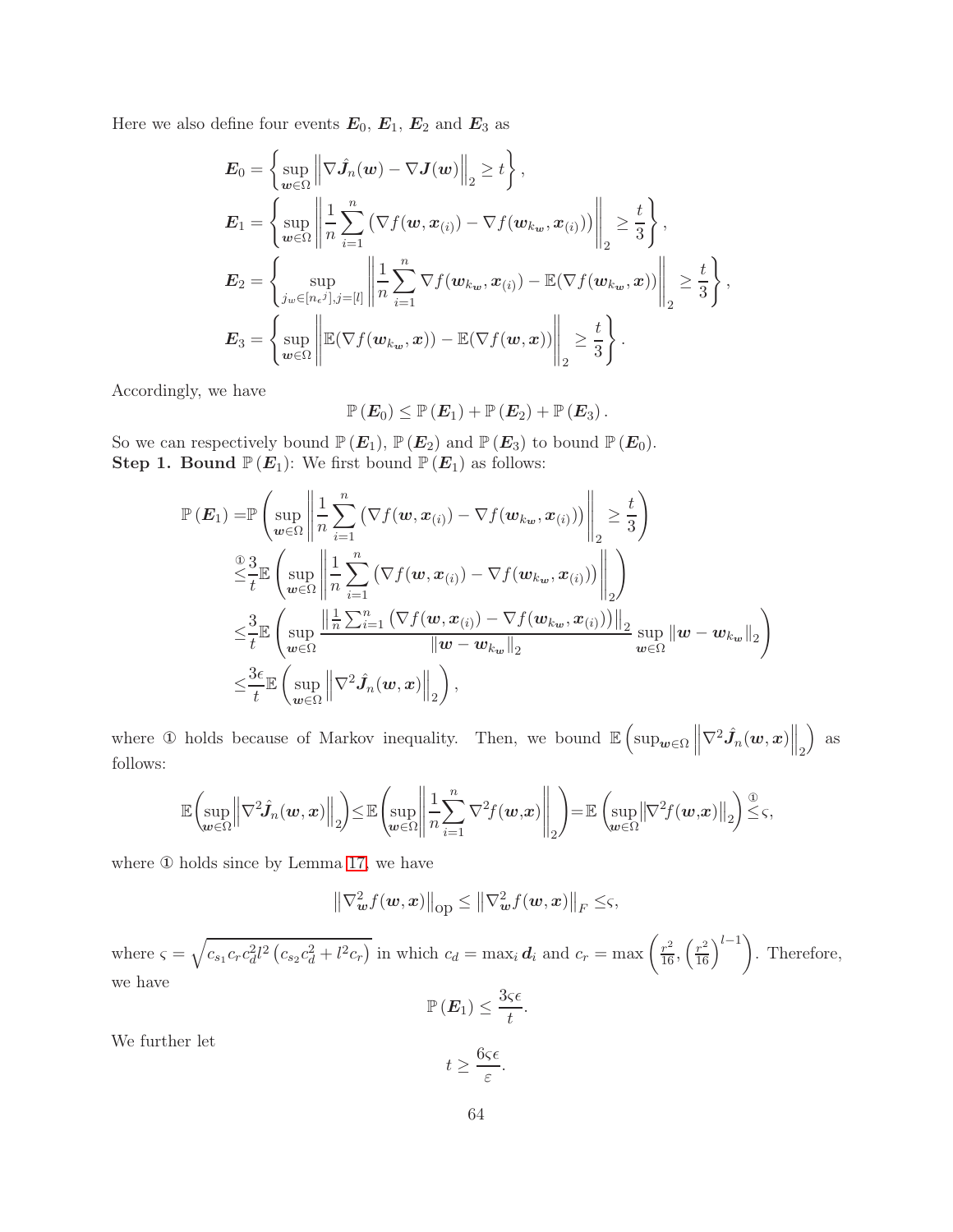Then we can bound  $\mathbb{P}(E_1)$ :

$$
\mathbb{P}(\boldsymbol{E}_1) \leq \frac{\varepsilon}{2}.
$$

**Step 2. Bound**  $\mathbb{P}(E_2)$ : By Lemma [1,](#page-14-1) we know that for any vector  $x \in \mathbb{R}^d$ , its  $\ell_2$ -norm can be computed as

$$
\|\boldsymbol{x}\|_2 \leq \frac{1}{1-\epsilon} \sup_{\boldsymbol{\lambda} \in \boldsymbol{\lambda}_{\epsilon}} \langle \boldsymbol{\lambda}, \boldsymbol{x} \rangle.
$$

where  $\lambda_{\epsilon} = {\lambda_1, \ldots, \lambda_{k_w}}$  be an  $\epsilon$ -covering net of  $\mathsf{B}^d(1)$ .

Let  $\lambda_{1/2}$  be the  $\frac{1}{2}$ -covering net of  $\mathsf{B}^d(1)$ . Recall that we use  $j_w$  to denote the index of  $\mathbf{w}_k^j$  $\frac{\jmath}{k_j}$  in  $\epsilon$ -net  $\mathbf{w}_{\epsilon}^{j}$  and we have  $j_{w} \in [n_{\epsilon}j], (n_{\epsilon}j \leq (3rl/\epsilon)^{d_j d_{j-1}})$ . Then we can bound  $\mathbb{P}(\mathbf{E}_2)$  as follows:

$$
\mathbb{P}\left(\mathbf{E}_2\right) = \mathbb{P}\left(\sup_{j_w \in [n_{\epsilon}j], j=[l]} \left\|\frac{1}{n}\sum_{i=1}^n \nabla f(\mathbf{w}_{k_w}, \mathbf{x}_{(i)}) - \mathbb{E}(\nabla f(\mathbf{w}_{k_w}, \mathbf{x}))\right\|_2 \geq \frac{t}{3}\right)
$$
\n
$$
= \mathbb{P}\left(\sup_{j_w \in [n_{\epsilon}j], j=[l], \lambda \in \lambda_{1/2}} 2\left\langle \lambda, \frac{1}{n}\sum_{i=1}^n \nabla f(\mathbf{w}_{k_w}, \mathbf{x}_{(i)}) - \mathbb{E}\left(\nabla f(\mathbf{w}_{k_w}, \mathbf{x})\right)\right\rangle \geq \frac{t}{3}\right)
$$
\n
$$
\leq 6^d \left(\frac{3lr}{\epsilon}\right)^{\sum_j d_j d_{j-1}} \sup_{j_w \in [n_{\epsilon}j], j=[l], \lambda \in \lambda_{1/2}} \mathbb{P}\left(\frac{1}{n}\sum_{i=1}^n \left\langle \lambda, \nabla f(\mathbf{w}_{k_w}, \mathbf{x}_{(i)}) - \mathbb{E}\left(\nabla f(\mathbf{w}_{k_w}, \mathbf{x})\right)\right\rangle \geq \frac{t}{6}\right).
$$

Since by Lemma [19,](#page-43-4)  $\langle \mathbf{y}, \nabla f(\mathbf{w}, \mathbf{x}) \rangle$  is  $8\beta^2 \tau^2$ -sub-Gaussian, *i.e.* 

$$
\mathbb{E}\left(\langle \boldsymbol{\lambda}, \nabla_{\boldsymbol{w}}f(\boldsymbol{w}, \boldsymbol{x}) - \mathbb{E}\nabla_{\boldsymbol{w}}f(\boldsymbol{w}, \boldsymbol{x})\rangle\right) \le \exp\left(\frac{8\beta^2\tau^2\|\boldsymbol{\lambda}\|_2^2}{2}\right),
$$

where  $\beta = \sqrt{\frac{2^6}{3^8}}$  $\frac{2^6}{3^8}c_yc_r(l+2)(dc_r+(l-1)lc_d c_r+lc_d)$  in which  $c_y$ ,  $c_d$  and  $c_r$  are defined in Lemma [19.](#page-43-4) Thus,  $\frac{1}{n}\sum_{i=1}^n\langle\mathbf{y},\nabla f(\mathbf{w},\mathbf{x})\rangle$  is  $8\beta^2\tau^2/n$ -sub-Gaussian random variable. Thus, we can obtain

$$
\mathbb{P}\left(\frac{1}{n}\sum_{i=1}^n\left\langle\mathbf{y},\nabla f(\mathbf{w}_{k_{\mathbf{w}}},\mathbf{x}_{(i)})-\mathbb{E}\left(\nabla f(\mathbf{w}_{k_{\mathbf{w}}},\mathbf{x})\right)\right\rangle\geq\frac{t}{6}\right)\leq\exp\left(-\frac{nt^2}{72\beta^2\tau^2}\right)
$$

.

Notice,  $\sum_j \mathbf{d}_j \mathbf{d}_{j-1} = d$ . In this case, the probability of  $\mathbf{E}_2$  is upper bounded as

$$
\mathbb{P}\left(\boldsymbol{E}_2\right) \le \exp\left(-\frac{nt^2}{72\beta^2\tau^2} + d\log\left(\frac{18r}{\epsilon}\right)\right).
$$

Thus, if we set

$$
t \ge \beta \tau \sqrt{\frac{72 (d \log(18lr/\epsilon) + \log(4/\varepsilon))}{n}},
$$

$$
\mathbb{P}(\mathbf{E}_2) \le \frac{\varepsilon}{2}.
$$

 $\frac{1}{2}$ .

then we have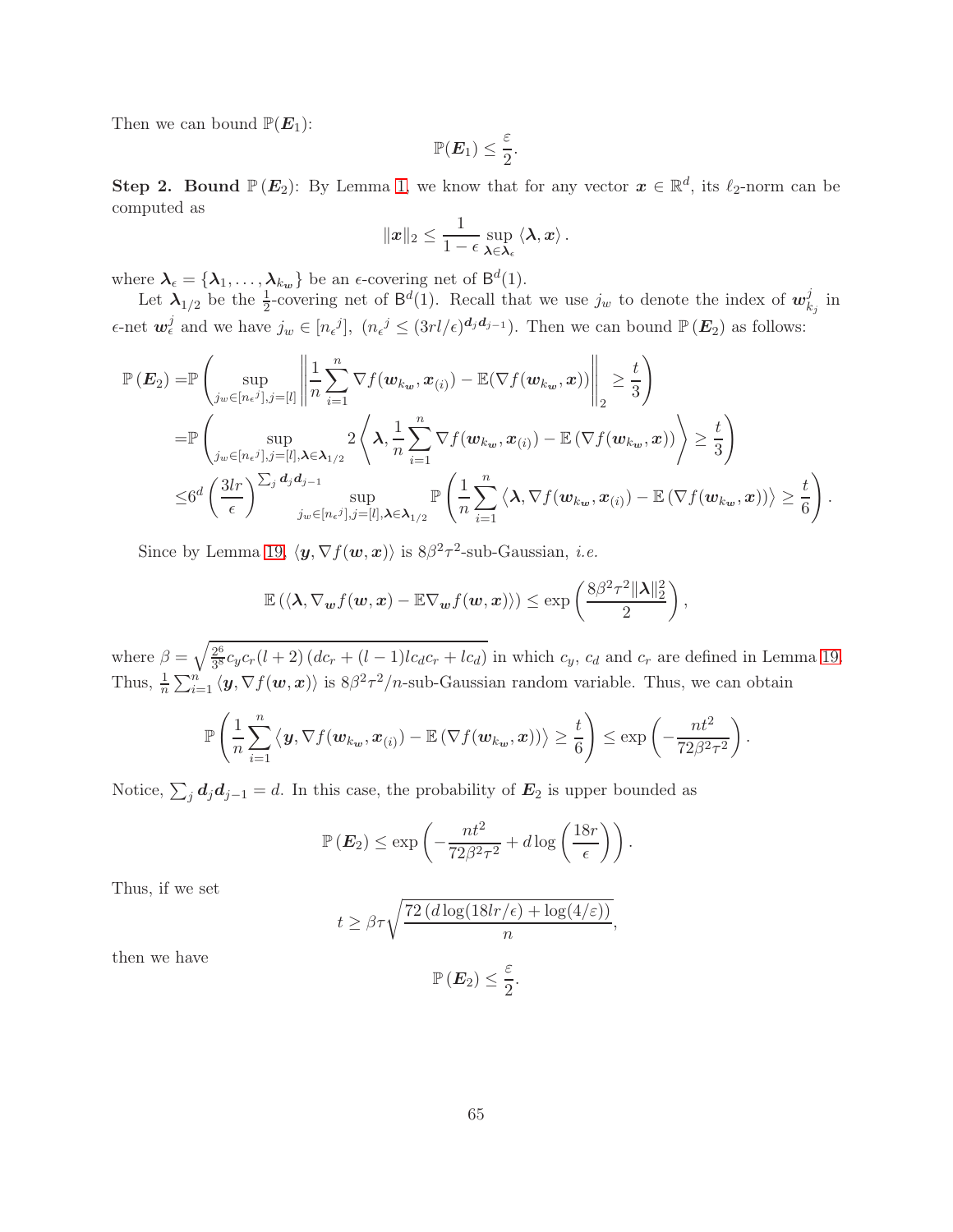**Step 3. Bound**  $\mathbb{P}(E_3)$ : We first bound  $\mathbb{P}(E_3)$  as follows:

$$
\mathbb{P}\left(E_{3}\right) = \mathbb{P}\left(\sup_{\boldsymbol{w}\in\Omega} \left\|\mathbb{E}(\nabla f(\boldsymbol{w}_{k_{\boldsymbol{w}}},\boldsymbol{x})) - \mathbb{E}(\nabla f(\boldsymbol{w},\boldsymbol{x}))\right\|_{2} \geq \frac{t}{3}\right) \n= \mathbb{P}\left(\sup_{\boldsymbol{w}\in\Omega} \frac{\left\|\mathbb{E}\left(\nabla f(\boldsymbol{w}_{k_{\boldsymbol{w}}},\boldsymbol{x}) - \nabla f(\boldsymbol{w},\boldsymbol{x})\right\|_{2}\right)}{\|\boldsymbol{w}-\boldsymbol{w}_{k_{\boldsymbol{w}}}\|_{2}}\sup_{\boldsymbol{w}\in\Omega} \|\boldsymbol{w}-\boldsymbol{w}_{k_{\boldsymbol{w}}}\|_{2} \geq \frac{t}{3}\right) \n\leq \mathbb{P}\left(\epsilon \mathbb{E}\sup_{\boldsymbol{w}\in\Omega} \left\|\nabla^{2}\hat{J}_{n}(\boldsymbol{w},\boldsymbol{x})\right\|_{2} \geq \frac{t}{3}\right) \n\leq \mathbb{P}\left(\varsigma\epsilon \geq \frac{t}{3}\right).
$$

where  $\Phi$  holds since by Lemma [17.](#page-43-2) We set  $\epsilon$  enough small such that  $\zeta \epsilon < t/3$  always holds. Then it yields  $\mathbb{P}(E_3) = 0$ .

**Step 4. Final result:** To ensure  $\mathbb{P}(E_0) \leq \varepsilon$ , we just set  $\epsilon = 18r/n$  and

$$
t \ge \max\left(\frac{6\varsigma\epsilon}{\varepsilon}, \ \beta\tau\sqrt{\frac{72\left(d\log(18lr/\epsilon) + \log(4/\varepsilon)\right)}{n}}\right)
$$

$$
= \max\left(\frac{108\varsigma r}{n\varepsilon}, \ \beta\tau\sqrt{\frac{72\left(d\log(nl) + \log(4/\varepsilon)\right)}{n}}\right).
$$

Note that  $\varsigma = \mathcal{O}(\sqrt{c_d}\beta)$ . Therefore, there exists a universal constant  $c_{y'}$  such that if  $n \geq$  $c_{y'}c_dlr^2/(d\tau^2\varepsilon^2\log(l))$ , then

$$
\sup_{\boldsymbol{w}\in\Omega} \left\| \nabla \hat{J}_n(\boldsymbol{w}) - \nabla J(\boldsymbol{w}) \right\|_2 \le \tau \sqrt{\frac{512}{729}} c_y c_r(l+2) \left( dc_r + (l-1)lc_d c_r + lc_d \right) \sqrt{\frac{d \log(nl) + \log(4/\varepsilon)}{n}}
$$

 $\Box$ 

holds with probability at least  $1 - \varepsilon$ .

#### D.3.4 Proof of Theorem [6](#page-9-1)

*Proof.* Suppose that  $\{w^{(1)}, w^{(2)}, \cdots, w^{(m)}\}$  are the non-degenerate critical points of  $J(w)$ . So for any  $w^{(k)}$ , it obeys

$$
\inf_{i} \left| \lambda_i^k \left( \nabla^2 \bm{J}(\bm{w}^{(k)}) \right) \right| \geq \zeta,
$$

where  $\lambda_i^k(\nabla^2 \mathbf{J}(\mathbf{w}^{(k)}))$  denotes the *i*-th eigenvalue of the Hessian  $\nabla^2 \mathbf{J}(\mathbf{w}^{(k)})$  and  $\zeta$  is a constant. We further define a set  $D = \{w \in \mathbb{R}^d \mid ||\nabla J(w)||_2 \leq \epsilon \text{ and } \inf_i |\lambda_i(\nabla^2 J(w^{(k)}))| \geq \zeta\}.$  According to Lemma [4,](#page-15-3)  $D = \bigcup_{k=1}^{\infty} D_k$  where each  $D_k$  is a disjoint component with  $w^{(k)} \in D_k$  for  $k \leq m$  and  $D_k$ does not contain any critical point of  $J(w)$  for  $k \geq m+1$ . On the other hand, by the continuity of  $\nabla J(w)$ , it yields  $\|\nabla J(w)\|_2 = \epsilon$  for  $w \in \partial D_k$ . Notice, we set the value of  $\epsilon$  blow which is actually a function related n.

Then by utilizing Theorem [5,](#page-9-0) we let sample number  $n$  sufficient large such that

$$
\sup_{\boldsymbol{w}\in\Omega}\left\|\nabla\hat{J}_n(\boldsymbol{w})-\nabla\boldsymbol{J}(\boldsymbol{w})\right\|_2\leq\beta\tau\sqrt{\frac{d\log(nl)+\log(4/\varepsilon)}{n}}\triangleq\frac{\epsilon}{2}
$$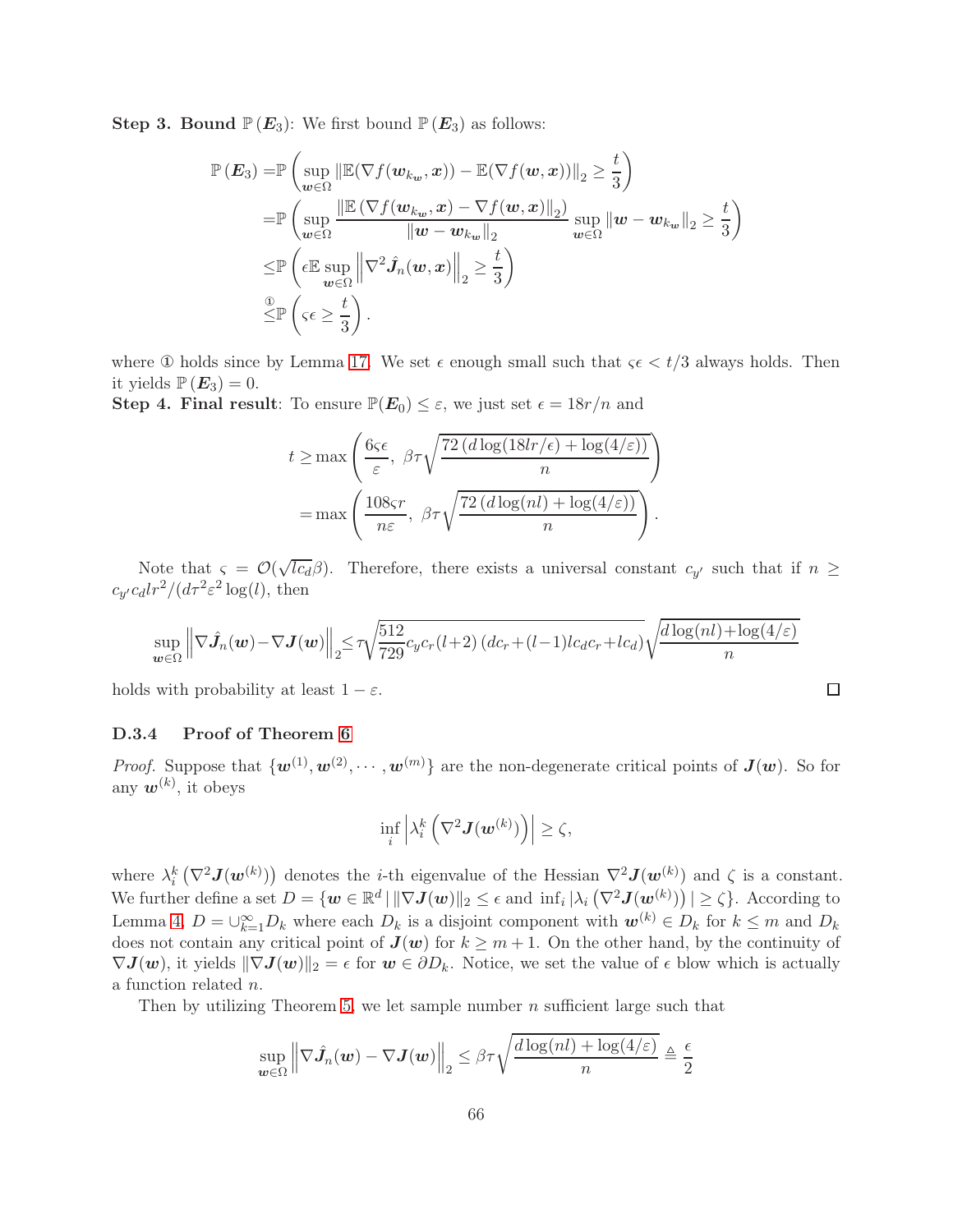where  $\beta = \sqrt{\frac{512}{729}} c_y c_r(l+2) (dc_r+(l-1)lc_d c_r+lc_d)$ , holds with probability at least  $1-\varepsilon$ . This further gives that for arbitrary  $w \in D_k$ , we have

$$
\inf_{\boldsymbol{w}\in D_{k}} \left\| t\nabla \hat{J}_{n}(\boldsymbol{w}) + (1-t)\nabla J(\boldsymbol{w}) \right\|_{2} = \inf_{\boldsymbol{w}\in D_{k}} \left\| t\left(\nabla \hat{J}_{n}(\boldsymbol{w}) - \nabla J(\boldsymbol{w})\right) + \nabla J(\boldsymbol{w}) \right\|_{2}
$$
\n
$$
\geq \inf_{\boldsymbol{w}\in D_{k}} \left\| \nabla J(\boldsymbol{w}) \right\|_{2} - \sup_{\boldsymbol{w}\in D_{k}} t \left\| \nabla \hat{J}_{n}(\boldsymbol{w}) - \nabla J(\boldsymbol{w}) \right\|_{2}
$$
\n
$$
\geq \frac{\epsilon}{2}.
$$
\n(26)

Similarly, by utilizing Lemma [21,](#page-44-3) let  $n$  be sufficient large such that

<span id="page-66-0"></span>
$$
\sup_{\boldsymbol{w}\in\Omega}\left\|\nabla^2\hat{\boldsymbol{J}}_n(\boldsymbol{w})-\nabla^2\boldsymbol{J}(\boldsymbol{w})\right\|_{\text{op}}\leq c_m\gamma\tau\sqrt{\frac{d\log(nl)+\log(4/\varepsilon)}{n}}\leq\frac{\zeta}{2}
$$

holds with probability at least  $1 - \varepsilon$ . Assume that  $\mathbf{b} \in \mathbb{R}^d$  is a vector and satisfies  $\mathbf{b}^T \mathbf{b} = 1$ . In this case, we can bound  $\lambda_i^k\left(\nabla^2 \hat{J}_n(w)\right)$  for arbitrary  $w \in D_k$  as follows:

$$
\inf_{\boldsymbol{w}\in D_{k}}\left|\lambda_{i}^{k}\left(\nabla^{2}\hat{J}_{n}(\boldsymbol{w})\right)\right|=\inf_{\boldsymbol{w}\in D_{k}}\min_{\boldsymbol{b}^{T}\boldsymbol{b}=1}\left|\boldsymbol{b}^{T}\nabla^{2}\hat{J}_{n}(\boldsymbol{w})\boldsymbol{b}\right|
$$
\n
$$
=\inf_{\boldsymbol{w}\in D_{k}}\min_{\boldsymbol{b}^{T}\boldsymbol{b}=1}\left|\boldsymbol{b}^{T}\left(\nabla^{2}\hat{J}_{n}(\boldsymbol{w})-\nabla^{2}\boldsymbol{J}(\boldsymbol{w})\right)\boldsymbol{b}+\boldsymbol{b}^{T}\nabla^{2}\boldsymbol{J}(\boldsymbol{w})\boldsymbol{b}\right|
$$
\n
$$
\geq\inf_{\boldsymbol{w}\in D_{k}}\min_{\boldsymbol{b}^{T}\boldsymbol{b}=1}\left|\boldsymbol{b}^{T}\nabla^{2}\boldsymbol{J}(\boldsymbol{w})\boldsymbol{b}\right|-\min_{\boldsymbol{b}^{T}\boldsymbol{b}=1}\left|\boldsymbol{b}^{T}\left(\nabla^{2}\hat{J}_{n}(\boldsymbol{w})-\nabla^{2}\boldsymbol{J}(\boldsymbol{w})\right)\boldsymbol{b}\right|
$$
\n
$$
\geq\inf_{\boldsymbol{w}\in D_{k}}\min_{\boldsymbol{b}^{T}\boldsymbol{b}=1}\left|\boldsymbol{b}^{T}\nabla^{2}\boldsymbol{J}(\boldsymbol{w})\boldsymbol{b}\right|-\max_{\boldsymbol{b}^{T}\boldsymbol{b}=1}\left|\boldsymbol{b}^{T}\left(\nabla^{2}\hat{J}_{n}(\boldsymbol{w})-\nabla^{2}\boldsymbol{J}(\boldsymbol{w})\right)\boldsymbol{b}\right|
$$
\n
$$
=\inf_{\boldsymbol{w}\in D_{k}}\inf_{i}\left|\lambda_{i}^{k}\left(\nabla^{2}f(\boldsymbol{w}_{(k)},\boldsymbol{x})\right)-\left|\nabla^{2}\hat{J}_{n}(\boldsymbol{w})-\nabla^{2}\boldsymbol{J}(\boldsymbol{w})\right|\right|_{\text{op}}
$$
\n
$$
\geq\frac{\zeta}{2}.
$$

This means that in each set  $D_k$ ,  $\nabla^2 \hat{J}_n(w)$  has no zero eigenvalues. Then, combining this and Eqn. [\(26\)](#page-66-0), by Lemma [3](#page-15-2) we know that if the population risk  $J(w)$  has no critical point in  $D_k$ , then the empirical risk  $\hat{J}_n(w)$  has also no critical point in  $D_k$ ; otherwise it also holds. By Lemma [3,](#page-15-2) we can also obtain that in  $D_k$ , if  $J(w)$  has a unique critical point  $w^{(k)}$  with non-degenerate index  $s_k$ , then  $\hat{J}_n(w)$  also has a unique critical point  $w_n^{(k)}$  in  $D_k$  with the same non-degenerate index  $s_k$ . The first conclusion is proved.

Now we bound the distance between the corresponding critical points of  $J(w)$  and  $\hat{J}_n(w)$ . Assume that in  $D_k$ ,  $J(w)$  has a unique critical point  $w^{(k)}$  and  $\hat{J}_n(w)$  also has a unique critical point  $\mathbf{w}_n^{(k)}$ . Then, there exists  $t \in [0,1]$  such that for any  $\mathbf{z} \in \partial \mathsf{B}^d(1)$ , we have

$$
\epsilon \geq ||\nabla \mathbf{J}(\mathbf{w}_n^{(k)})||_2
$$
\n
$$
= \max_{\mathbf{z}^T \mathbf{z} = 1} \langle \nabla \mathbf{J}(\mathbf{w}_n^{(k)}), \mathbf{z} \rangle
$$
\n
$$
= \max_{\mathbf{z}^T \mathbf{z} = 1} \langle \nabla \mathbf{J}(\mathbf{w}^{(k)}), \mathbf{z} \rangle + \langle \nabla^2 \mathbf{J}(\mathbf{w}^{(k)} + t(\mathbf{w}_n^{(k)} - \mathbf{w}^{(k)})) (\mathbf{w}_n^{(k)} - \mathbf{w}^{(k)}), \mathbf{z} \rangle
$$
\n
$$
\geq \left\langle \left( \nabla^2 \mathbf{J}(\mathbf{w}^{(k)}) \right)^2 (\mathbf{w}_n^{(k)} - \mathbf{w}^{(k)}), (\mathbf{w}_n^{(k)} - \mathbf{w}^{(k)}) \right\rangle^{1/2}
$$
\n
$$
\geq \zeta ||\mathbf{w}_n^{(k)} - \mathbf{w}^{(k)}||_2,
$$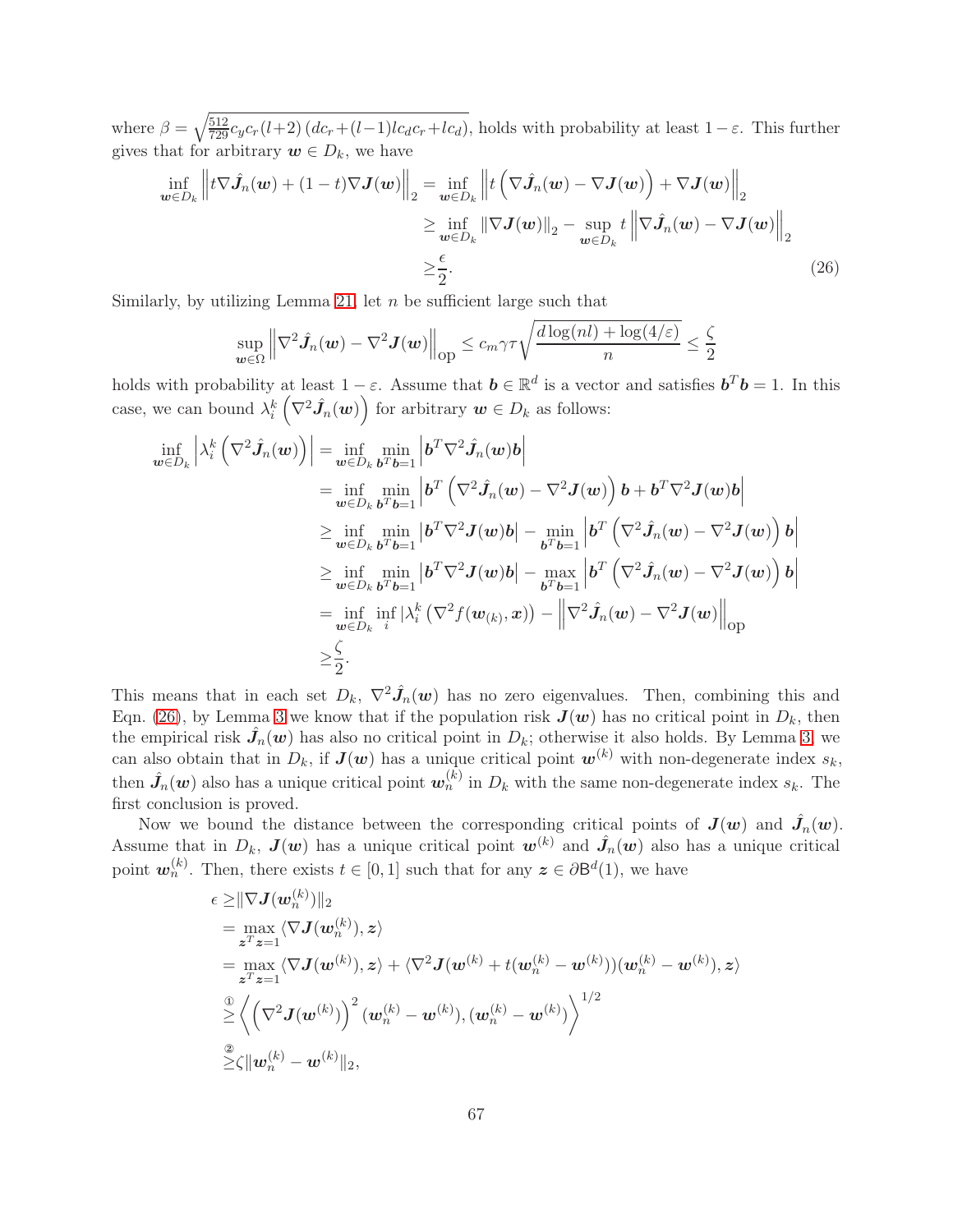where ① holds since  $\nabla J(\boldsymbol{w}^{(k)}) = 0$  and ② holds since  $\boldsymbol{w}^{(k)} + t(\boldsymbol{w}^{(k)}_n - \boldsymbol{w}^{(k)})$  is in  $D_k$  and for any  $w \in D_k$  we have  $\inf_i |\lambda_i(\nabla^2 \mathbf{J}(w))| \geq \zeta$ . Consider the conditions in Lemma [21](#page-44-3) and Theorem [5,](#page-9-0) we can obtain that if  $n \ge c_s \max(c_d l r^2/(d\tau^2 \varepsilon^2 \log(l)), d \log(l)/\zeta^2)$  where  $c_s$  is a constant, then

$$
\|\mathbf{w}_n^{(k)} - \mathbf{w}^{(k)}\|_2 \le \frac{2\tau}{\zeta} \sqrt{\frac{512}{729}} c_y c_r (l+2) (dc_r + (l-1)lc_d c_r + lc_d) \sqrt{\frac{d \log(nl) + \log(2/\varepsilon)}{n}}
$$

<span id="page-67-0"></span>holds with probability at least  $1 - \varepsilon$ . The proof is completed.

# D.4 Proof of Other Lemmas

# D.4.1 Proof of Lemma [22](#page-44-2)

*Proof.* Since  $G(u^{(i)})$  is a diagonal matrix and its diagonal values are upper bounded by  $\sigma(u_h^{(i)})$  $\binom{n}{h}(1 \sigma(\boldsymbol u_h^{(i)}$  $\binom{i}{h}$ )  $\leq 1/4$  where  $u_h^{(i)}$  $\mathbf{h}_h^{(i)}$  denotes the *h*-th entry of  $\mathbf{u}^{(i)}$ , we can conclude

$$
\|\mathbf{G}(\boldsymbol{u}^{(i)})\boldsymbol{M}\|_{F}^{2} \leq \frac{1}{16} \|\boldsymbol{M}\|_{F}^{2} \quad \text{and} \quad \|\boldsymbol{N}\mathbf{G}(\boldsymbol{u}^{(i)})\|_{F}^{2} \leq \frac{1}{16} \|\boldsymbol{N}\|_{F}^{2}.
$$

Note that  $P_k$  is a matrix of size  $d_k^2 \times d_k$  whose  $((s-1)d_k + s, s)$   $(s = 1, \dots, d_k)$  entry equal to  $\sigma(\bm{u}_s^{(k)})(1-\sigma(\bm{u}_s^{(k)}))(1-2\sigma(\bm{u}_s^{(k)}))$  and rest entries are all 0. This gives

$$
\sigma(\mathbf{u}_s^{(k)})(1-\sigma(\mathbf{u}_s^{(k)}))(1-2\sigma(\mathbf{u}_s^{(k)})) = \frac{1}{3}(3\sigma(\mathbf{u}_s^{(k)}))(1-\sigma(\mathbf{u}_s^{(k)}))(1-2\sigma(\mathbf{u}_s^{(k)}))
$$
  

$$
\leq \frac{1}{3}\left(\frac{3\sigma(\mathbf{u}_s^{(k)})+1-\sigma(\mathbf{u}_s^{(k)})+1-2\sigma(\mathbf{u}_s^{(k)})}{3}\right)^3
$$
  

$$
\leq \frac{2^3}{3^4}.
$$

This means the maximal value in  $P_k$  is at most  $\frac{2^3}{3^4}$  $\frac{2^3}{3^4}$ . Consider the structure in  $P_k$ , we can obtain

$$
\|\mathbf{P}_k\mathbf{M}\|_F^2 \leq \frac{2^6}{3^8} \|\mathbf{M}\|_F^2 \quad \text{and} \quad \|\mathbf{N}\mathbf{P}_k\|_F^2 \leq \frac{2^6}{3^8} \|\mathbf{N}\|_F^2.
$$

As for  $B_{s:t}$ , we have

$$
\begin{split} \| \boldsymbol{B}_{s:t} \|_{F}^{2} &\leq \| \boldsymbol{A}_{s} \|_{F}^{2} \| \boldsymbol{A}_{s+1} \|_{F}^{2} \cdots \| \boldsymbol{A}_{t} \|_{F}^{2} \\ &= \left\| (\boldsymbol{W}^{s})^{T} \mathbf{G}(\boldsymbol{u}^{(s)}) \right\|_{F}^{2} \left\| (\boldsymbol{W}^{(s+1)})^{T} \mathbf{G}(\boldsymbol{u}^{(s+1)}) \right\|_{F}^{2} \cdots \left\| (\boldsymbol{W}^{(t)})^{T} \mathbf{G}(\boldsymbol{u}^{(t)}) \right\|_{F}^{2} \\ &\leq \frac{1}{16^{t-s+1}} \left\| \boldsymbol{W}^{(s)} \right\|_{F}^{2} \left\| \boldsymbol{W}^{(s+1)} \right\|_{F}^{2} \cdots \left\| \boldsymbol{W}^{(t)} \right\|_{F}^{2} \\ &= \frac{1}{16^{t-s+1}} \boldsymbol{D}_{s:t}. \end{split}
$$

Since the  $\ell_2$ -norm of each  $\mathbf{w}_{(j)}$  is bounded, *i.e.*  $\|\mathbf{w}_{(j)}\|_2 \le r$ , we can obtain

$$
\frac{1}{16^{t-s+1}}\mathbf{D}_{s:t} \le \frac{1}{16^{t-s+1}} r^{2(t-s+1)} = \left(\frac{r}{4}\right)^{2(t-s+1)} \triangleq c_{st}.
$$

The proof is completed.

 $\Box$ 

 $\Box$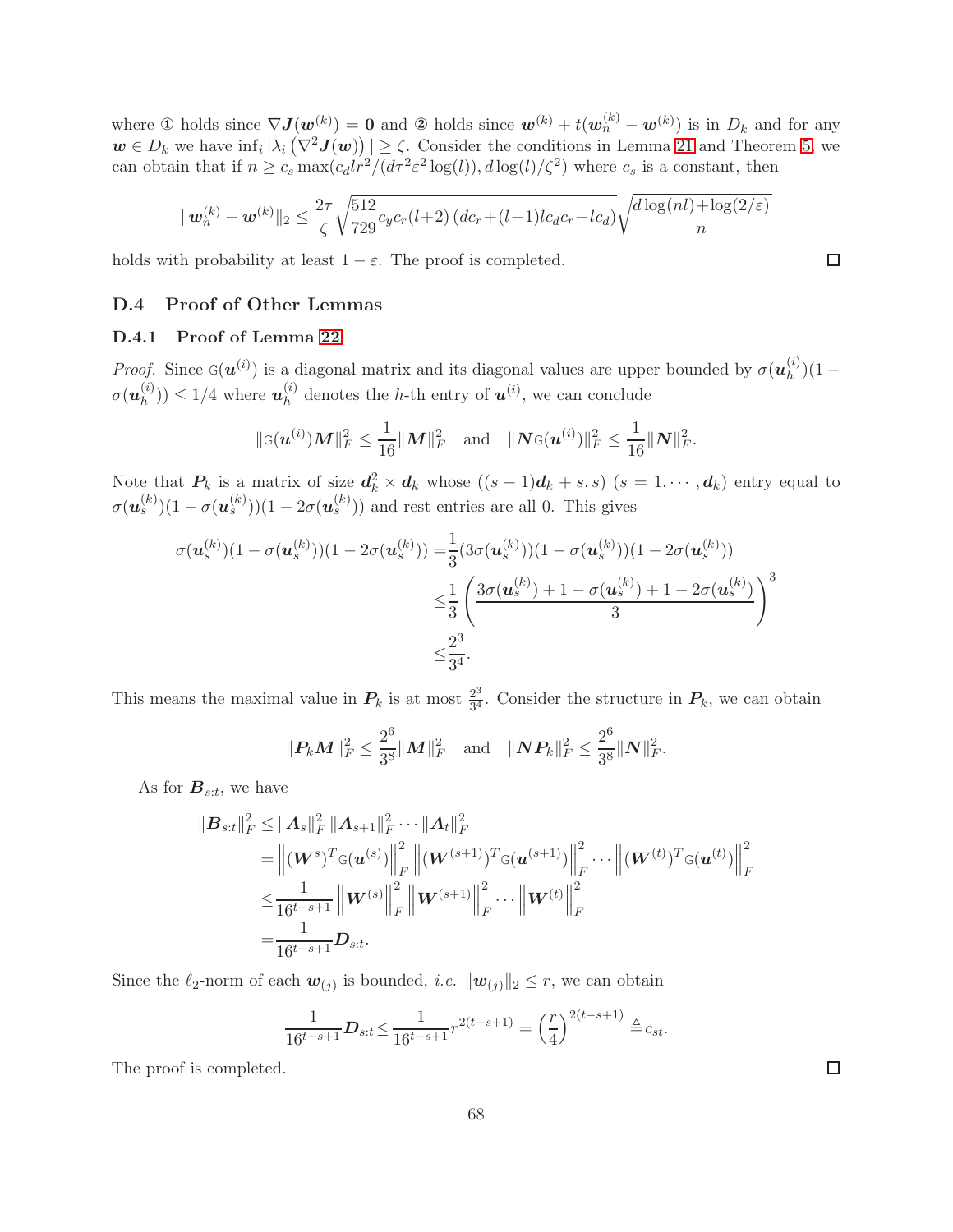## D.4.2 Proof of Lemma [23](#page-46-0)

*Proof.* By utilizing the chain rule in Eqn. [\(24\)](#page-45-0) in Sec. [D.2.1,](#page-45-1) we can easily compute  $\frac{\partial f(w,x)}{\partial u^{(i)}}$  and  $\frac{\partial f(w,x)}{\partial v^{(i)}}$  as follows:

$$
\frac{\partial f(\boldsymbol{w}, \boldsymbol{x})}{\partial \boldsymbol{u}^{(i)}} = \texttt{G}(\boldsymbol{u}^{(i)}) \boldsymbol{A}_{i+1} \cdots \boldsymbol{A}_l (\boldsymbol{v}^{(l)} - \boldsymbol{y}) = \texttt{G}(\boldsymbol{u}^{(i)}) \boldsymbol{B}_{i+1:l} (\boldsymbol{v}^{(l)} - \boldsymbol{y})
$$

and

$$
\frac{\partial f(\boldsymbol{w}, \boldsymbol{x})}{\partial \boldsymbol{v}^{(i)}} = \boldsymbol{A}_{i+1} \cdots \boldsymbol{A}_l (\boldsymbol{v}^{(l)} - \boldsymbol{y}) = \boldsymbol{B}_{i+1:l} (\boldsymbol{v}^{(l)} - \boldsymbol{y}).
$$

Therefore, we can further obtain

$$
\frac{\partial f(\mathbf{w}, \mathbf{x})}{\partial \mathbf{w}_{(j)}}\n= \text{vec}\left( \left( \mathbf{G}(\mathbf{u}^{(j)}) \mathbf{A}_{j+1} \mathbf{A}_{j+2} \cdots \mathbf{A}_{l} (\mathbf{v}^{(l)} - \mathbf{y}) \right) (\mathbf{v}^{(j-1)})^{T} \right)\n= \text{vec}\left( \left( \mathbf{G}(\mathbf{u}^{(j)}) \mathbf{A}_{j+1} \mathbf{A}_{j+2} \cdots \mathbf{A}_{i-1} (\mathbf{W}^{(i)})^{T} \right) \left( \mathbf{G}(\mathbf{u}^{(i)}) \mathbf{A}^{i+1} \cdots \mathbf{A}_{l} (\mathbf{v}^{(l)} - \mathbf{y}) \right) (\mathbf{v}^{(j-1)})^{T} \right)\n= \left( \mathbf{v}^{(j-1)} \otimes \left( \mathbf{G}(\mathbf{u}^{(j)}) \mathbf{A}_{j+1} \mathbf{A}_{j+2} \cdots \mathbf{A}_{i-1} (\mathbf{W}^{(i)})^{T} \right) \right) \text{vec}\left( \mathbf{G}(\mathbf{u}^{(i)}) \mathbf{A}_{i+1} \cdots \mathbf{A}_{l} (\mathbf{v}^{(l)} - \mathbf{y}) \right)\n= \left( \mathbf{v}^{(j-1)} \otimes \left( \mathbf{G}(\mathbf{u}^{(j)}) \mathbf{A}_{j+1} \mathbf{A}_{j+2} \cdots \mathbf{A}_{i-1} (\mathbf{W}^{(i)})^{T} \right) \right) \left( \frac{\partial f(\mathbf{w}, \mathbf{x})}{\partial \mathbf{u}^{(i)}} \right).
$$

Note that we have  $\frac{\partial f(w,x)}{\partial w_{(j)}} = \frac{\partial u^{(i)}}{\partial w_{(j)}}$  $\partial \bm{w}_{(j)}$  $\int$  ∂f(w,x)  $\partial \boldsymbol{u}^{(i)}$ . This gives

$$
\frac{\partial \boldsymbol{u}^{(i)}}{\partial \boldsymbol{w}_{(j)}} = (\boldsymbol{v}^{(j-1)})^T \otimes \left( \mathbf{G}(\boldsymbol{u}^{(j)}) \boldsymbol{B}_{j+1:i-1}(\boldsymbol{W}^{(i)})^T \right)^T \in \mathbb{R}^{d_i \times d_j d_{j-1}} \ (i > j).
$$

When  $i = j$ , we have

$$
\frac{\partial \boldsymbol{u}^{(i)}}{\partial \boldsymbol{w}_{(i)}} = (\boldsymbol{v}^{(i-1)})^T \otimes \boldsymbol{I_{d_i}} \in \mathbb{R}^{d_i \times d_i d_{i-1}}.
$$

Similarly, we can obtain

$$
\frac{\partial \boldsymbol{v}^{(i)}}{\partial \boldsymbol{w}_{(j)}} = (\boldsymbol{v}^{(j-1)})^T \otimes \left( \mathbf{G}(\boldsymbol{u}^{(j)}) \mathbf{A}_{j+1} \mathbf{A}_{j+2} \cdots \mathbf{A}_i \right)^T = (\boldsymbol{v}^{(j-1)})^T \otimes \left( \mathbf{G}(\boldsymbol{u}^{(j)}) \mathbf{B}_{j+1:i} \right)^T \in \mathbb{R}^{d_i \times d_j d_{j-1}} \ (i \geq j).
$$

 $\Box$ 

The proof is completed.

# D.4.3 Proof of Lemma [24](#page-51-0)

*Proof.* By Lemma [23,](#page-46-0) we have

$$
\frac{\partial f(\boldsymbol{w}, \boldsymbol{x})}{\partial \boldsymbol{u}^{(i)}} = \texttt{G}(\boldsymbol{u}^{(i)}) \boldsymbol{B}_{i+1:l}(\boldsymbol{v}^{(l)} - \boldsymbol{y}) \quad \text{and} \quad \frac{\partial f(\boldsymbol{w}, \boldsymbol{x})}{\partial \boldsymbol{v}^{(i)}} = \boldsymbol{B}_{i+1:l}(\boldsymbol{v}^{(l)} - \boldsymbol{y}).
$$